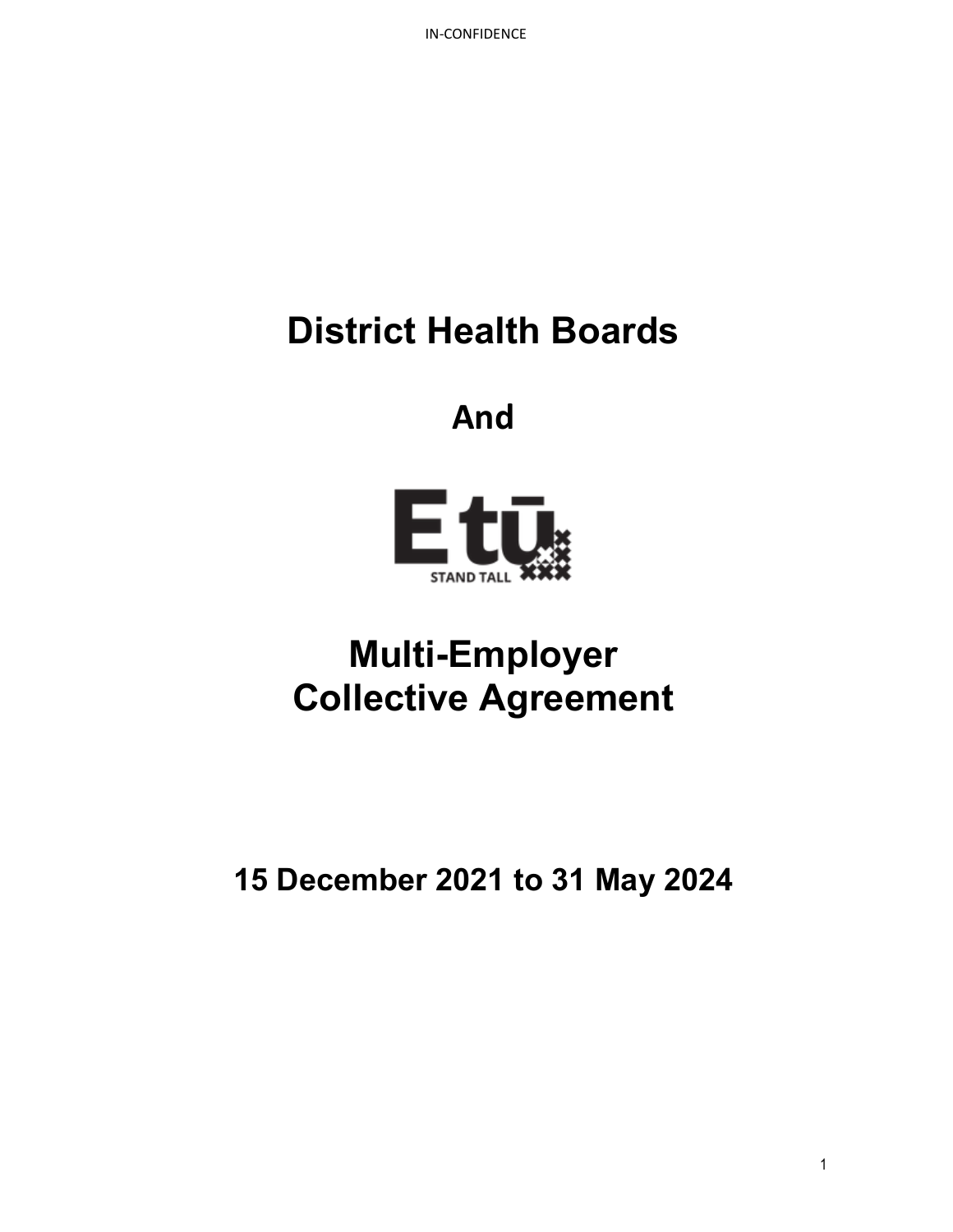## Index

| 1.0  |  |
|------|--|
| 2.0  |  |
| 3.0  |  |
| 4.0  |  |
| 5.0  |  |
| 6.0  |  |
| 7.0  |  |
| 8.0  |  |
| 9.0  |  |
| 10.0 |  |
| 11.0 |  |
| 12.0 |  |
| 13.0 |  |
| 14.0 |  |
| 15.0 |  |
| 16.0 |  |
| 17.0 |  |
| 18.0 |  |
| 19.0 |  |
| 20.0 |  |
| 21.0 |  |
| 22.0 |  |
| 23.0 |  |
| 24.0 |  |
| 25.0 |  |
| 26.0 |  |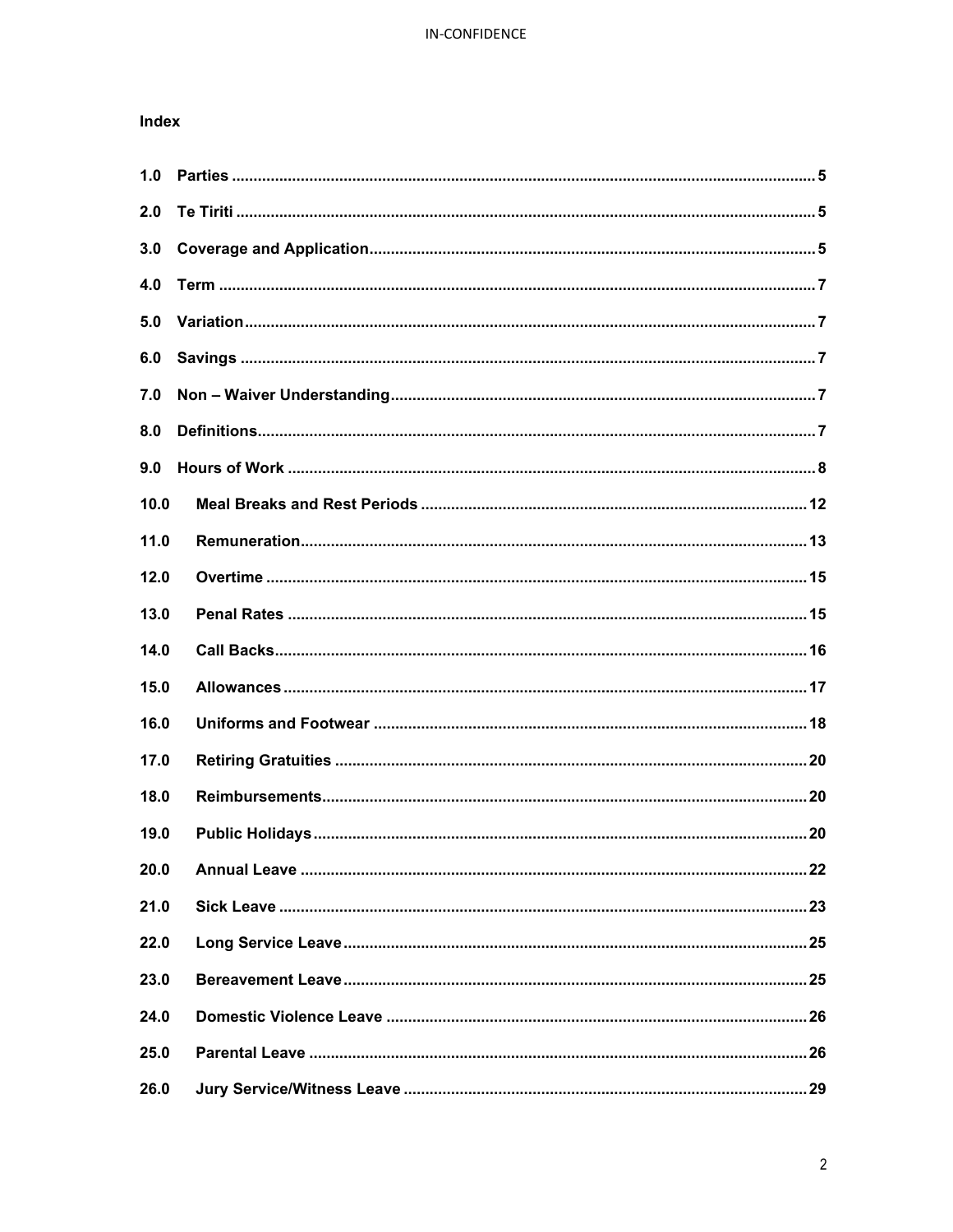## IN-CONFIDENCE

| 27.0 |                                                                         |  |  |  |  |
|------|-------------------------------------------------------------------------|--|--|--|--|
| 28.0 |                                                                         |  |  |  |  |
| 29.0 |                                                                         |  |  |  |  |
| 30.0 |                                                                         |  |  |  |  |
| 31.0 |                                                                         |  |  |  |  |
| 32.0 |                                                                         |  |  |  |  |
| 33.0 |                                                                         |  |  |  |  |
| 34.0 |                                                                         |  |  |  |  |
| 35.0 |                                                                         |  |  |  |  |
| 36.0 |                                                                         |  |  |  |  |
| 37.0 |                                                                         |  |  |  |  |
| 38.0 |                                                                         |  |  |  |  |
| 39.0 |                                                                         |  |  |  |  |
| 40.0 |                                                                         |  |  |  |  |
| 41.0 |                                                                         |  |  |  |  |
| 42.0 |                                                                         |  |  |  |  |
| 43.0 | Cooperation, Consultation, Management of Change and Employee Protection |  |  |  |  |
| 44.0 |                                                                         |  |  |  |  |
| 45.0 |                                                                         |  |  |  |  |
| 46.0 |                                                                         |  |  |  |  |
| 47.0 |                                                                         |  |  |  |  |
| 48.0 |                                                                         |  |  |  |  |
| 49.0 |                                                                         |  |  |  |  |
| 50.0 |                                                                         |  |  |  |  |
|      |                                                                         |  |  |  |  |
|      |                                                                         |  |  |  |  |
|      |                                                                         |  |  |  |  |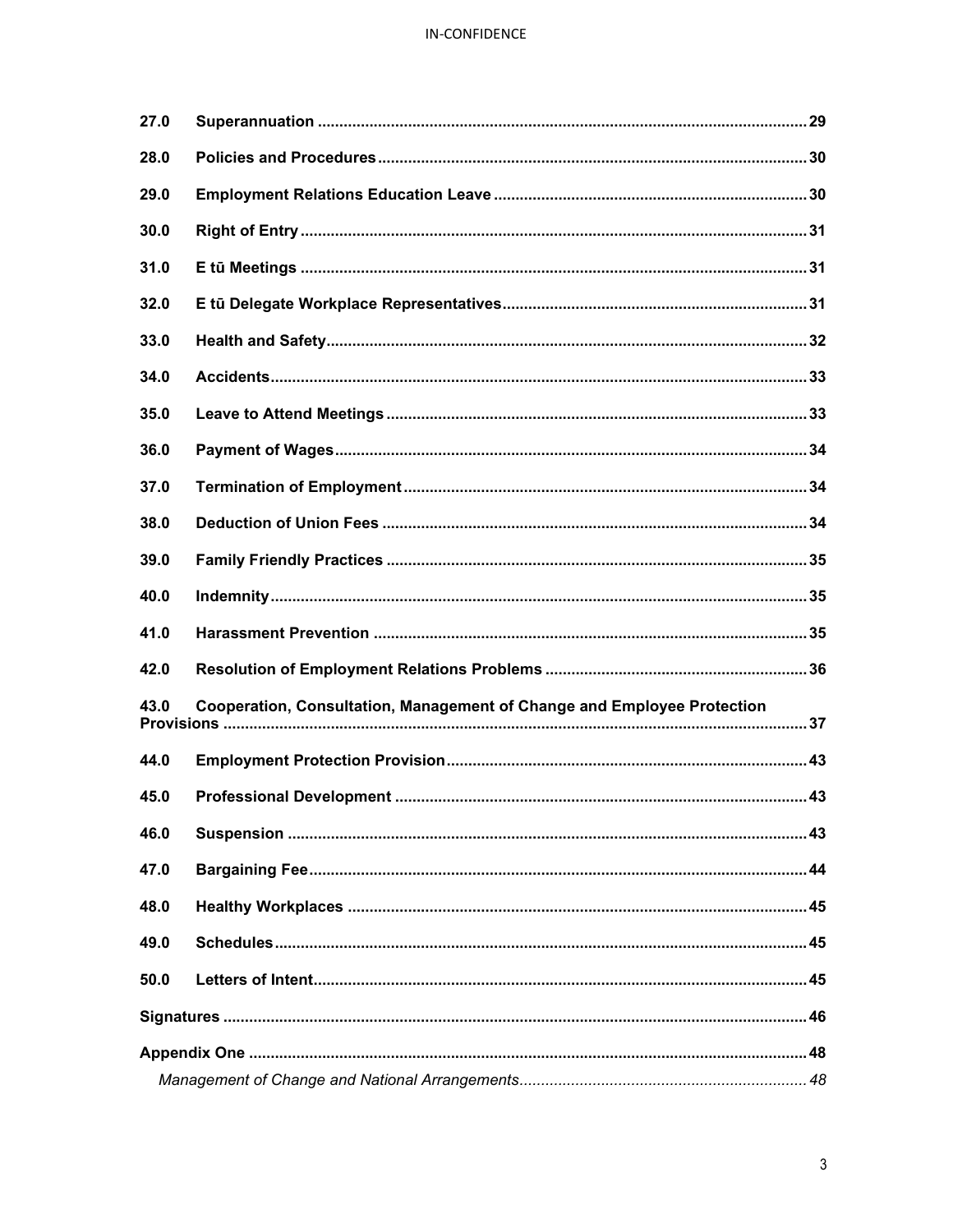## IN-CONFIDENCE

| Workplace Skill Development through Qualifications - E tū and District Health Boards Best |  |  |
|-------------------------------------------------------------------------------------------|--|--|
|                                                                                           |  |  |
|                                                                                           |  |  |
|                                                                                           |  |  |
|                                                                                           |  |  |
|                                                                                           |  |  |
|                                                                                           |  |  |
|                                                                                           |  |  |
|                                                                                           |  |  |
|                                                                                           |  |  |
|                                                                                           |  |  |
|                                                                                           |  |  |
|                                                                                           |  |  |
|                                                                                           |  |  |
|                                                                                           |  |  |
|                                                                                           |  |  |
|                                                                                           |  |  |
|                                                                                           |  |  |
|                                                                                           |  |  |
|                                                                                           |  |  |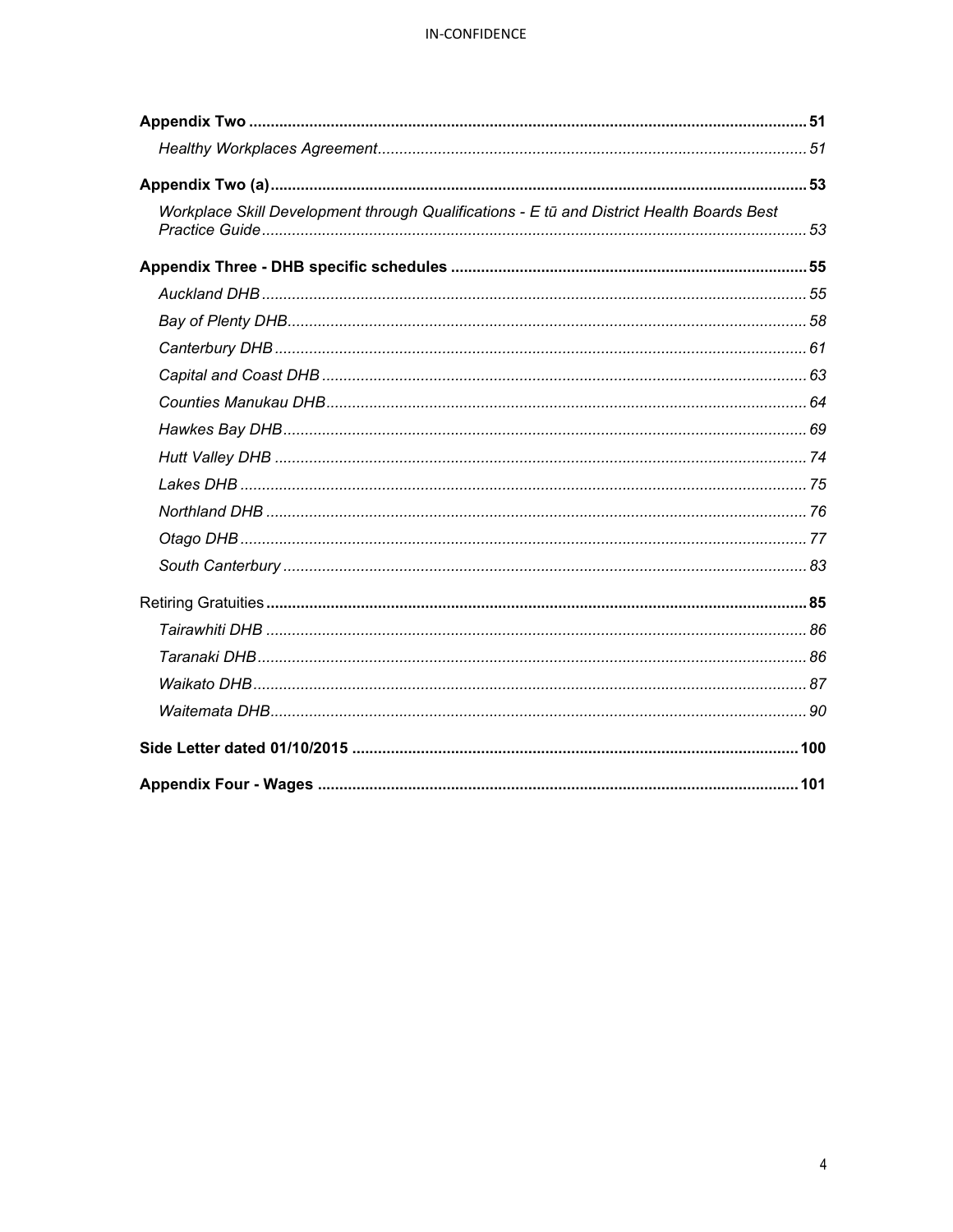## **DHBs***/***E tū Multi-Employer Collective Agreement**

## **1.0 Parties**

1.1 In accordance with the Employment Relations Act 2000, this collective agreement is:

#### BETWEEN:

Northland, Waitemata, Auckland, Counties Manukau, Waikato, Bay of Plenty, Lakes, Taranaki, Hawke's Bay, Whanganui, Wairarapa, Hutt, Capital Coast, West Coast, Canterbury, South Canterbury, Southern DHB, Tairawhiti DHB.

#### **District Health Boards (The "Employers")**

And

## **E tū (The "Union")**

#### **2.0 Te Tiriti**

The parties acknowledge the authority of Te Tiriti o Waitangi, and the unique status of Māori as tangata whenua of Aotearoa/New Zealand.

The parties are committed to implementing Te Tiriti o Waitangi and will promote and enable an understanding of the articles and principles and their implementation in the workplace by:

- (i) Ensuring Māori representation in the decision-making regarding changes to services delivered by those covered by this MECA, to ensure tikanga is upheld.
- (ii) Enabling all employees to have a good understanding of the needs and aspirations of Māori and their communities, including through building awareness of the aims of He Korowai Oranga - the Māori Health Strategy and the Māori Health Action Plan.
- (iii) Enabling all employees to gain the capability (skills, knowledge and behaviour) required to engage meaningfully with Māori
- (iv) Enabling Māori to gain the capability (skills, knowledge and behaviour) required to engage meaningfully with service and organisational requirements.
- (v) Supporting employees to develop their knowledge of Te Tiriti o Waitangi and Te Ao Māori including the values Auahatanga, Kaitiakitanga, Manaakitanga, Whanaungatanga and Wairuatanga and how these apply in the context of the work we do and the communities we serve.
- (vi) in the context of the work we do and the communities we serve.
- (vii) Encouraging the development in, and the promotion of, Te Reo Māori

## **3.0 Coverage and Application**

3.1 This is a collective agreement made pursuant to the Employment Relations Act 2000.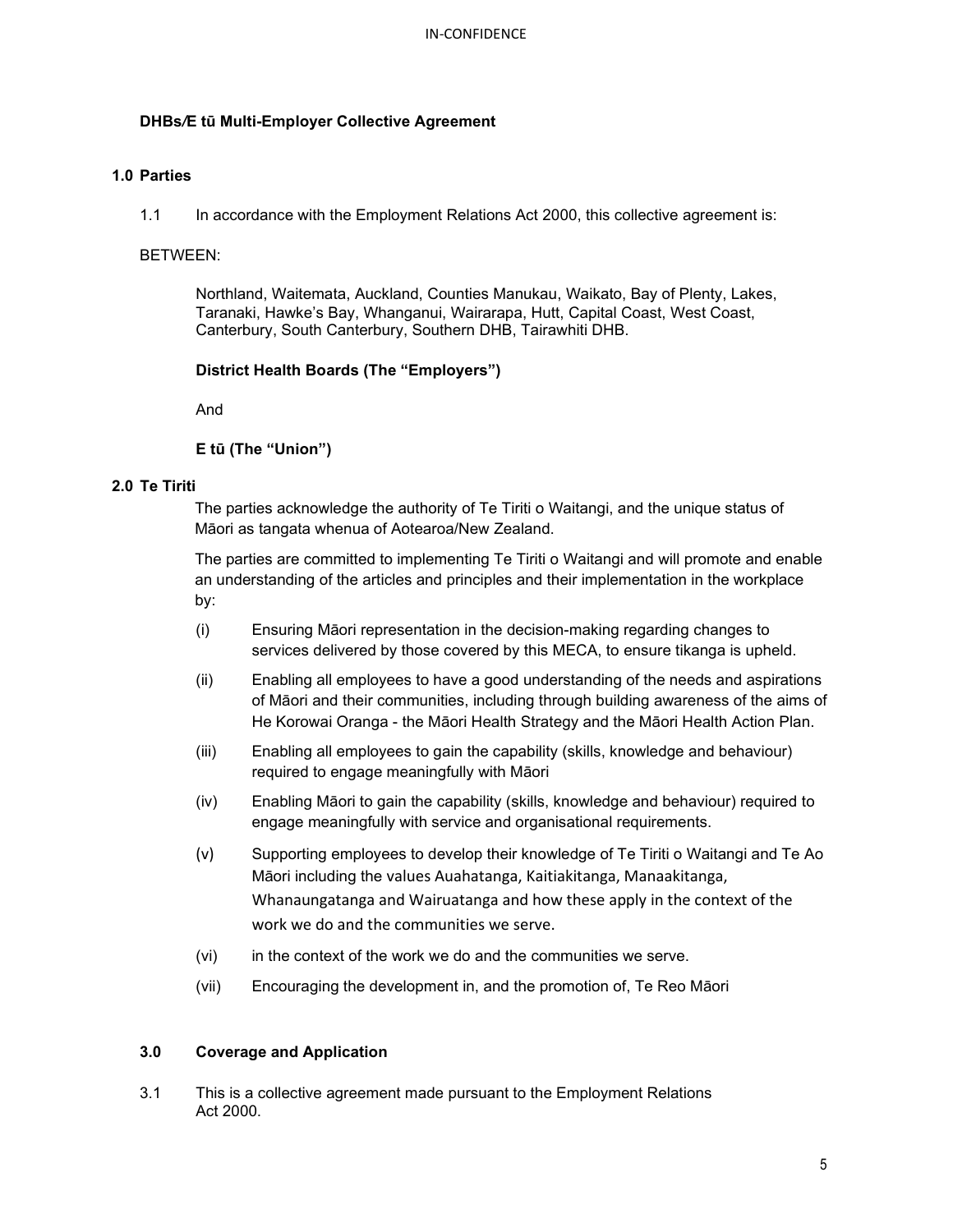- 3.2 The Agreement shall apply to those employees appointed by the employer to positions coming within the classifications provided for in the agreement. The coverage shall not apply to employees employed as managers.
- 3.3 (i) Employees previously employed on individual employment agreements who come within the coverage of this agreement by becoming a member of the union, the provisions of this agreement shall apply and the provisions of the individual employment agreement shall cease to apply except as otherwise specifically agreed in writing.
	- (ii) The provisions of the Employment Relations Act shall apply in situations where an employee transfers.
- 3.4 Classifications within the agreement.
	- (i) Employees engaged in food services, orderly/attendant services, security services, cleaning/domestic services, laundry services and home services in the following positions:

Cleaner, domestic, housekeeper, laundry hand, orderly/attendant, security orderly, deputy head orderly/co-coordinator, kitchen hand, café assistant, food service assistants, cook, chef, menu clerk/collators, security officer, home/home care worker, supervisors, team leaders, porters, head orderlies, catering assistants, baristas, building co-ordinators, drivers and home aides or the equivalent of any such work.

- 3.5 A new employee employed in a position covered by this agreement shall be employed under the terms and conditions of the agreement in accordance with Section 62 of the Employment Relations Act 2000.
- 3.6 At the time a new employee commences employment the employer will inform the employee:
	- i) That the Collective Agreement exists and covers work to be done by the employee; and
	- ii) That the employee may join E tū that is a party to the collective agreement; and
	- iii) That in any case, the employee will be offered the terms and conditions of the E tū MECA and will have 30 days to decide if they wish to join E tū or not.
	- iv) That in accordance with Section 63A of the Employment Relations Act be provided with an active choice form within 10 days of their employment starting, and
	- v) will provide the employee with information on how to contact the E tū and appropriate union material that the union supplies to the employer for giving to new employees.
- 3.7 The employer will, within 40 days of the individual starting employment:
	- i. (unless the employee objects on the returned active choice form) provide, subject to the DHBs privacy obligations, certain information about the employee to E tū to enable follow up. Contact details (phone and email) will only be passed on where specifically authorised by an employee;
	- ii. provide the name and workplace of the employee only, when the employee does not return the active choice form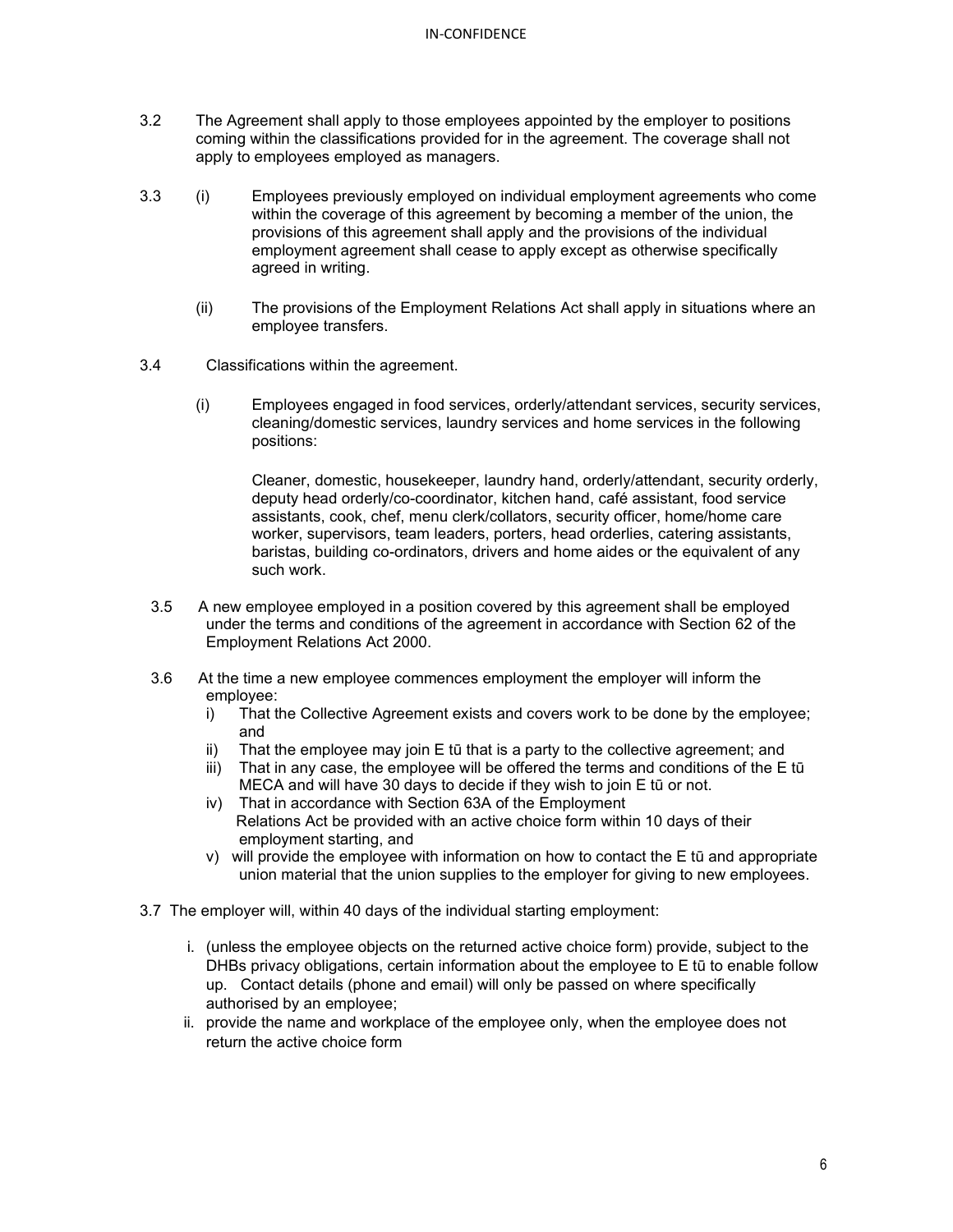3.8 The orientation of a new employee shall include an introduction to the relevant union workplace delegate

#### **4.0 Term**

4.1 This Agreement will commence from 15 December 2021 and expire on 31 May 2024.

#### **5.0 Variation**

5.1 Any variation to this MECA shall be mutually agreed between all the parties and such variation shall be in writing and signed by all the parties (i.e. all Employers and the union).

#### **6.0 Savings**

6.1 Nothing in this agreement will operate to reduce the ordinary (TI) salary/hourly rate applying to an employee at the date of this agreement coming into force unless specifically agreed between the parties and recorded in writing.

### **7.0 Non – Waiver Understanding**

7.1 Failure by either party to enforce any right or obligation with respect to any matter arising in connection with this agreement shall not constitute a waiver as to the matter, or any other matter, either then or in the future.

#### **8.0 Definitions**

"Annual base salary" – the hourly rate multiplied by 2086 for a full time employee, pro rata for part time employees.

"Casual employee" means an employee who has no set hours or days of work and who is normally asked to work as and when required. Casual employees cannot be used to replace genuine permanent or temporary situations except to meet business requirements when no other alternative is available. Casuals are entitled to be paid in accordance with Clause 11.

"Duty/shift" means a single, continuous period of work required to be given by an employee, excluding on-call and call-back. A duty shall be defined by a starting and finishing time. Duties shall be morning (AM), afternoon (PM) duties or night duties. When a major part of a duty falls on a particular day, the whole duty shall be regarded as being worked on that day.

"Employer" means the relevant district health board employing the particular employee.

"Employee" means any person employed by an employer whose position is covered by this Agreement.

"Full time employee" means an employee who works not less than the "ordinary" or "normal" hours set out under "hours of work" in this MECA.

"A home-based worker means an employee whose work primarily involves providing care and support services as defined in section 5 of the Care and Support Workers Pay Equity (Settlement) Act 2017.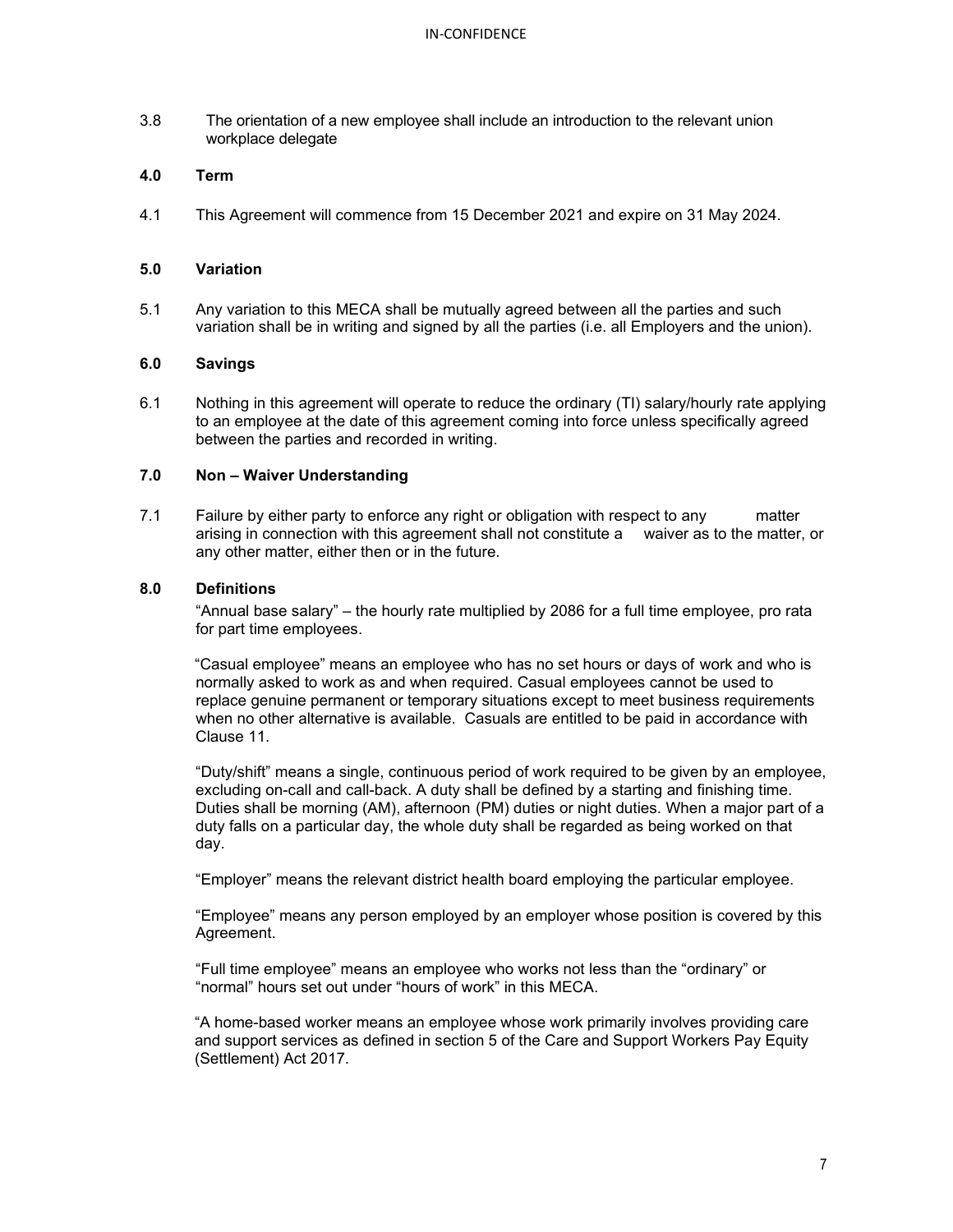"Night Duty" means any duty in which part of the duty is worked between midnight and 5:00am on any day of the week.

"Ordinary time" **-** T1 refers to the ordinary hourly rate of pay; and T1.5 refers to one and a half times the ordinary hourly rate of pay; and T2 refers to double the ordinary hourly rate of pay.

"Part-time employee" means an employee, who is employed on a permanent basis but works less than the ordinary or normal hours prescribed in this Agreement. Any wages and pro rata according to the hours worked unless specifically stated otherwise in this Agreement. When additional shifts are required, as a general principle preference will be given in the first instance to part-time employees.

"Relevant Daily Pay" – has the meaning as provided by the Holidays Act 2003.

From 1 October 2013 continuous service means any period of service with the same employer provided service is not broken by more than three calendar months or by reason of redundancy in which the employee has received redundancy compensation.

"Service", except where otherwise defined in the applicable clause, means the current/continuous service with the employer (previously known as Hospital and Health Services, Crown Health Enterprises, Health Boards and Hospital Boards) and service with a hospital contractor that the employer has already recognised.

This definition cannot be operated to retrospectively claim service with a Hospital Contractor that is not already recognised.

"Shift work" is defined as the same work performed by two or more employees or two or more successive sets or groups of employees working successive periods.

"Southern DHB" is the entity created by the merger of Otago/Southland DHBs. Any clauses or schedules referring to specific terms and conditions for either Otago or Southland DHB will transfer to Southern DHB but will recognise the former DHB boundaries that existed prior to the merger and become location specific terms and conditions.

"Temporary/Fixed Term Employee" means an employee employed on a full or part-time basis on reasonable grounds for a specified project, or event, or used to replace an employee who for some reason has taken extended leave. A temporary/fixed term employee shall be employed for a fixed term relating to either time or completion of the work task. There is no expectation of ongoing employment.

**Note:** Temporary/fixed term agreements must not be used to deny staff security of employment.

"Week" is defined as midnight Sunday/Monday to midnight Sunday/Monday, for the purpose of calculating the pay week and "fortnight" has a corresponding meaning involving two successive weeks.

"SS3 Max" A Supervisor who supervises other supervisors, with or without a Level 2 or Level 3 qualification can progress through the salary scale to Grade 6 or be appointed directly to Grade 6 using cl 10.10.

#### **9.0 Hours of Work**

The parties note that the Health & Safety at Work Act 2015 requires the employer to take all practical steps to prevent harm occurring to employees from the way work is organised. In designing and implementing shift rosters to meet service needs the employer recognises the disruption, personal health effects and fatigue associated with shift work.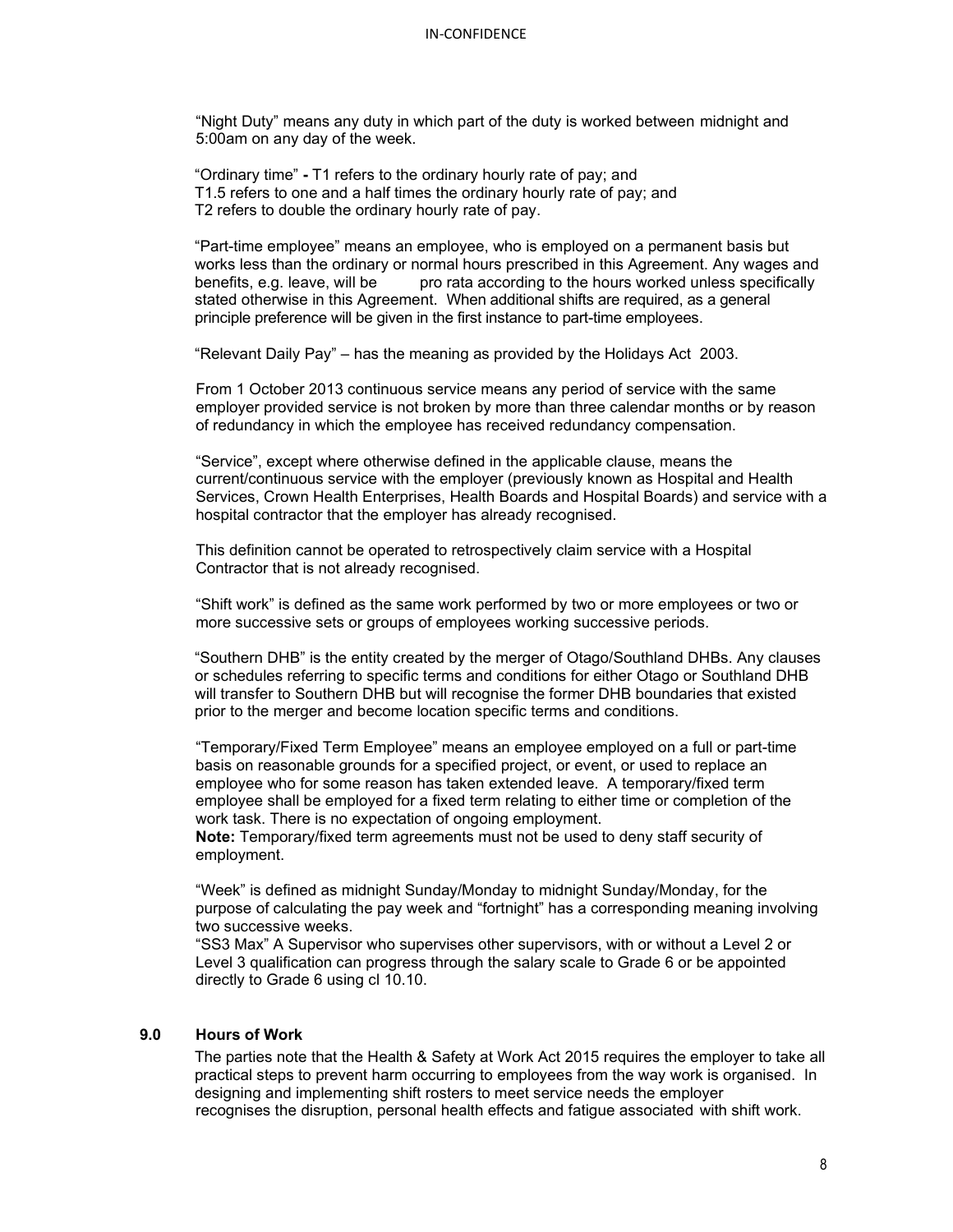The employer will endeavour to ensure safe staffing levels and appropriate skill mix in work areas to meet their operational requirements and endeavour to minimise the disruption, personal health effects and fatigue associated with shift work.

#### **9.1 Guaranteed hours**

Employees, engaged from the date of settlement, will have their hours of work set out in their letter of offer.

Hours of work include, as per section 67C of the Employment Relations Act:

- (a) the number of guaranteed hours of work
- (b) the days of the week on which work is to be performed
- (c) the start and finish times of work
- (d) any flexibility in the matters referred to in (b) or (c) above

If there are changes agreed to an employee's hours of work, variation to a) – d) above will be recorded in writing.

Where a permanent employee considers they work regularly and consistently more than their guaranteed hours of work, they can request a review of these guaranteed hours of work. The employer commits to do this in a timely manner and communicate the outcome to the employee. The employee can involve their delegate in this conversation

## **9.2 Review of Hours Worked by Casual Employees**

E tū can request, no more than once every six months, that the employer review the hours worked by E tū members who are Casual employees (as per the definition of Casual Employee in this MECA) over the 6 months immediately prior to the request and discuss any regularity of work patterns and appropriate steps. Noting, any individual member can request a review of their hours of work at any point. The

employer commits to do this in a timely manner and communicate the outcome to the employee. The employee can involve their delegate in this conversation.

- 9.3 The ordinary working hours of an employee employed full-time shall be 80 per fortnight.
- 9.4 Employees will normally work 8 hours a duty, except that part-time employees by mutual agreement between the employer and the employee, may work duties of no less than 3 hours. (Individual DHB and the Union can agree variations to less than the three hours that will be recorded in writing and signed).
- 9.5 The pay period shall commence at midnight Sunday/Monday. When a major part of a shift falls on a particular day, the whole shift shall be regarded as being worked on that day.
- 9.6 (i) Every employee shall have two periods of at least 24 hours off duty each week, and except in the case of emergencies or by agreement, these shall be consecutive. Employees are not required to work on their rostered days off i.e. on days 6/7 of their week.

(ii) These off-duty periods may fall separately no more than once every four weeks for the following reason: at the request of the employee or to facilitate the roster.

9.7 (i) A break of at least nine continuous hours must be provided wherever possible between any two periods of duty of a full shift or more.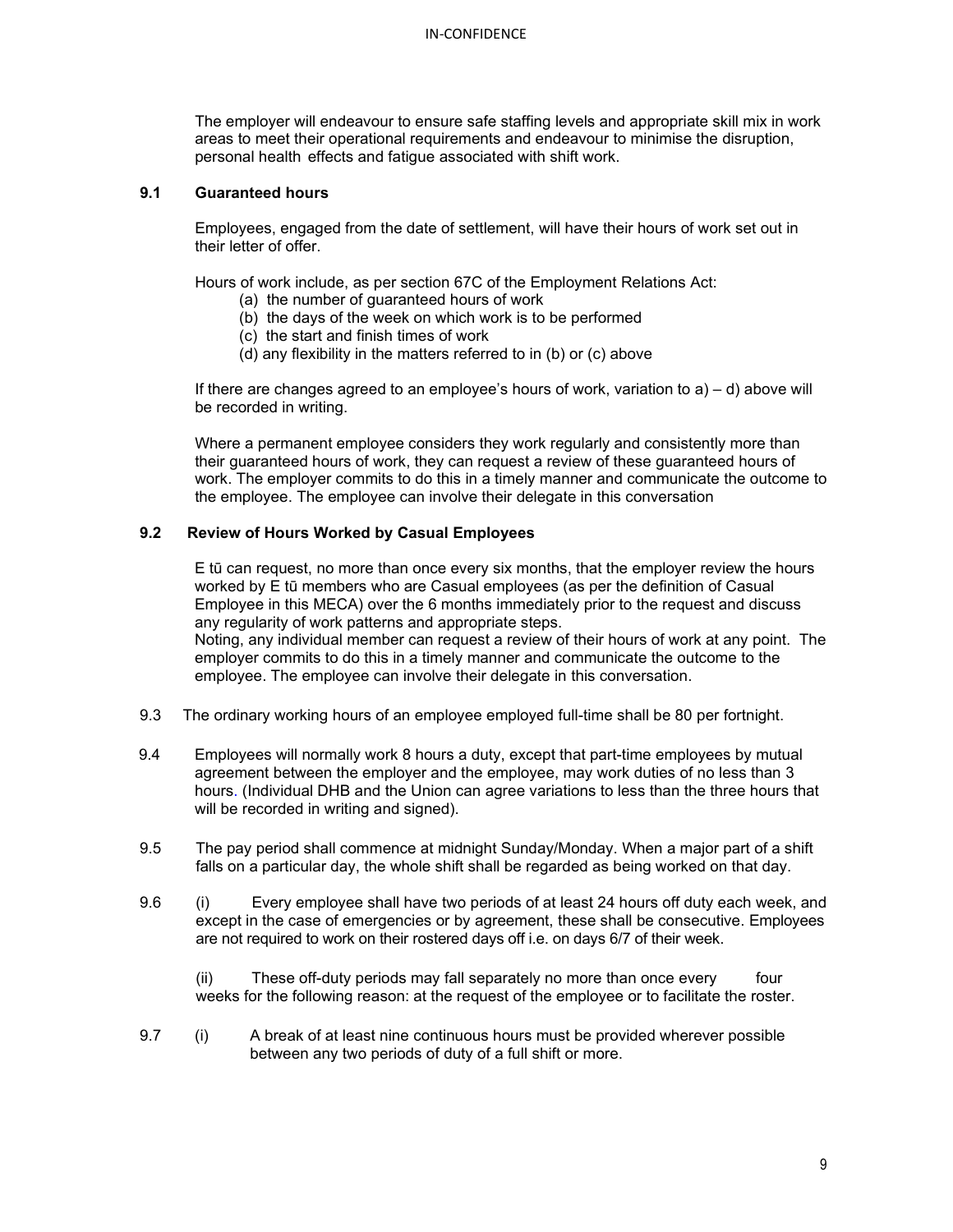- (ii) Periods of a full shift or more include (a) periods of normal rostered work; (b) periods of overtime that are continuous with a period of normal rostered work; or full shifts of overtime/call back duty.
- (iii) The requirement to provide a break wherever possible applies whether or not any penalty payment will apply under the provisions of this clause.
- (iv) If a break of at least nine continuous hours cannot be provided between periods of a full shift, the shift is to be regarded as continuous and paid at overtime rates; until a break of at least nine continuous hours is taken, with proper regard to the time at which it occurs and the amount of overtime which precedes it.
- (v) If a call back of less than a full shift is worked between two periods of duty of a full shift or more, a break of nine continuous hours must be provided, either before or after the call back. If such a break has been provided before the call back, it does not have to be provided afterwards as well.
- (vi) Time spent off duty during ordinary working hours solely to obtain a nine-hour break, shall be paid at ordinary time rates. Any absence after the ninth continuous hour) of such a break, if it occurs in ordinary time, shall be treated as a normal absence from duty.
- (vii) Overtime and penal rates shall not be paid in respect to the same hours the higher rate will apply.
- 9.8 Notwithstanding the foregoing conditions staff may be permitted to change shifts one with another by mutual arrangement and with the prior approval of the manager. Overtime or other penalty provisions shall not apply in these instances.
- 9.9 Where the employer requires employees to attend classes of instruction or examinations as part of their education, the time so occupied shall be deemed to form part of their hours of work.
- 9.10 Employees will not be required to change between day and night duties more than once in any 80-hour fortnight except in cases of emergency or by mutual agreement should the employee, on a one-off basis, request a more frequent change.
- 9.11 Those employees who work a night shift, which straddles a public holiday, shall be paid at public holiday rates for those hours, which occur on the public holiday, and the applicable rates for the remainder of the shift. One alternative holiday shall apply in respect of each public holiday or part thereof worked.
- 9.12 Changing Time

Where an employee is required by the employer to wear specific uniform/protective clothing in a particular area and is not permitted to wear that uniform/protective clothing other than within the precincts of the hospital, the employee shall be allowed a period of six minutes, both at the commencement and cessation of each duty, as changing time.

9.13 Where the employer clearly identifies that permanent alterations in staff hours are required the hours of work may be varied by agreement between the employees affected, the E tū and the employer. Such agreement shall be in writing and signed.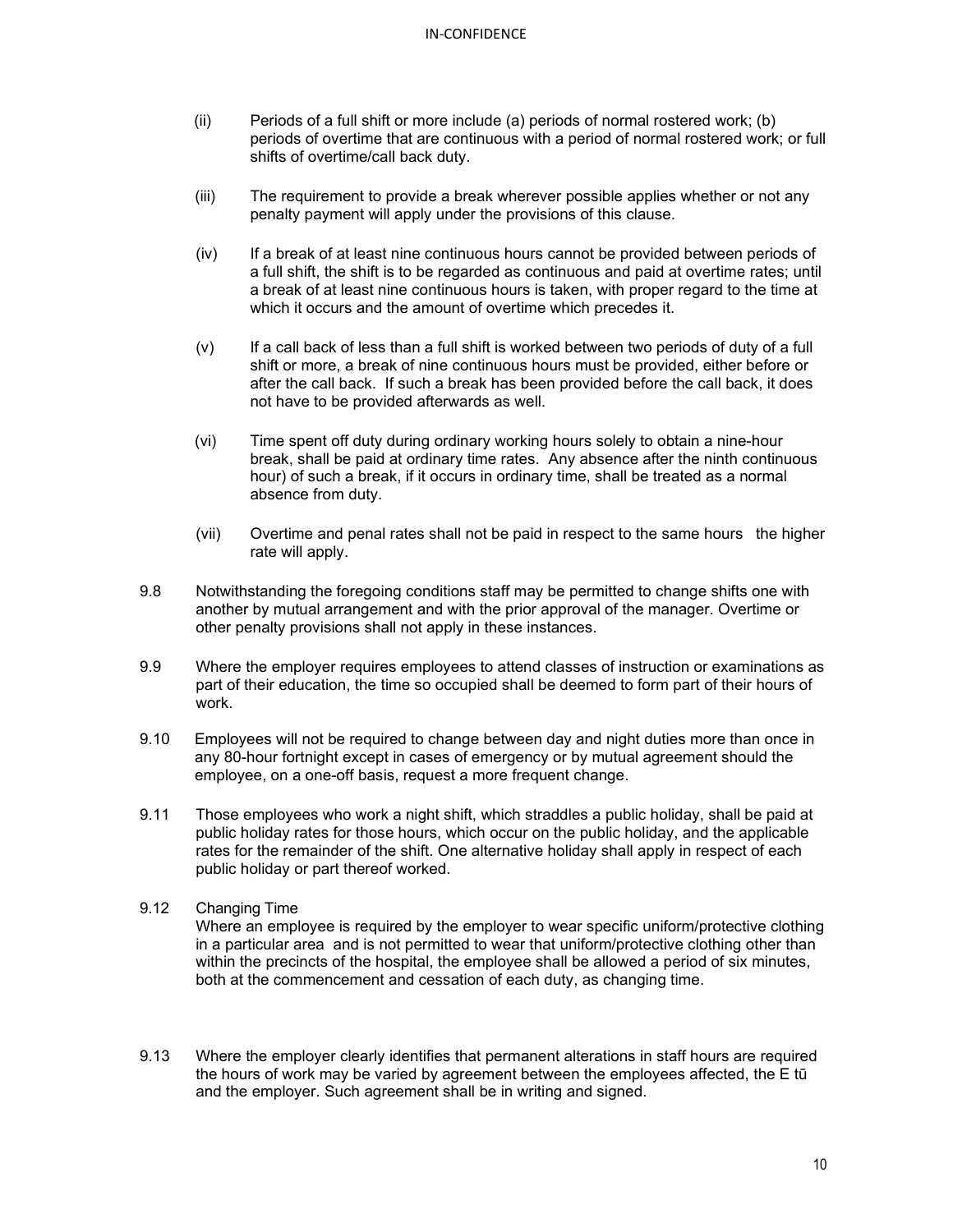- 9.14 Duty hours must be consecutive except for unpaid meal breaks, the duration of which shall not be greater than one hour.
- 9.15 Rosters will be published not less than 14 days prior to commencement of the roster provided that less notice may be given in exceptional circumstances. Rosters posted will show duties for a minimum 14-day period. Changes in rosters once posted shall be by mutual agreement. To facilitate roster preparation, where possible requests for annual leave should be made at least 14 days prior to the publication of the roster. The employer will respond to any employee notice within 5 days of it being submitted.
- 9.16 In specific instances, i.e. shifts of longer or variable lengths, the ordinary hours for a full time employee can be averaged over a roster cycle of greater than one fortnight e.g. an employee who works 12-hour shifts may work 120 hours over a 3-week roster and be considered fulltime. No employee shall be required to work more than a 12-hour rostered shift.
	- (a) Alternative hours of work may be implemented by agreement between the employer, the employees directly affected and the E tū. Such agreement shall be in writing and signed by the representatives of the parties. It is recognised that some areas may continue to utilise the standard eight-hour roster alongside the 10/12 hours rosters. An employee who elects to opt out of working 10/12 hour rosters shall give a minimum of four weeks notice. If a party to this Agreement wishes, for health and safety reasons, to change the above roster patterns, they shall engage in a process of consultation consistent with Clause 40 in order to do so.
	- (b) 10 and 12-hour shifts are not recommended as a standard rostering pattern and shall occur only where clear clinical / service rationale supports this practice. Such shift patterns shall not compromise those employees who elect to work an eighthour roster.
	- (c) Any 10 and 12 hour shifts shall be subject to (a) above.
	- (d) Every employee shall have at least 2 consecutive 24 hour periods off duty each week. No employee working 10 hours per rostered shift shall work more than five consecutive duties. Where five consecutive 10 hour duties are worked, the employee must then have a minimum of 3 consecutive 24 hour periods off duty. No employee working 12 hours per rostered shift shall work more than 4 consecutive duties. Where 4 consecutive 12 hour duties are worked, by agreement with the employee, then the employee must then have a minimum of 4 consecutive 24 hour periods off duty. It is recognised that 3 consecutive 12 hours shifts is the preferred maximum. Where 3 consecutive 12 hour shifts are worked, the employee must have a minimum of 3 consecutive periods 24 hours off duty. Notwithstanding the foregoing, these off duty periods may fall separately no more than once every four weeks at the request of the employee or to facilitate rostering.
	- (e) Meal Breaks and rest periods shall be observed in accordance with clause 9.0. In addition, an employee who works a 12 hour shift shall be allowed two meal breaks, one paid and one unpaid, each of not less than half an hour. The second meal break is to be taken after having worked eight hours of the shift. Such meal breaks shall be arranged to be spaced as near as possible at equal intervals.
	- (f) Minimum breaks between duties: No 12 hour roster shall contain breaks between duties of less than eleven consecutive hours. No 10 hour roster shall contain breaks between duties of less than nine consecutive hours. If the actual breaks are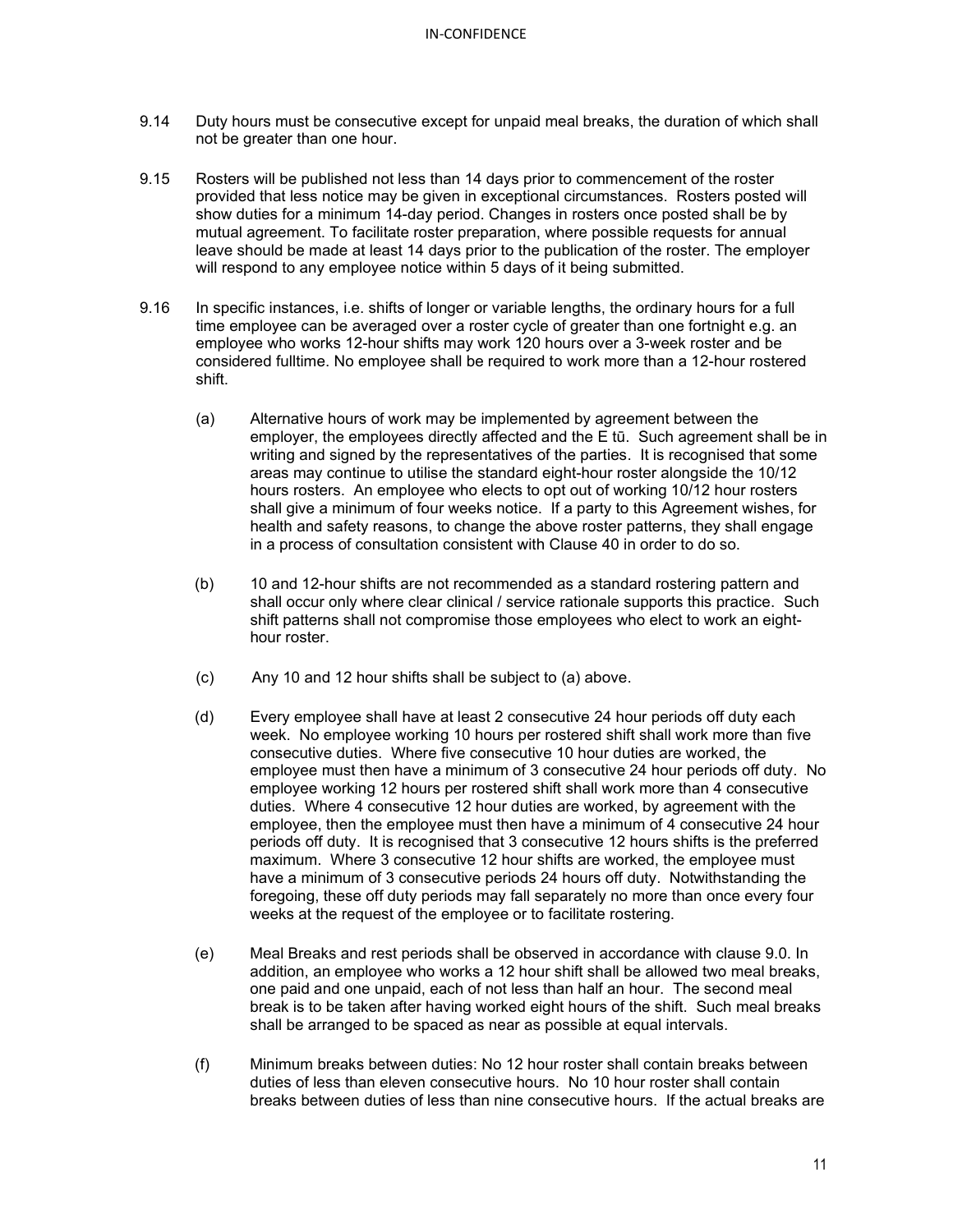not achieved then the payment provisions of the overtime clause 12.0 shall apply. Note: If the employee requests a lesser break, the overtime payments will not apply.

- (g) Overtime the following payments shall apply: (i) Ten hour shifts: T1 .5 after 10 hours for the 11th hour, then T2 for all hours worked thereafter; (ii) Twelve hour shifts: T2 for all hours worked in excess of a rostered 12 hour shift; (iii) For those fulltime employees working 12 hour shifts, overtime shall apply after 120 hours averaged over 3 weeks (Clause 11.1 shall apply); (iv) For all other employees working alternative hours of work, overtime shall apply after 80 hours per fortnight (Clause 11.1 shall apply).
	- (h) Annual Leave / Sick Leave: each day of annual leave or sick leave shall be calculated and paid according to the number of hours rostered to work on the day of such leave.
	- (i) Every employee who completes one year on alternative hours of work as above shall receive one-week shift leave in place of the provisions set out in clause 19.9.
- 9.17 No employee shall be required to work more than 12 consecutive hours where their normal shift is of 8, 10 or 12 hours duration, except in an emergency.
- 9.18 Wherever possible an employee changing duties on consecutive days shall be rostered off for a minimum of 12 consecutive hours.

## **10.0 Meal Breaks and Rest Periods**

- 10.1 Except when required for urgent or emergency work and except as provided in 9.2 below, no employee shall be required to work for more than five hours continuously without being entitled to a meal break of not less than half an hour. There will be only one meal break of not less than half an hour during a 10 hour shift.
- 10.2 An employee unable to be relieved from work for a uninterrupted meal break shall be entitled to have a meal while on duty and this period shall be regarded as working time.
- 10.3 Except where provided for in 10.2 above an employee unable to take a meal after five hours, half-ordinary time shall be paid as a penalty payment from the expiry of five hours until the time of taking the meal break.
- 10.4 Rest breaks of 10 minutes each for morning tea, afternoon tea or supper, and the equivalent breaks for night duty where these occur during duty, shall be recognised as time worked.
- 10.5 During the meal break or rest breaks prescribed above, free tea, coffee, milk and sugar shall be supplied by the employer. Where it is impractical to supply tea, coffee, milk and sugar free of charge, an allowance of \$5.00 per week in lieu shall be paid. This allowance shall continue during all periods of leave except leave without pay.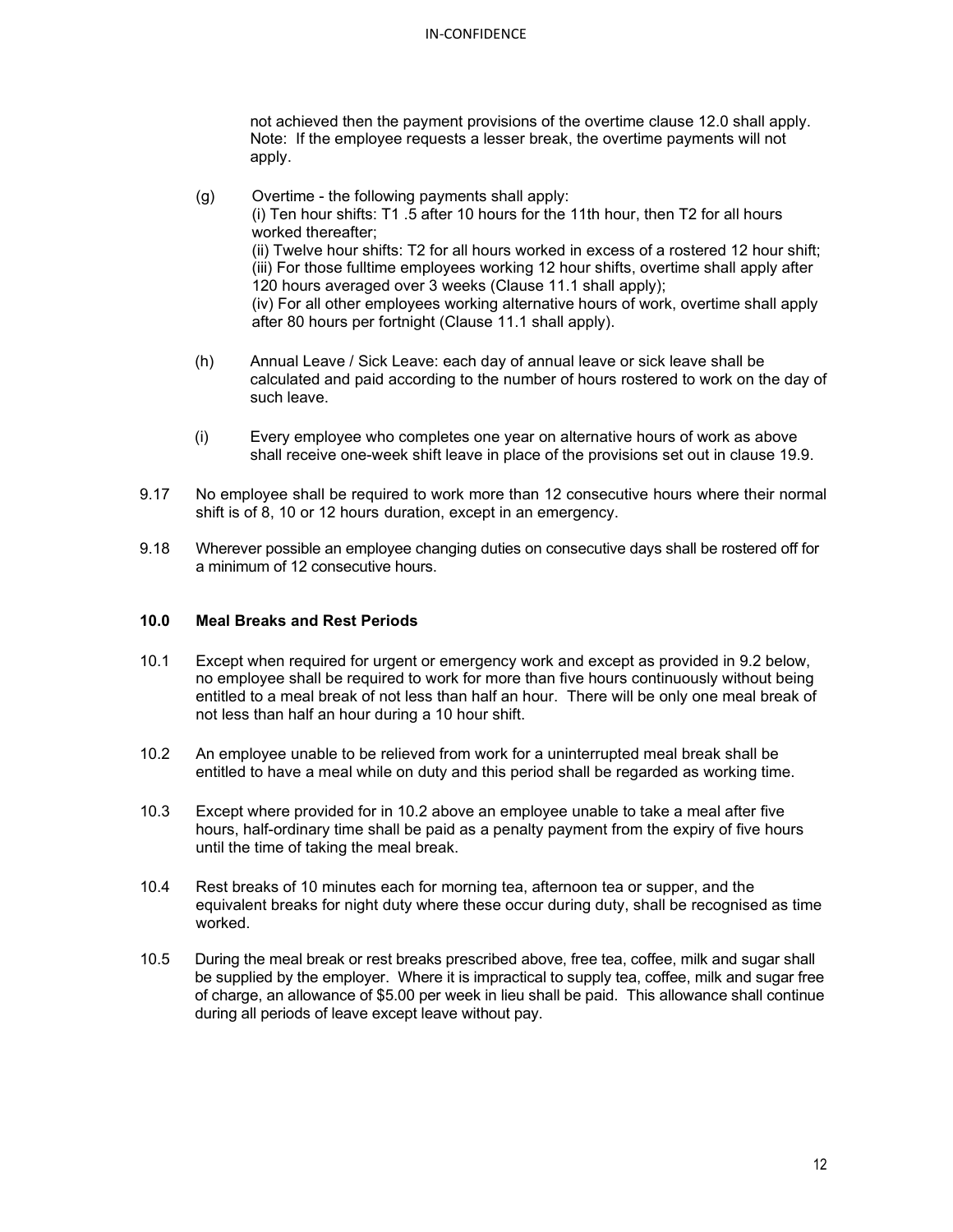## **11.0 Remuneration**

- 11.1 The following hourly rates of pay shall apply to the respective positions below:
	- Please see Appendix 4 for the Support Workers Salary Scales.

## **Orderlies, Attendants, Cleaners, Laundry, Kitchen Hands, Drivers**

| Grade |                                | 29-Mar-21 | $1-Sep-21$ | $1-Sep-22$ | $1-Sep-23$ |
|-------|--------------------------------|-----------|------------|------------|------------|
| -4    | NZQA Level 3 Qualification     | \$25.58   | \$27.18    | \$27.68    | \$28.18    |
| 3     | NZQA Level 2 Qualification     | \$24.34   | \$25.94    | \$26.44    | \$26.94    |
| - 2   | 12 months No qualifications    | \$22.98   | \$24.58    | \$25.08    | \$25.58    |
|       | Commencement/ No qualification | \$20.90   | \$22.75    | \$23.25    | \$23.75    |

## **Designated Security Officer/Security Orderlies**

| Grade |                                | 29-Mar-21 | $1-Sep-21$ | $1-Sep-22$ | $1-Sep-23$ |
|-------|--------------------------------|-----------|------------|------------|------------|
| Δ     | NZQA Level 3 Qualification     | \$26.08   | \$27.68    | \$28.18    | \$28.68    |
|       | NZQA Level 2 Qualification     | \$24.84   | \$26.44    | \$26.94    | \$27.44    |
|       | 12 months No qualifications    | \$23.48   | \$25.08    | \$25.58    | \$26.08    |
|       | Commencement/ No qualification | \$21.40   | \$23.00    | \$23.50    | \$24.00    |

## **Cooks/Menu Processors/Collators**

| Grade |                                | 29-Mar-21 | $1-Sep-21$ | $1-Sep-22$ | $1-Sep-23$ |
|-------|--------------------------------|-----------|------------|------------|------------|
| 4     | NZQA Level 3 Qualification     | \$27.58   | \$29.18    | \$29.68    | \$30.18    |
| 3     | NZQA Level 2 Qualification     | \$26.34   | \$27.94    | \$28.44    | \$28.94    |
|       | 12 months No qualifications    | \$24.98   | \$26.58    | \$27.08    | \$27.58    |
|       | Commencement/ No qualification | \$22.90   | \$24.50    | \$25.00    | \$25.50    |

## **Supervisors**

| Grade |                                | 29-Mar-21 | $1-Sep-21$ | 1-Sep-22 | 1-Sep-23 |
|-------|--------------------------------|-----------|------------|----------|----------|
| -4    | NZQA Level 4 Qualification     | \$30.08   | \$31.68    | \$32.18  | \$32.68  |
| -3    | NZQA Level 3 Qualification     | \$28.84   | \$30.44    | \$30.94  | \$31.44  |
| l 2   | NZQA Level 2 qualifications    | \$27.48   | \$29.08    | \$29.58  | \$30.08  |
|       | Commencement/ No qualification | \$25.40   | \$27.00    | \$27.50  | \$28.00  |

11.2 Temporary relief of a position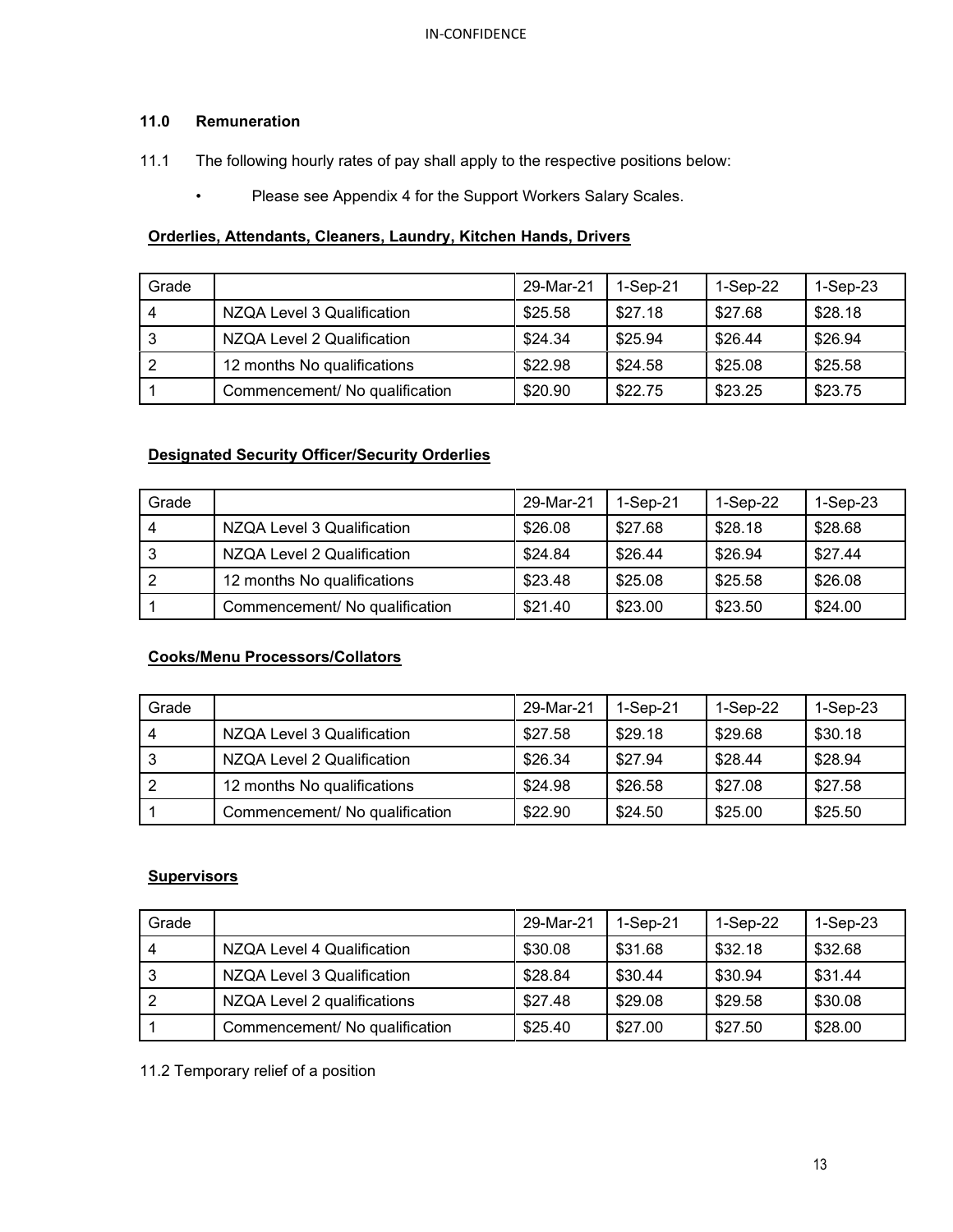An employee required to relieve a position qualifying for a higher rate of pay shall be paid an additional allowance of \$2.50 per hour for all hours worked in that position.

11.3 Designated NZQA Assessors or Trainers

Employees designated as NZQA Assessors or Trainers shall be paid a minimum of the step on the supervisors scale appropriate to their qualification/non-qualification, but only for the hours worked training or assessing enrolled trainees.

A NZQA Assessor or Trainer is somebody not in a supervisor or leadership role, who is qualified with an appropriate NZQA recognised qualification to train and assess the competencies of other employees against the relevant qualification requirements.

11.4 Designated Instructor

Designated instructor training is:

- the training/instructing of specific skills or knowledge within a defined service;
- training that is not directly associated with a obtaining a NZQA qualification.

Note: Designated Instructor training does not include orientation, induction or other similar tasks

Designated Instructors who have been requested by the employer to undertake training of another person(s) and shall be paid an allowance, in addition to their usual rate of pay, of \$1.00 per hour of training delivered.

11.5 Progression

- a) Where an employee, except a supervisor, commences employment after the effective date of this Agreement with no qualification s/he shall start on Grade 1 of the appropriate scale in sub-clause 11.1 above and will progress to Grade 2 after the completion of 12 months current continuous service.
- b) New employees who start with a relevant qualification, but without 12 months service or relevant experience, will start on the grade below their qualification until they reach 12 months service or relevant experience.
- c) Employees who successfully achieve a relevant qualification as attested by their NZQA record of learning, and who have less than 12 months service or relevant experience, will remain on their current grade and progress through to the appropriate qualification grade on their anniversary date.
- d) Employees who successfully achieve a relevant qualification, as attested by their NZQA record of learning, and who have 12 months service or relevant experience, will move to the appropriate qualification grade immediately.
- e) The date for "achieving" a qualification for the purposes of this Agreement will be the date recorded on the employee's NZQA record of learning.
- f) The employer must take all reasonably practicable steps to ensure that an employee is able to attain a Level 2 NZQA qualification within the first 12 months of the employee's continuous employment with the employer and a Level 3 NZQA qualification within the first 2 years of the employee's continuous employment with the employer.

*Note: where a NZQA level 2 qualification is available, the DHB should provide it. If*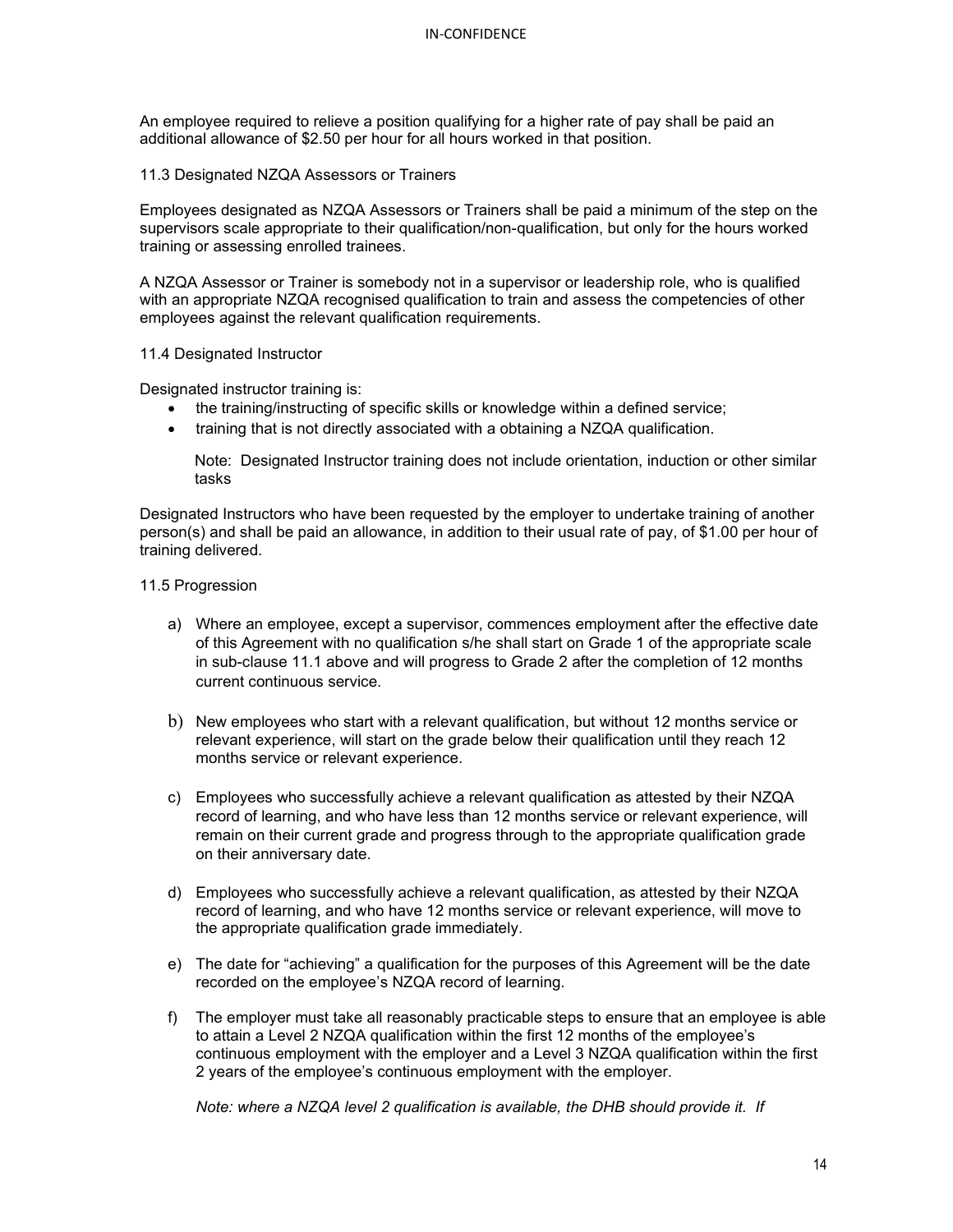#### IN-CONFIDENCE

*however the DHB chooses to instead provide a NZQA level 3 qualification only, this should be provided within the timeframes associated with a NZQA level 2 qualification.*

- g) All reasonable practicable steps" shall include the employer paying for the cost of the qualifications and implementing the 13 steps set out in Appendix Two (a) of this Agreement. It shall also include the parties to this Agreement introducing, where practicable, a learning representatives system in the workplace to support employees to gain the qualifications.
- h) Where a NZQA Qualification does not exist and the employer does not provide for a relevant qualification or training course in its place (that has been developed in conjunction with E tū), employees should progress to the relevant grade on the scale within stipulated time frames outlined in 11.5b
- i) New employees who start with a relevant qualification, but without 12 months service or relevant experience, will start on the grade below their qualification until they reach 12 months service or relevant experience.
- j) Those employees who have a Level 2 qualification with an ITO allowance, as noted in the schedules, shall retain such an allowance until such time as their pay on the appropriate grade exceeds their currently pay plus the ITO allowance.
- 11.6 Notwithstanding the qualifications/salary framework that will operate for the majority of employees on appointment, the employer may place an employee on any step of the relevant scale taking into account the following factors:
	- Previous work experience or other relevant work and life experience
	- Degree of difficulty in recruiting specific skills and/or experience required.

## **12.0 Overtime**

12.1 Overtime is time worked in excess of eight hours per day or the rostered duty whichever is greater, (this overtime can occur before or after the normal rostered work), or 80 hours per two-week period, when such work has been authorised in advance. Overtime hours are paid at one and one half (1.5) times the ordinary hourly rate for the first three hours and double time the ordinary rate (T2) for all hours after this.

**Note** Overtime worked is calculated on a daily basis.

- 12.2 Except in emergencies, no employee shall be required to work for more than 12 consecutive hours where their normal shift is of 8 or 10 hours' duration.
- 12.3 Those employers who pay overtime rates for work on an employee's rostered day(s) off shall not change this practice through the coming into effect of this Agreement.

## **13.0 Penal Rates**

- 13.1 The following penal rates in addition to the ordinary rate shall apply to hours worked
	- $(i)$  Night shift rate 25% (T0.25)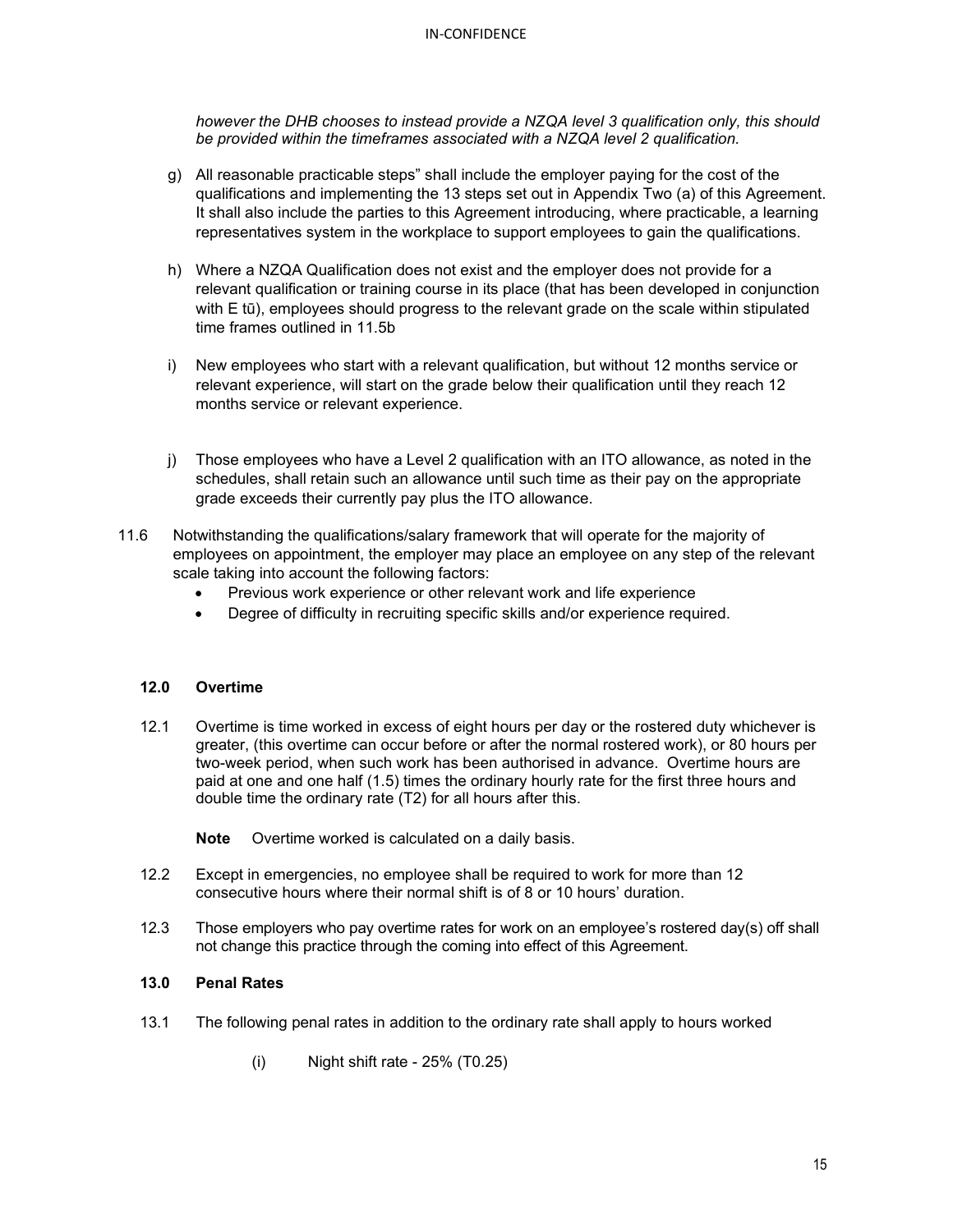#### IN-CONFIDENCE

The night rate applies to ordinary hours of work (other than overtime) that fall between 8.00pm and 6.00am from midnight Sunday/Monday to midnight Friday/Saturday

(ii) Weekend rate– 50% (T0.50)

The weekend rate applies to ordinary hours of work worked after midnight Friday/Saturday until midnight Sunday/Monday.

(iii) Public holiday rate -100% (T1)

The public holiday rate applies to all hours of work worked on a public holiday.

- 13.2 Overtime and penal rates shall not be paid in respect to the same hours. The higher rate will apply.
- 13.3 The night and weekend penal rates shall not apply to home support workers. The penal allowances for night and weekend work are set out in Appendix 4.

## **14.0 Call Backs**

A call back is overtime and paid at the applicable overtime rate. An employee shall be paid for a minimum of three hours, or for actual working and travelling time, whichever is the greater, when the employee:

(a) Is called back to work after completing the day's work and having left the place of employment; or

(b) Is called back before the normal time of starting work and does not continue working until such normal starting time;

- (i) Call-backs commencing and finishing within the minimum period covered by an earlier call back shall not qualify for payment. Where a call back commences before and continues beyond the end of the minimum period of a previous call back, the employee shall receive payment as if the employee had worked continuously from the beginning of the previous call back to the end of the later call back.
- (ii) The employer shall either
	- (a) Provide the employee with transport from the employee's place of residence to the institution where the employee is employed and to the place of residence from the institution; or
	- (b) Reimburse the employee the actual and reasonable travelling expenses incurred in travelling from the employee's place of residence to the institution and to the place of residence from the institution.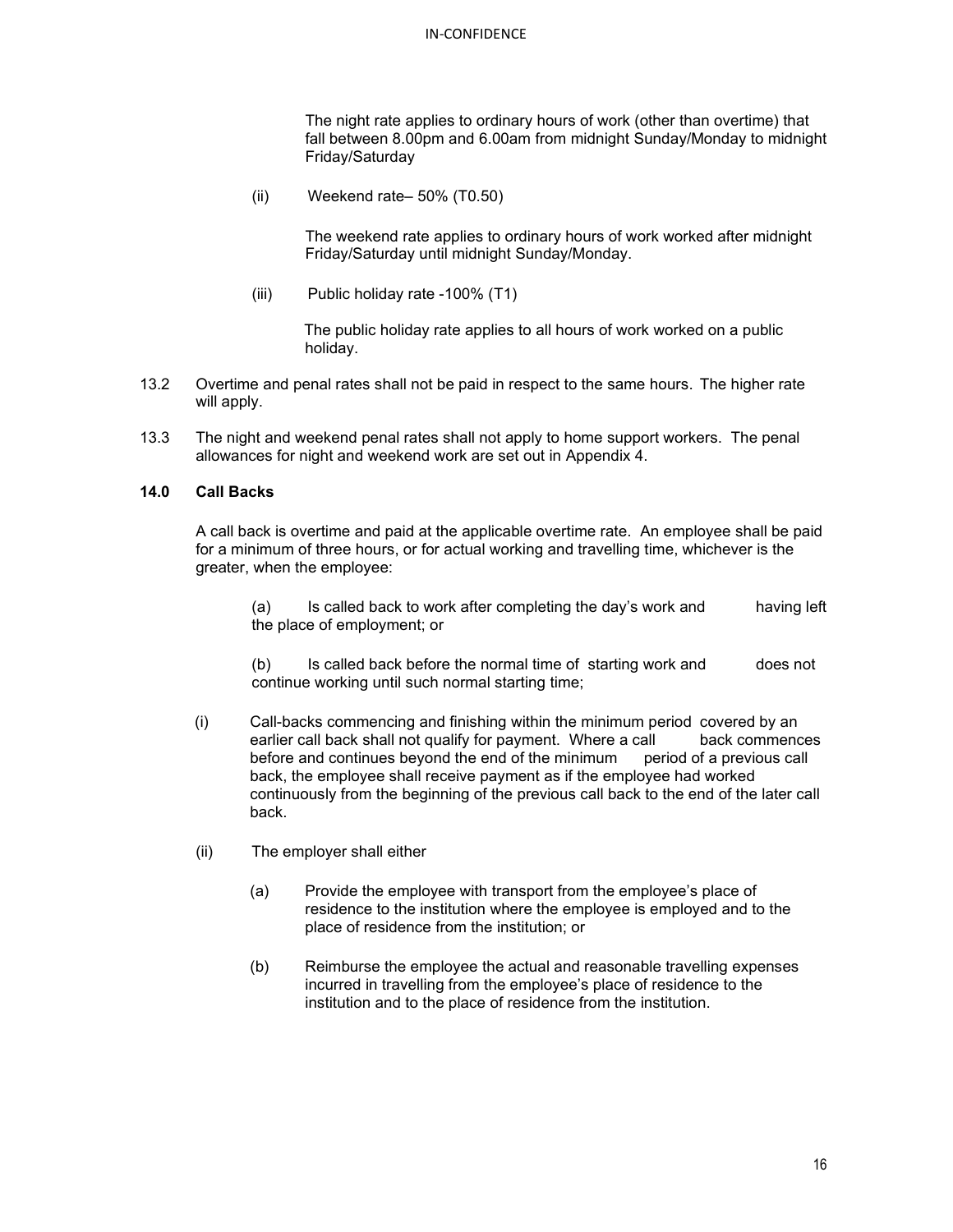## **15.0 Allowances**

- 15.1 **Tracer Allowance –** where those provisions existed in Collective Agreements that were in place prior to or after 30 June 2007 at individual DHB all employees shall continue to be entitled to the allowance; those employer specific provisions are attached as appendix 3.
- 15.2 **Meal Allowance**  where an employee who works a full 8 hour duty or the rostered duty whichever is the greatest and who is required to work more than one hour beyond the end of the duty (excluding any break for a meal)the employer shall either provide a meal or pay the employee a meal allowance of \$10.00
- 15.3 **On Call -** In the interests of healthy rostering practices, the parties agree that the allocation of on-call time should be spread as evenly as practicable amongst those required to of on-call time should be spread as evenly as participate in an on-call roster.
	- (i) An employee instructed to be on call during normal off duty hours shall be paid an on-call allowance of \$4.04 per hour except on public holidays when the rate shall be \$6.06 per hour.
	- (ii) The on call allowance is payable for all hours the employee is rostered on call including time covering an actual call out.
	- (iii) Unless by mutual agreement or in emergencies, no employee shall be required to remain on call for more than 40% of the employee's off-duty time in any threeweekly period.
	- (iv) In services where the employer's operational requirements and staffing levels permit, employees working seven day rosters should not be rostered on call on their rostered days off.
	- (v) An employee who is required to be on call and report on duty within 20 minutes shall have access to an appropriate locater or a cell phone.

## 15.4 **Post- Mortem/Body Removal**

- 15.4.1 (a) Attendants/orderlies required to assist actively with a post-mortem examination shall be paid an additional \$10.00 per post-mortem;
	- (b) In the case of attendants/orderlies assisting with police cases and being required to handle a body that is in a mutilated or partly decomposed state, the payment prescribed shall instead be \$15.00.
- 15.4.2 Body removal allowance Attendants who are required to collect and/or return, transport, and place bodies in a mortuary or associated area such as a viewing room shall be paid an allowance of \$4.00 per removal. Any attendant who objects to removing dead bodies may elect not to do so provided that the employer may direct the attendant to remove a dead body where no other attendant is readily available to carry out the duty.
- 15.5 **Broken Shifts -** Where an employee works broken shifts, the shifts must be completed within 12 hours, computed from starting to finishing time, including meal hours. Nonresident workers employed on broken shifts shall be paid \$25.00 per week in excess of the ordinary weekly wages provided in this agreement, or \$5.00 per day for relieving, casual or part-time workers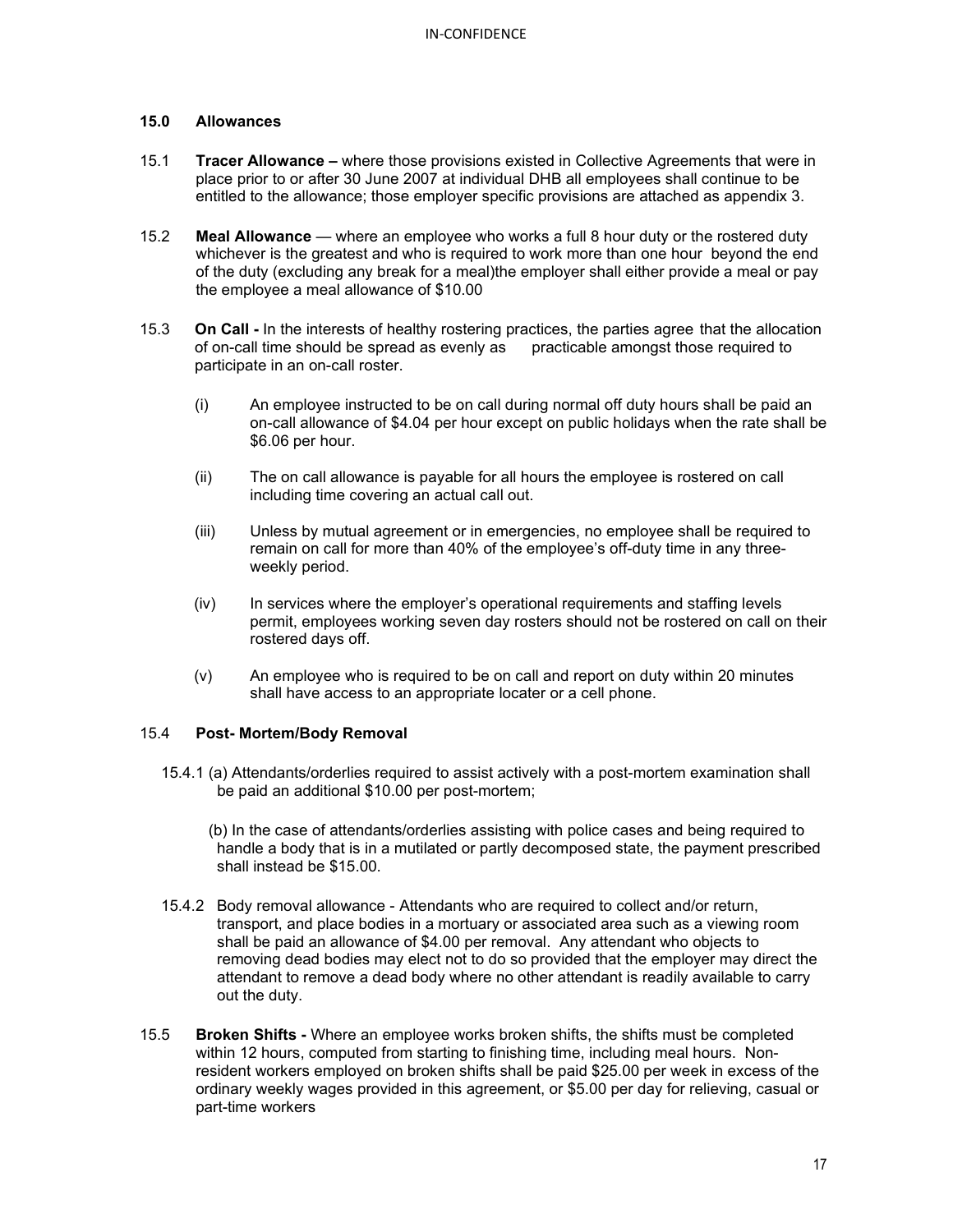#### **16.0 Uniforms and Footwear**

#### **16.1 General**

- 16.1.1 Except as otherwise specified in this document, where the employer requires an employee to wear a particular uniform, footwear or specified items of clothing while on duty, this shall be supplied free of charge. Where required to wear a uniform full-time employees shall be issued with at least three sets of uniforms with two sets issued if working for less than 5 days a week. Suitable protective clothing and footwear shall be provided at the employer's expense where the work involves the risk of excessive soiling or damage to uniforms or protective clothing or a risk of injury to the employee. Uniforms and footwear may not be used by the employee outside of work hours, other than for work travel purposes.
- 16.1.2 Except as otherwise specified in the document, all uniforms, protective clothing and footwear supplied by the employer shall remain the property of the employer and shall be replaced on a fair wear and tear basis. Uniforms, protective clothing and footwear shall be handed in on being supplied with a replacement, on termination of employment or at such other time as the Employer may require. For any uniforms, protective clothing and footwear not accounted for when requested for above, the employer may make a deduction from the employee's wages. The rate of deduction shall be the cost of the item not accounted for after due allowance has been made for fair wear and tear, and shall be agreed upon between the employer and the Union.
- 16.1.3 An employee shall be reasonably compensated for damage to personal clothing worn on duty, or reimbursed dry cleaning charges for excessive soiling to personal clothing worn on duty, provided the damage or soiling was not a result of the employee's negligence, or failure to wear the protective clothing provided. Each case shall be determined on its merits by the employer.
- 16.1.4 Where an employee is required in the course of their duties to be outside in bad weather, the appropriate wet weather protective clothing shall be made available by the employer.

#### **16.2 Uniforms**

- 16.2.1 The following provisions apply to individual DHBs:
	- (a) Auckland DHB:
		- (i) Orderlies (pro-rated in accordance with their FTE per annum): 5 trousers, 5 grey polo shirts, 1 fleece lined sweatshirt or 1 fleece lined zip front vest, 1 pair of shoes. In addition, Orderlies assigned to drive the truck or deliver medical gasses shall be provided with: 1 warm jacket, 1 rain jacket, 1 high visibility jacket, 1 pair of leather gloves, and 1 pair of steel capped shoes. In so far as the provision of the above safety shoes are concerned, Orderlies who are not able to fit into the non-steel cap shoe provided by ADHB, shall be entitled to the NZ Safety Runner Shoe. If such an Orderly is also assigned to drive the truck or deliver medical gasses s/he shall not be entitled to an additional pair of steel capped shoes.
	- (b) Bay of Plenty: The term uniform includes for example: uniform dresses, trousers or culottes, smocks, tunics, cardigan, woollen jacket, etc. Each employee, the nature of whose work requires the wearing of overalls, shall be issued two on commencement.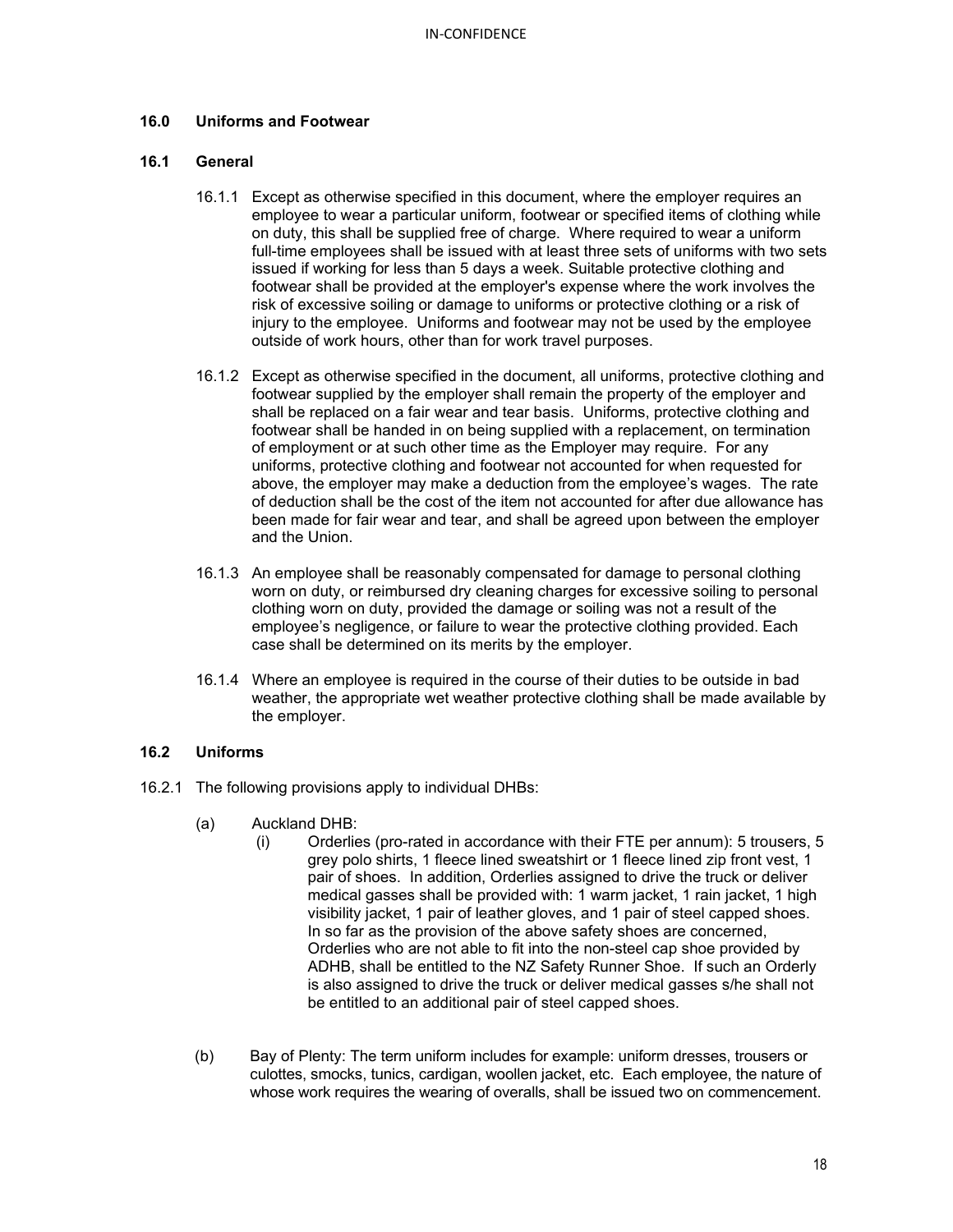- (c) Hutt Valley DHB: In accordance with the Health and Safety in Employment Act, the employer will also provide employees with appropriate protective clothing and/or footwear.
- (d) Taranaki DHB: If it is agreed that a replacement uniform is necessary, then this shall occur within one calendar month of the agreement.

## **16.3 Protective Clothing**

- 16.3.1 The following shall apply to individual DHBs:
	- (a) Northland DHB, Counties Manukau DHB, South Canterbury DHB, Waikato DHB and Waitemata DHB: Employees required to work outside in bad weather, shall be supplied with oilskins, caps and gumboots. In lieu of gumboots, galoshes and waterproof leggings may be supplied. NOTE: Auckland DHB, Hawke's Bay DHB, Lakes DHB: Waterproof aprons shall be supplied to laundry Employees.
	- (b) Auckland DHB, Counties Manukau DHB, Northland DHB, Hawke's Bay DHB, Lakes DHB, South Canterbury DHB, Waikato DHB and Waitemata DHB: Employees required to scrub or wash out with caustic soda or similar corrosive cleaning agent, shall be supplied by the employer with gumboots. NOTE: In lieu thereof, a boot allowance shall be paid as follows:
		- (i) Hawke's Bay DHB and South Canterbury DHB: 38 cents per week.
		- (ii) Waikato DHB and Waitemata DHB: 36.9 cents per week.
	- (c) Suitable clean protective clothing shall be made available by the employer where the nature of a particular duty or duties would either continuously or intermittently render an employee's personal clothing or uniform liable to excessive soiling or damage or expose the employee's person to injury or excessive discomfort through biological, chemical, or physical hazards.

## **16.4 Footwear**

All employees shall be either be provided with footwear or given a voucher to allow them to purchase suitable footwear from designated footwear providers and footwear ranges. Orthotic adjustments will be funded by the employer. Footwear so purchased shall be replaced on a fair wear and tear basis.

## **16.5 Laundry**

16.5.1 Subject to below, all items of uniform and protective clothing supplied by the employer shall be laundered by the employer.

 $\frac{\text{NOTE:}}{(\text{a})}$ 

- Counties Manukau DHB: All items of uniform clothing supplied by the employer shall be laundered by the employee.
- (b) Waitemata DHB: Where laundering is impractical, an allowance of \$1.50 per day shall be paid to the employee.
- (c) Capital and Coast DHB: All items of uniform clothing supplied by the employer shall be laundered by the employee.
- (d) Canterbury DHB food services (including Ashburton Hospital orderlies and cleaners) and Tairawhiti DHB: Staff will accept responsibility for laundry of uniforms except uniforms involved in infection control, which shall be commercially laundered. The employer will reimburse staff who launder their uniforms the following reimbursement allowance - \$1.00 per day for employees who work up to and including 4 hours per day increasing to \$1.50 per day for employees who work over 4 hours per day of work. This allowance is not part of relevant daily earnings i.e. no work-no reimbursement.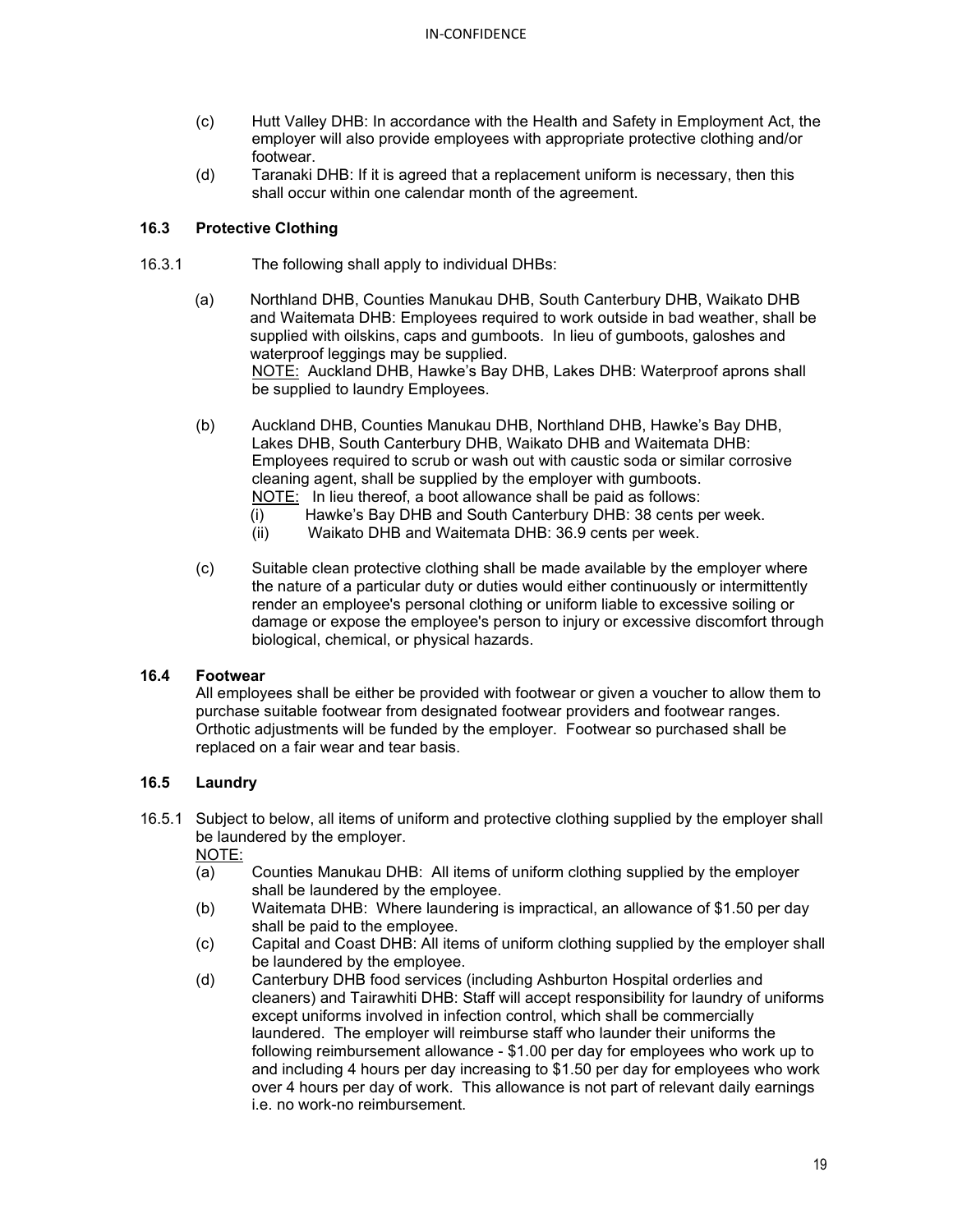## **17.0 Retiring Gratuities**

17.1 Retiring Gratuities are available to employees who are retiring from employers where those provisions existed in Collective Agreements, which were in place prior to or after 30 June 2007. Those employer-specific provisions are attached as Appendix 3 to this MECA. All cut off and implementation dates expressed in those employer-specific provisions will continue to apply with each employer.

## **18.0 Reimbursements**

## 18.1 **Travelling Expenses and Incidentals**

- (a) When travelling on employer business, the employee will be reimbursed for costs on an actual and reasonable basis on presentation of receipts.
- (b) Employees who are instructed to use their motor vehicles on employer business shall be reimbursed in accordance with the IRD mileage rates as promulgated from time to time.
- 18.2 **General:** In circumstances not addressed by this clause, any expenses incurred on behalf of the employer shall be reimbursed in accordance with individual employer's policies.

## **19.0 Public Holidays**

19.1 The following days shall be observed as public holidays: New Year's Day 2 January Waitangi Day Good Friday Easter Monday ANZAC Day Sovereign's Birthday Labour Day Christmas Day Boxing Day

Anniversary Day (as observed in the locality concerned)

- 19.2 The following shall apply to the observance of Waitangi Day, Anzac Day, Christmas Day, Boxing Day, New Year's Day or 2 January, where such a day falls on either a Saturday or a Sunday:
- (a) Where an employee is required to work that Saturday or Sunday the holiday shall, for that employee, be observed on that Saturday or Sunday and transfer of the observance will not occur. For the purposes of this clause an employee is deemed to have been required to work if they were rostered on duty, or on-call and actually called in to work, or works overtime. They are not deemed to have been required to work if they were on-call but not called back to work.
- (b) If an employee is rostered on duty (i.e. does not apply to on-call work) on that Saturday or Sunday but does not work, they will be paid relevant daily pay for the day, and transfer of the observance will not occur.
- **NOTE**: When the public holiday for the employee is observed on the Saturday or Sunday, the weekday is treated as a normal working day for that employee, subject only to the possible payment of weekend rates in accordance with clause 19.5 below.
- (c) Where an employee is not required to work that Saturday or Sunday, observance of the holiday shall be transferred to the following Monday and/or Tuesday in accordance with the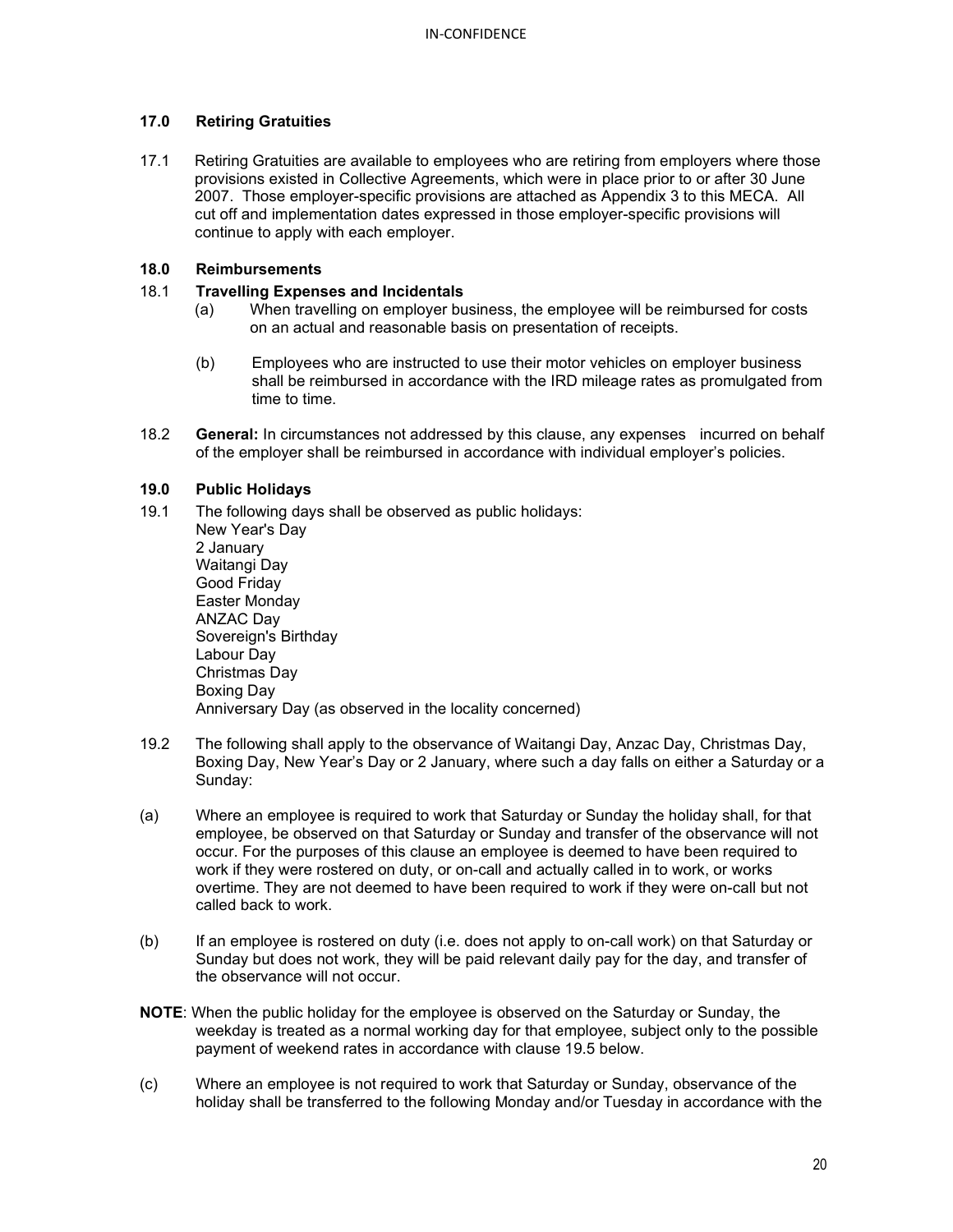provisions of Sections 45(1)(b) and (d) and 45 A(1)(b) of the Holidays Act 2003. For the purposes of this clause an employee is deemed NOT to have been required to work if they were NOT rostered on duty, or on-call, or were on-call but not called back to work, or did not work overtime.

- 19.3 In order to maintain essential services, the employer may require an employee to work on a public holiday when the public holiday falls on a day which, but for it being a public holiday, would otherwise be a working day for the employee.
- 19.4 When an employee works on a public holiday which would otherwise be a working day for the employee, they will be paid at time one (T1) in addition to the ordinary hourly rate of pay, for each hour worked (as per Clause 13.1 (iii) and they shall be granted an alternative holiday. Such alternative holiday shall be taken and paid as specified in the Holidays Act 2003.
- 19.5 Should Christmas Day, Boxing Day, New Year's Day or 2 January fall on a Saturday or Sunday, and an employee is required to work (including being on call and called out, or working overtime) on both the public holiday and the week day to which the observance would otherwise be transferred, the employee will be paid in accordance with clause 19.4 for time worked on the public holiday and then at weekend rates for the time worked on the corresponding weekday. Only one alternative holiday will be granted in respect of each public holiday.
- 19.6 Should Waitangi Day or Anzac Day fall on a Saturday or Sunday, and an employee is required to work (including being on call and called out, or working overtime) on both the public holiday and the week day to which the observance would otherwise be transferred, the employee will be paid in accordance with clause 19.4 for time worked on the public holiday and then at ordinary rates for the time worked on the Monday. Only one alternative holiday will be granted in respect of each public holiday.
- 19.7 An employee who is on call on a public holiday but is not called in to work, shall be granted an alternative holiday, except where the public holiday falls on a Saturday or Sunday and its observance is transferred to a Monday or Tuesday which the employee is required to work, in which case an alternative holiday shall be granted in respect to the transferred day only and taken and paid as specified in the Holidays Act 2003.
- 19.8 Those employees who work a night shift which straddles a public holiday shall be paid at public holiday rates for those hours which occur on the public holiday and the applicable rates for the remainder of the shift. One alternative holiday shall apply in respect of each public holiday or part thereof worked.
- 19.9 Off duty day upon which the employee does not work:
	- (a)(i) Fulltime employees Where a public holiday falls on a rostered day off, and the employee does not work, they shall be granted an alternative holiday.
	- (a)(ii) Where a public holiday falls on a weekend day, which is the employees day off, and the employee does not work, and the public holiday transfers under the Holidays Act to a Monday or Tuesday, which is also the employees day off, and the employee does not work, they shall be granted an alternative holiday. They shall be granted one alternative day only in respect of a public holiday.
	- (a)(iii) Alternative holidays granted under this sub-clause are paid at T1 rate only.
	- (b) Part-time employees –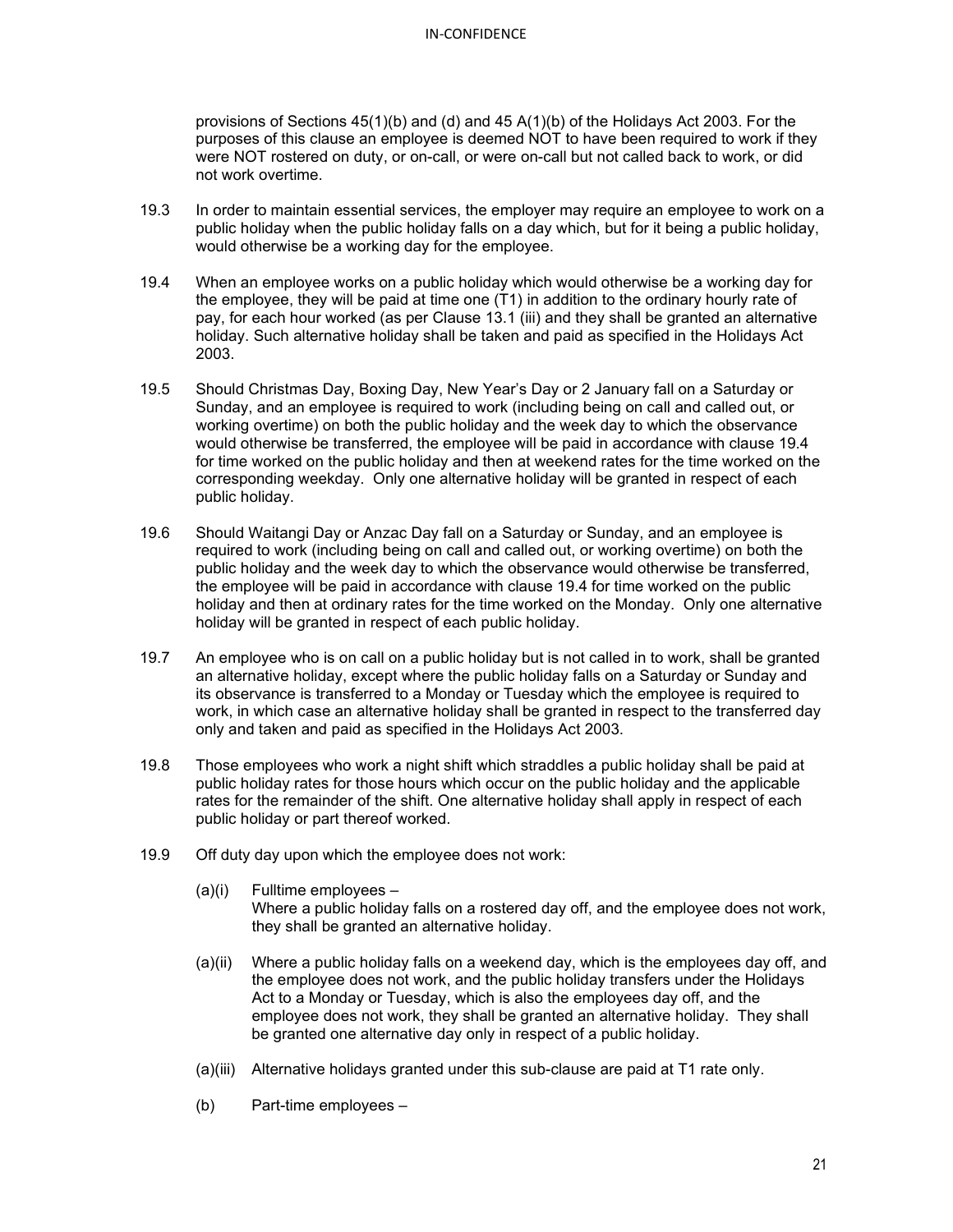Where a part-time employee's days of work are fixed, the employee shall only be entitled to public holiday provisions if the day would otherwise be a working day for that employee.

Where a part-time employee's days are not fixed, the employee shall be entitled to public holiday provisions if they worked on the day of the week that the public holiday falls more than 40 % of the time over the last three months. Payment will be relevant daily pay.

- 19.10 Public holidays falling during leave:
	- (a) Leave on pay

When a public holiday falls during a period of annual leave, sick leave on pay or special leave on pay, an employee is entitled to that holiday which is not debited against such leave.

- (b) Leave without pay An employee shall not be entitled to payment for a public holiday falling during a period of leave without pay (including sick or military leave without pay) unless the employee has worked during the fortnight ending on the day on which the holiday is observed. Payment shall be in accordance with the Holidays Act
- (c) Leave on reduced pay An employee, during a period on reduced pay, shall be paid at the relevant daily pay for public holidays falling during the period of such leave."

#### **20.0 Annual Leave**

- 20.1 Casual employees shall be paid 8% of gross taxable earnings in lieu of annual leave to be added to the salary paid for each engagement. No other parts of this clause apply to casual staff.
- 20.2 Employees other than casuals, shall be entitled to 4 weeks annual leave paid in accordance with the Holidays Act 2003 and subject to the other provisions of this clause, except that on completion of 5 years recognized current continuous service the employee shall be entitled to 5 weeks annual leave. For the purposes of this clause "current continuous service" shall be either any continuous service with any DHB or its predecessors, which has not been broken by an absence of more than three months. However, where the employee remains engaged on related work or study whilst absent, the period of three months shall extend to twelve months.
- 20.3 The term "leave year" means the year ending with the anniversary date of the employee's appointment.
- 20.4 The employee will give at least 14 days-notice of intention to take annual leave and the employer may permit an employee to take annual leave in one or more periods. Except for leave applications covering any dates in the period 15 December to 15 January inclusive the employer will respond to the employee notice with a decision (approved/declined) within 7 days of it being submitted.
- 20.5 The employer may permit all or part of the annual leave accruing in respect of a leave year to be postponed to the next following year but the annual leave entitlement at any one time shall not exceed the total of annual leave accruing in respect of two leave years.
- 20.6 Providing that where an employee is on continuous leave without pay due to illness or accident the employee will be permitted to take or accumulate leave for up to two years. After this an employee will not qualify for any further period of leave until duty is resumed.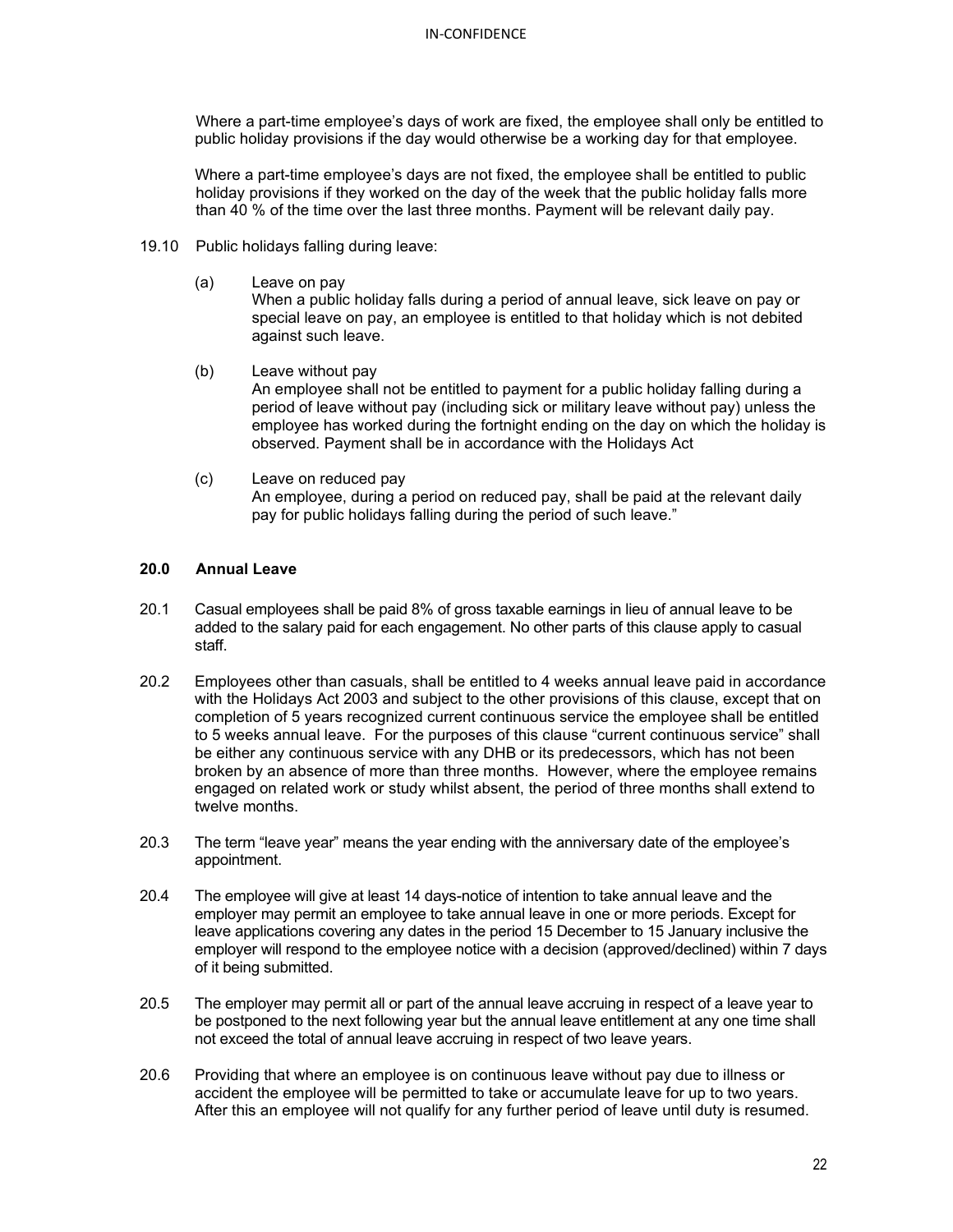- 20.7 When an employee ceases duty, salary shall be paid for accrued annual leave and the last day of service shall be the last day of duty.
- 20.8 The provisions of the Parental Leave and Employment Protection Act 1987 shall apply in relation to annual leave when an employee takes a period of parental leave or returns to work from parental leave in accordance with clause 23 of this Agreement
- 20.9 **Shift Employees –**Employees who work rotating shift patterns or those who work qualifying shifts shall be entitled, on completion of 12 months employment on shift work, to up to an additional 5 days annual leave, paid at the appropriate pro-rata rate for part-time employees, based on the number of qualifying shifts worked. The entitlement will be calculated on the annual leave anniversary date.

Qualifying shifts are defined as a shift that involves at least 2 hours work performed outside the hours of 8.00am – 5.00pm, excluding overtime.

| <b>Number of days</b><br>additional leave pa |
|----------------------------------------------|
| 5 days                                       |
| 4 days                                       |
| 3 days                                       |
| 2 days                                       |
| 1 days                                       |
|                                              |

Note: The entitlement cannot exceed a maximum of 5 days in any leave year.

#### 20.10 **Conditions**

- 1. Part time employees shall be entitled to annual leave on a pro rata basis except that the number of shift leave days shall not be pro-rated.
- 2. Annual leave may be granted in one or more periods in accordance with the Holidays Act 2003, the employee shall be given the opportunity to take two weeks leave at one time.
- 3. An employer may allow an employee to take an agreed portion of the employee's annual holiday entitlement in advance.
- 4. Annual leave is to be taken within 12 months of entitlement becoming due; In special circumstances the employer may allow an employee to accrue annual leave to a maximum of two years entitlement.

## **21.0 Sick Leave**

21.1 On appointment to a DHB a full-time employee shall be entitled to ten (10) working days paid sick leave for the first 12 months of employment. For each subsequent 12 months he/she shall be entitled to a further ten working days.

In accordance with the Holidays Act the first ten days sick leave in each year shall be paid at relevant daily pay. Additional contractual or discretionary sick leave that is taken or approved shall be paid at the employee's normal rates of pay (T1 only).

21.2 Employees can accumulate their entitlement up to a maximum accumulation of 120 working days.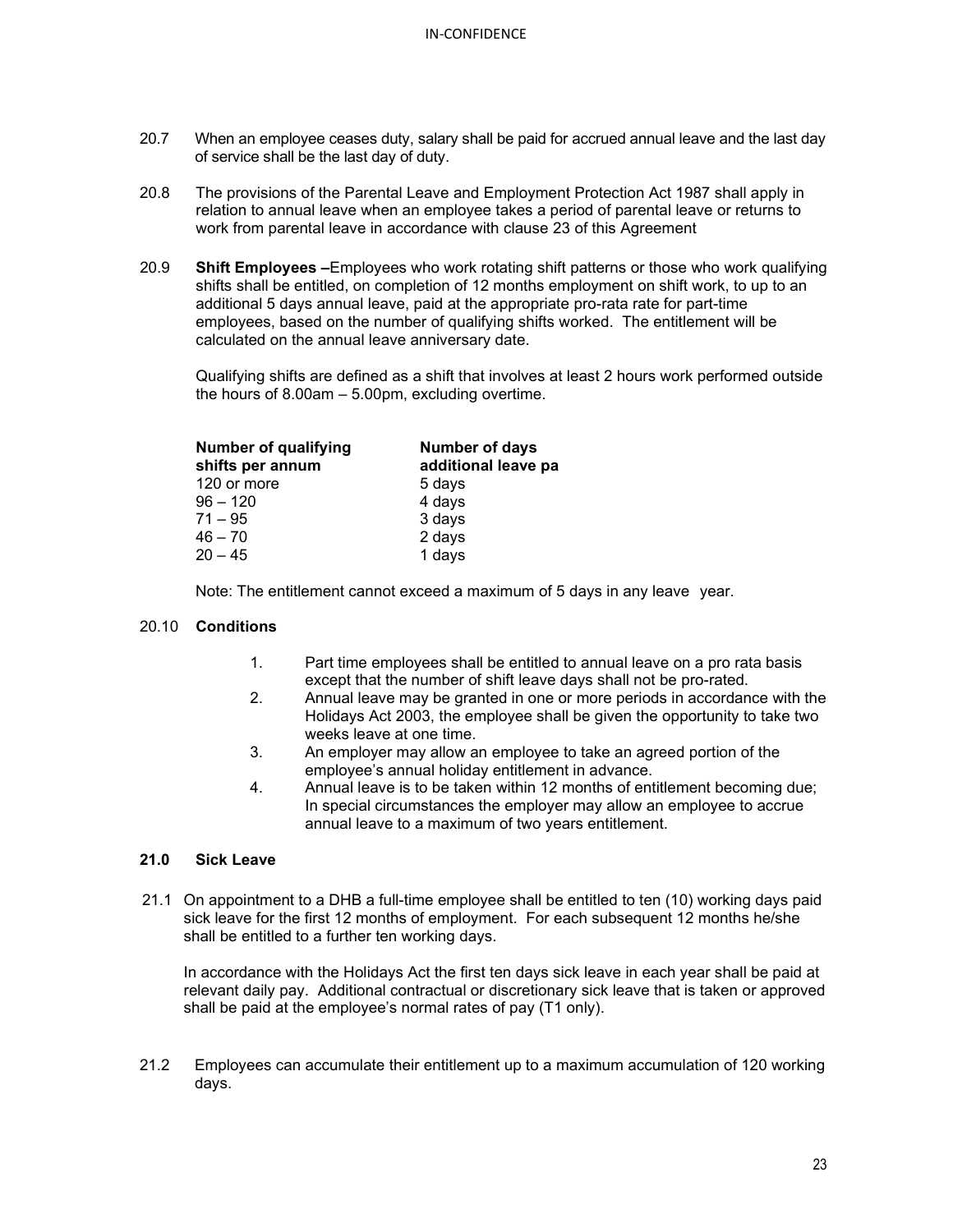- 21.3 Service for the purposes of this clause shall mean "current continuous service" except that any employee employed as at 1 July 2007 shall retain their current service date recognised by the employer in respect to sick leave.
- 21.4 The Employer may require a medical certificate for sick leave of three or more consecutive calendar days, whether or not the days would otherwise have been working days for the Employee.
- 21.5 An Employee shall notify the Employer prior to the commencement of their shift on any day of absence due to illness.
- 21.6 An employee may take sick leave if
	- (i) The employee is sick or injured;<br>(ii) The employee's spouse is sick o
	- The employee's spouse is sick or injured;
	- (ii) A person who depends upon the employee for care is sick or injured.
- 21.7 Sick Leave in Relation to Annual Leave
	- (a) When sickness occurs during annual leave the employer shall permit the period of sickness to be debited against sick leave entitlement, except where the sickness occurs during leave following relinquishment of offices, provided;
	- (b) The employee produces a medical certificate, showing the nature and duration of the illness.
- 21.8 In the event an employee has no entitlement left they are entitled to apply for up to ten (10) days discretionary leave per annum. The employer recognizes that discretionary sick and domestic leave is to ensure the provision of reasonable support to staff that have to be absent from work where their entitlement is exhausted.
	- i) The first five (5) days of discretionary leave shall be approved on the same basis as leave under clause 21.1.
	- ii) In considering the next five (5) days of discretionary leave the employer shall take into account the following:
		- The employee's length of service
		- The employee's attendance record
		- The consequences of not providing the leave
		- Any unusual and/or extenuating circumstances

The parties agree that extenuating circumstances will include instances where an employee has exhausted their sick leave entitlement as a result of top-ups to earnings related to compensation in accordance with Clauses 34.1 or 34.2

Requests should be considered at the closest possible level of delegation to the employee in the quickest time possible. Reasons for a refusal shall, when requested by the employee, be given in writing and before refusing a request, the decision maker is expected to seek appropriate guidance.

21.9 Casual Employees - Employees who work no less than at least an average of 10 hours per week over a 6 month period and no less than one (1) hour in every week during that period or no less than 40 hours in every month in that period shall be entitled to sick leave as provided for in clauses 21.1.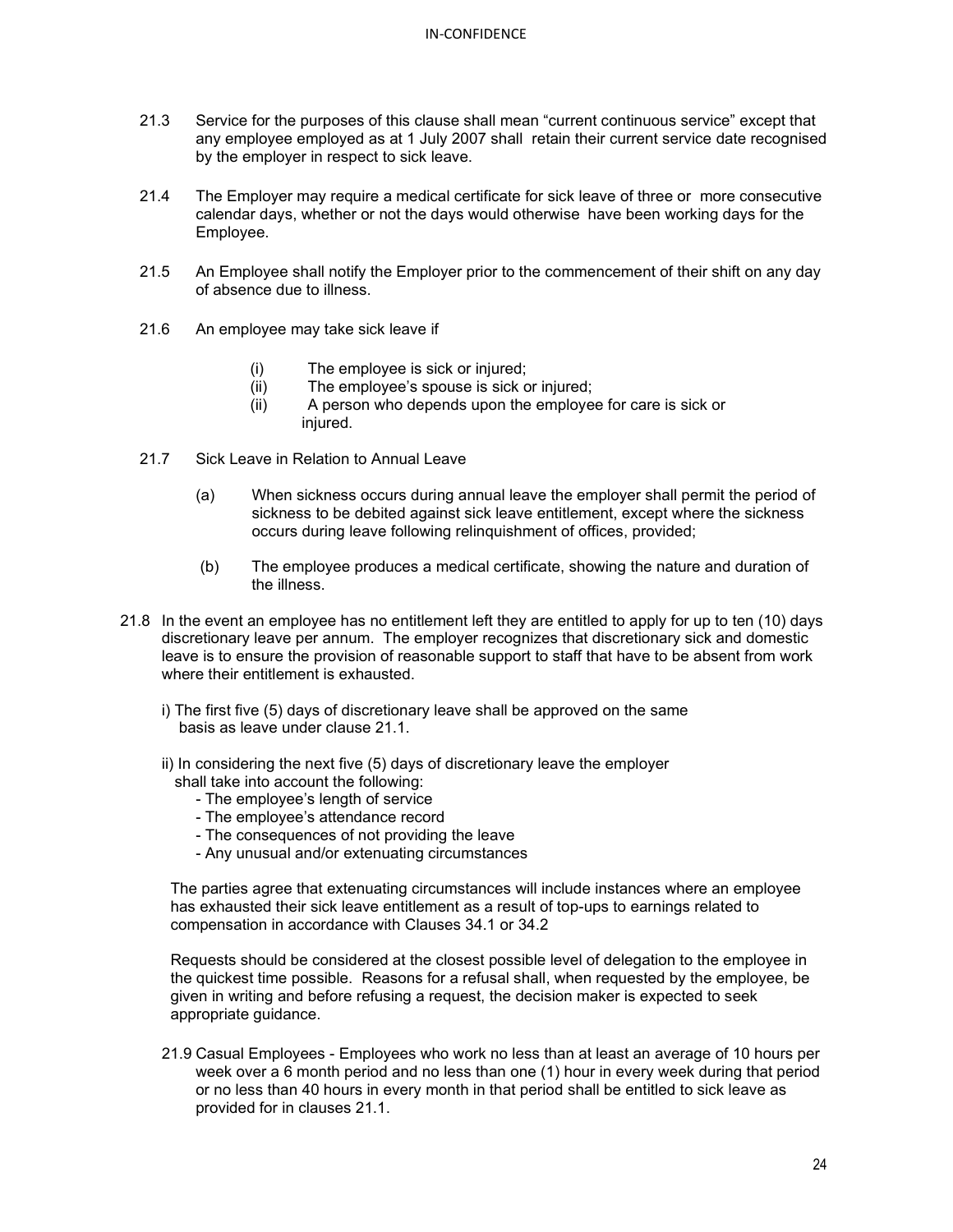*Until 2 August 2022, where a part-time employee has used their sick leave, on a case by case basis, a calculation comparing actual hours versus contracted hours will be done and if additional sick leave is the result, it will be granted. Calculation is based on the anniversary of the employee's start date.*

- 21.10 Where an employee is suffering from a minor illness arising out of or in the course of their employment, which could have a detrimental effect on the patients, or other staff in the employer's care, employers may at its discretion, either:
	- i) Place the employee on suitable alternative duties; or

ii) Direct the employee to take leave on payment at base rates (T1 only) for not more than eight days in any one year, in addition to the normal entitlement to sick leave.

#### **22.0 Long Service Leave**

- 22.1 Except where additional long service leave is provided for in the schedules attached to this Agreement, the following minimum entitlement shall apply only to DHB employees who were covered by this Collective Agreement and employed on 25 June 2018:
	- a) Employees shall be entitled to one special holiday of four weeks to be taken after the completion of 20 years continuous service with the employer.
	- b) Special holidays provided for in sub-clause (a) of this clause shall be taken and paid for in the same manner as for annual holidays under the Holidays Act 2003 and may be taken on one or more periods as shall be fixed by the Employer after agreement with the Employee.
	- c) If the Employee, having become entitled to a special holiday, leaves his or her employment before such holiday has been taken, he or she shall be paid in lieu thereof at the ordinary rate.
- 22.2 New employees shall be entitled to long service leave of one week upon completion of each five-year period of recognised service as per clause 7. Recognised service shall only be counted from 1 July 2018 or the actual start date (whichever is later).
- 22.3 Long Service Leave will be paid for each week of leave on the same basis as annual leave. This will be based on the employees FTE status at the time of taking the leave. Long service leave is to be taken in a consecutive block of five days before the next five day long service leave entitlement is reached.
- 22.4 Employees employed by the DHB on 25 June 2018 will remain on the long service leave provisions in the MECA sub-clause 22.1 or schedules of this MECA until such entitlement is exhausted after which sub-clause 22.2 applies.
- 22.5 An employee covered by clause 22.1 may choose to opt into the provision of sub-clause 22.2 earlier, provided this opt-in process is completed by 1 July 2019.

## **23.0 Bereavement Leave**

23.1 The employer shall approve special bereavement leave on pay for an employee to discharge any obligation and/or to pay respects to a Tupapaku/deceased person with whom the employee has had a close association. Such obligations may exist because of blood or family ties or because of particular cultural requirements such as attendance at all or part of a Tangihanga (or its equivalent). The length of time off shall be at the discretion of the employer and should not be unreasonably withheld and will not in any case be less than the entitlement provided under the Holidays Act 2003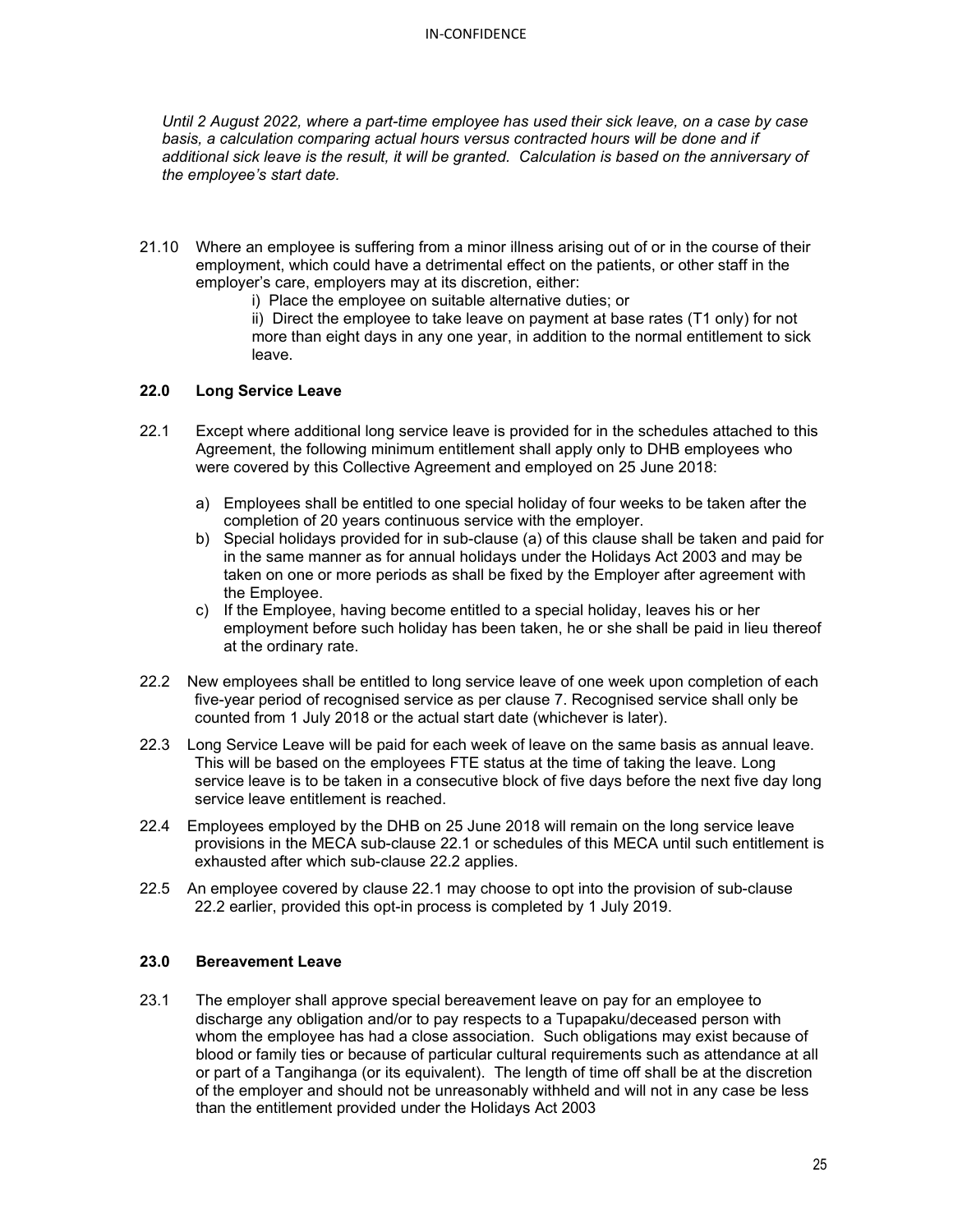- 23.2 If a bereavement occurs while an employee is absent on annual leave, sick leave on pay or any other special leave on pay, such leave may be interrupted and bereavement leave granted in terms of clause 23.1 above. This provision will not apply if the employee is on leave without pay.
- 23.3 In granting time off therefore, and for how long, the employer must administer these provisions in a culturally appropriate manner, especially in the case of Tangihanga (including hura kohatu/unveiling).
- 23.4 The employer agrees that on application, it may be appropriate to grant leave, with or without pay, in order to accommodate overseas travel or other special bereavement needs not recognised in clause 22.1 above**.**

## **24.0 Domestic Violence Leave**

The employer is committed to supporting staff who experience family violence, and staff seeking to address their issues with violence as and when occurrence of the violence is raised with the employer.

In accordance with the Employment Relations Act 2000, the Holidays Act 2003 and the Human Rights Act 1993, employees affected by family violence are entitled to:

- Take up to 10 days paid family violence leave after six months' of current continuous employment;
- Request flexible working arrangements; and
- Be free from discrimination in the workplace on the basis that they have experienced family violence

To further support the employee the DHB will provide access to counselling via the local EAP programme

In addition, any staff member experiencing family violence should talk to their manager or Human Resources Department regarding the support available under the DHB's Family Violence (or equivalent) policy

#### **25.0 Parental Leave**

- 25.1 Statement of principle The parties acknowledges the following provisions are to protect the rights of employees during pregnancy and on their return to employment following parental leave.
- 25.2 Entitlement and eligibility provided that the employee assumes or intends to assume the primary care of the child born to or adopted by them or their partner, the entitlement to parental leave is:
	- (i) In respect of every child born to them or their partner.
	- (ii) In respect of every child up to and including five years of age, adopted by them or their partner.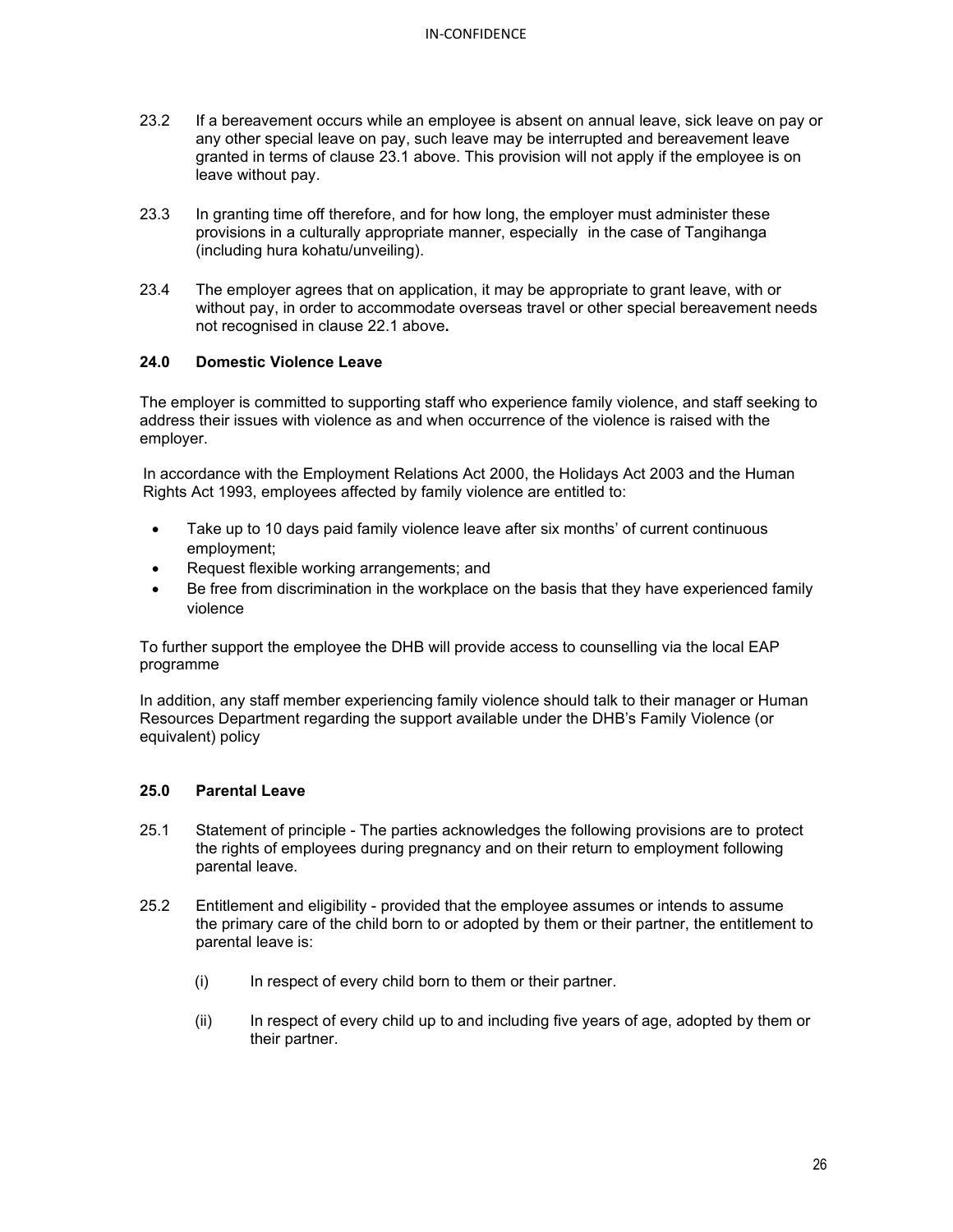- (iii) Where two or more children are born or adopted at the same time, for the purposes of these provisions the employee's entitlement shall be the same as if only one child had been born or adopted.
- 25.3 (i) Parental leave of up to 12 months is to be granted to employees with at least oneyear's service at the time of commencing leave.
	- (ii) Parental leave of up to six months is to be granted to employees with less than one year's service at the time of commencing leave. Provided that the length of service for the purpose of this clause means the aggregate period of service, whether continuous or intermittent, in the employment of the employer.
	- (iii) The maximum period of parental leave may be taken by either the employee exclusively or it may be shared between the employee and their partner either concurrently or consecutively. This applies whether or not one or both partners are employed by the employer.
- 25.4 In cases of adoption of children of less than five years of age, parental leave shall be granted in terms of 25.2 and 25.3 above, providing the intention to adopt is notified to the employer immediately following advice from the appropriate services to the adoptive applicants that they are considered suitable adoptive parents. Subsequent evidence of an approved adoption placement shall be provided to the employer's satisfaction.
- 25.5 Employees intending to take parental leave are required to give at least one month's notice in writing and the application is to be accompanied by a certificate signed by a registered medical practitioner or midwife certifying the expected date of delivery. The provision may be waived in the case of adoption.
- 25.6 The commencement of leave shall be in accordance with the provisions of the Parental Leave and Employment Protection Act 1987.
- 25.7 An employee absent on parental leave is required to give at least one month's notice to the employer of their intention to return to duty. When returning to work the employee must report to duty not later than the expiry date of such leave.

**Note** It is important that employees are advised when they commence parental leave that, if they fail to notify the employer of their intention to return to work or resign, they shall be considered to have abandoned their employment.

25.8 Parental leave is not to be granted as sick leave on pay.

## **25.9 Job protection**

- 25.9.1 Subject to 25.10 below, an employee returning from parental leave is entitled to resume work in the same position or a similar position to the one they occupied at the time of commencing parental leave. A similar position means a position:
	- (i) at the equivalent salary, grading;
	- (ii at the equivalent weekly hours of duty;
	- (iii) in the same location or other location within reasonable commuting distance; and
	- (iv) involving responsibilities broadly comparable to those experienced in the previous position.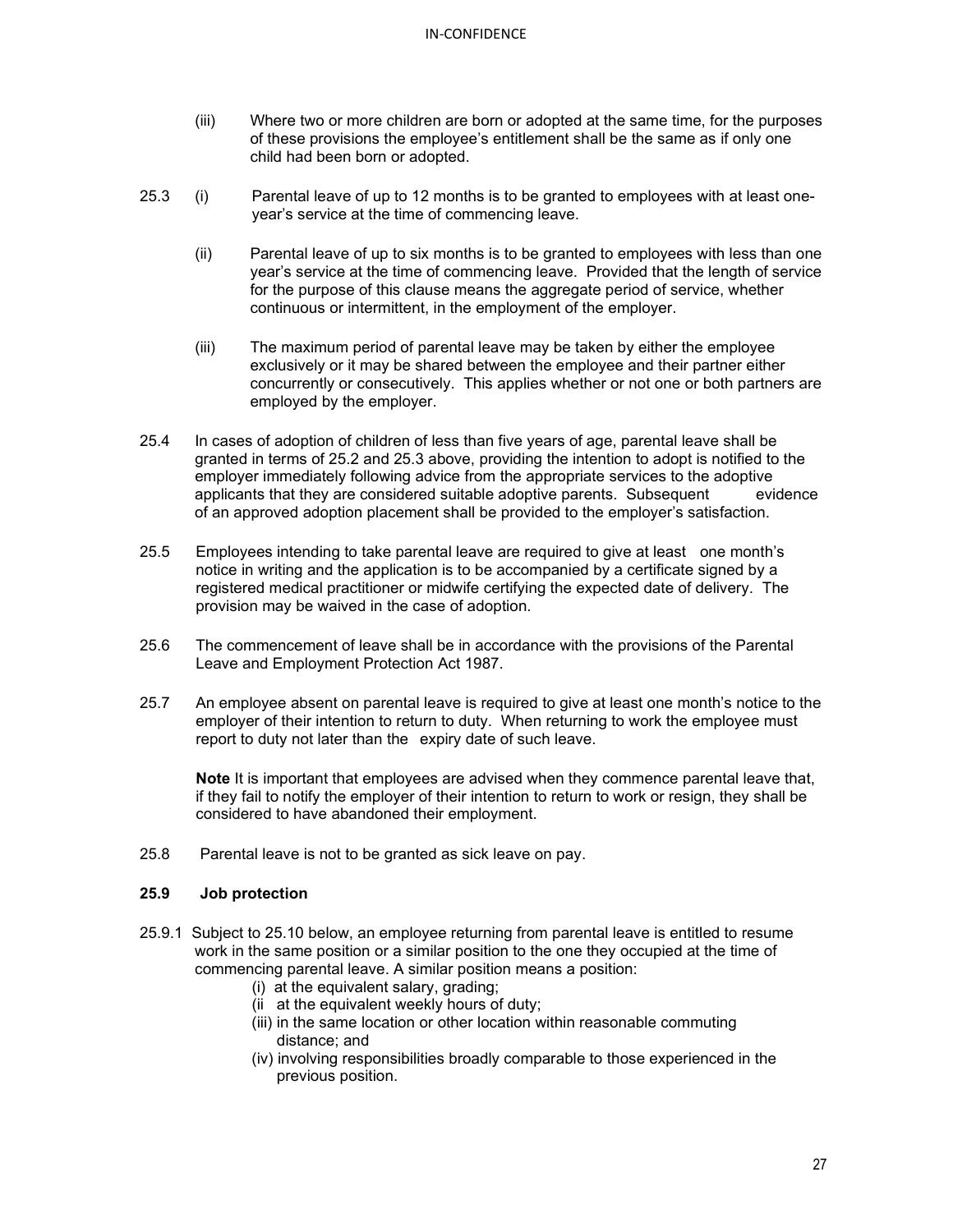- 25.9.2 Where applicable, employees shall continue to be awarded increments when their incremental date falls during absence on parental leave.
- 25.9.3 Parental leave shall be recognised towards service-based entitlements, i.e. annual leave and sick leave25.10. The employer must, as a first preference, hold the employee's position open or fill it temporarily until the employee's return from parental leave. In the event that the employee's position is a "key position" (as defined in the Paid Parental Leave and Employment Protection Amendment Act 2002), the employer may fill the position on a permanent basis.
- 25.10 Where the employer is not able to hold a position open, or to fill it temporarily until an employee returns from parental leave, or fills it permanently on the basis of it being a key position, and, at the time the employee returns to work, a similar position (as defined in 25.8 (a) above) is not available, the employer may approve one of the following options:
	- (i) an extension of parental leave for up to a further 12 months until the employees' previous position or a similar position becomes available; or
	- (ii) an offer to the employee of a similar position in another location (if one is available) with normal transfer expenses applying; if the offer is refused, the employee continues on extended parental leave as in 25.10.(i) above for up to 12 months; or
	- (iii) the appointment of the employee to a different position in the same location, but if this is not acceptable to the employee the employee shall continue on extended parental leave in terms of 25.9(b)(i) above for up to 12 months: provided that, if a different position is accepted and within the period of extended parental leave in terms of 25.9(b), the employee's previous position or a similar position becomes available, then the employee shall be entitled to be appointed to that position; or
	- (iv) where extended parental leave in terms of 25.10.(ii) above expires,and no similar position is available for the employee, the employee shall be declared surplus under clause 40.3 of this agreement.
- 25.11 If the employee declines, the offer of appointment to the same or similar position in terms of sub clause 25.9.1 above, parental leave shall cease.
- 25.12 Where, for reasons pertaining to the pregnancy, an employee on medical advice and with the consent of the employer, elects to work reduced hours at any time prior to confinement, then the guaranteed proportion of full-time employment after parental leave shall be the same as that immediately prior to such enforced reduction in hours.
- 25.13 Parental leave absence filled by temporary appointee If a position held open for an employee on parental leave is filled on a temporary basis, the employer must inform the temporary appointee that their employment will terminate on the return of the employee from parental leave.
- 25.14 Employees on parental leave may from time to time and by agreement, work occasional duties during the period of parental leave and this shall not affect the rights and obligations of either the employee or the employer under this clause.
- 25.15 Paid Parental Leave Where an employee takes parental leave under this clause, meets the eligibility criteria in 25.2 (i.e. they assume or intend to assume the primary care of the child), and is in receipt of the statutory paid parental leave payment in accordance with the provisions of the Parental Leave and Employment Protection Act 1987 the employer shall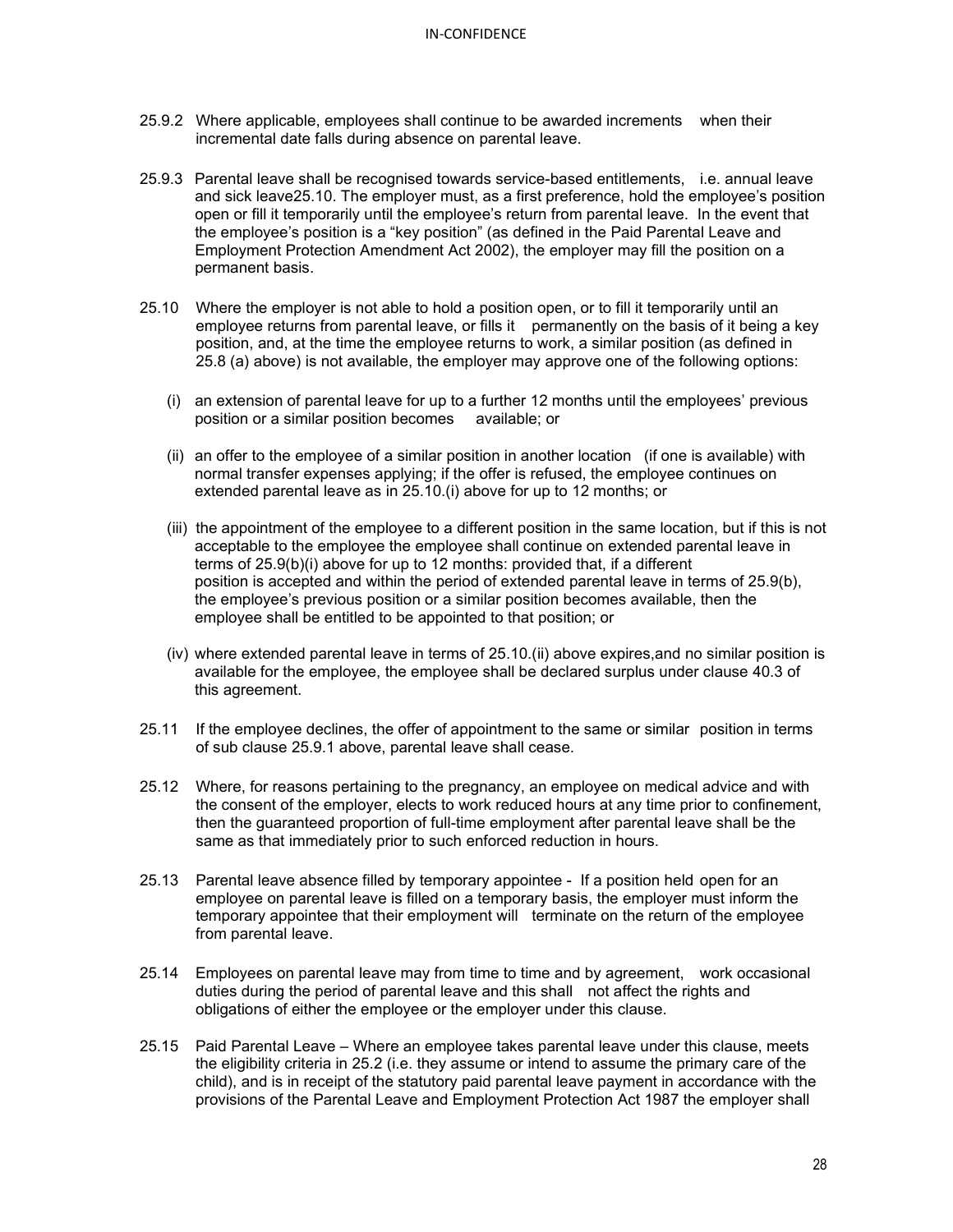pay the employee the difference between the weekly statutory payment and the equivalent weekly value of the employee's base salary (pro rata if less than full-time) for a period of up to 14 weeks.

The payment shall be made at the commencement of the parental leave and shall be calculated at the base rate (pro rata if appropriate) applicable to the employee for the six weeks immediately prior to commencement of parental leave.

The payment shall be made only in respect of the period for which the employee is on parental leave and in receipt of the statutory payment if this is less than 14 weeks.

Where 25.3(ii) applies and both partners are employed by the DHB, the paid parental leave top up will be made to only one employee, being the employee who has primary care of the child.

#### **26.0 Jury Service/Witness Leave**

- 26.1 Employees called on for jury service are required to serve. Where the need is urgent, the Employer may apply for postponement because of particular work needs, but this may be done only in exceptional circumstances.
- 26.2 An employee called on for jury service may elect to take annual leave, leave on pay, or leave without pay. Where annual leave or leave without pay is granted or where the service is performed during an employee's off duty hours, the employee may retain the juror's fees (and expenses paid).
- 26.3 Where leave on pay is granted, a certificate is to be given to the employee by the Employer to the effect that the employee has been granted leave on pay and requesting the Court to complete details of juror's fees and expenses paid. The employee is to pay the fees received to the employer but may retain expenses.
- 26.4 Where leave on pay is granted, it is only in respect of time spent on jury service, including reasonable travelling time. Any time during normal working hours when the employee is not required by the Court, the employee is to report back to work where this is reasonable and practicable.
- 26.5 Where an employee is required to be a witness in a matter arising out of his/her employment, he/she shall be granted paid leave at the salary rate consistent with their normal rostered duties. The employee is to pay any fee received to the Employer but may retain expenses.

## **27.0 Superannuation**

Unless an employee is already receiving a contribution to a superannuation scheme by their DHB employer , when an employee becomes (or where an employee is already) a member of a KiwiSaver scheme (as defined in the KiwiSaver Act 2006), the employer agrees to make an employer contribution to the employee's KiwiSaver scheme in accordance with the requirements of the KiwiSaver Act 2006. This will continue to apply for as long as the employee remains employed with the employer and a member of a KiwiSaver scheme.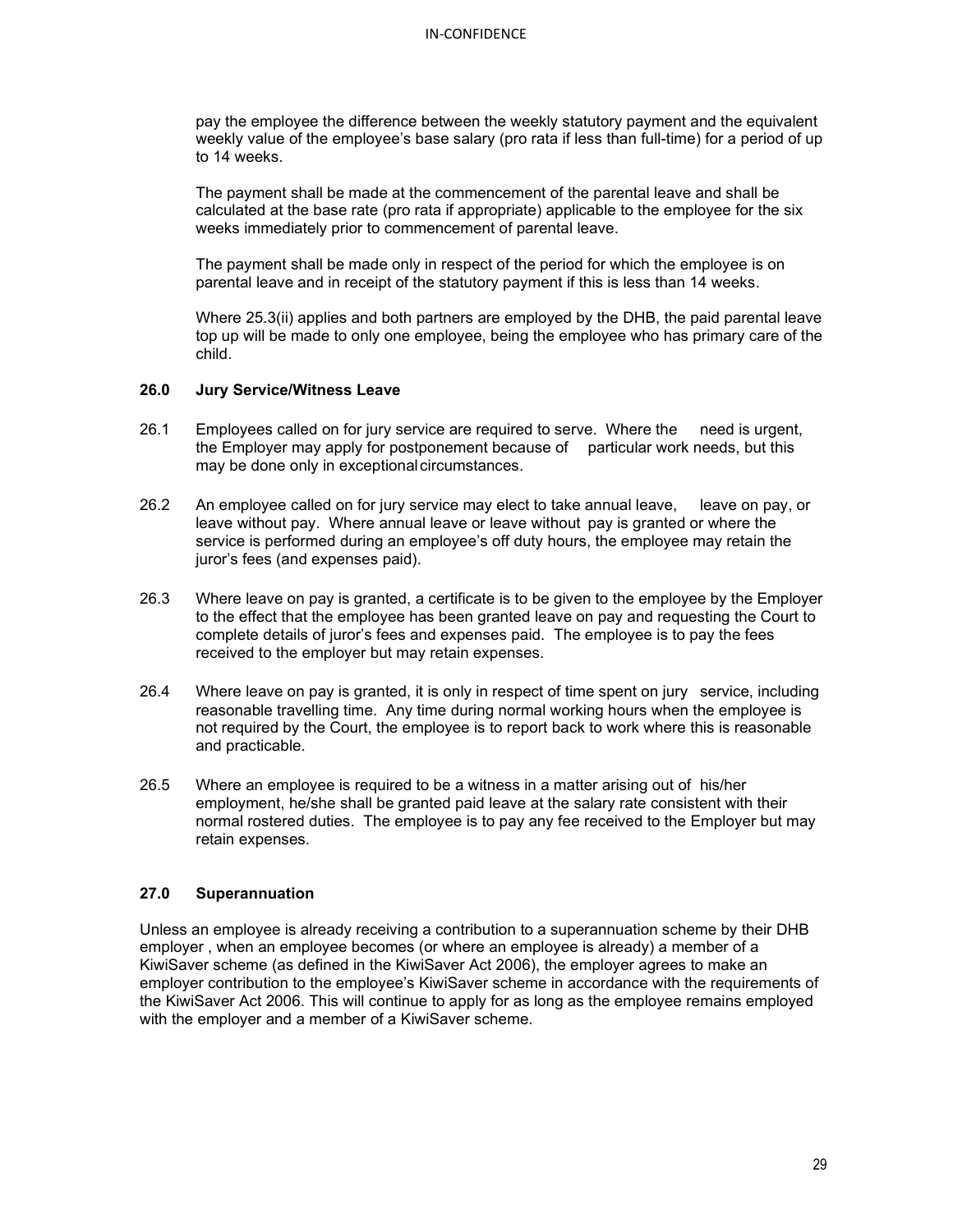#### **28.0 Policies and Procedures**

- 28.1 All employees covered by the Agreement shall comply with the employer's policies and procedures in force from time to time, to the extent that such policies and procedures are not inconsistent with the terms and conditions of this Agreement.
- 28.2 The union will be consulted regarding any addition/amendments to those policies and procedures where such additions/amendments have a material effect on employees' conditions of employment.
- 28.3 **Leave without Pay -** All employees may apply for leave without pay, providing that such leave is mutually agreed between the employer and the employee, and is in accordance with the employer's policy on leave without pay.
- 28.4 Insurance protection for employees travelling on work related business is provided in accordance with the employer's insurance policy.

## **29.0 Employment Relations Education Leave**

29.1 The Employer shall grant leave on pay for employees party to this MECA to attend courses authorised by E tū to facilitate the employee's education and training as employee representatives in the workplace.

| Number of FTE employees | Number of days per annum                                                            |
|-------------------------|-------------------------------------------------------------------------------------|
| 1-5                     | 3                                                                                   |
| $6 - 50$                | 5                                                                                   |
| 51-290                  | 1 day for every 8 FTE or part of<br>that number                                     |
| 291- or more            | 35 days plus 5 days for every 100<br>FTE or part of that number that<br>exceeds 290 |

29.2 The numbers of days education leave granted is based on the following formula

**Note -** FTE means Full time Equivalent Eligible Employees

29.3 For the purposes of calculating the number of fill-time equivalent eligible employees employed by an employer

> (a) an eligible employee who normally works 30 hours or more during a week is to be counted as 1:

(b) an eligible employee who normally works less than 30 hours during a week is to be counted as one-half

29.4 The E tū shall send a copy of the programme for the course and the name of employees attending at least 20 consecutive days prior to the course commencing.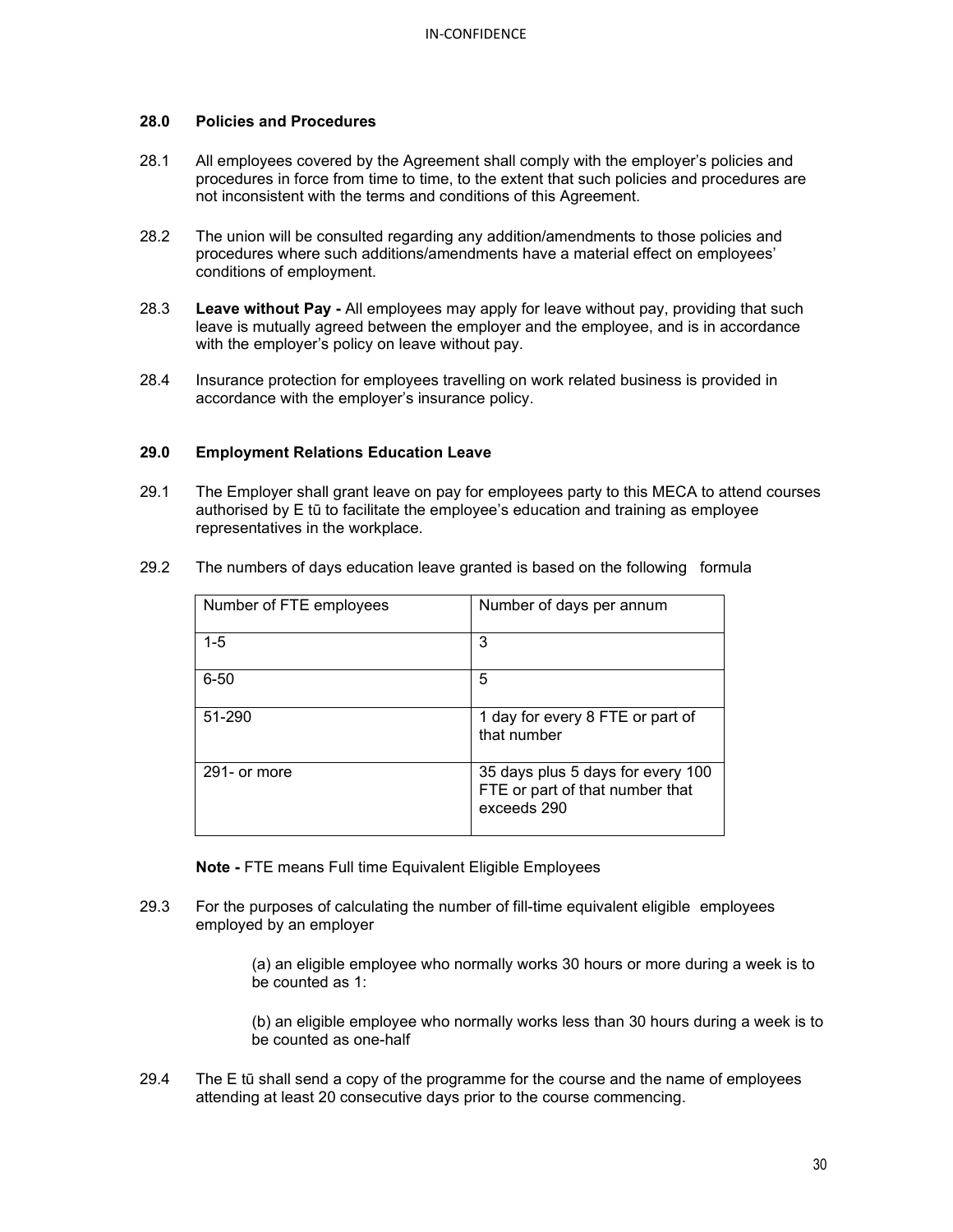- 29.5 The granting of such leave shall not be unreasonably withheld taking into account continuing service needs.
- 29.6 The provision of Part 7 of the Employment Relations Act 2000 shall apply where any provision or entitlement is not provided for, or is greater than specified above.

#### **30.0 Right of Entry**

30.1 The authorised union representative shall be entitled at all reasonable times to be upon the employers premises for purposes related to the employment of its members and/or the union's business, in accordance with Sections 19 and 20 of the Employment Relations Act 2000.

## **31.0 E tū Meetings**

- 31.1 Union members shall be entitled to up to a total of 4 hours leave per calendar year on ordinary pay to attend meetings authorised by the union providing the following conditions are fulfilled.
- 31.2 The union shall give the employer at least 14 days' notice of the date and time of any union meeting to which clause 31.1 is to apply.
- 31.3 The union shall make such arrangements with the employer as may be necessary to ensure that the employer can maintain their business during any union meeting, including, where appropriate, an arrangement for sufficient union members to remain available during the meeting to enable the employer's operation to continue.
- 31.4 Work shall resume as soon as practicable after the meeting, but the employer shall not be obliged to pay any union member for a period greater than two hours in respect of any meeting.
- 31.5 Only union members who actually attend a union meeting during their working hours shall be entitled to pay in respect of that meeting and to that end the union shall supply the employer with a list of members who attended and shall advise the employer of the time the meeting finished.

**Note** The provisions of these clauses (31.1 - 31.5) are inclusive of any entitlements provided by the Employment Relations Act 2000.

## **32.0 E tū Delegate Workplace Representatives**

- 32.1 The employer accepts that employee job delegates are the recognised channel of communication between the union and the employer in the workplace.
	- (i) Accordingly paid time off (at ordinary time rates T1) shall be allowed for recognised employee delegates to attend meetings with management, consult with union members, and other recognised employee job delegates and union officials, to consult and discuss issues such as management of change, staff surplus, and representing employees.
	- (ii) Prior approval for such meetings shall be obtained from management. Such approval shall not be unreasonably withheld. The amount of paid time off and facilities provided shall be sufficient to enable delegates and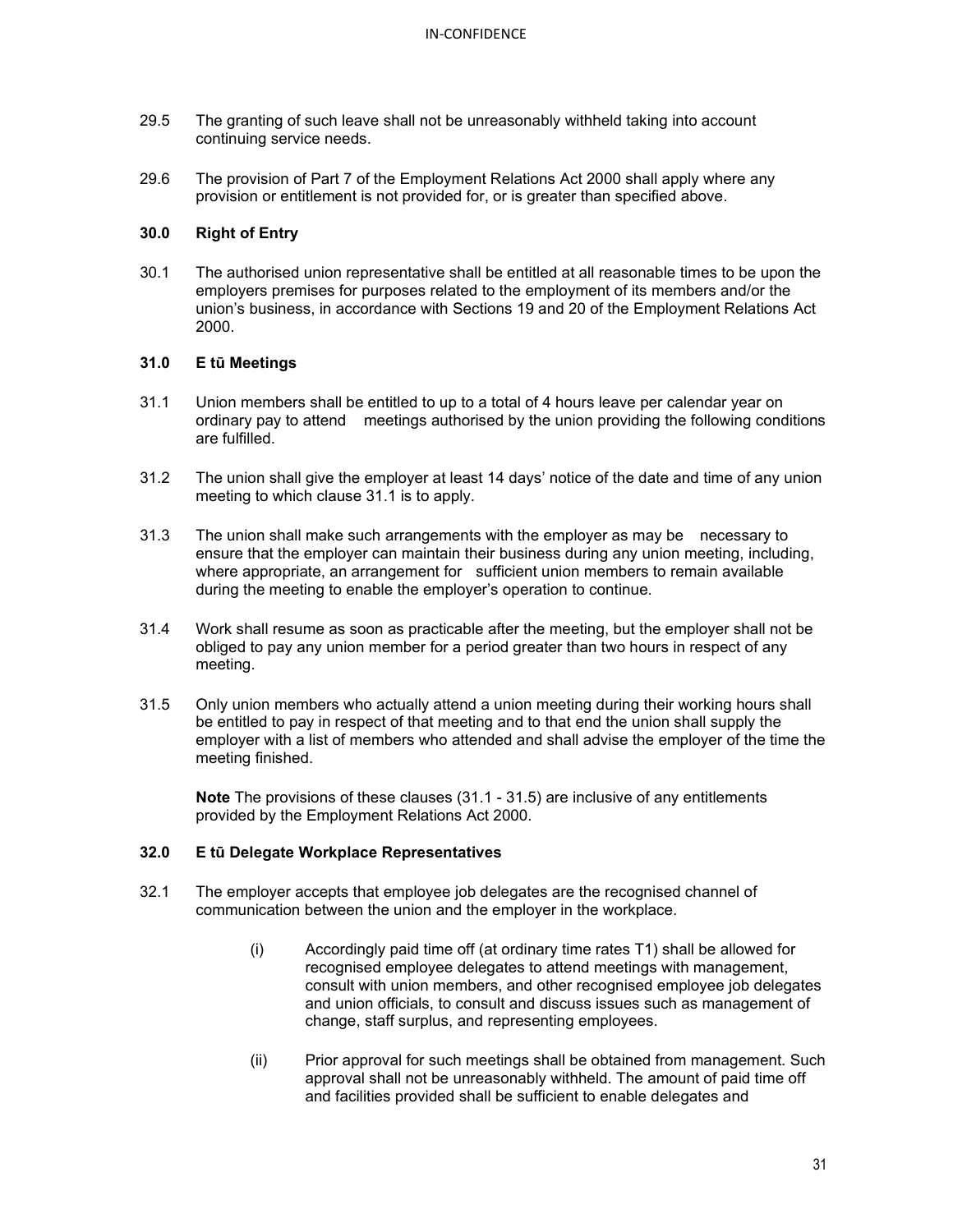Convenors of delegates (where these positions exist) to give adequate consideration to the issues in the workplace.

- (iii) Where recognised workplace activities are required outside working hours, delegates may at the employers sole discretion be paid at ordinary rates or granted time in lieu on a time for time basis.
- (iv) The Employer may agree to the release on unpaid leave of a delegate who is seconded to work for the Union for an agreed period of time.
	- (v) Delegates shall, on request, be supplied by the Employer with a notice board or part thereof in the workplace that is reserved for the display of union notices and information.
- 32.2 "Local BAG"-The employer supports delegate's attendance at local BAG meetings providing service requirements can be met. The union will advise the DHB annually the name of the delegates who wish to attend Local BAG meetings and update replacements as they occur. The employer will be supportive in releasing these delegates.

## **33.0 Health and Safety**

- 33.1 The employer shall comply with the provisions of the Health and Safety in Employment Act 1992 and subsequent amendments concerning safety, health and welfare matters. The parties to this agreement agree that employees should be adequately protected from any safety and health hazard arising in the workplace. All reasonable precautions for the health and safety of employees shall be taken. The parties agree to comply with the Employee Participation Agreement in each District Health Board.
- 33.2 It shall be the responsibility of the employer to ensure that the workplace meets required standards and that adequate and sufficient safety equipment is provided.
- 33.3 It shall be the responsibility of every employee covered by this agreement to work safely and to report any hazards, accidents or injuries as soon as practicable to their supervisor.
- 33.4 It is a condition of employment that safety equipment and clothing required by the employer is to be worn or used by the employee and that safe working practices must be observed at all times.
- 33.5 Attention is also drawn to the employer's policies and procedures on health and safety.
- 33.6 The employer recognises that to fulfil their function health and safety delegates require adequate training, paid time and facilities.
- 33.7 The parties to this agreement recognise that effective health and safety committees are the appropriate means of providing consultative mechanisms on health and safety issues in the workplace.
- 33.8 No employer shall require any employee to lift, carry or move unaided any load so heavy that its lifting, carriage or movement would be likely to injure the employee.
- 33.9 All electric polishing and scrubbing machines and vacuum cleaners and their leads shall be checked by a registered electrician at intervals not exceeding six months.
- 33.10 Employees shall be instructed in fire safety procedures. Employees may also be instructed in fire-fighting methods and in the use of fire-fighting appliances and the location of fire escapes.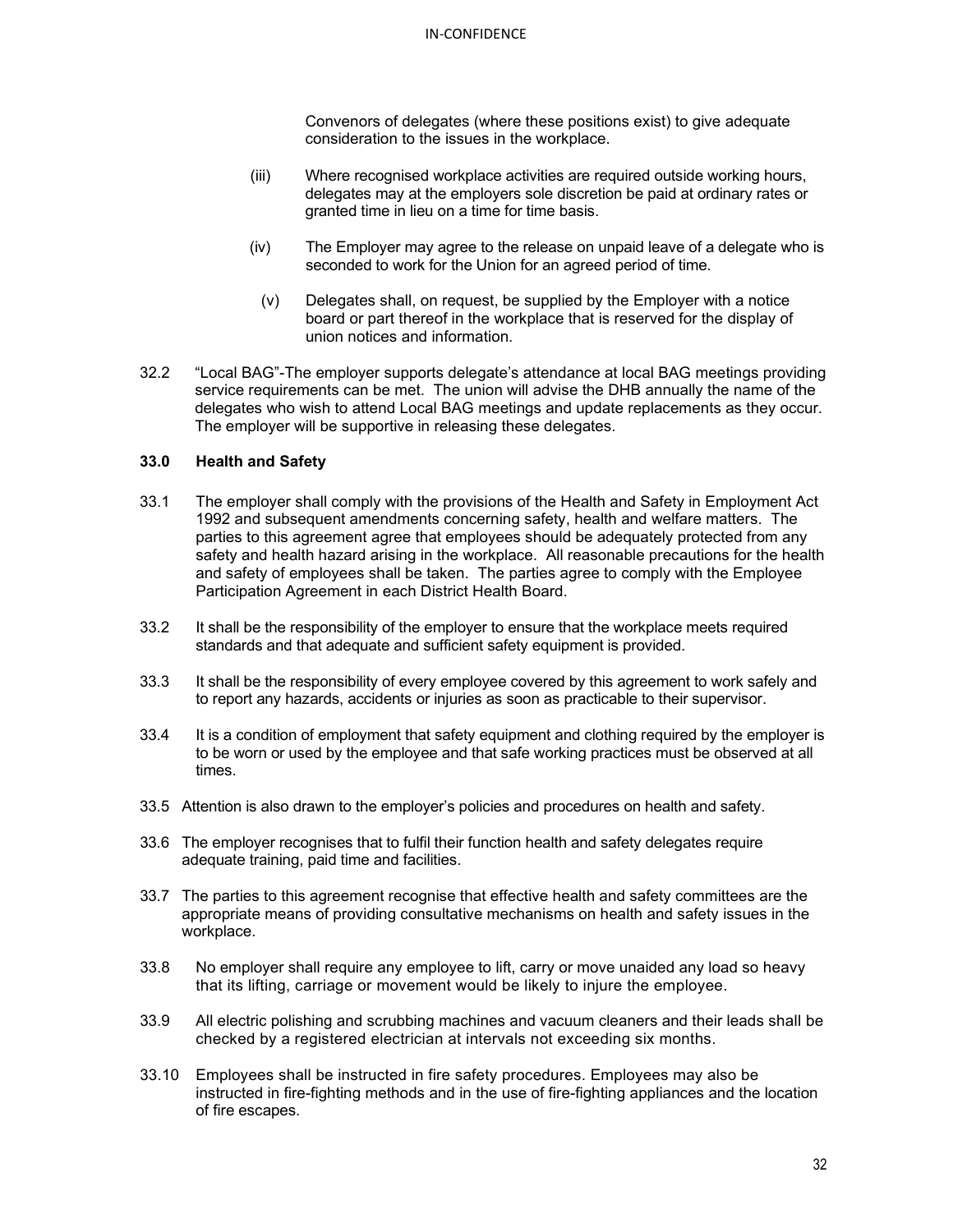33.11 The employer shall ensure that no employee shall be required to undertake any work without proper instruction as to the dangers likely to arise in connection with that work and appropriate training as to the precautions to be taken to avoid those dangers. An employee's knowledge and experience may be taken into account in determining the nature of the training given.

#### **34.0 Accidents**

- 34.1 Transport of injured employees Where the accident is work-related and the injury sustained by the employee necessitates immediate removal to a hospital, or to a medical practitioner for medical attention and then to their residence or a hospital, or to their residence (medical attention away from the residence not required), the employer is to provide or arrange for the necessary transport, pay all reasonable expenses for meals and lodging incurred by or on behalf of the employee during the period she/he is transported, and claim reimbursement from ACC.
- 34.2 Where an employee is incapacitated as a result of a work accident, (except where the accident is a work place assault – refer to clause below), and that employee is on earnings related compensation, the employer agrees to supplement the employee's compensation by 20% of base salary during the period of incapacitation and this is debited against the employee sick leave where the employee agrees to and maintains where practicable a rehabilitation plan. The employer may agree to reimburse employees for treatment and other expenses or for financial disadvantage incurred as a result of a work-related accident.
	- 34.3 Where an employee is incapacitated as a result of a work place assault, and that employee is on earnings related compensation, then the employer will top up the ACC payments to 100% of normal/ordinary rate of pay during the period of incapacitation. This top up payment shall not be debited against the employee's untaken sick leave entitlement. The employer will reimburse the employee for any costs incurred that are part charges for ACC agreed treatment and other associated ACC expenses.
- 34.4 For non-work-related accidents, where the employee agrees to and maintains where practicable a rehabilitation plan and requests, the employer shall supplement the employee's compensation by 20% of base salary and debited against the employee's Sick Leave.

## **35.0 Leave to Attend Meetings**

- 35.1 The Employer shall grant paid leave (at ordinary rates T1) to Employees required to attend formal meetings of any statutory registration body that the employee is required to be certified by in order to undertake their contracted duties; except where the matter arises out of employment with another employer.
- 35.2 Paid leave shall also be granted where an Employee is required to attend meetings of Boards or Statutory Committees provided that the appointment to the Board or Committee is by ministerial appointment.
- 35.3 Any remuneration received by the Employee for the period that paid leave was granted shall be paid to the Employer.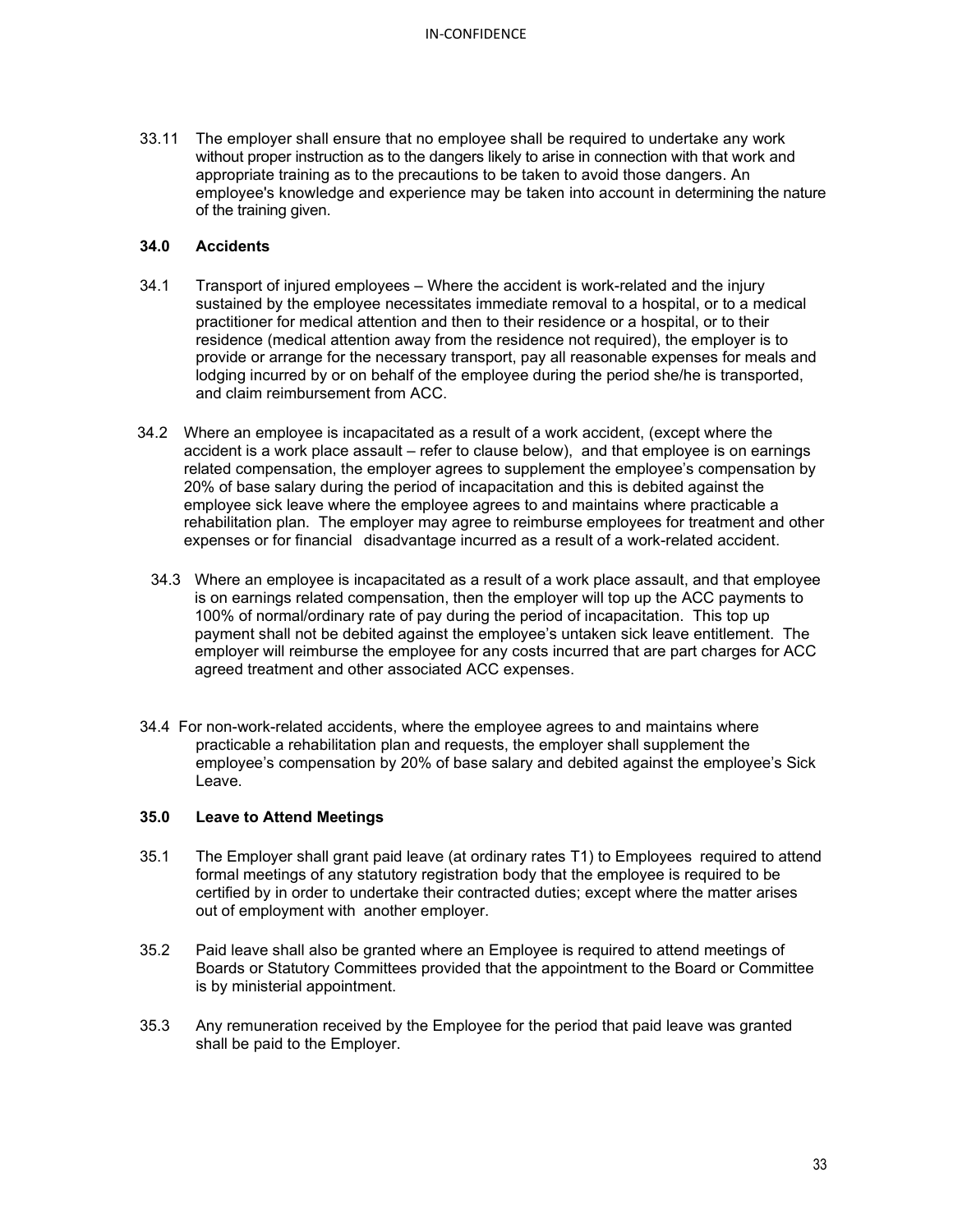## **36.0 Payment of Wages**

- 36.1 Employees will be paid fortnightly or weekly in arrears by direct credit. Where errors have occurred as a result of employer action or inaction, corrective payment must be made within one working day of the error being brought to the employer's attention.
- 36.2 Where an employee has taken leave in advance of it becoming due, and the employee leaves before the entitlement has accrued, the employer will deduct the amount owing in excess of entitlement from the employee's final pay.
- 36.3 Any monies agreed, as being owed by the employee to the employer upon termination will be deducted from the employee's final pay.
- 36.4 The employees shall complete timesheets as required by the employer. Wherever practicable any disputed items shall not be changed without first referring it to the affected employee.
- 36.5 Overpayment Recovery Procedures: Attention is drawn to the Wages Protection Act 1983. The provisions of this Act, or any amendment or Act passed in substitution for this Act, shall apply.
- 36.6 The employer shall use its best endeavours to direct credit payment of wages into the employee's bank account one clear day prior to a public holiday.

## **37.0 Termination of Employment**

- 37.1 Either the Employer or Employee may terminate the employment agreement with two weeks written notice, unless otherwise negotiated with the employer. Agreement for a shorter notice period will not be unreasonably withheld. When the agreed notice is not given, the unexpired notice may be paid or forfeited by the party failing to give the agreed notice.
- 37.2 This shall not prevent the employer from summarily dismissing any employee without notice for serious misconduct or other good cause in accordance with the employer's disciplinary procedures and/or rules of conduct.
- 37.3 Abandonment of Employment- An employee absent from work for three consecutive working days without notification to the employer or withoutappropriate authorisation from the employer will be considered by the employer as having terminated their employment without notice; unless the employee is able to show they were unable to fulfil their obligations under this section through no fault of their own. The employer will make reasonable efforts to contact the employee during the three days period of unnotified absence.

## **38.0 Deduction of Union Fees**

38.1 The employer will deduct union fees from the wages of E tū members when authorised in writing by members and shall remit such monies to the Union after each pay period. The monies will be paid by direct credit to the Union's bank account, with an identifying reference. The employer shall after each pay period forward to the Union via email an electronic schedule detailing the name of the employee, value of deduction, site and details of the period covered by the remittance.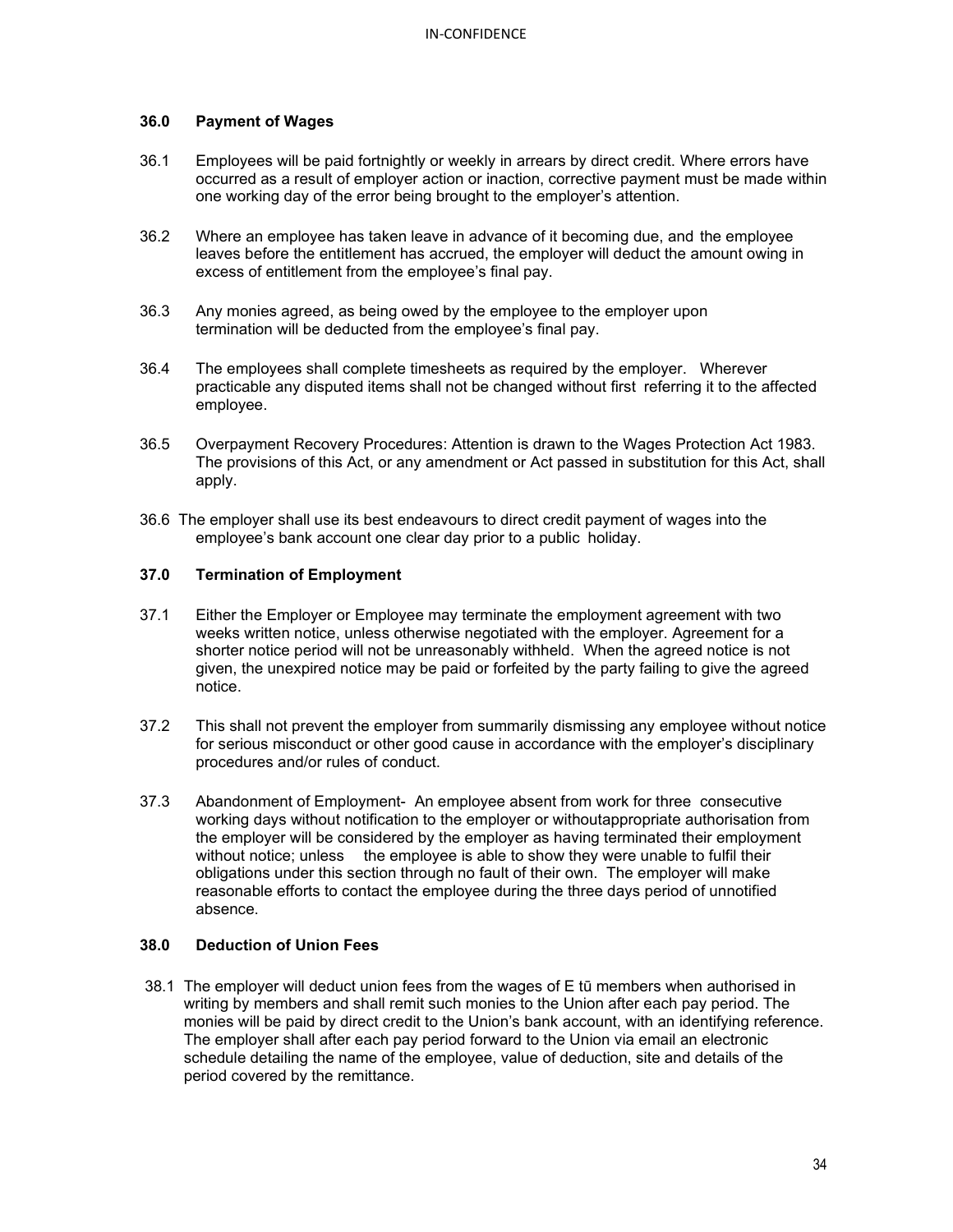## **39.0 Family Friendly Practices**

The employer recognises the importance of family friendly practices in the workplace and will work with the union to develop an environment where family friendly policies are practised.

#### 39.1 **Reappointment after Absence due to Childcare**

- 39.1.1 Employees who resign to care for a dependant pre-school child or children may apply to their former employer for preferential re-appointment.
- 39.1.2 The total period of childcare absence allowed is four years plus any increases in lieu of parental leave. Longer absence renders a person ineligible for preferential appointment.
- 39.1.3 The employer shall make every effort to find a suitable vacancy for eligible applicants as soon as their eligibility for preferential re-entry is established. Appointment to a position may be made at any time after the original notification of intention to return to work, provided the appointee agrees.
- 39.1.4 Absence for childcare reasons will interrupt service but not break it.
- 39.1.5 The period of absence will not count as service for the purpose of sick leave, annual leave, retiring leave or gratuities, long service leave or any other leave entitlement.
- 39.1.6 Employees do not have a right of review against their non-appointment.
- 39.2 **Childcare Facilities** The parties recognise the importance of good quality childcare facilities being readily available to employees, and support present childcare facilities arrangements. Employers are encouraged to provide facilities for mothers to feed new born infants.

## **40.0 Indemnity**

- 40.1 The employer undertakes to indemnify employees against actions taken against them by persons suffering damage as a result of acts or omissions of the employee while acting in the course of his or her employment.
- 40.2 The indemnity shall not apply to any employee acting outside the course of his or her employment and will not extend to dishonest, fraudulent, negligent, malicious or criminal acts.
- 40.3 The employer may impose reasonable conditions on its consent to cover legal costs and expenses.

## **41.0 Harassment Prevention**

41.1 Employees should refer in the first instance to the provisions and procedures specified in the employer's Harassment Policy. The employee's attention is also drawn to clause 39 Resolution of Employment Relationship Problems. Harassment can take many forms, including sexual harassment, bullying, racial harassment, violence, and other forms of intimidating behaviour.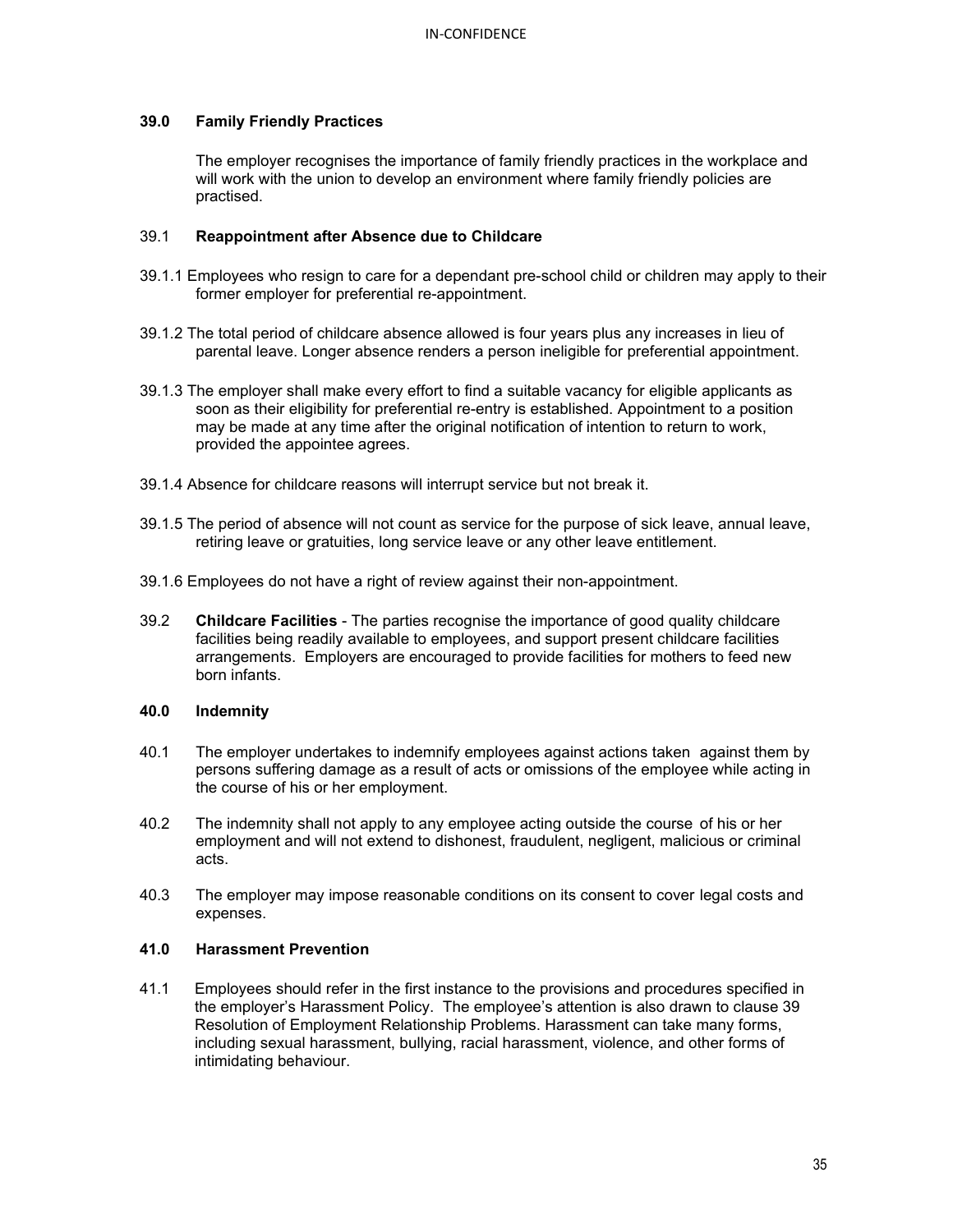- 41.2 Sexual harassment is verbal or physical behaviour of a sexual nature, which is unwelcome to the receiver and is embarrassing or intrusive. It affects morale, work effectiveness and the right to enjoy a good working environment. Some types of behaviour constituting sexual harassment are listed below:
	- (a) Type of behaviour
		- (i) sex-orientated jibes or abuse;
		- (ii) offensive gestures or comments;
		- (iii) unwanted and deliberate physical contact;
		- (iv) requests for sexual intercourse, including implied or overt promises for
		- preferential treatment or threats concerning present or future employment status.
	- (b) Where it may occur
		- (i) among co-workers;

(ii) where a supervisor uses position and authority to take sexual advantage of another employee or to control or affect the career, salary or job of that employee; (iii) in dealing with members of the public.

(c) Responsibilities for supervisors and complainants when dealing with sexual harassment:

 (i) It is the responsibility of the employer to maintain a work environment free of unwelcome behaviour and to provide a mechanism for reporting sexual harassment, ensuring a fair investigation and avoiding reprisals against the complainant;

(ii) Care is to be taken during the investigation of any complaint of sexual harassment and afterwards to prevent any disadvantage to the complainant and care must also be taken to protect the position of other parties if the complaint is found to be unwarranted.

(iii) The employer relies on supervisors at all levels to facilitate and encourage proper standards of personal and ethical conduct in the workplace.

- 41.3 Sexual harassment complaints must be taken seriously and handled with sensitivity and impartiality. Behaviour, words and gestures have different meanings in different cultures. What may be acceptable in one culture may not be in another. This needs to be taken into account in the workplace.
- 41.4 Guidelines for Supervisors and Guidelines for Complainants are available in the employer's Human Resources Manual and or from the Human Resources Department.
- 41.5 Racial Harassment an employee is racially harassed if the employee's employer or a representative of the employer uses language (whether written or spoken), or visual material, or physical behaviour that directly, or indirectly:

(i) expresses hostility against, or brings into contempt or ridicule, the employee on the grounds of race, colour, or ethnic or national origins of the employee; and

(ii) is hurtful or offensive to the employee (whether or not that is conveyed to the employer or the representative); and

(iii) has, either by it's nature or through repetition, a detrimental effect on the employee's employment, job performance or job satisfaction.

## **42.0 Resolution of Employment Relations Problems**

An "employment relationship problem" includes: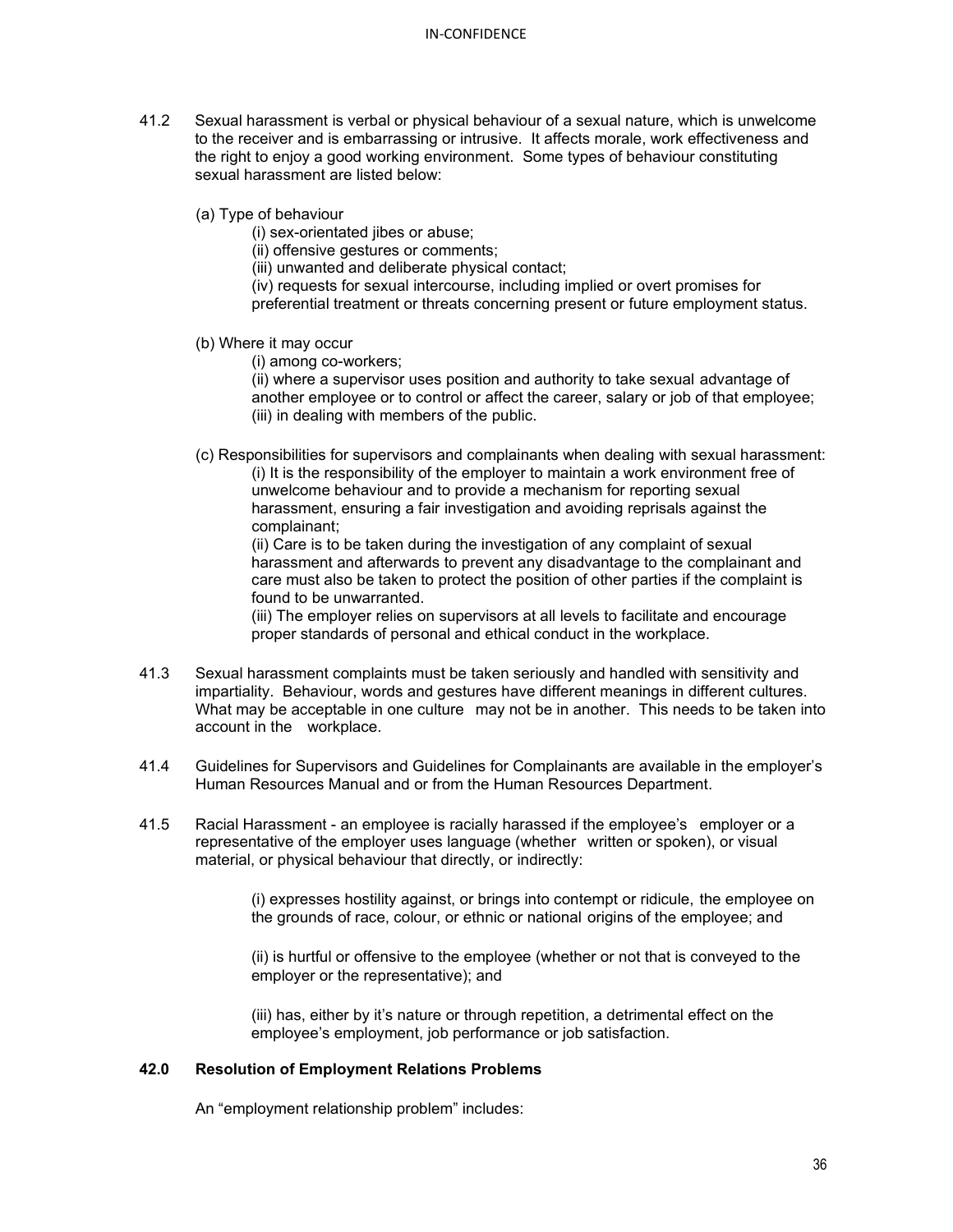(a) A personal grievance

(b) A dispute

(c) Any other problem relating to or arising out of the employment relationship but does not include any problem with negotiating new terms and conditions of employment. Where an Employment Relationship Problem arises the parties will in the first instance seek

to resolve it between the immediately affected parties.

Further to this:

(a) The employee is entitled to seek representation at any stage during the process. Help with an employment relations problem is available from within the work place (employee manager) or outside the workplace (MBIE - Ministry of Business, Innovation, and Employment 0800 800 863), or a union, an advocate or a lawyer. (b) If the matter is unresolved either party is entitled to seek mediation from the MBIE or

refer the matter to the Employment Relations Authority. (Both mediation and investigation by the Authority are services available for the resolution of employment relationship problems.)

A "personal grievance" means a claim that an employee:

(a) has been unjustifiably dismissed; or

(b) has had his/her employment, or his/her conditions of employment, affected to his/her disadvantage by some unjustifiable action by the employer; or

- (c) has been discriminated against his/her employment; or
- (d) has been sexually harassed in his/her employment; or
- (e) has been racially harassed in his/her employment; or
- (e) has been subjected to duress in relation to union membership.

If the employment relationship problem is a personal grievance, the employee must raise the grievance with the employer within a period of 90 days beginning with the date on which the action alleged to amount to a personal grievance occurred or came to the notice of the employee, whichever is the latter.

Where any matter comes before the Authority for determination, the Authority must direct the matter to mediation in the first instance. Where mediation has failed or been deemed inappropriate in the circumstances, the Authority will then have the power to investigate the matter. If the employment relationship problem relates to discrimination or sexual harassment, services available for the resolution of the problem include either application to the Authority for the resolution of this grievance or a complaint under the Human Rights Act 1993, but not both.

## **43.0 Cooperation, Consultation, Management of Change and Employee Protection Provisions**

## **For collective multi DHB management of change process refer appendix one.**

## 43.1 Management of Change

- 43.1.1 The parties to this collective agreement accept that change in the health service is necessary in order to ensure the efficient and effective delivery of health services. They recognise a mutual interest in ensuring that health services are provided efficiently and effectively, and that each has a contribution to make in this regard.
- 43.1.2 Regular consultation between the employer, its employees and the union is essential on matters of mutual concern and interest. Effective communication between the parties will allow for: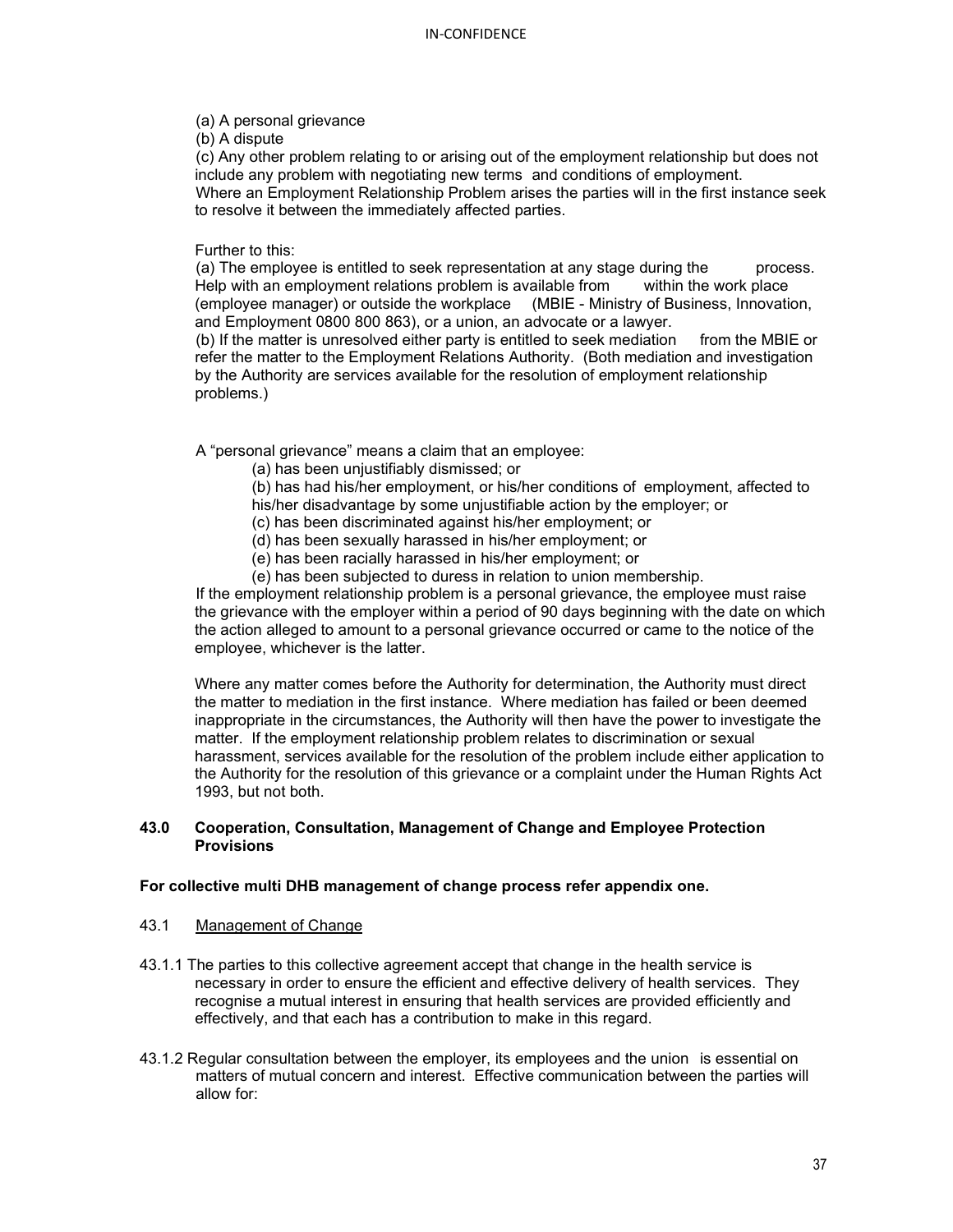- (i) improved decision making
- (ii) greater cooperation between employer and employees; and
- (iii) a more harmonious, effective, efficient, safe and productive workplace.
- 43.1.3 Therefore, the parties commit themselves to the establishment of effective and ongoing communications on all employee relations matters,
- 43.1.4 The employer accepts that employee delegates are a recognised channel of communication between the union and the employer in the workplace.
- 43.1.5 Prior to the commencement of any significant change to staffing, structure or work practices, the employers will identify and give reasonable notice to employees who may be affected and to the E tū to allow them to participate in the consultative process so as to allow substantive input.
- 43.1.6 Reasonable paid time off at T1 shall be allowed for employee delegates to attend meetings with management and consult with employees to discuss issues concerning management of change and staff surplus.
- 43.1.7 Prior approval of such meetings shall be obtained from the employer and such approval shall not be unreasonably withheld.
- 43.1.8 The parties agree that meetings will occur regularly between management and E tū delegates. These meetings will enable effective operational and strategic communication and resolution of issues. Each employer shall establish and/or continue the relevant arrangements in existence at the commencement of this Agreement.
- 43.2 Consultation
- 43.2.1 Consultation involves the statement of a proposal not yet finally decided upon, listening to what others have to say, considering their responses and then deciding what will be done. Consultation clearly requires more than mere prior notification.
- 43.2.2 The requirement for consultation should not be treated perfunctorily or as a mere formality. The person (s) to be consulted must be given sufficient opportunity to express their view or to point to difficulties or problems. If changes are proposed and such changes need to be preceded by consultation, the changes must not be made until after the necessary consultation as taken place.
- 43.2.3 Both parties should keep open minds during consultation and be ready to change. Sufficiently precise information must be given to enable the person (s) being consulted to state a view, together with a reasonable opportunity to do so — either orally or in writing.
- 43.2.4 Consultation requires neither agreement nor consensus, but the parties accept that consensus is a desirable outcome.
- 43.2.5 However, the final decision shall be the responsibility of the employer.
- 43.2.6 From time to time, directives will be received from government and other external bodies, or through legislative change. On such occasions, the consultation will be related to the implementation process of these directives.
- 43.2.7 The process of consultation for the management of change shall be as follows: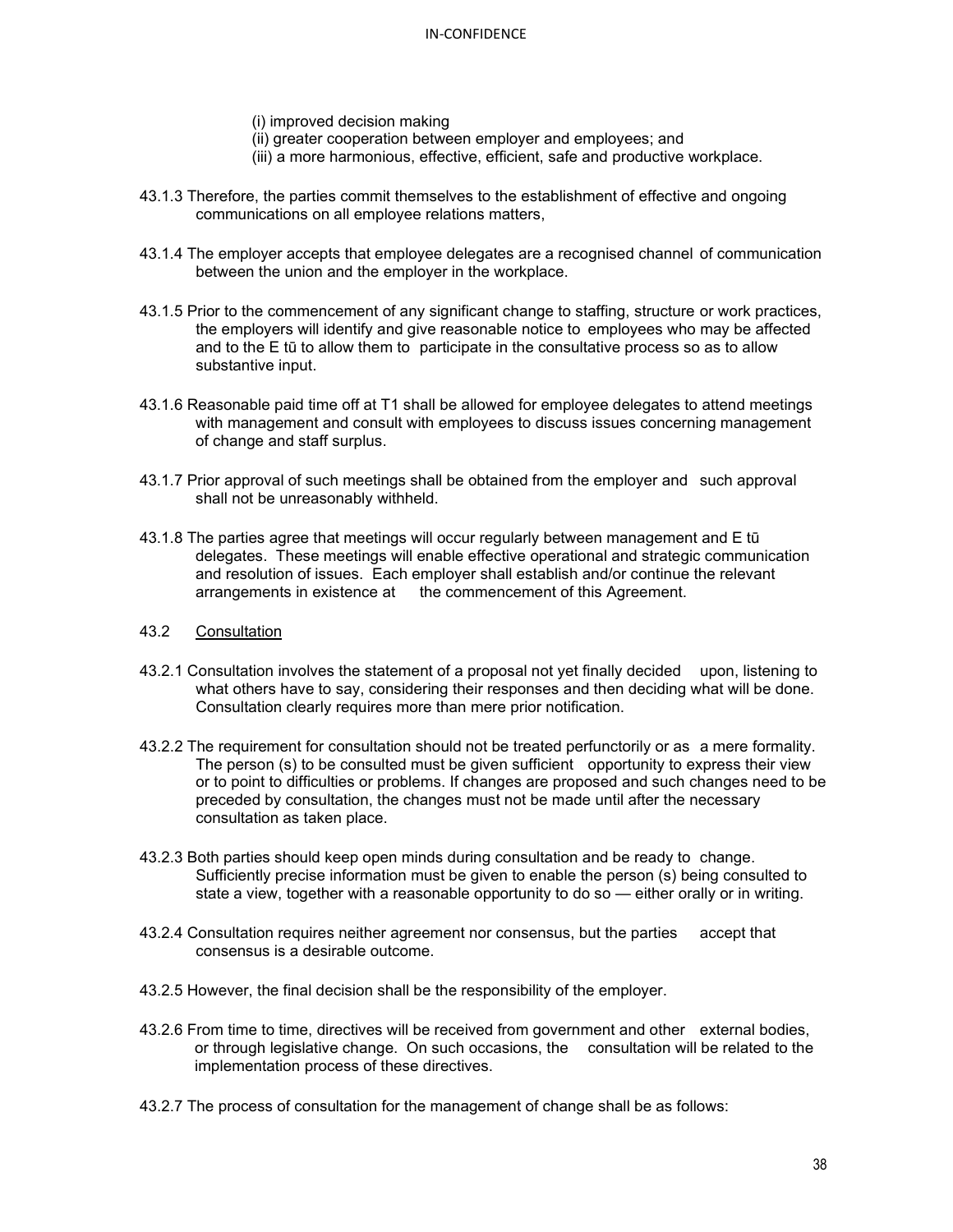(a) The initiative being consulted about should be presented by the employer as a "proposal" or "proposed intention or plan" which has not yet been finalised.

(b) Sufficient information must be provided by the employer to enable the party/parties consulted to develop an informed response.

(c) Sufficient time must be allowed for the consulted party/parties to assess the information and make such response, subject to the overall time constraints within which a decision needs to be made.

(d) Genuine consideration must be given by the employer to the matters raised in the response.

(e) The final decision shall be the responsibility of the employer. The above process shall be completed prior to the implementation of clause 43.3.

- 43.3 Staff Surplus when as a result of the substantial restructuring of the whole, or any parts, of the employer's operations; either due to the reorganisation, review of work method, change in plant (or like cause). The employer requires a reduction in the number employees, or, employees can no longer be employed in their current position, at their current grade or work location (i.e. the terms of appointment to the present position), then the options in sub clause 43.3.4 below shall be invoked on a case by case basis in accordance with this clause.
	- 43.3.1 Where an employee's employment is being terminated by the employer by reason of the sale or transfer of the whole or part of the employer's business, nothing in this agreement shall require the employer to pay compensation for redundancy to the employee if:
		- (a) The person acquiring the business, or the part being sold or transferred.

(i) has offered the employee employment in the business or the part being sold or transferred; and

(ii) has agreed to treat service with the employer as if it were service with that person and as if it were continuous; and

 (b) The conditions of employment offered to the employee by the person acquiring the business or the part of the business being sold or transferred are the same as, or are no less favourable than, the employee's conditions of employment. Including:

(i) any service related conditions; and

(ii) any conditions relating to redundancy; and

(iii) any conditions relating to superannuation - under the employment being terminated; and

(c) The offer of employment by the person acquiring the business or the part of the business being sold or transferred is an offer to employ the employee in that business or part of the business either:

 (i) in the same capacity as that in which the employee was employed by the Employer, or (ii) in any capacity that the employee is willing to accept.

43.3.2 Notification of a staffing surplus shall be advised to the affected employees and their Union at least one month prior to the date of giving notice of severance or enhanced early retirement to any affected employee. This date may be varied by agreement between the parties. During this period, the employer and employee who can elect to involve their union representative will meet to agree on the options appropriate to the circumstances. Where employees are to be relocated, at least three months' notice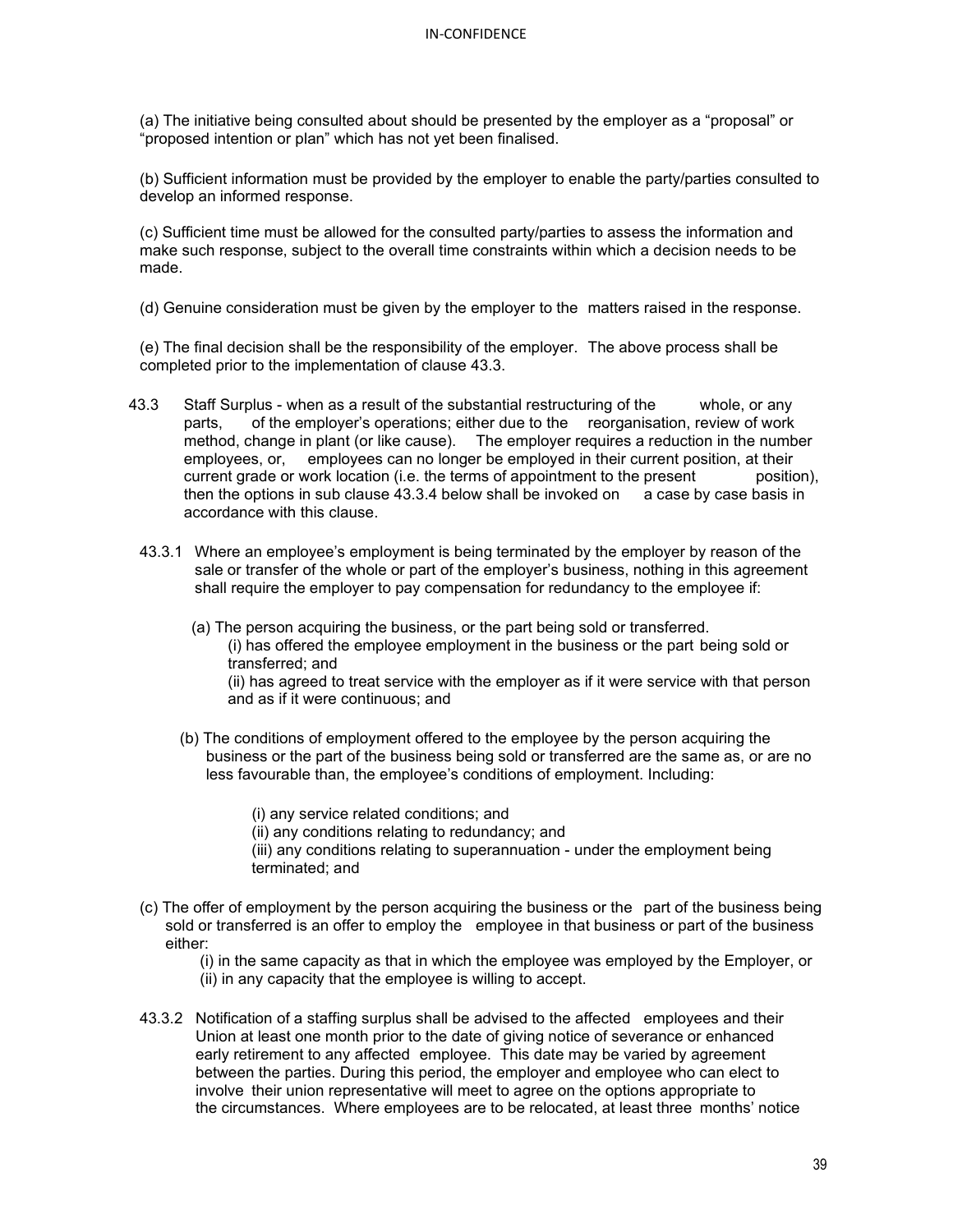shall be given to employees, provided that in any situation, a lesser period of notice may be mutually agreed between the employee and the employer where the circumstances warrant it (and agreement shall not be unreasonably withheld).

- 43.3.3 The following information shall be made available to the Union in respect of affected employees they represent:
	- (a) the location/s of proposed surplus
	- (b) the total number of proposed surplus employees
	- (c) the date by which the surplus needs to be discharged
	- (d) the positions, grading, names, wage rate and commencement date of the affected employees
	- (e) availability of alternative positions with the employer.

On request the Union will be supplied with relevant additional information where available.

- 43.3.4 Options The following are the options to be applied in staff surplus situations:
	- (a) Reconfirmed in position/re-assignment
	- (b) Attrition
	- (c) Redeployment
	- (d) Leave without pay
	- (e) Enhanced early retirement
	- (f) Retraining
	- (g) Severance

Option (a) will preclude employees from access to the other options. The aim will be to minimise the use of severance. When severance is included, the provisions in sub clause 43.3.11 will be applied as a package.

- 43.3.5 Reconfirmed in position Where a position is to be transferred into a new structure in the same location and grade, where there is one clear candidate for the position, the employee is to be confirmed in it. Where there is more than one clear candidate the position will be advertised with appointment made as per normal appointment procedures.
- 43.3.6 Attrition Attrition means that as people leave their jobs because they retire, resign, transfer, die or are promoted then they may not be replaced. In addition or alternatively, there may be a partial or complete freeze on recruiting new employees or on promotions.
- 43.3.7 Redeployment Employees may be redeployed to a new job at the same or lower salary in the same or new location. The employee's preference for redeployment shall be given due consideration.
	- (a) Where the new job is at a lower salary, an equalisation allowance will be paid to preserve the salary of the employee at the rate paid in the old job at the time of redeployment. The salary can be preserved in the following ways:
		- (i) a lump sum to make up for the loss of basic pay for the next two years (this is not abated by any subsequent salary increases); or
		- (ii) an ongoing allowance for two years equivalent to the difference between the present salary and the new salary (this is abated by any subsequent salary increases).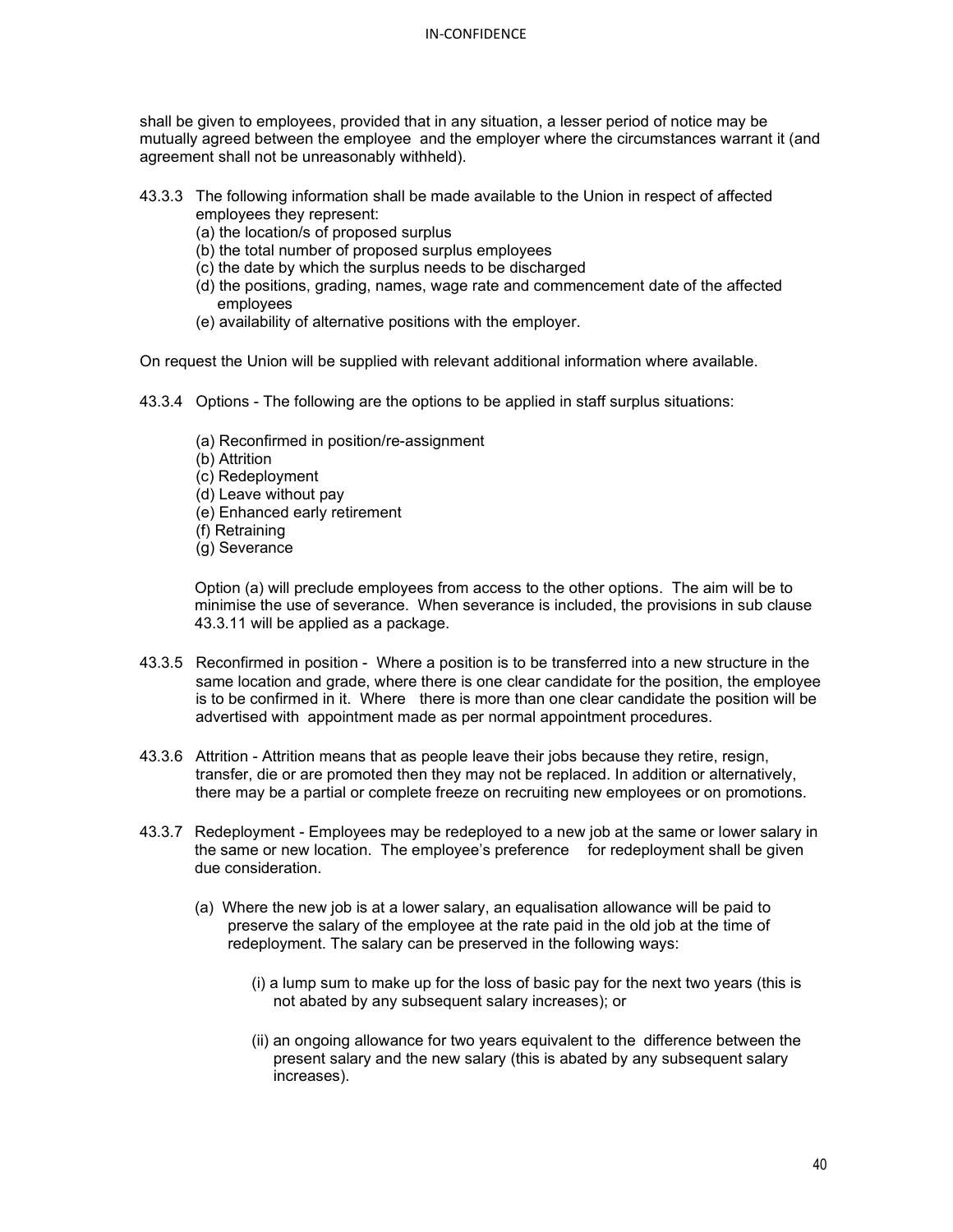- (b) Where the new job is within the same local area and extra travelling costs are involved, actual additional travelling expenses by public transport shall be reimbursed for up to 12 months.
- (c) The redeployment may involve employees undertaking some on-the-job training.
- (d) Transfer provisions will be negotiated on an actual and reasonable basis.
- 43.3.8 Leave without pay Special leave without pay may be granted within a defined period without automatic right of re-engagement. his provision does not include parental or sick leave.
- 43.3.9 Retraining
	- (a) Where a skill shortage is identified, the employer may offer a surplus employee refraining to meet that skill shortage with financial assistance up to the maintenance of full salary plus appropriate training expenses. It may not be practical to offer refraining to some employees identified as surplus. The employer needs to make decisions on the basis of cost, the availability of appropriate training schemes and the suitability of individuals for retraining.
	- (b) If an employee is redeployed to a position which is similar to his or her previous one, any retraining may be minimal, taking the form of "on the job" training such as induction or in service education. Where an employee is deployed to a new occupation or a dissimilar position the employer should consider such forms of retraining as inservice education, block courses or night courses at a technical institute, nursing bridging programmes, etc.

#### 43.3.10 Enhanced early retirement

- (a) Employees are eligible if they have a minimum of ten years total aggregated service with the employer, its predecessors and one or more other employers in the DHB sector, but excludes any service with any employer or their predecessor which has been taken into account for the purposes of calculating any entitlement to a redundancy/severance/early retirement or similar payment from any DHB sector employer or their predecessors. Employees who commenced employment with the current employer prior to 1 July 2007 will retain pre-existing enhanced early retirement provisions (contained in Collective Agreements applying immediately prior to this Agreement), which are more favourable than those in this clause.
- (b) Membership of a superannuation scheme is not required for eligibility.
- (c) The employee shall receive the following:
	- (i) 8.33 per cent of base salary (T1 rate only) for the preceding 12 months in lieu of notice. This payment is regardless of length of service; and
	- (ii) 12 per cent of base salary (T1 rate only) for the preceding12 months, or part thereof for employees with less than 12 months service; and
	- (iii) 4 per cent of base salary (T1 rate only) for the preceding 12 months multiplied by the number of years of service minus one up to a maximum of 19; and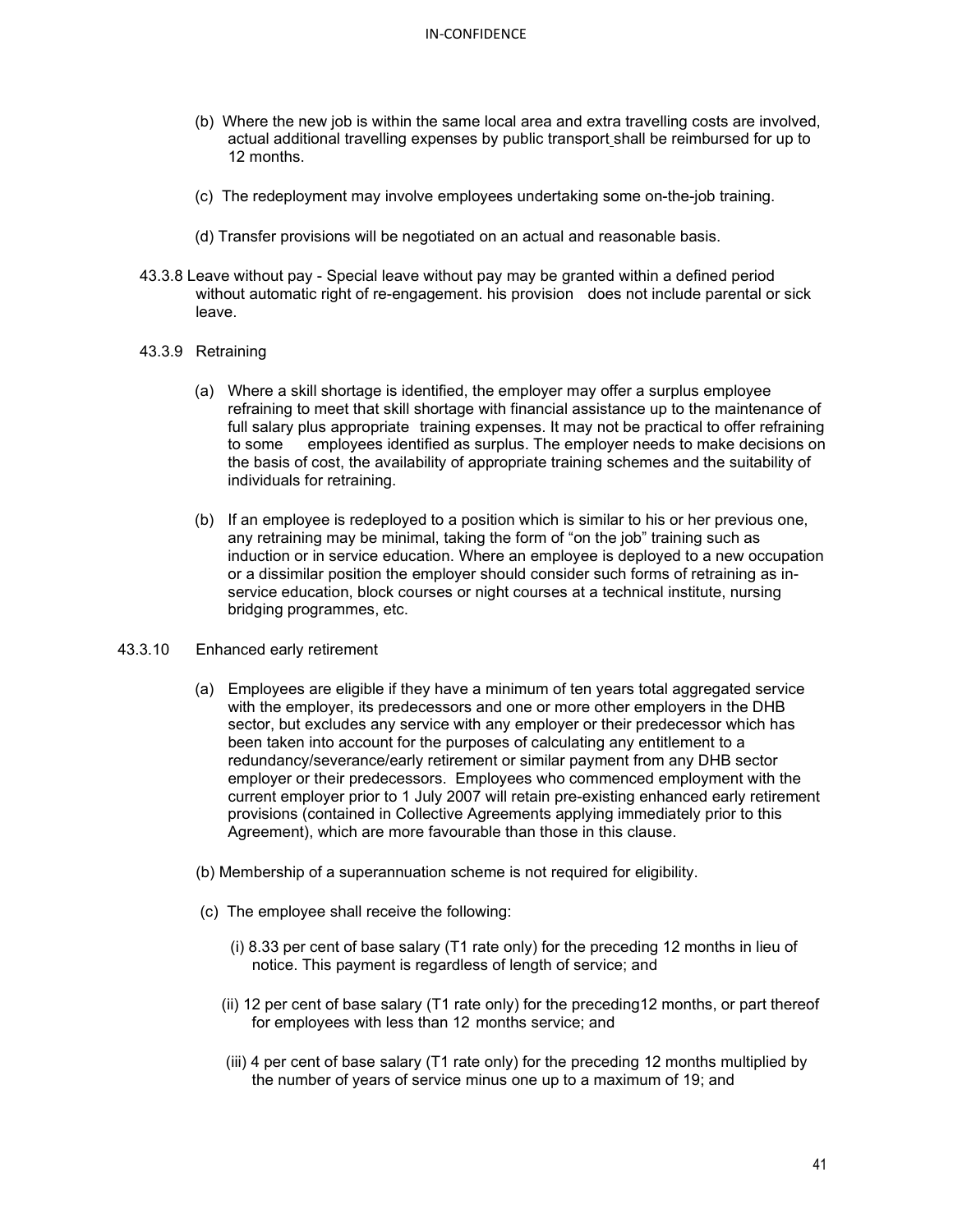- (iv) where the period of total aggregated service is less than 19 years, 0.333 per cent of base salary (T1 rate only) for the preceding 12 months multiplied by the number of completed months in addition to completed years of service; and
- (v) a retiring gratuity if applicable.
- (vi) Outstanding annual leave and long service leave may be separately cashed up.
- 43.3.11 Severance Payment will be made in accordance with the following:
	- (a) "Service" for the purposes of this sub clause means total aggregated service with the employer, its predecessors and one or more other employers in the DHB sector, but excludes any service with any employer or their predecessor which has been taken into account for the purposes of calculating any entitlement to a redundancy/severance/early retirement or similar payment from any DHB sector employers or their predecessors. Employees who commenced employment with the current employer prior to 1 July 2006, will retain pre-existing severance provisions (contained in Collective Agreements applying immediately prior to this agreement), which are more favourable than those in this clause.
	- (b) 8.33 per cent of base salary (T1 rate only) for the preceding 12 months, in lieu of notice. This payment shall only be made where the requisite notice cannot be given. Notice that is of a lesser period than required by this document shall require the employer to pay an amount proportionate to the ungiven period of notice. This payment is regardless of length of service; and
	- (c) 12 per cent of base salary (T1 rate only) for the preceding 12 months, or part thereof for employees with less than 12 months' service; and
	- (d) 4 per cent of base salary (T1 rate only) for the preceding 12 months multiplied by the number of years of service minus one, up to a maximum of 19; and
	- (e) where the period of total aggregated service is less than 19 years, 0.333 per cent of basic salary (T1 rate only) for the preceding 12 months multiplied by the number of completed months in addition to completed years of service.
	- (f) a retiring gratuity or service payment if applicable (refer to Appendix 3 containing each employer's Retiring Gratuity provision which is specific to each employer).
	- (g) outstanding annual leave and long service leave may be separately cashed up.
	- (h) Where there is an offer of redeployment to reduced hours, an employee may elect to take a pro-rata compensatory payment based on the above severance calculation.
	- (i) Nothing in this agreement shall require the employer to pay compensation for redundancy where as a result of restructuring, and following consultation, the employee's position is disestablished and the employee declines an offer of employment that is on terms that are:
		- the same as, or no less favourable, than the employee's conditions of employment; and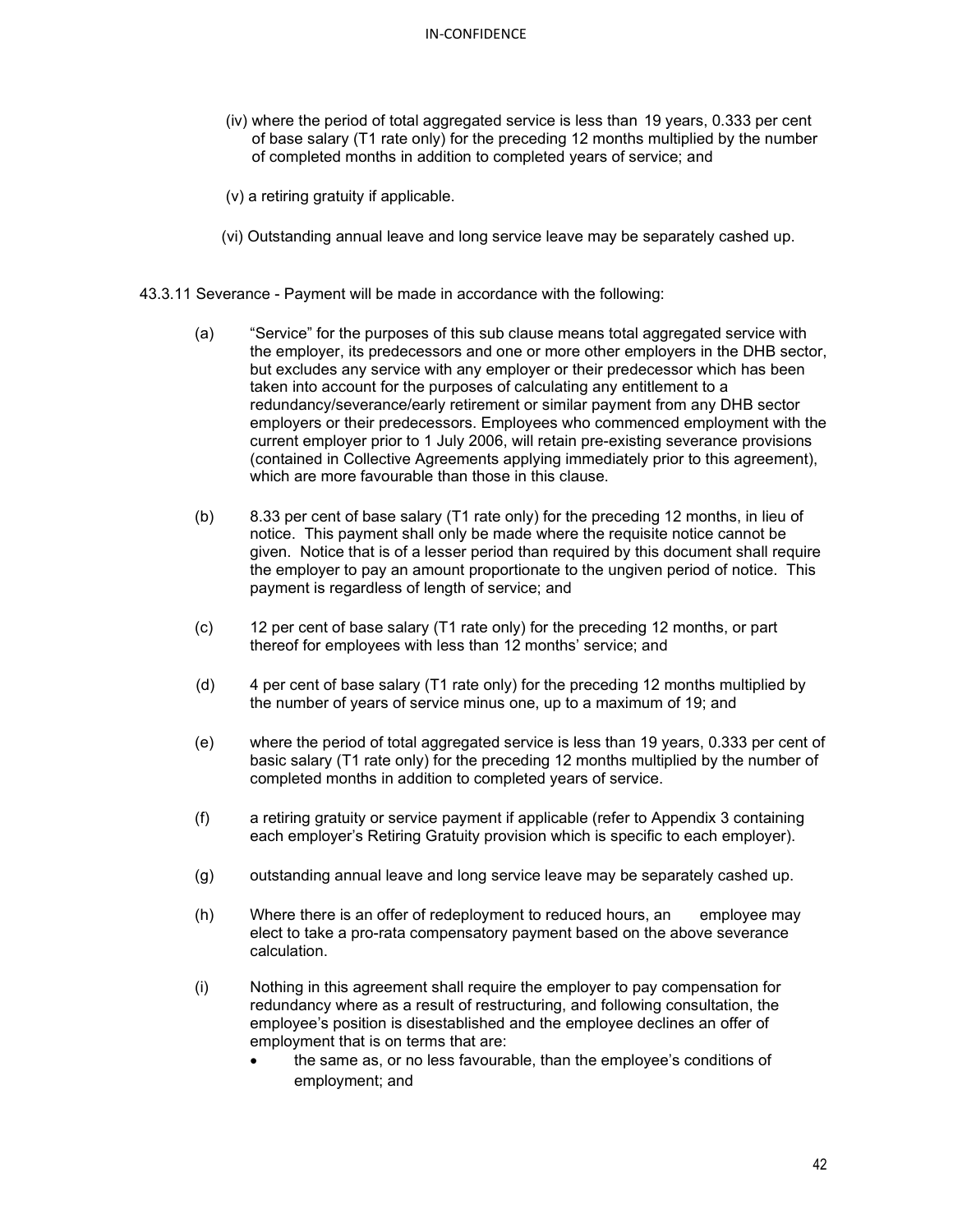- in the same capacity as that in which the employee was employed by the employer, or
- in any capacity in which the employee is willing to accept

## 43.3.12 Job Search

Employees will be assisted to find alternative employment by being able to have a reasonable amount of time off work to attend job interviews without loss of pay. This is subject to the team leader/manager being notified of the time and location of the interview before the employee is released,

43.3.13 Counselling for the employee and their family will be made available as necessary.

## **44.0 Employment Protection Provision**

44.1 The Employer will comply with sub part 1 and sub part 2 of Part 6A "Continuity of employment if employees' work affected by restructuring" of the Employment Relations Act 2000. The Employer will also comply with its obligations under clauses 19-22 of the Code of Good Faith for the Public Health Sector (Schedule 1 B of the Employment Relations Act 2000).

## **45.0 Professional Development**

- 45.1 The employer at their sole discretion may grant an employee professional education leave on ordinary time. The leave is to enable an employee to gain professional qualifications and/or training relevant to the employer's operational needs and to the employees' position.
- 45.2 The employer recognises a commitment to supporting the continued safe practice of its workforce and to supporting opportunities for the development of knowledge and skills, which will benefit the organisational effectiveness and workforce.
- 45.3 Where the employer requires an employee to attend training courses in order to meet organisational and service requirements the employee shall be paid at ordinary time (T1) and the employer shall meet any costs associated with the training.
- 45.4 Any claims for expenses associated with training must be approved in advance.
- 45.5 Employees engaged in training for ITO qualifications may be provided with support to achieve their training outcomes. This may include time for individuals and groups to work with their trainer during work time and/or additional literacy or English language assistance and/or access to subject matter experts within the DHB with the quantum of release time at the discretion of the employer.

## **46.0 Suspension**

Where the DHB is investigating or intends to investigate alleged potential serious misconduct by an Employee it may suspend the Employee on full pay, subject to the following:

(a) Prior to making a decision to action a suspension, the DHB must have discussed the proposal of suspension with the Employee and considered the Employee's views on this. If practical, the discussion should take place at a face to face meeting with the opportunity for the employee's representative to participate. If this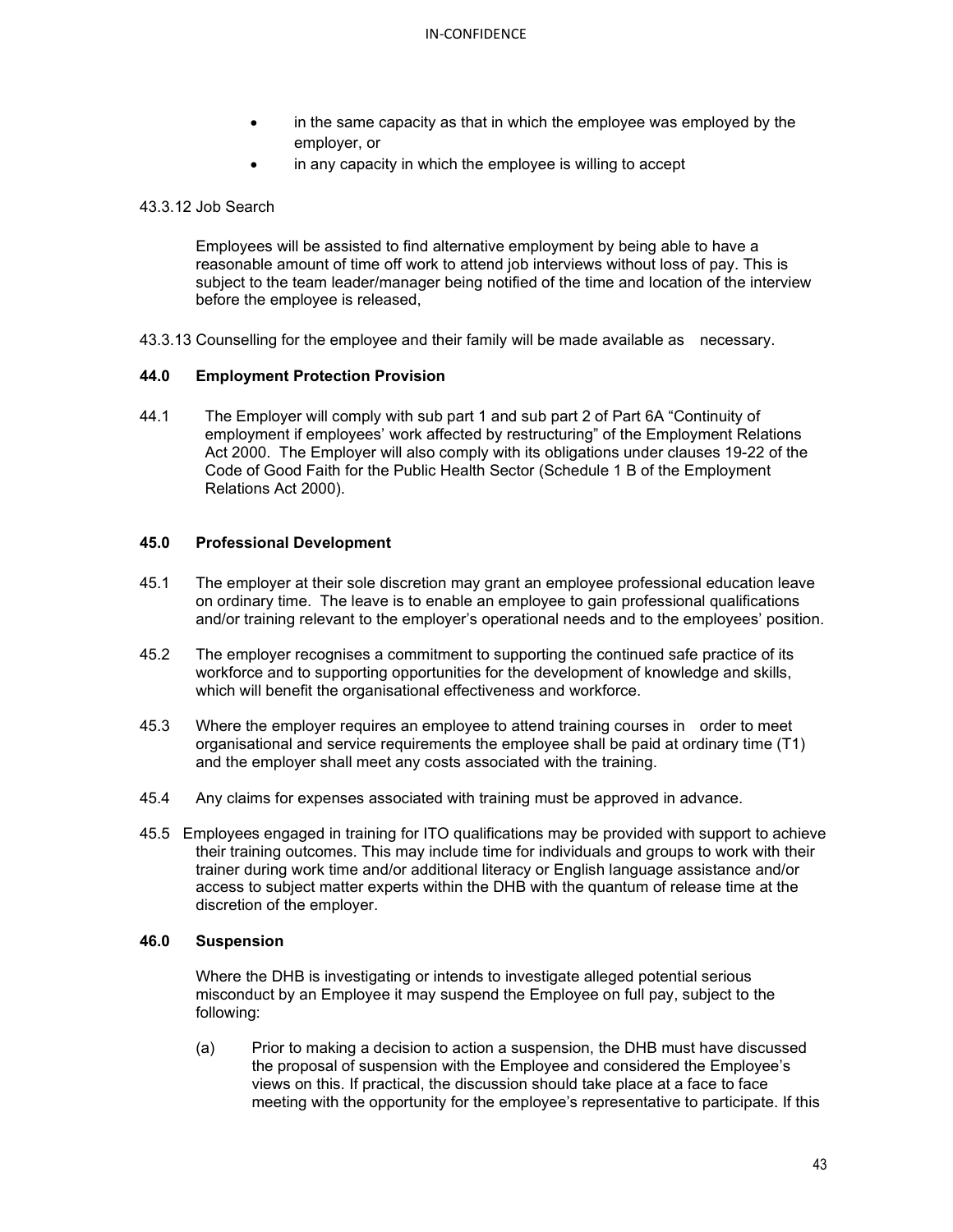is not practical in the first instance, a meeting will be subsequently arranged at a convenient time to review the suspension decision with the employee and the representative.

- (b) Suspension should only be considered in situations where it is inappropriate for the employee to remain in the workplace due to the nature of the allegation and/or where other relevant information exists. For example, situations where DHB believes there is a possible issue of safety in the workplace, a need to de-escalate a situation or to prevent the DHB's investigation from being impeded.
- (c) Suspension is not an indication that the DHB considers the Employee guilty of the allegation.
- (d) The parties note that the suspension should not be used to impede a fair investigation process (e.g. an employee being unable to have access to evidence/information in his/her own defence).

## **47.0 Bargaining Fee**

It is agreed that a bargaining fee shall be applied to those employees whose work is covered by this Agreement but who are not members of E tū and who are not members of another union, and who do not otherwise opt out of this clause, in accordance with the Employment Relations Amendment Act 2004 (S.69P and following).

## 47.1 For the purposes of this clause:

This clause takes effect from date of ratification.

(a) the "bargaining fee" shall be set at 100% of the current E tū membership subscription rate (as shown below) and paid each pay period.

| Usual Hours Per Week | Weekly Fees | From 1 April 2022 |
|----------------------|-------------|-------------------|
| less than 20         | \$4.06      | \$4.30            |
| 20-34                | \$6.47      | \$6.85            |
| 35 or more           | \$8.09      | \$8.57            |

As from 1 April 2023 and 1 April 2024 these fees will increase. The Union will inform the Employer of the new fees a month before these dates in each year. Should the Union not inform the Employer of the increase by this date no increase will take place to the fee current at that point in time. .

- (b) The "specified period" is the period of 14 days prior to the date on which this Agreement comes into effect;
- (c) An "affected employee" is one
	- (i) whose work is covered by the coverage clause of this Agreement and (ii) whose terms and conditions of employment comprise or include the te
	- whose terms and conditions of employment comprise or include the terms and conditions of employment specified in this Agreement and
	- (iii) who is not a member of the union and
	- (iv) who is not a member of another union and
	- (v) who is not an employee who has opted out.

(d) An "employee who has opted out" is one who would otherwise be an affected employee but who has notified the employer by the end of the specified period that she/he does not wish to pay the bargaining fee, and whose terms and conditions of employment remain the same until such time as varied by agreement with the employer.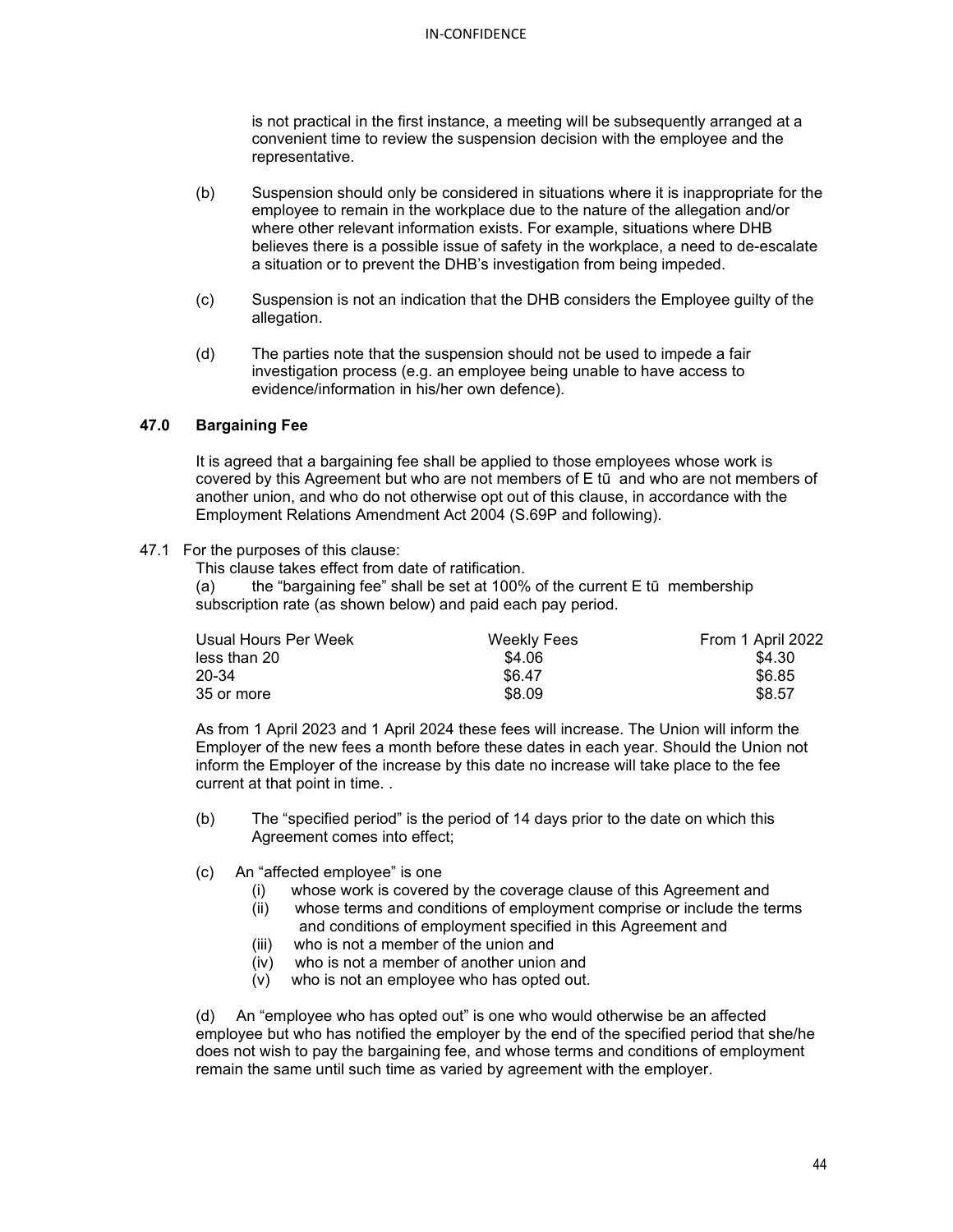- 47.2 The employer shall at the end of the specified period deduct the bargaining fee from the wages of each affected employee and remit it to the union in the same manner in which union subscriptions are deducted and remitted to the union.
- 47.3 Nothing in this clause applies to new employees, that is, those who are employed after this Agreement has come into force.
- 47.4 This clause shall expire on 31 May 2024.

## **48.0 Healthy Workplaces**

48.1 The parties acknowledge that they have reached an agreement on a healthy workplaces and this is attached as Appendix Two.

# **49.0 Schedules**

Appendix three sets out the schedules relevant to each DHB.

# **50.0 Letters of Intent**

- The parties acknowledge that they reached an agreement on a number of specific matters during the negotiations of the MECA dated 1 July 2007 to 30 June 2009 that are covered in letters of intent. While these documents do not form part of the MECA the parties agree that those letters continue to have application.
- 50.2 The parties acknowledge that they reached agreement on a number of specific matters during the negotiations for consequent MECAs and these are attached to the MECA or incorporated in the specific DHB schedules.
- 50.3 From time to time the parties may agree on further letters of intent, which shall also have application.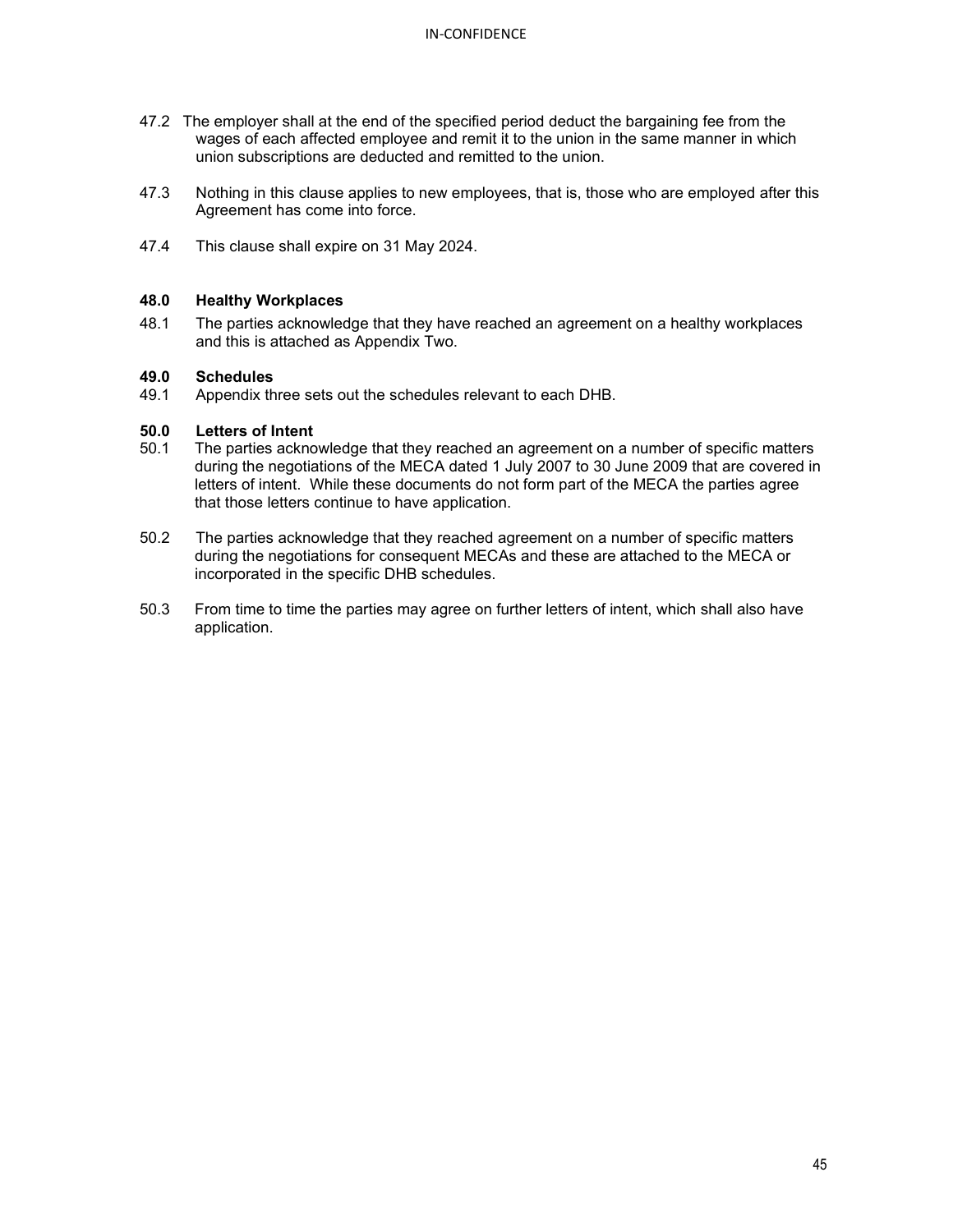**Signatures** Signed this day of 2022

## **AUTHORISED representatives of the EMPLOYEE PARTIES:**

| Sam Jones<br>Etū Director |  |
|---------------------------|--|

## **AUTHORISED representatives of the EMPLOYER PARTIES:**

| <b>Nick Chamberlain</b>               | Dale Bramley                           |
|---------------------------------------|----------------------------------------|
| <b>Chief Executive Officer</b>        | <b>Chief Executive Officer</b>         |
| Northland District Health Board       | Waitemata District Health Board        |
|                                       |                                        |
| <b>Ailsa Claire</b>                   | Margie Apa                             |
| <b>Chief Executive Officer</b>        | <b>Chief Executive Officer</b>         |
| <b>Auckland District Health Board</b> | Counties-Manukau District Health Board |
|                                       |                                        |
| <b>Kevin Snee</b>                     | <b>Peter Chandler</b>                  |
| <b>Chief Executive Officer</b>        | <b>Chief Executive Officer</b>         |
| <b>Waikato District Health Board</b>  | Bay of Plenty District Health Board    |
|                                       |                                        |
| <b>Nick Saville-Wood</b>              | Jim Green                              |
| <b>Chief Executive Officer</b>        | <b>Chief Executive Officer</b>         |
| <b>Lakes District Health Board</b>    | Tairāwhiti District Health Board       |
|                                       |                                        |
| <b>Rosemary Clements</b>              | Russell Simpson                        |
| <b>Chief Executive Officer</b>        | <b>Chief Executive Officer</b>         |
| Taranaki District Health Board        | Whanganui District Health Board        |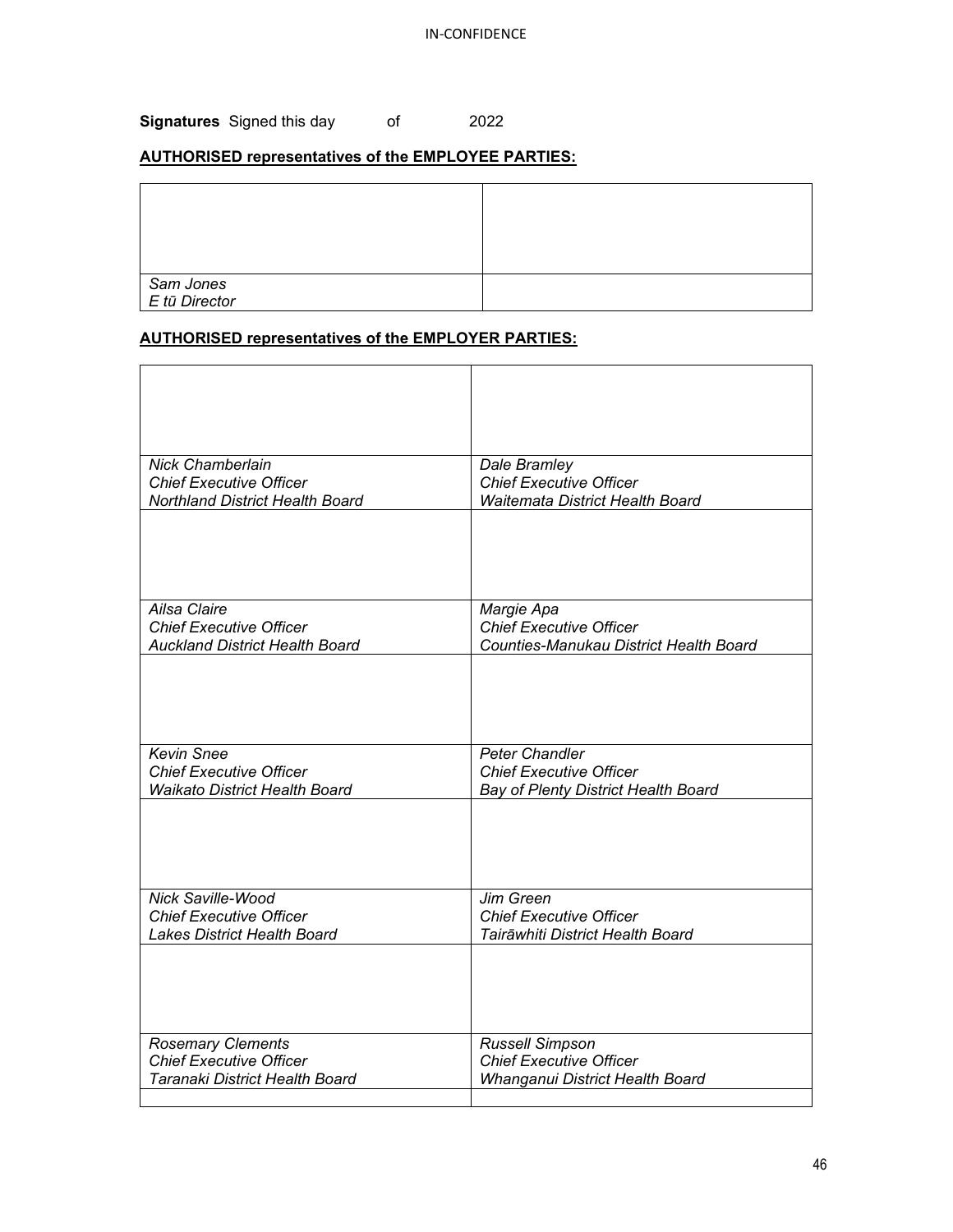| Keriana Brooking                        | Fionnagh Dougan                          |
|-----------------------------------------|------------------------------------------|
| <b>Chief Executive Officer</b>          | <b>Chief Executive Officer</b>           |
| Hawke's Bay District Health Board       | Capital & Coast District Health Board    |
|                                         |                                          |
| Dale Oliff                              | Fionnagh Dougan                          |
| <b>Chief Executive Officer</b>          | <b>Chief Executive Officer</b>           |
| Wairarapa District Health Board         | <b>Hutt Valley District Health Board</b> |
|                                         |                                          |
| Jason Power                             | <b>Peter Bramley</b>                     |
| <b>Chief Executive Officer</b>          | <b>Chief Executive Officer</b>           |
| South Canterbury District Health Board  | Canterbury District Health Board         |
|                                         |                                          |
| Peter Bramley                           | <b>Chris Fleming</b>                     |
| <b>Chief Executive Officer</b>          | <b>Chief Executive Officer</b>           |
| <b>West Coast District Health Board</b> | <b>Southern District Health Board</b>    |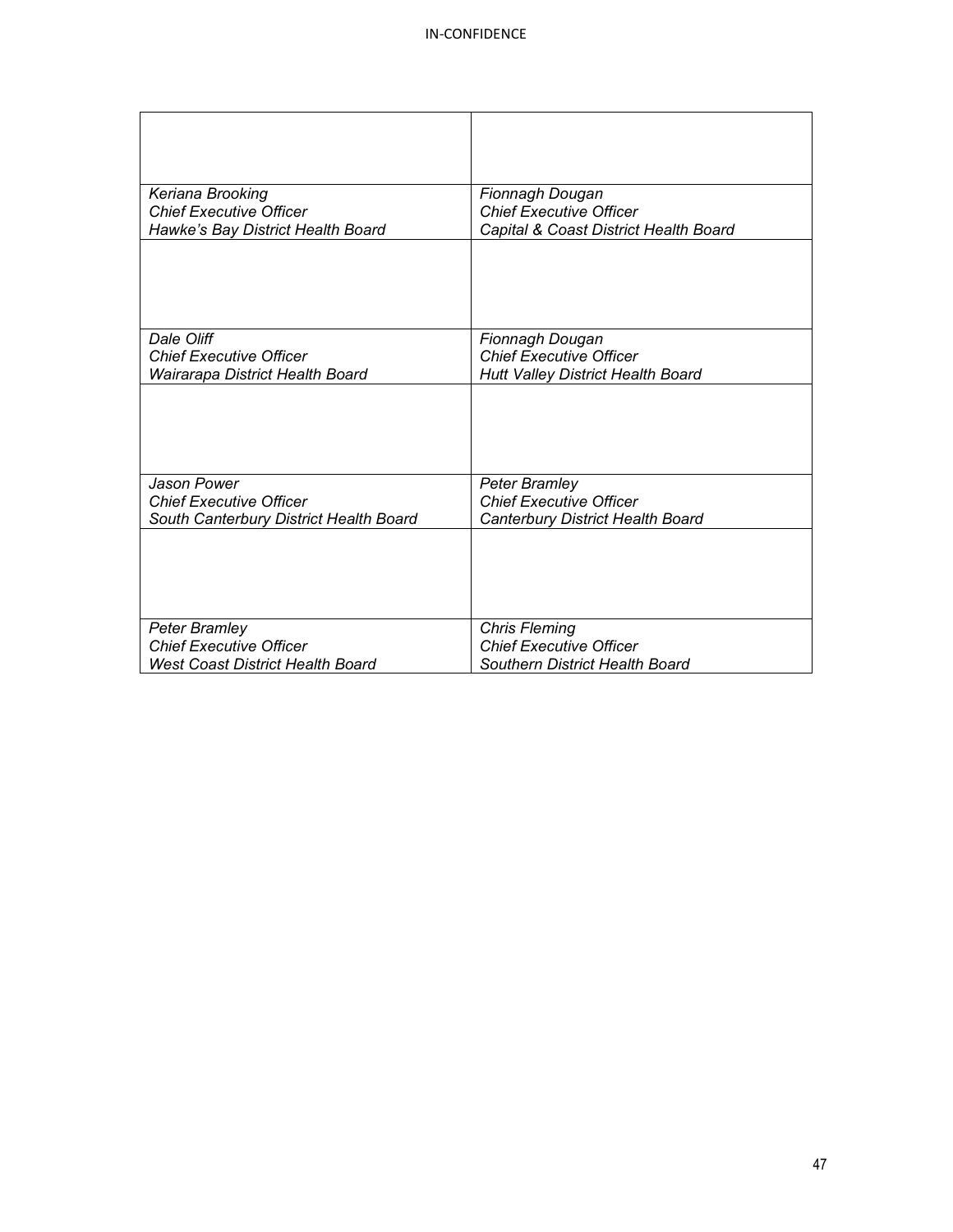## **Appendix One**

## *Management of Change and National Arrangements*

## **Purpose**

The purpose of this Agreement is to provide a national framework in conjunction with the strategic direction and leadership of the HSRA to:

- 1) Support national and local bipartite structures
- 2) Achieve healthy workplaces
- 3) Constructively engage in change management processes
- 4) Provide for dispute and problem resolution

## **The BRF seeks to:**

- take shared responsibility for providing high quality healthcare on a sustainable basis;
- ensure the parties' dealings with each other are in accord with the principles of good faith and are characterised by constructive engagement based on honesty, openness, respect and trust;
- promote productive and effective relationships;
- assist in the delivery of a modern, sustainable, high quality and healthy workforce
- align the principles, processes, procedures and goals adopted under this framework with those agreed by the Health Sector Relationship Agreement;
- improve decision making and inter party cooperation;
- co-ordinate the trialling, and where appropriate, introduction of innovative initiatives which will improve healthcare delivery; and
- ensure that all collective agreements reached between the parties are applied fairly, effectively and consistently in all District Health Boards.

## **The principles of the relationship framework:**

The parties acknowledge that they must work cooperatively to achieve their overarching goal of maintaining and advancing a DHB workforce which provides high quality healthcare on a sustainable basis to the New Zealand population.

The parties agree that they will:

- To the extent they are capable, provide appropriate health care to the communities they serve in an efficient and effective manner.
- To the extent they are capable, ensure the availability and retention of an appropriate trained and educated workforce both now, and in the future.
- Promote the provision of a safe, healthy and supportive work environment where the recommendations of the "Safe Staffing and Healthy Workplaces Committee of Inquiry" are evident.
- Recognise the environmental and fiscal pressures which impinge upon the parties and work practices and accept the need to constantly review and improve on productivity, cost effectiveness and the sustainable delivery of high quality health services.
- Commit to making decisions that will be reached through genuine consultation processes
- Be good employers and employees.
- To the extent they are capable, ensure workforce planning, rosters and resources meet patient and healthcare service requirements, whilst providing appropriate training opportunities and a reasonable work/life balance.
- Recognise the interdependence and value of all the contributions of the health workforce, their collegiality and the need for a team approach to the delivery of health care.
- Accept that all parties have responsibilities, obligations and accountability for their actions.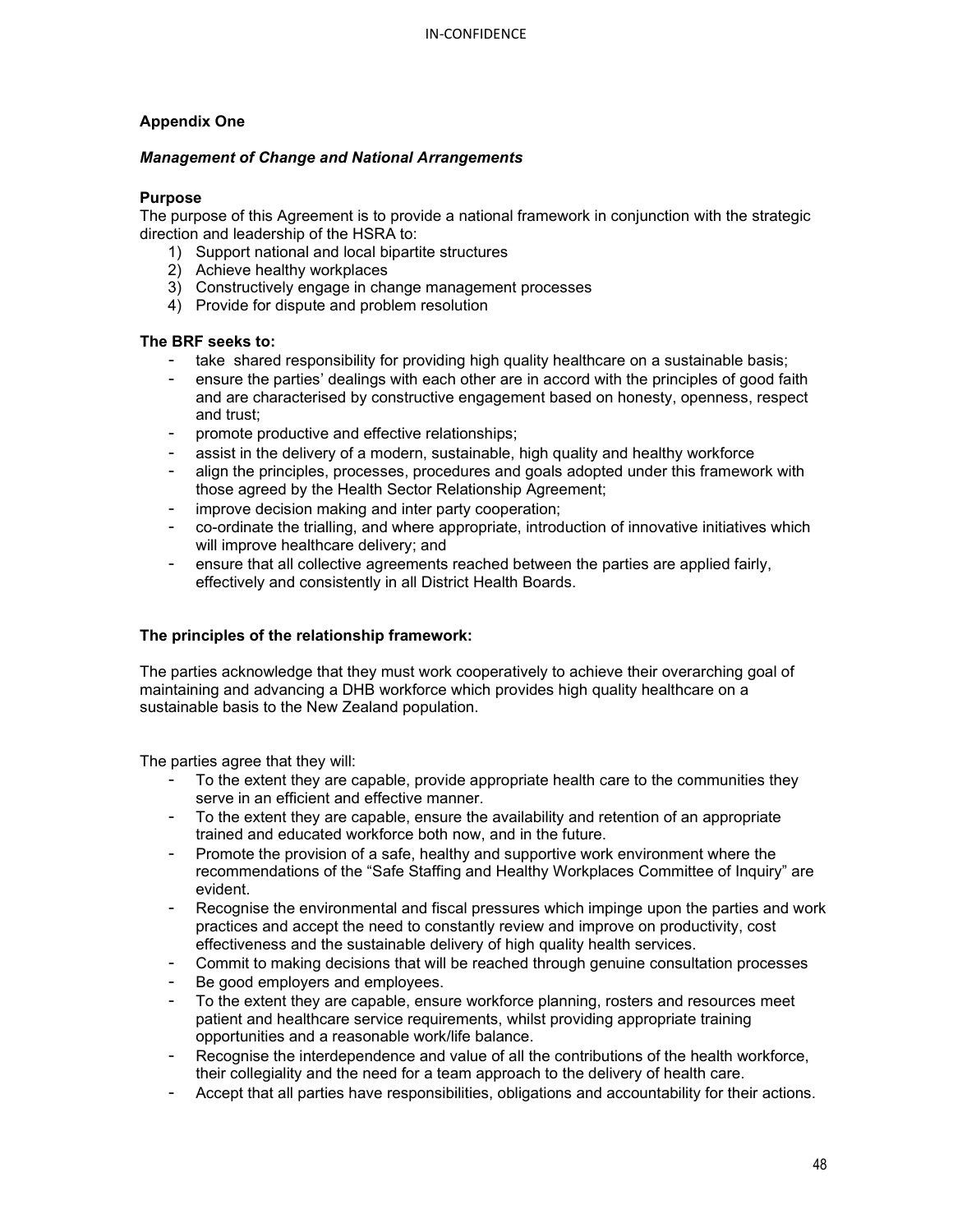- Accept that the need to deploy resources appropriately may lead to a review of traditional job functions, the reallocation or substitution of tasks.
- Work towards enhanced job satisfaction for all employees.

#### **1) Supporting national and local bipartite structures**

Bipartite Action Group (BAG)

These structures substitute any existing comparable bi-partite structures.

## *National Bipartite Action Group (National BAG)*

This relationship framework, and the undertaking of activities required by it, shall be overseen by a committee of representatives of the parties, known as the Bipartite Action Group (BAG). The parties will decide their respective membership with members representing NZNO, E tū, PSA members and DHBs. All parties will have representatives at the National BAG meetings with sufficient status to enter into agreement on matters raised. BAGs will be chaired on a rotational basis by DHBs and the union parties. Both the DHBs and union parties will have the same number of votes with union parties deciding how their voting rights will be determined.

The committee will meet through voice and or video conferencing as required and hold face to face meetings at periods to be agreed but no less frequently than quarterly. DHBs are required to support the functioning of the BAG through ensuring parties are able to be released from other duties for this purpose.

The BAG will as necessary advise and participate in the work programme and or other initiatives of the Health Sector Relationship Agreement. It will determine the process on resolving individual and collective union and DHB issues. These will include implementation, application and interpretation issues that have a national relevance. It will also be the responsibility of the National BAG to support the ongoing activity of Local BAGs and to deal with any issues that are submitted from these groups through regular reports. The National BAG will agree on processes for its own operation and will circulate them as guidelines for Local BAGs.

All parties to the relationship have an interest in promoting the work of the BAG and will in the first instance seek to agree on the content and form of any communications relating to the work of the BAG. BAG may develop proposals / projects for the improvement of workforce practices and planning involving the DHB health workforce or receive such initiatives from others. Secretarial services shall be provided by DHBSS.

## *Local BAGs*

Where they do not already exist, a BAG will be established in each DHB. The local BAG will provide a forum for workers and their union to engage in discussions and decision making on matters of common relevance. This will not prevent unions discussing individual issues with the DHB directly. But where the issue/s have relevance to more than one union all relevant parties should have the opportunity to be present and be part of the decision making process.

Issues discussed at local level should be focussed on improving productivity and efficiency of the DHB and instigating local change that will benefit the parties in the effective running of the DHB and wellbeing of employees.

#### **2) Healthy workplaces**

This BRF supports the principles and joint work contained in the Healthy Workplaces Agreement.

#### **3) Change Management:**

This clause provides a change management approach, and national oversight arrangements for management of change.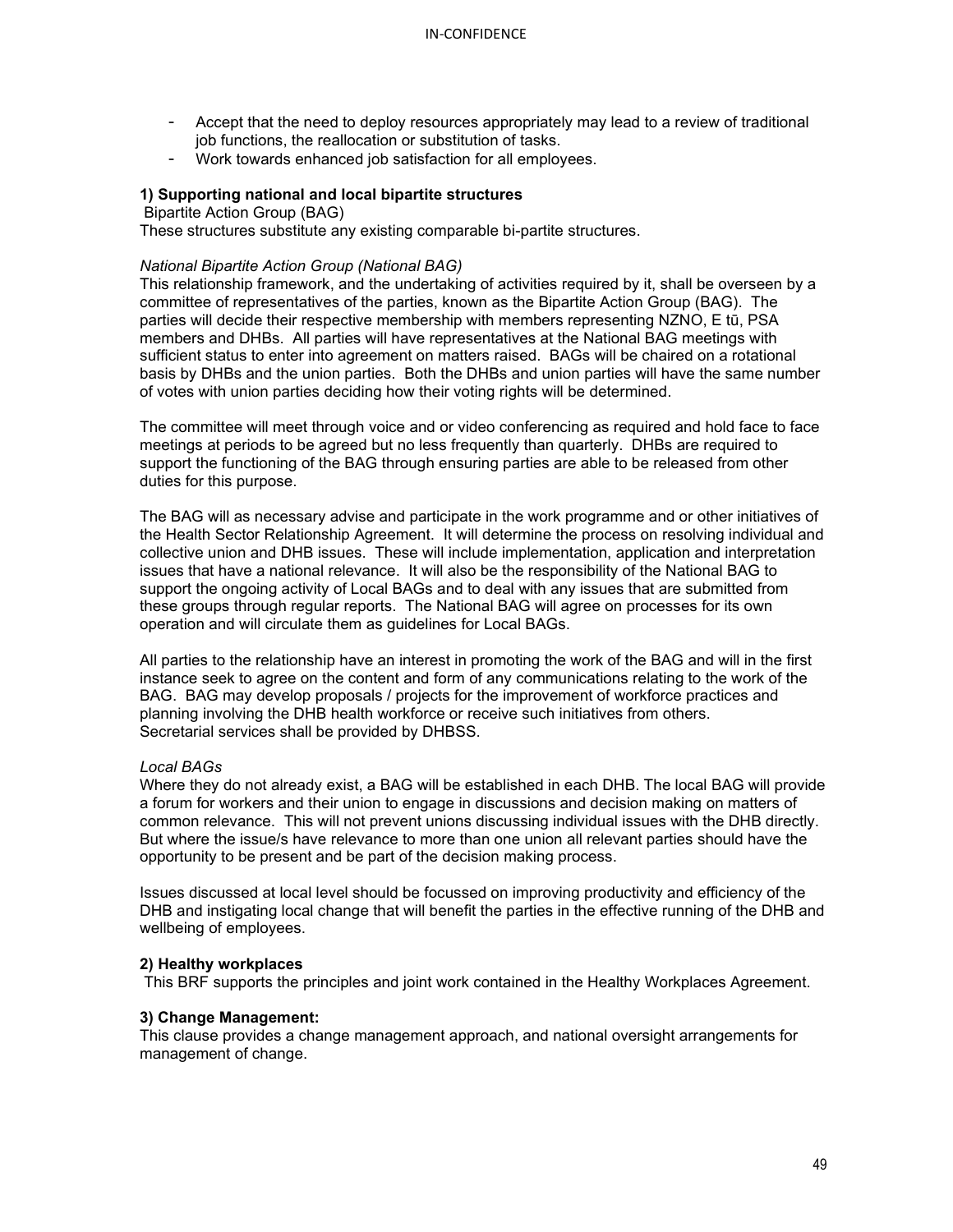This approach is to be used where the change is multi-dimensional and will challenge the ability of existing change management clauses in this agreement to respond efficiently and effectively; and where the proposed change will impact at one or more of the following levels:

- a) Nationally,
- b) Regionally,
- c) Across a number of DHBs, impacting on one or more unions,
- d) Where changes are likely to result to the structure of employment relationships in the sector.

Either party may also make a request to the HSRA steering group to use this process. All parties to the HSRA steering group must then agree/disagree whether this approach is appropriate.

If it is agreed to use this process, the issue will effectively be placed with the HSRA Change Management Framework (CMF) sub-committee.

The CMF sub-committee will include union and DHB representatives appropriate to the change initiative.

The CMF sub-committee is tasked with making a considered decision on the processes to be used in the implementation of the policy or initiative and will provide a forum to decide the appropriate process for the change management.

The CMF sub-committee will ensure the change to be implemented in a coordinated fashion at the appropriate level across the sector, and involve appropriate stakeholders as each situation requires.

Where this clause has been used, it will be considered to meet the requirements for consultation as detailed in this agreement. {refer to specific MECA and CEA sub clauses}

## **4) Disputes and problem resolution**

The parties accept that differences are a natural occurrence and that a constructive approach to seeking solutions will be taken at all times. The object of this clause is to encourage the National BAG to work cooperatively to resolve any differences and share in the responsibility for quality outcomes.

When a consensus decision on interpretation of an agreement has been reached at the national, BAG the decision will be formally captured and signed by the parties and will be binding on all parties from that time.

Any matter that cannot be resolved will be referred by the BAG to a mutually agreed third party who will help facilitate an agreement between the parties.

Failing identification of a mutually acceptable third party, the matter shall be referred to the Mediation Service of the Ministry of Business, Innovation, and Employment (MBIE) (or its successors) to appoint someone.

In the event that the parties cannot reach an agreed solution and unless the parties agree otherwise, after no less that two facilitation meetings, the third party will, after considering relevant evidence and submissions, provide a written but non-binding recommendation to the parties.

Nothing in this agreement shall have the effect of restricting either party's right to access statutory resolution processes and forums such the Employment Relations Authority or the Employment Court or seek other lawful remedies.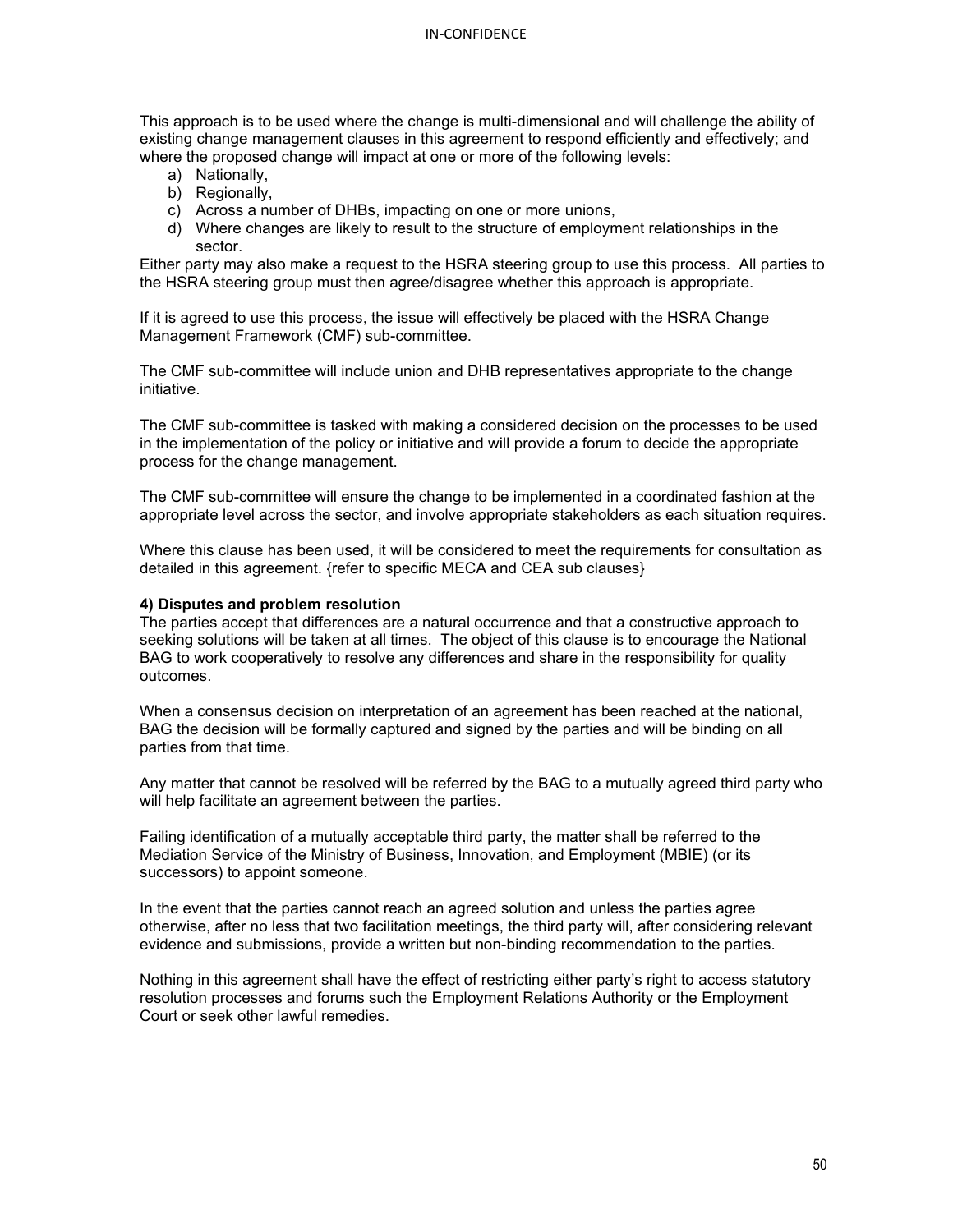## **Appendix Two**

## *Healthy Workplaces Agreement*

## *February 2010*

The parties to the DHB / CTU Health Unions National Terms of Settlement agree that all employees should have healthy workplaces.

## **Achieving healthy workplaces requires:**

- [1](#page-50-0). Effective care capacity management<sup>1</sup>; having the appropriate levels of staff, skill mix, experience, and resourcing to achieve a match between demand and capacity
- 2. Systems, processes and work practices that ensure efficient scheduling and a credible, consistent and timely response to variance in demand
- 3. A workplace culture between employees and their managers that reflects an understanding and actively advocates a balance between safe quality care, a safe quality work environment and organisational efficiency.
- 4. Recognition that everyone can be a leader by using the authority (expertise) vested in their role to participate and constructively engage with others.
- 5. The development of a learning culture that emphasizes employees at all levels being given the opportunity to extend their knowledge and skills, as identified in their performance development plans where they are in place.
- 6. Appreciation that good patient outcomes rely on the whole team and that teams need opportunities to work and plan together.
- 7. Having the right tools, technology, environment and work design to support health and safety and to ensure effective health care delivery. This includes the opportunity to be involved in the decisions about what is needed and when.

## **The parties agree that these seven elements should be evident in all DHB workplaces and apply to all employees, and agree to work jointly towards the implementation of them by the following:**

- The parties agree to work together to establish a national framework for a whole of system approach to care capacity management which;
	- provides efficient, effective, user friendly processes and structures
	- provides centralized, multi stakeholder governance
	- is used consistently and effectively at all levels to manage and monitor care capacity
	- includes a core data set by which the health of the system is monitored and is used to inform forecasting, demand planning, and budgeting
	- Includes consistent, credible, required responses to variance in care capacity
	- recognises the need for local solutions consistent with the principles of healthy workplaces

<span id="page-50-0"></span> $1$  Care capacity management is the process of ensuring that the demand for service placed on an organisation can be adequately met within a context of quality patient care, a quality work environment for staff, and fiscal and procedural efficiency.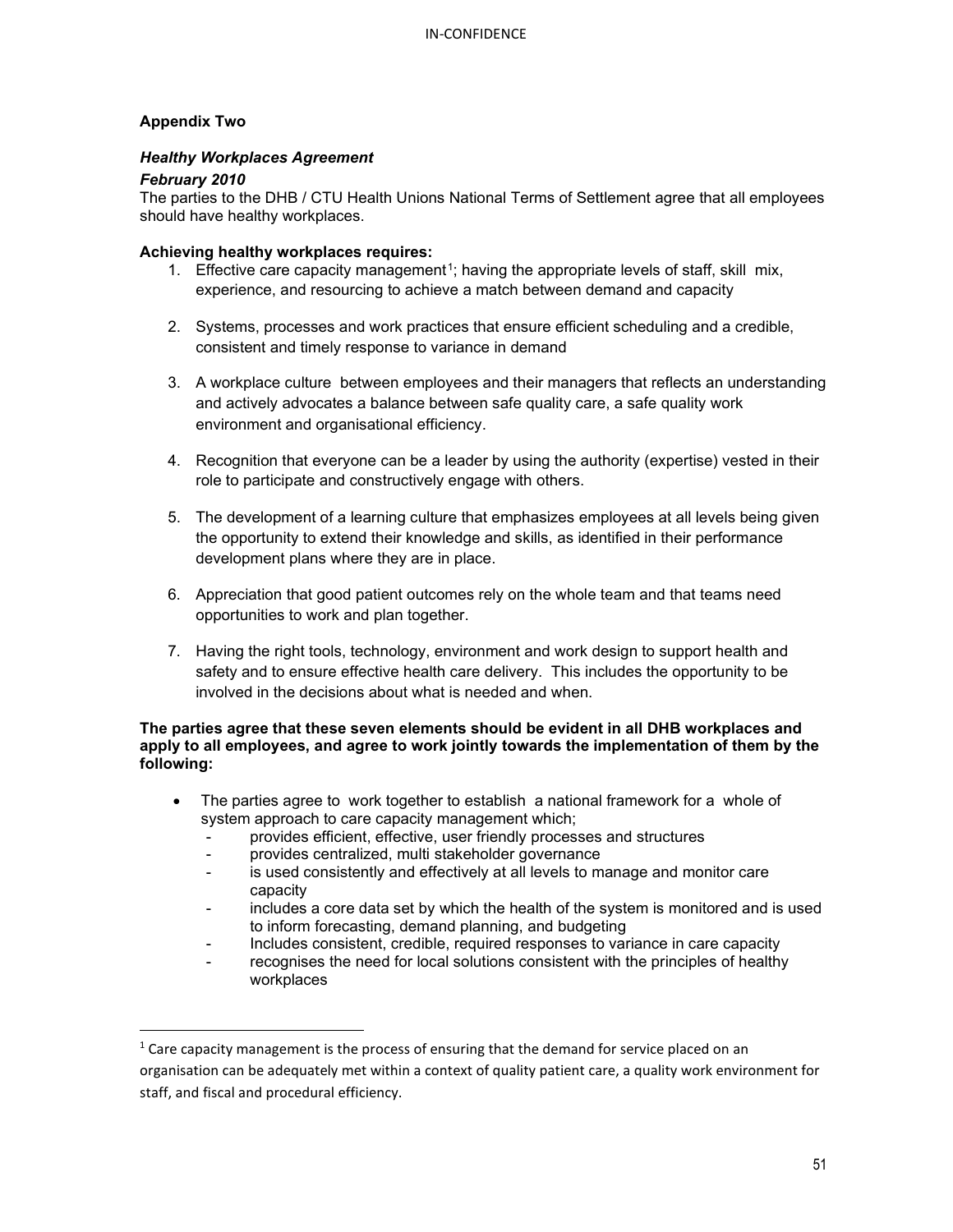- Each party will undertake to promote and model behavior that demonstrates productive engagement and builds a workplace culture that enables everyone to feel their contribution is valued and respected. Opinions of those performing the work will be sought when new innovations, improvements and changes are required, in a manner consistent with consultation and change management processes referred to below
- Quality of care and quality of the work environment are agreed priorities that underpin productivity and will be incorporated in all workplace processes and actively sponsored at all levels of the organization
- Developing and maintaining policies and practices that actively encourage all employees to be confident in leading and making decisions within their levels of expertise and experience.
- Access for all employees to appropriate professional development and appropriate learning opportunities, including appropriate national qualifications, in order to give them greater opportunities to extend their roles and responsibilities within the public health system.
- Facilitating appropriate release time to attend relevant professional development and learning opportunities;
- A wider team approach to planning and evaluation of service capacity and service delivery will be used to ensure the right people with the right skills are providing the right care (role) at the right time in the right place. This will support staff in taking responsibility and accountability for their own services' performance, and using the tools and policies in place to effect improvement.

Nationally consistent consultation and change management processes to facilitate both input into decision making on issues affecting the workplace and active engagement in the development and /or problem solving of initiatives to address the issues.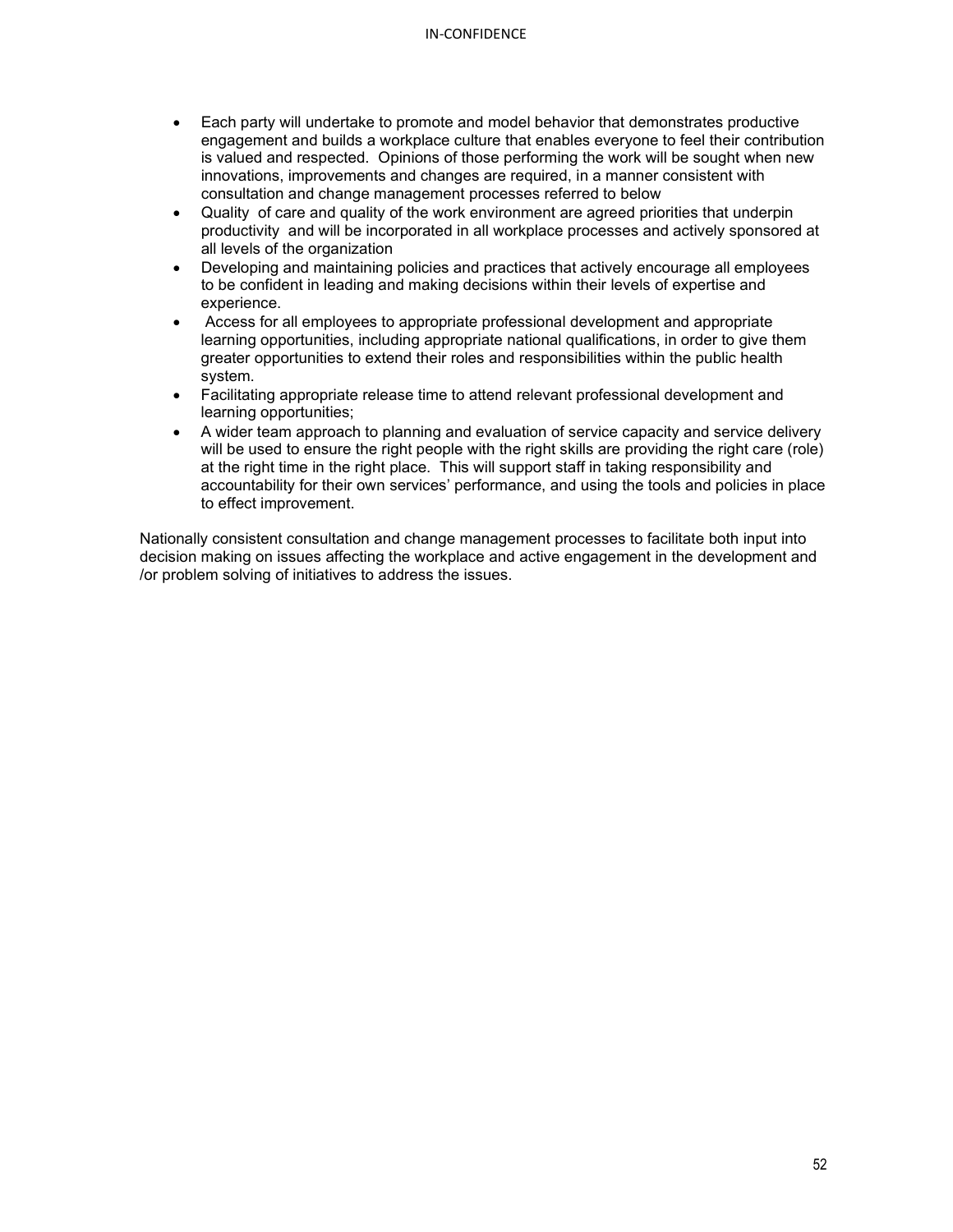## **Appendix Two (a)**

## *Workplace Skill Development through Qualifications - E tū and District Health Boards Best Practice Guide*

This Best Practice Guide has been developed by District Health Boards and the E tū to drive the implementation of skill-based development for E tū members and DHB employees in the public hospital system.

It follows on from the commitments by both parties in the DHBs and the E tu Multi-Employer Collective Employment Agreement. The collective agreement facilitates DHB employees to attain Level 2 and Level 3 qualifications and Level 4 qualification for supervisors) through financial reward and personal development opportunities.

The parties will also encourage all local DHB Bipartite Action Groups to present regular reports at their meetings on the number of trainees enrolled and the number of trainees who have completed their qualifications.

Steps similar to those outlined below should be followed in developing a successful programme of qualification completion:

- 1. The service site management and E tū delegates meet to reinforce their shared commitment to the process of supporting employees to gain the qualifications.
- 2. The manager/s and delegates meet with the employees to explain the qualification process and emphasise their joint commitment to supporting all employees to gain a qualification.
- 3. Employees are offered access to a training agreement, recognising undertaking and completion of the qualification is voluntary but is strongly encouraged by the DHBs and E tū.
- 4. Employees must provide their birth certificates or passport to prove they are a New Zealand citizen/resident to meet the criteria to complete a NZQA qualification.
- 5. Employees are entitled to have a delegate involved in any discussions with the manager about literacy requirements / literacy support necessary.
- 6. Trainees are introduced to workbooks in small groups by trainer. Employer to supply trainees with copies of any reference materials necessary.
- 7. Trainees to be encouraged to make arrangements to complete workbooks in groups with the support of the manager/s and delegates.
- 8. The manager/s to be available to provide assistance to any trainee, including provision of a reader/writer.
- 9. Practical assessment is done by assessor on the job as appropriate.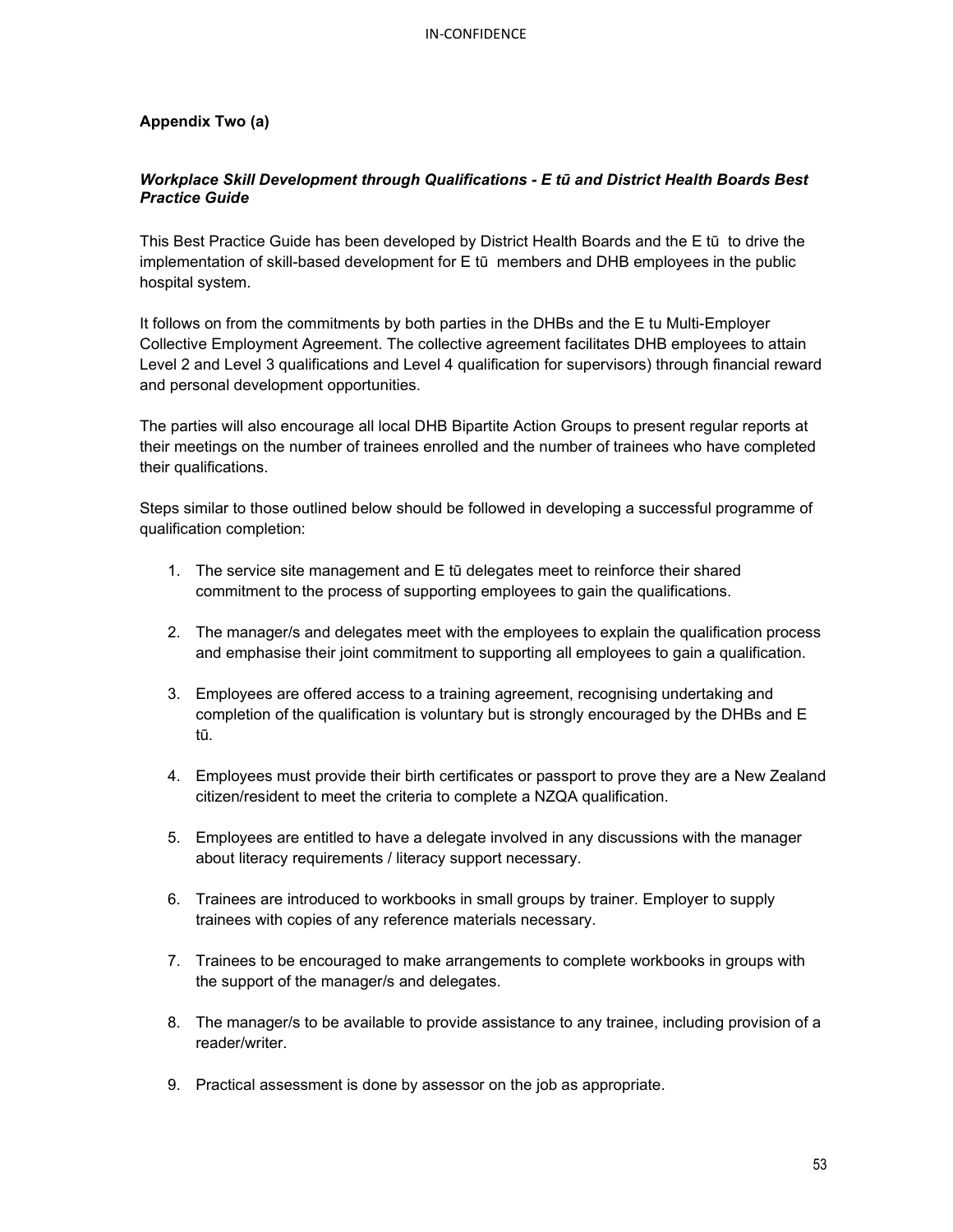- 10. Once the workbook is completed the assessment papers are handed back to the assessor to be sent to the appropriate ITO
- 11. Workbooks received back with comments. Employees able to seek support from their manager to resubmit any work that has not been endorsed.
- 12. Trainees gain qualification and arrangements made for pay increase if applicable.
- 13. Trainee achievement is celebrated.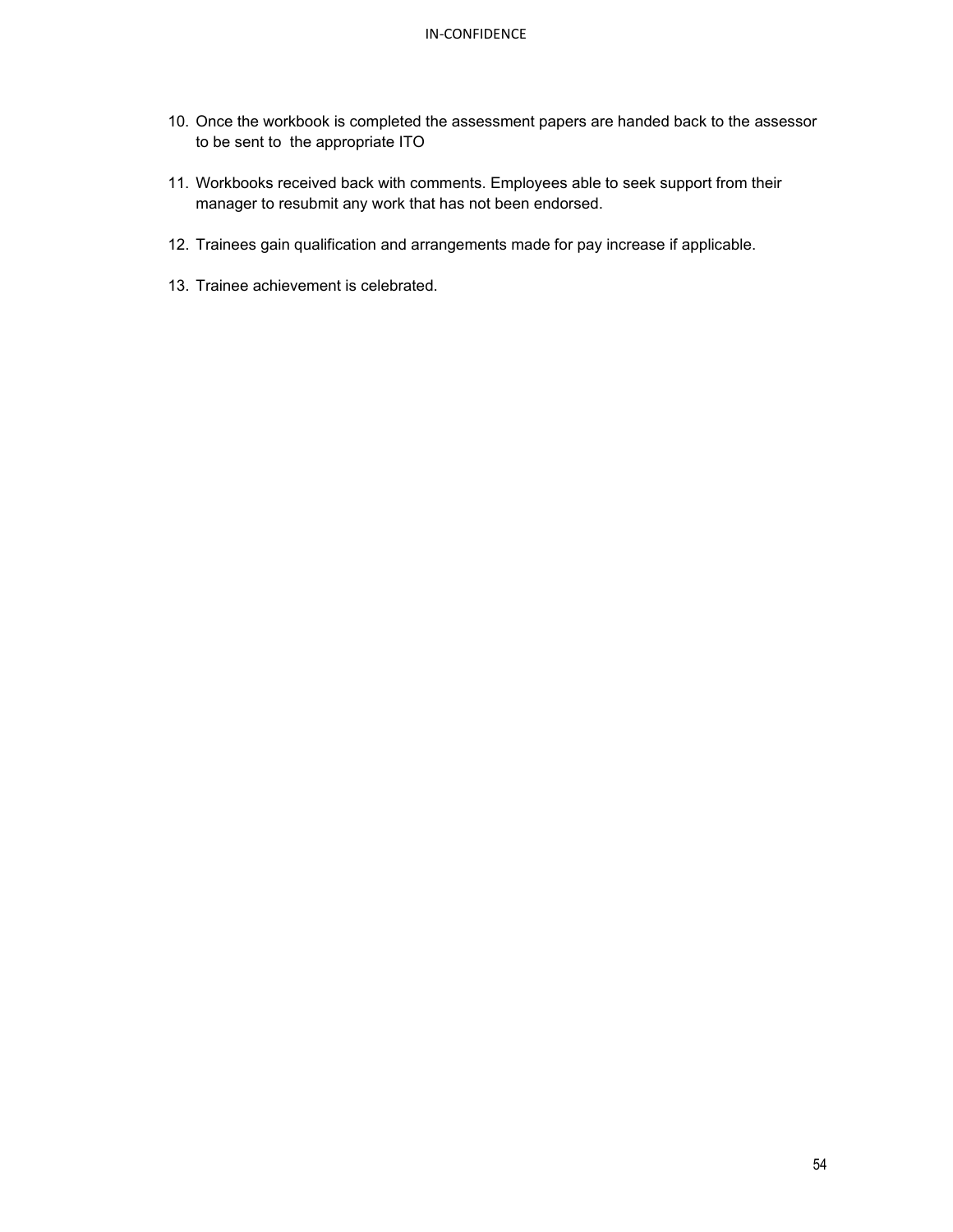## **Appendix Three - DHB specific schedules**

## *Auckland DHB*

## **Service Workers Collective Agreement – Effective 1 July 2005 to 30 June 2006**

## **Retiring Gratuities:**

## **29. RETIRING GRATUITIES**

*NB:* 

- (i) *This clause shall only apply to workers engaged prior to 7.7.97.*
- *(ii) The total amount paid to an Employee under this provision shall not exceed the total basic salary (T1 rate only) the Employee would have received between their actual severance and the date that the Employee intended to cease permanent employment.*
- 29.1 The parties to this Agreement acknowledge that payment of a gratuity in terms of this clause is at the absolute discretion of the ADHB.
- 29.2 The Employer may pay a retiring gratuity to staff retiring from the ADHB who have had no less than 10 years' service with the employer CHE or its predecessor, with that CHE and one or more other CHE'S or their predecessors and with one or more of the following services: the Public Service, the Post Office, NZ Railways or any university in New Zealand. Provided that for Employees engaged after 1 July 1992, only service with CHE's, Area Health Boards, Hospital Boards or Health Service Community Trusts funded or part funded by a CHE shall be recognised.
- 29.3 For the purposes of establishing eligibility for a gratuity, total board service may be aggregated, whether this be part-time or whole-time, or a combination of both at different periods. Part-time service is not to be converted to its whole-time equivalent for the purpose of establishing eligibility.
- 29.4 Where part-time service is involved the gratuity should be calculated to reflect this. The number of hours per week employed during the years of service is calculated as a percentage of the number of hours represented by a full week and this percentage is applied to the rate of pay established for gratuity purposes.
- 29.5 Gratuities may be paid to the spouse or if no surviving spouse, the dependent child(ren) or the estate of Employees who died before retirement or who died after retirement but before receiving a gratuity. Spouse is defined as a person with whom a marriage contract has been made or who is in a de facto relationship.
- 29.6 The Employer may also grant half the normal entitlement to those Employees resigning after not less than 10 year's service to take up other employment.
- 29.7 The calculation of a gratuity entitlement shall be in accordance with the scale detailed below, provided that the amount of any gratuity previously received in respect of service taken into account in the calculation shall be deducted.
- 29.8 For the purposes of calculating the amount of gratuity which the Employer may pay the rate of pay on retirement shall be the basic rates of salary or wages.
- 29.9 An Employee who is granted leave without pay and who remains in the service of the ADHB, will, on retirement, have such leave aggregated with other service for gratuity purposes.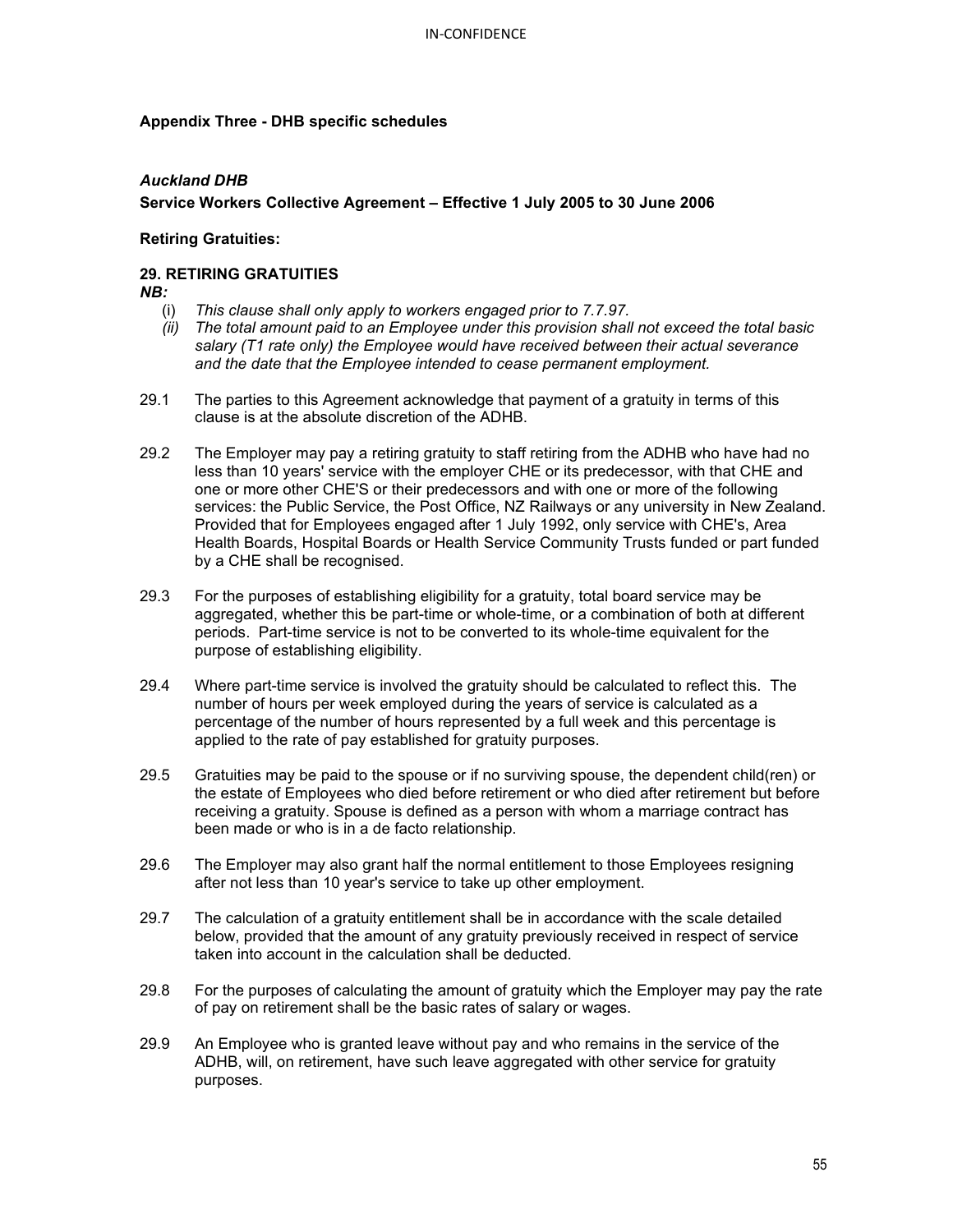| <b>SCALE OF MAXIMUM GRATUITIES</b>            |                         |  |
|-----------------------------------------------|-------------------------|--|
| <b>Period of Total Service</b>                | <b>Maximum Gratuity</b> |  |
|                                               | <b>Working Days Pay</b> |  |
| Not less than 10 years and less than 11 years | 22.5                    |  |
| Not less than 11 years and less than 12 years | 25                      |  |
| Not less than 12 years and less than 13 years | 28                      |  |
| Not less than 13 years and less than 14 years | 31                      |  |
| Not less than 14 years and less than 15 years | 33.5                    |  |
| Not less than 15 years and less than 16 years | 36.5                    |  |
| Not less than 16 years and less than 17 years | 39.5                    |  |
| Not less than 17 years and less than 18 years | 42.5                    |  |
| Not less than 18 years and less than 19 years | 45.0                    |  |
| Not less than 19 years and less than 20 years | 48.0                    |  |
| Not less than 20 years and less than 21 years | 51.0                    |  |
| Not less than 21 years and less than 22 years | 53.5                    |  |
| Not less than 22 years and less than 23 years | 56.5                    |  |
| Not less than 23 years and less than 24 years | 59.5                    |  |
| Not less than 24 years and less than 25 years | 62.5                    |  |
| Not less than 25 years and less than 26 years | 66                      |  |
| Not less than 26 years and less than 27 years | 70.0                    |  |
| Not less than 27 years and less than 28 years | 74.5                    |  |
| Not less than 28 years and less than 29 years | 78.5                    |  |
| Not less than 29 years and less than 30 years | 83                      |  |
| Not less than 30 years and less than 31 years | 88.0                    |  |
| Not less than 31 years and less than 32 years | 92.5                    |  |
| Not less than 32 years and less than 33 years | 96.5                    |  |
| Not less than 33 years and less than 34 years | 101.0                   |  |
| Not less than 34 years and less than 35 years | 105                     |  |
| Not less than 35 years and less than 36 years | 109.5                   |  |
| Not less than 36 years and less than 37 years | 113.5                   |  |
| Not less than 37 years and less than 38 years | 118                     |  |
| Not less than 38 years and less than 39 years | 122.5                   |  |
| Not less than 39 years and less than 40 years | 126.5                   |  |
| Not less than 40 years                        | 131                     |  |

## **OCS/SFWU SECA 16/12/2013-30/09/2015**.

The clauses in this schedule apply to cleaners who were employed by OCS and were transferred to ADHB on 31 March 2014.

## **HOURS OF WORK**

8.1 (a) Unless otherwise agreed between the parties to the Agreement, the ordinary time weekly hours of work shall not exceed 40, to be worked on no more than five days of the week and the daily ordinary time hours shall not exceed 8, subject to the provisions of clause (b) below. Employees employed on night shifts shall work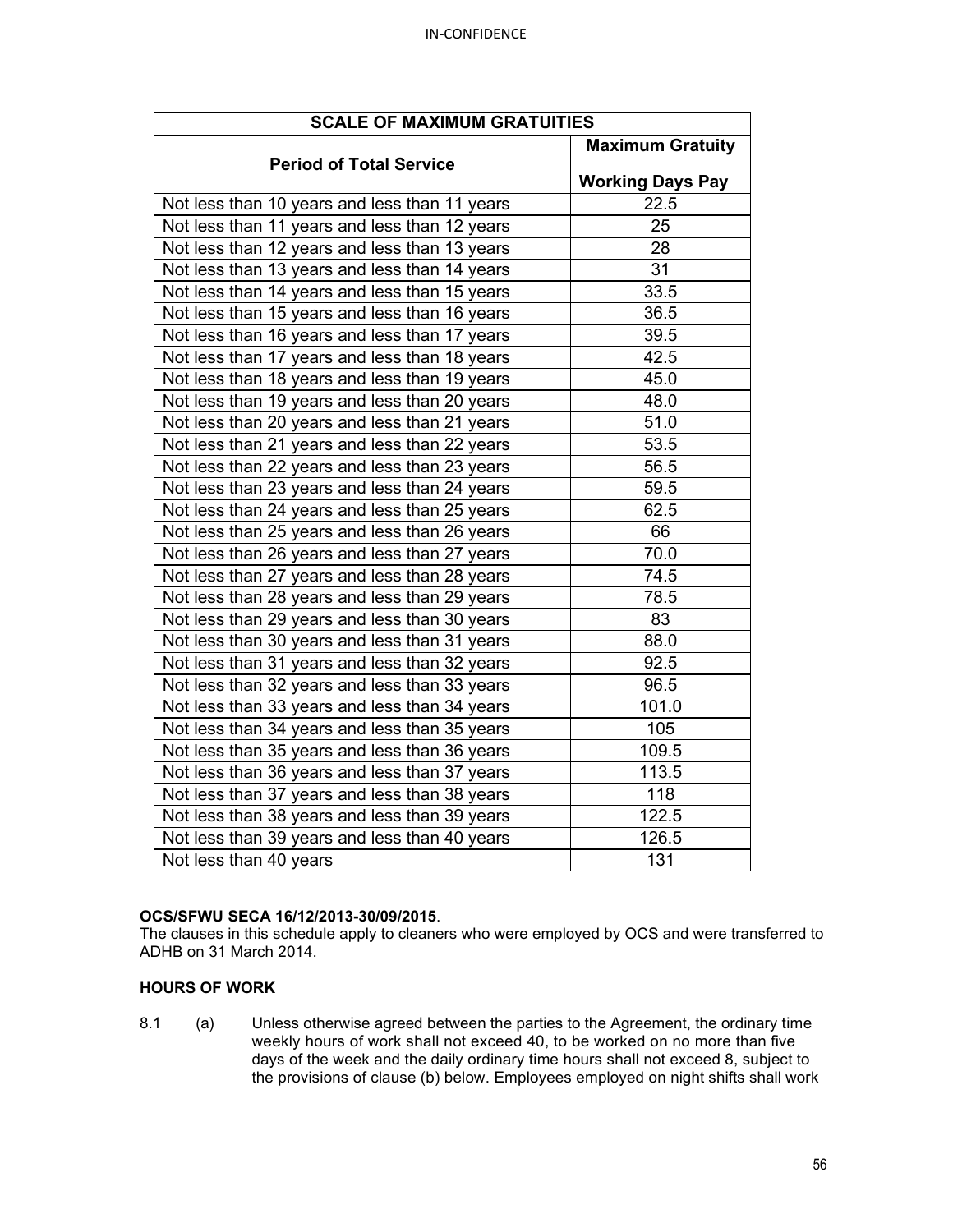a straight shift of eight hours from starting to finishing time, inclusive of one halfhour interval for a meal.

- (b) Where the parties agree to a variation of daily ordinary hours in excess of 8 hours, then overtime shall be paid for all hours worked in excess of those *agreed*. (No more than 10 ordinary time hours shall be worked on any one day).
- 8.4 The number of ordinary hours and daily start and finish times and the days upon which those hours are to be worked, shall be mutually agreed between the employer and the employee concerned
- 8.9 Where the employer requires employees to attend classes of instruction or examinations as part of their education, the time so occupied shall be deemed to form part of their hours of work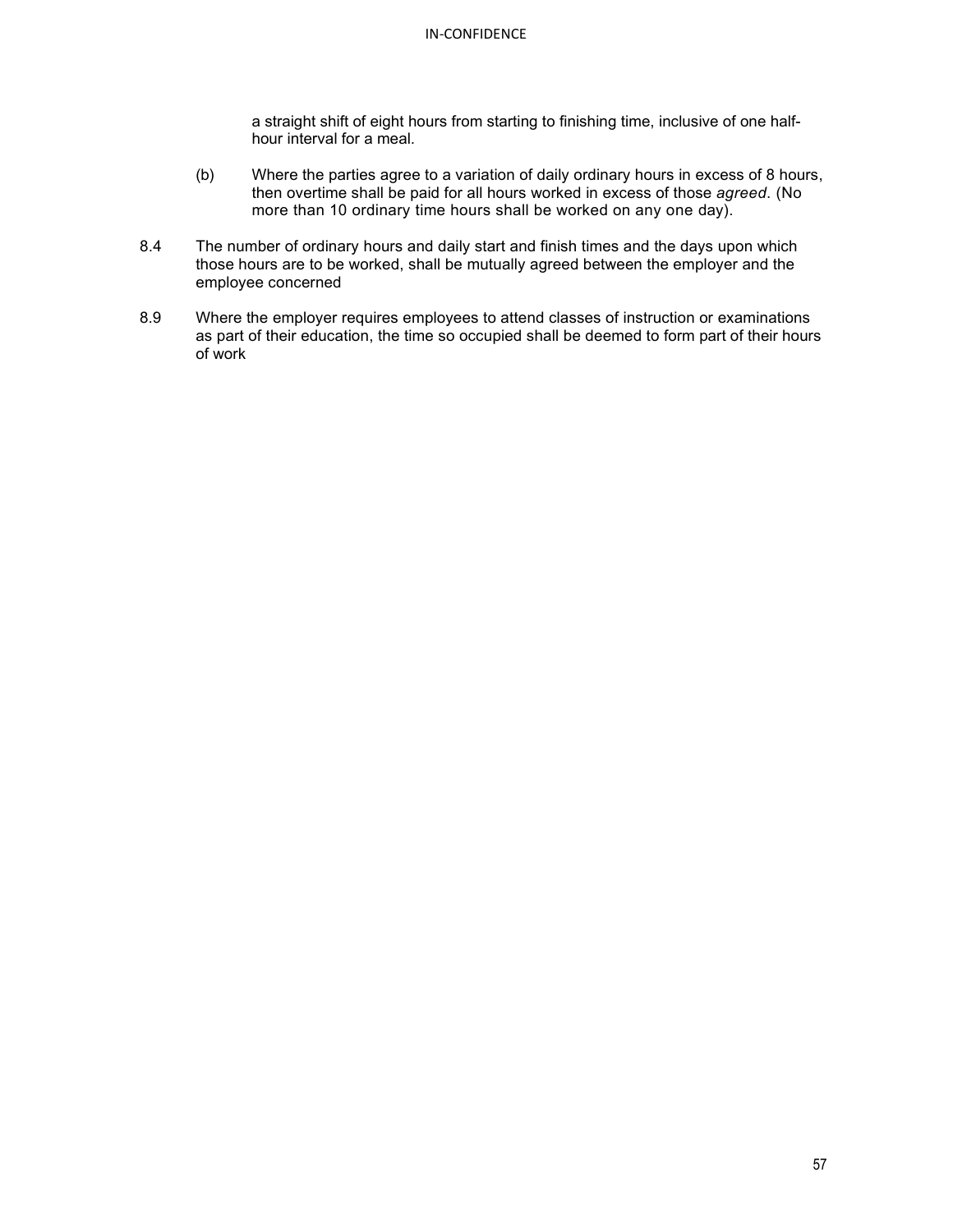## *Bay of Plenty DHB*

## **Laundry, Kitchen, Orderly, Domestic Employees Collective Employment Agreement – Effective 1 April 2005 to 30 June 2006**

## **7 Pagers/Bleepers/Tracers**

(2) This clause shall only apply to Orderlies and Cleaning Supervisors

A worker, who is instructed to be on call to respond to bleepers (pagers/tracers) during his/her meal break, shall be paid an allowance of \$2.19 for that meal break.

## **25 Gratuities (Whakatane Only)**

This clause shall only apply to employees whose current service commenced before 1 July 1992, and who were employed by Eastbay Health on 31 December 1998.

- (1) The employer may pay out the gratuity to an employee who:
	- (a) Attains the age of 65 years; or
	- Has attained the age of 60 years and resigns from the company's employ; or
	- (c) In the event of illness or incapacity or on other compassionate grounds is required to cease employment

## (2) **Laundry Workers**

- (a) The employer may pay a gratuity to an employee who has qualified in terms of subclause (1) and who has had no less than 10 years' current continuous service (as defined in Clause 4, sub-clause (5)(b).) Part time service is not to be converted to its whole time equivalent for the purpose of establishing eligibility.
- (b) Gratuities may be paid to the spouse or if no surviving spouse, the dependent child(ren) of employees who died before qualifying as in (1) above or who died after qualifying but before receiving a gratuity. Spouse is defined as a person with whom a marriage contract has been made or who is in a de facto relationship.
- (c) The calculation of a gratuity entitlement shall be in accordance with the scales detailed below, provided that the amount of any gratuity previously received in respect of service taken into account in the calculation shall be deducted.
- (d) Where part time service is involved, the gratuity should be calculated to reflect this. The number of hours per week employed during the years of service is calculated as a percentage of the number of hours represented by a full week and this percentage is applied to the rate of pay established for gratuity purposes.
- (e) An employee who is granted leave without pay and who remains in the service of Eastbay Health will, for the purposes of calculating the gratuity, have such leave aggregated with other service for gratuity purposes.
- (f) Except in the case of cleaners, orderlies, kitchen staff and domestic supervisors:
	- (i) For the purposes of establishing eligibility for a gratuity, total board service may be aggregated, whether this be part time or whole time or a combination of both at different periods;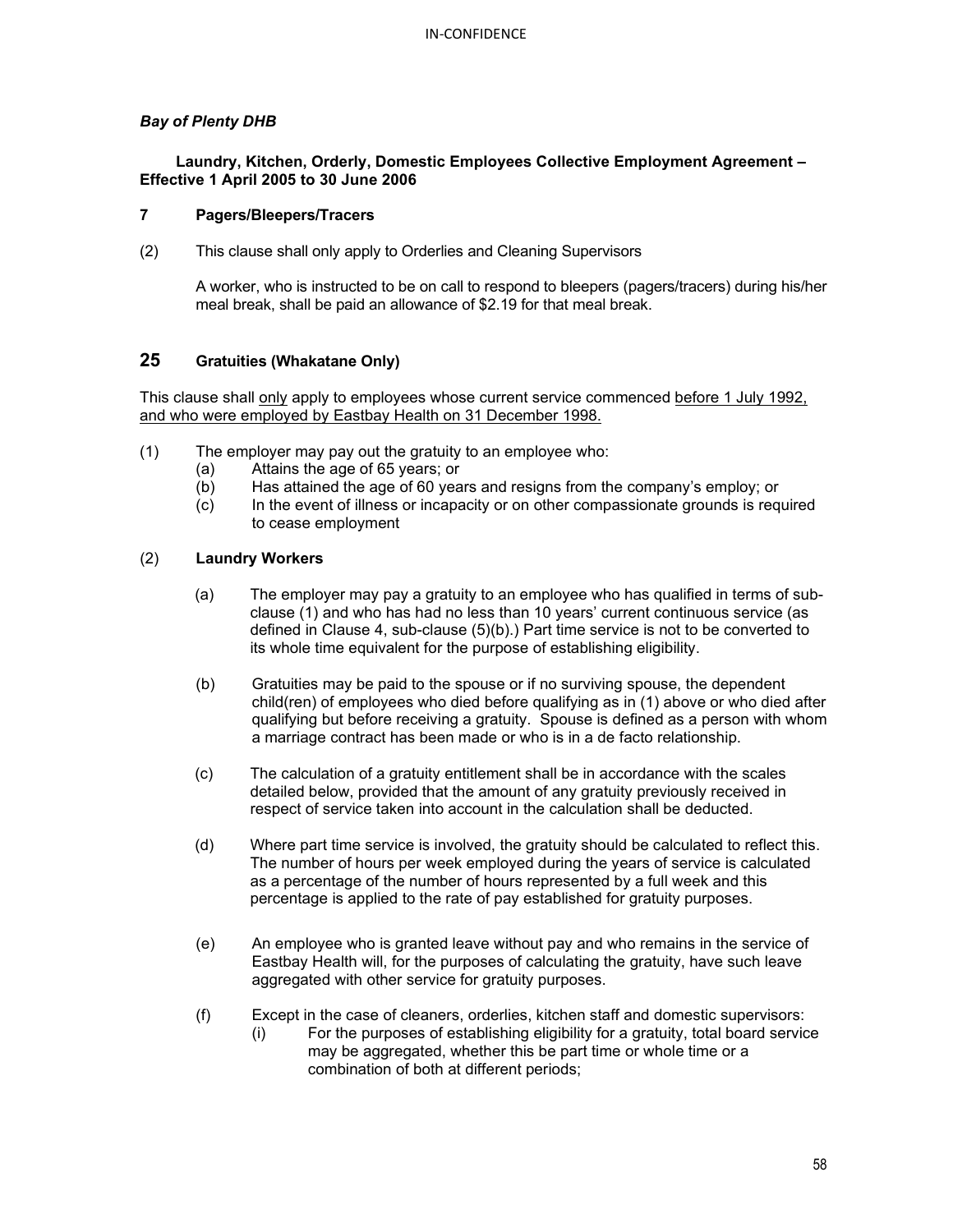(ii) Gratuities shall be frozen as at 31 December 1998, with the calculation for any payment being based on years of qualifying service as at 31 December 1998 and also on the employee's salary rate as at that same date;

a qualifying service shall be rounded up to the next complete year of service as at 31 December 1998;

(iii) Employees with less than ten year's service as at 31 December 1998 the maximum gratuity to be frozen shall be calculated on the basis of 3.1 consecutive days for each year of service.

## **GRATUITIES (Tauranga Clause)**

- (1) This clause shall only apply to employees whose current service commenced before 1 July 1992, and who were employed by Western/Eastbay Health on 31 December 1998.
- (2) The employer may pay out the gratuity to an employee who:
	-
	- (d) Attains the age of 65 years; or Has attained the age of 60 years and resigns from the company's employ; or
	- (f) In the event of illness or incapacity or on other compassionate grounds is required to cease employment
- (3) The employer may pay a gratuity to an employee who has qualified in terms of sub-clause (1) and who has had no less than 10 years' current continuous service (as defined in Clause 4, sub-clause (5)(b).) Part time service is not to be converted to its whole time equivalent for the purpose of establishing eligibility.
- (4) Gratuities may be paid to the spouse or if no surviving spouse, the dependent child(ren) of employees who died before qualifying as in (1) above or who died after qualifying but before receiving a gratuity. Spouse is defined as a person with whom a marriage contract has been made or who is in a de facto relationship.
- (5) The calculation of a gratuity entitlement shall be in accordance with the scales detailed below, provided that the amount of any gratuity previously received in respect of service taken into account in the calculation shall be deducted.
- (6) Where part time service is involved, the gratuity should be calculated to reflect this. The number of hours per week employed during the years of service is calculated as a percentage of the number of hours represented by a full week and this percentage is applied to the rate of pay established for gratuity purposes.
- (7) An employee who is granted leave without pay and who remains in the service of Western/Eastbay Health will, for the purposes of calculating the gratuity, have such leave aggregated with other service for gratuity purposes.
	- (i) For the purposes of establishing eligibility for a gratuity, total board service may be aggregated, whether this be part time or whole time or a combination of both at different periods;
	- (ii) Gratuities shall be frozen as at 31 December 1998, with the calculation for any payment being based on years of qualifying service as at 31 December 1998 and also on the employee's salary rate as at that same date;

a qualifying service shall be rounded up to the next complete year of service as at 31 December 1998;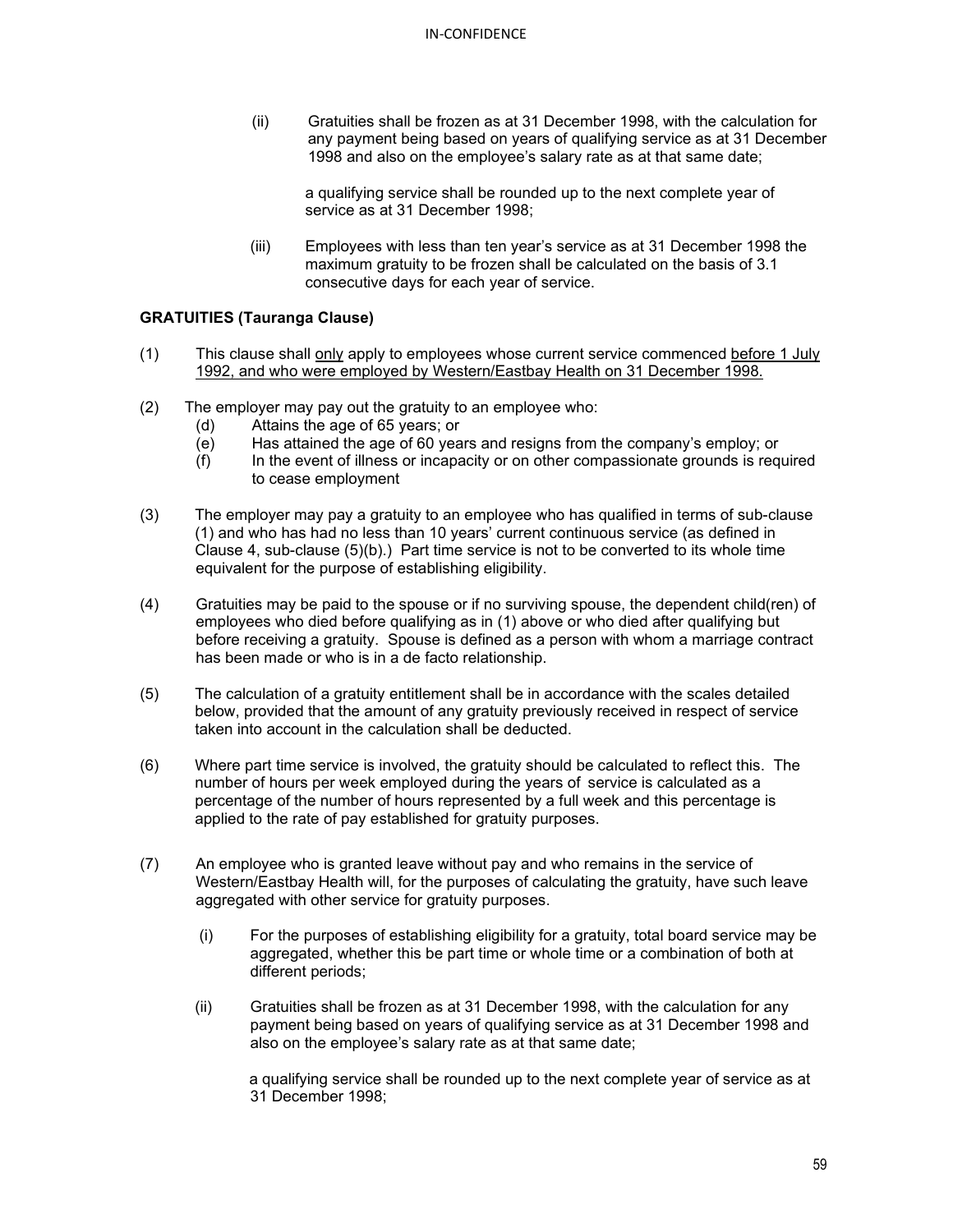(iii) Employees with less than ten years service as at 31 December 1998 the maximum gratuity to be frozen shall be calculated on the basis of 3.1 consecutive days for each year of service

## (iii) **SCALES OF MAXIMUM GRATUITIES (Both Sites)**

## Period of Total Service Maximum Gratuity

|                        | Not less than 10 years and less than 11 years | 31 days' pay  |
|------------------------|-----------------------------------------------|---------------|
|                        | Not less than 11 years and less than 12 years | 35 days' pay  |
|                        | Not less than 12 years and less than 13 years | 39 days' pay  |
|                        | Not less than 13 years and less than 14 years | 43 days' pay  |
|                        | Not less than 14 years and less than 15 years | 47 days' pay  |
|                        | Not less than 15 years and less than 16 years | 51 days' pay  |
|                        | Not less than 16 years and less than 17 years | 55 days' pay  |
|                        | Not less than 17 years and less than 18 years | 59 days' pay  |
|                        | Not less than 18 years and less than 19 years | 63 days' pay  |
|                        | Not less than 19 years and less than 20 years | 67 days' pay  |
|                        | Not less than 20 years and less than 21 years | 71 days' pay  |
|                        | Not less than 21 years and less than 22 years | 75 days' pay  |
|                        | Not less than 22 years and less than 23 years | 79 days' pay  |
|                        | Not less than 23 years and less than 24 years | 83 days' pay  |
|                        | Not less than 24 years and less than 25 years | 87 days' pay  |
|                        | Not less than 25 years and less than 26 years | 92 days' pay  |
|                        | Not less than 26 years and less than 27 years | 98 days' pay  |
|                        | Not less than 27 years and less than 28 years | 104 days' pay |
|                        | Not less than 28 years and less than 29 years | 110 days' pay |
|                        | Not less than 29 years and less than 30 years | 116 days' pay |
|                        | Not less than 30 years and less than 31 years | 123 days' pay |
|                        | Not less than 31 years and less than 32 years | 129 days' pay |
|                        | Not less than 32 years and less than 33 years | 135 days' pay |
|                        | Not less than 33 years and less than 34 years | 141 days' pay |
|                        | Not less than 34 years and less than 35 years | 147 days' pay |
|                        | Not less than 35 years and less than 36 years | 153 days' pay |
|                        | Not less than 36 years and less than 37 years | 159 days' pay |
|                        | Not less than 37 years and less than 38 years | 165 days' pay |
|                        | Not less than 38 years and less than 39 years | 171 days' pay |
|                        | Not less than 39 years and less than 40 years | 177 days' pay |
| Not less than 40 years |                                               | 183 days' pay |

Note: These are consecutive days. (Whakatane Agreement Only)

## (3) **Cleaners, orderlies (Whakatane only), kitchen staff and domestic supervisors**.

(i) Gratuities shall be frozen as at 31 December 1998 with the calculation for any payment being based on years of qualifying service as at 31 December 1998.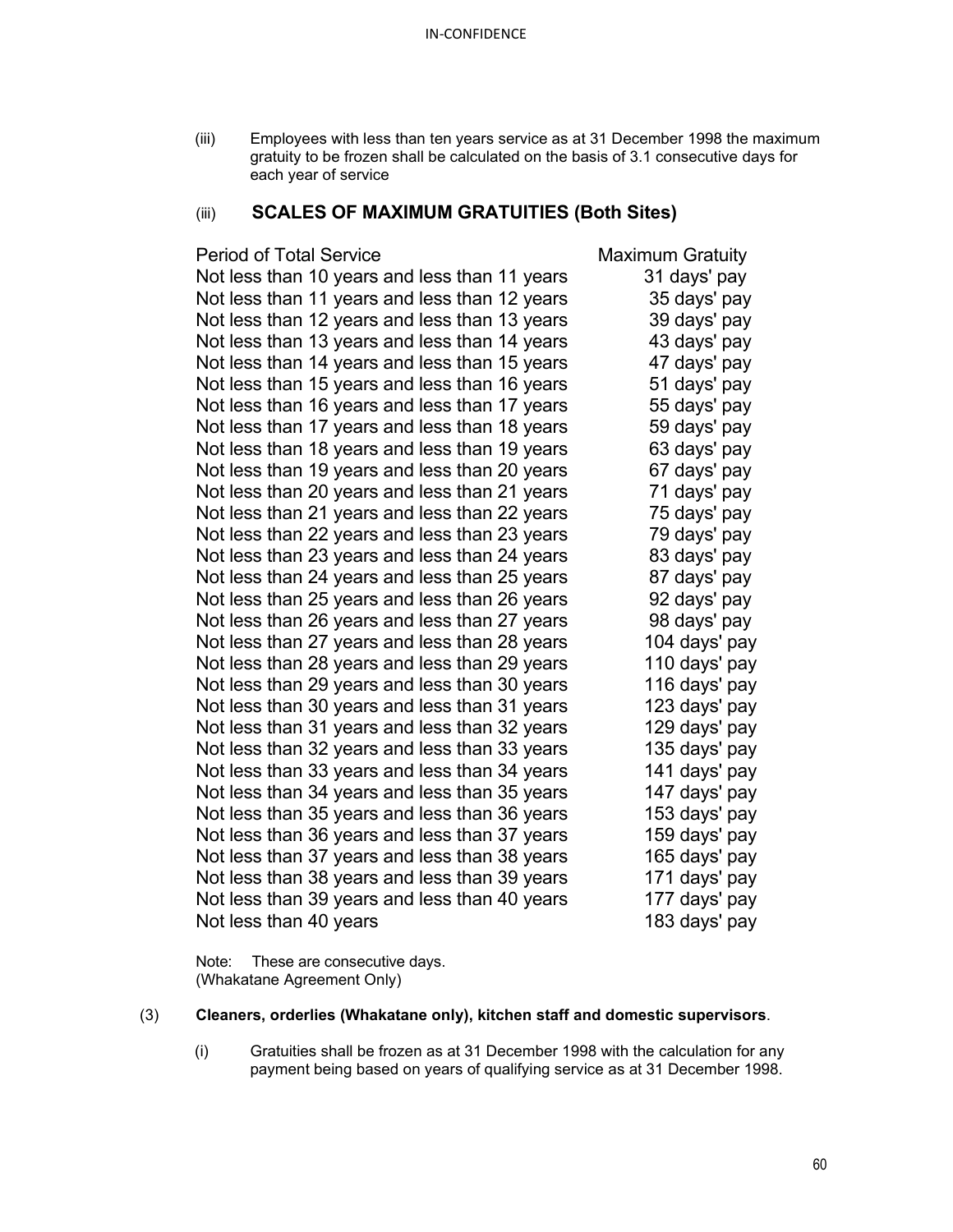Qualifying service shall be rounded up to the next complete year of service as at 31 December 1998.

(ii) For the purpose of this provision, the following shall be recognised as current continuous service:

Continuous Service with Eastbay Health, Bay of Plenty Area Health Board, United Health Service (and its predecessors) at Whakatane or Opotiki Hospitals.

(iii) A retiring gratuity may be paid, based on the following scale:

| <b>Continuous Service</b> | Amount  |
|---------------------------|---------|
| $1 - 2$ years             | \$550   |
| $3 - 5$ years             | \$950   |
| $6 - 7$ years             | \$1,150 |
| 8 - 10 years              | \$1,500 |
| 11 - 15 years             | \$1,700 |
| 16 - 20 years             | \$1,900 |
| over 20 years             | \$2,100 |

(iv) Where part time service is involved, the gratuity should be calculated to reflect this. The number of hours per week employed during the years of service is calculated as a percentage of the number of hours represented by a full week and this percentage is applied to the above scale.

## **Uniforms and Footwear**

Six pairs of duty socks, stockings or panty hose shall be supplied free of charge or an allowance of \$32.37 per annum be paid for part-time employees.

## *Canterbury DHB*

## **Combined Unions Support Services Collective Employment agreement Effective 1 July 2005 to 31 December 2006**

## **20 Special Holidays for Long Service**

- 20.1 A full-time or part-time Employee shall be entitled to special holidays in addition to annual leave as follows:
- 20.1.1 One special holiday of two weeks after the completion of 15 years of current continuous service with the Employer which shall be taken before the completion of 25 years of current continuous service with the Employer (subject to the note at the end of this clause).
- 20.1.2 One special holiday of three weeks after the completion of 25 years of current continuous service with the Employer which shall be taken before the completion of 35 years of current continuous service with the Employer (subject to the note at the end of this clause).
- 20.1.3 One special holiday of four weeks after the completion of 35 years of current continuous service with the Employer which shall be taken before the date of retirement.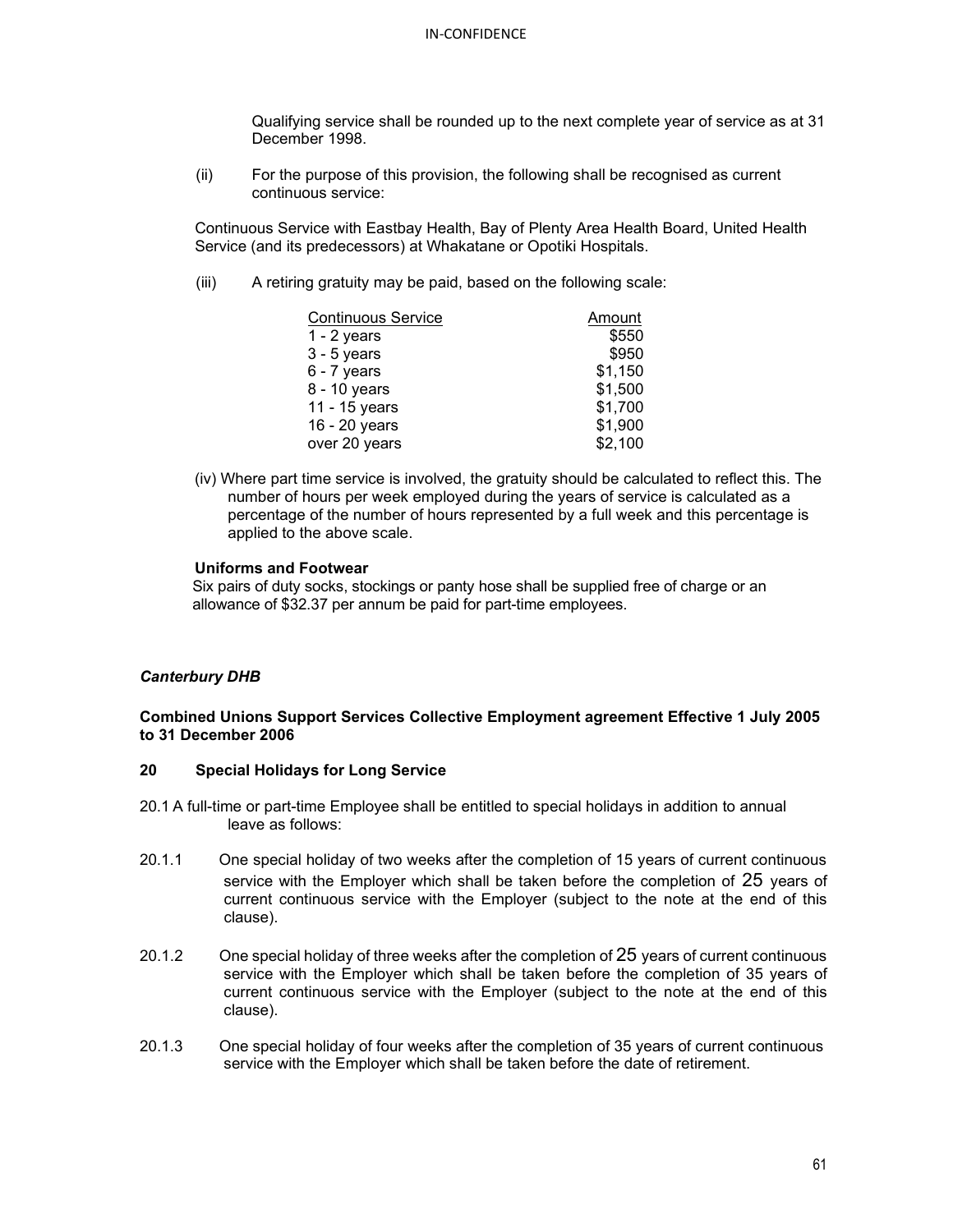- 20.2 All such special holidays provided for in Clause 20.1 shall be on current salaries, paid pro-rata for part-time Employees for average hours worked, and are to be taken, where possible, in one period at such time as agreed between the Employer and the Employee.
- 20.3 If an Employee having become entitled to a special holiday leaves her/his employment before such holiday has been taken she/he shall be paid in lieu thereof.

The parties record that as a transitional arrangement Employees who have qualified as at 31 October 1994 for the previous contractual entitlement of four weeks holiday after twenty years (i.e. as expressed in the previously applicable employment contract) shall retain that entitlement but shall not receive the entitlement in Clause 20.1.1 and shall only qualify in Clause 20.1.2 for an additional special holiday of one week and not three weeks

This transitional arrangement shall also apply to Employees who were previously within the coverage of the Healthlink South Maintenance Services Collective Agreement which expired on 31 March 2002 and who qualified for 4 weeks long service leave under Clause 13 of that agreement.

Hours of Work: The ordinary hours of all catering assistants (not just those that transferred from Compass) shall not exceed 80.5 hours per fortnight or 11.5 hours per duty with a minimum number of four days off per fortnight. This is on the basis that they work a roster of 2 on 2 off, 2 on 2 off with each shift being 11.5 hours.

The following will be applied in addition to those provisions set out in clause 10 of this Agreement:

The Building Co-ordinators shall be paid on the Supervisor's pay scale in clause 10.1.

It is noted that E tū and Canterbury DHB will continue to discuss the issue of ward-based catering assistants (see rates below) being paid on the cook's scale in clause 10.1. Should agreement be reached on this matter it may be the subject of a Letter of Intent between the parties

| Grade |                                   | 29 March 21 | 1 Sep 2021 | Sep 2022 | 1 Sep 2023 |
|-------|-----------------------------------|-------------|------------|----------|------------|
| 4     | NZQA Level 3<br>Qualification     | \$26.08     | 27.68      | 28.18    | 28.68      |
| 3     | NZQA Level 2<br>Qualification     | \$24.84     | 26.44      | 26.94    | 27.44      |
| 2     | 12 months No<br>qualifications    | \$23.48     | 25.08      | 25.58    | 26.08      |
|       | Commencement<br>No qualifications | \$21.40     | 22.75      | 23.25    | 23.75      |

## **Catering Assistants, Food Service Assistants (Ward Based)**

Baristas, Administration Workers and will be included in the pay rates above or the pay rates in clause 10.1 of this Agreement.

## **Spotless Facility Services (NZ) Ltd Collective Employment Agreement (25/06/2018 to 24/06/2021)**

a) Rest breaks of 15 minutes each for morning tea, afternoon tea or supper, and the equivalent breaks for night duty where these occur during duty, shall be recognised as time worked.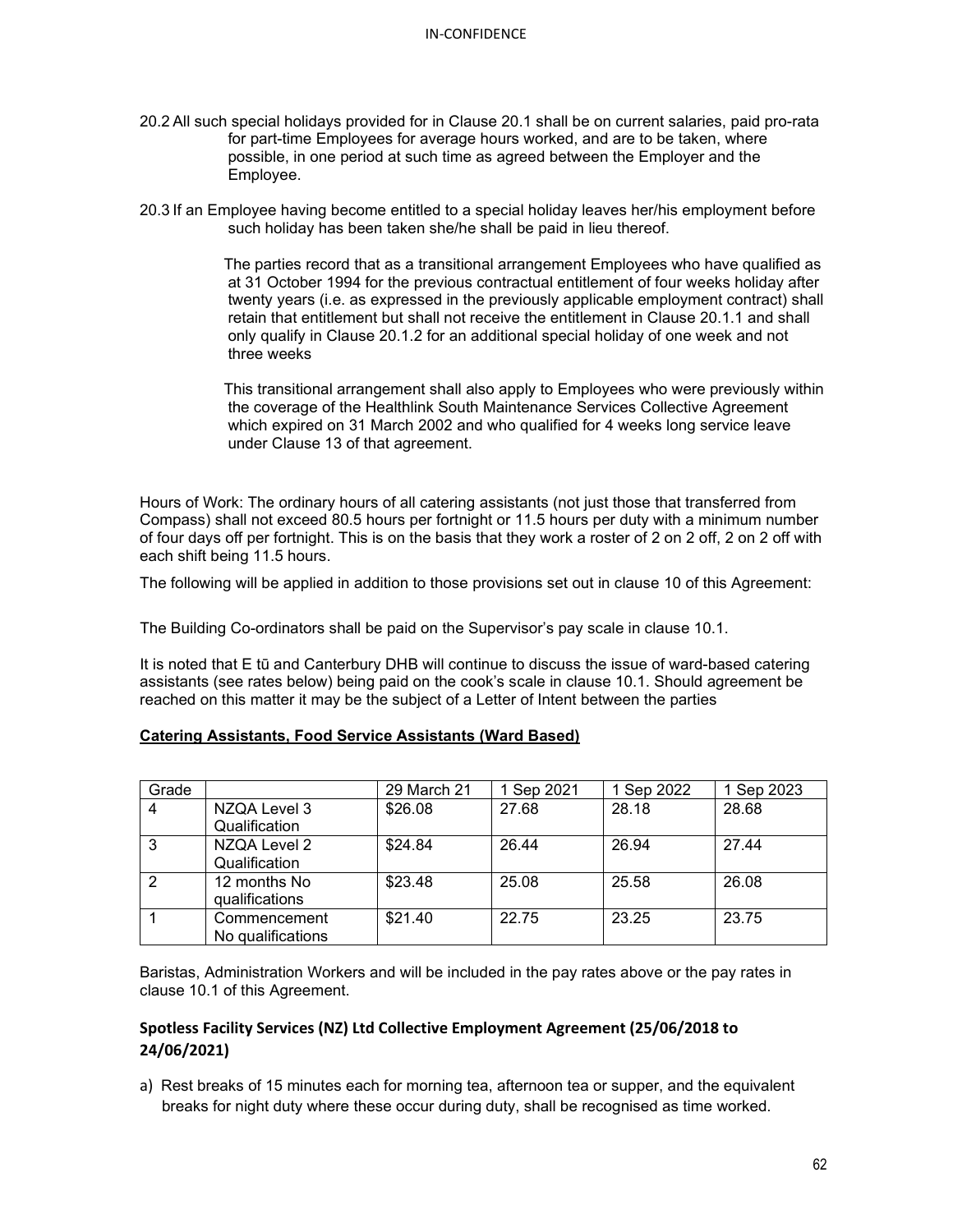- b) Hours of work Employees employed on night shifts shall work a straight shift of eight hours from starting to finishing time, inclusive of a half-hour interval for a meal
- c) In designated noise hazard areas, suitable ear protection shall be provided for and worn by workers. A worker who is required to regularly work in a designated noise hazard area shall undergo audiomatic testing annually at the employer's expense for so long as the worker continues to be employed in such an area. All testing shall be undertaken during the worker's normal working hours.
- d) Employees will be issued with standard neutral safety glasses where they are required to work in eye danger areas. Employees who wear corrective lenses and are who work in eye danger areas will be issued with neutral clip-on or fit-over safety glasses.
- e) The parties to this Agreement support an anti-bullying workplace culture. The employer acknowledges that supervisors play a key role in ensuring this culture is maintained and will provide adequate support through training and coaching, as required, to employees in people leadership positions. Clear processes for reporting and investigation will be in place.
- f) When a traumatic event occurs to an employee at work which results in the employee suffering stress as indicated by a medical practitioner, the employee may apply for stress leave. While the granting of such leave shall be at the discretion of the Site Manager and Regional Manager, any decision will normally be made within 24 hours of all relevant information being provided. Such leave shall be paid as sick leave but shall not be set off against the employee's sick leave entitlement. Such leave approved will not exceed 5 working days in total. Consideration shall be given to the employer payment or reimbursement of the initial medical practitioner fee.

## *Capital and Coast DHB*

## **Orderlies and Security Orderlies Collective Agreement Effective 1 August 2004 to 31 July 2006**

## **20. RETIREMENT GRATUITIES**

- **20.1** The employer shall pay a retiring gratuity to employees retiring who have had not less than ten years' service recognised as at 30 March 1995.
- **20.2** For the purposes of establishing eligibility for a gratuity, total service may be aggregated whether this be part-time or whole-time or a combination of both at different periods. Parttime service is not to be converted to its whole-time equivalent for the purpose of establishing eligibility. Where part-time service is involved the gratuity should be calculated to reflect this.
- **20.3** Gratuities shall be paid to the estate of employees who dies before retirement or who dies after retirement but before receiving a gratuity.
- **20.4** For the purposes of calculating the amount of gratuity which the employer shall pay, the rate of pay on retirement shall be the ordinary rate of pay only.
- **20.5** From 30 March 1995 no further service shall accrue regarding the payment of retiring gratuities.

**Scale of Maximum Gratuities: Period of Total Service**  Maximum Gratuity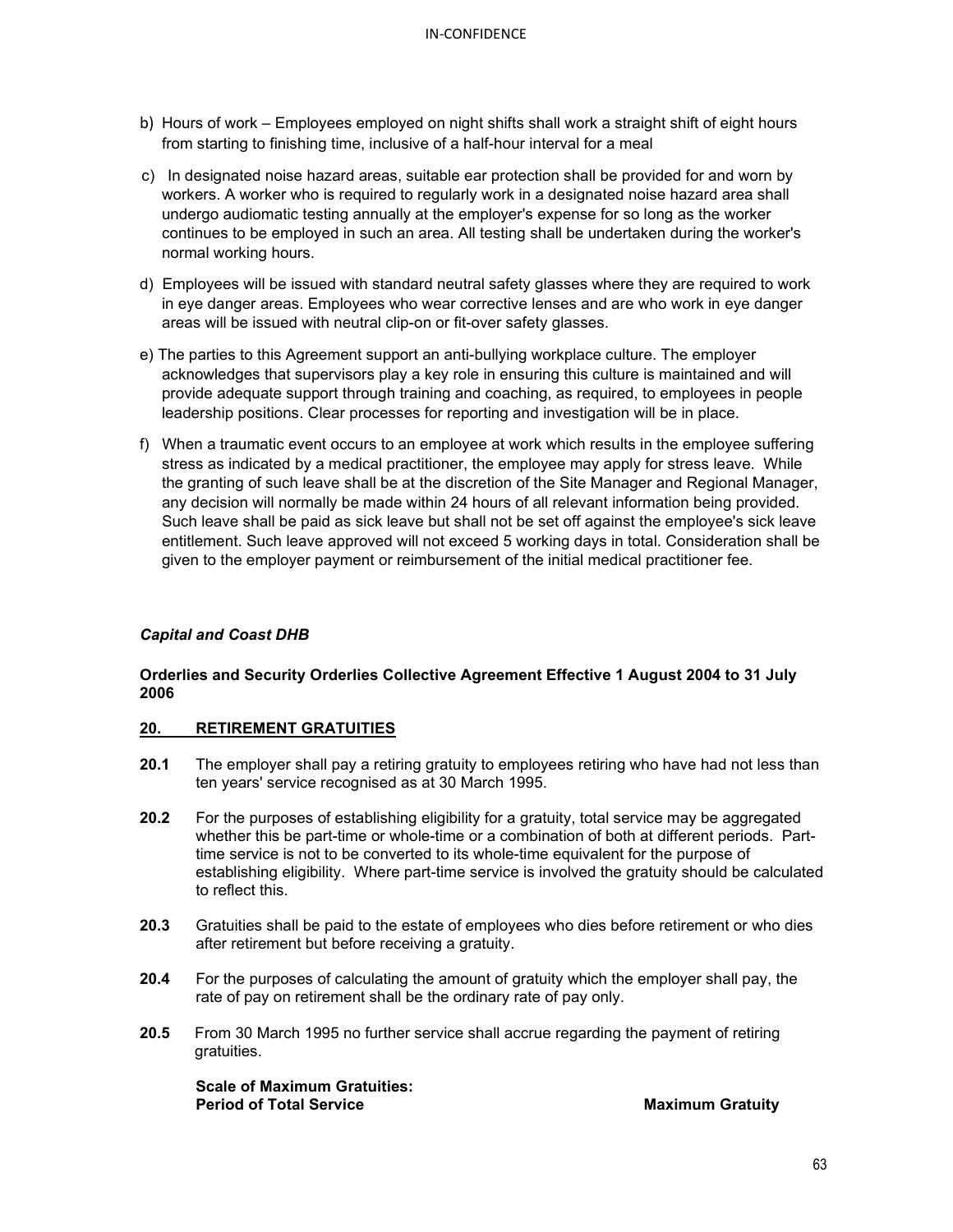| Not less than 10 years and less than 11 years        | 31 days' pay  |
|------------------------------------------------------|---------------|
| Not less than 11 years and less than 12 years        | 35 days' pay  |
| Not less than 12 years and less than 13 years        | 39 days' pay  |
| Not less than 13 years and less than 14 years        | 43 days' pay  |
| Not less than 14 years and less than 15 years        | 47 days' pay  |
| Not less than 15 years and less than 16 years        | 51 days' pay  |
| Not less than 16 years and less than 17 years        | 55 days' pay  |
| Not less than 17 years and less than 18 years        | 59 days' pay  |
| Not less than 18 years and less than 19 years        | 63 days' pay  |
| Not less than 19 years and less than 20 years        | 67 days' pay  |
| Not less than 20 years and less than 21 years        | 71 days' pay  |
| Not less than 21 years and less than 22 years        | 75 days' pay  |
| Not less than 22 years and less than 23 years        | 79 days' pay  |
| Not less than 23 years and less than 24 years        | 83 days' pay  |
| Not less than 24 years and less than 25 years        | 87 days' pay  |
| Not less than 25 years and less than 26 years        | 92 days' pay  |
| Not less than 26 years and less than 27 years        | 98 days' pay  |
| Not less than 27 years and less than 28 years        | 104 days' pay |
| Not less than 28 years and less than 29 years        | 110 days' pay |
| Not less than 29 years and less than 30 years        | 116 days' pay |
| Not less than 30 years and less than 31 years        | 123 days' pay |
| Not less than 31 years and less than 32 years        | 129 days' pay |
| Not less than 32 years and less than 33 years        | 135 days' pay |
| Not less than 33 years and less than 34 years        | 141 days' pay |
| Not less than 34 years and less than 35 years        | 147 days' pay |
| Not less than 35 years and less than 36 years        | 153 days' pay |
| Not less than 36 years and less than 37 years        | 159 days' pay |
| Not less than 37 years and less than 38 years        | 165 days' pay |
| Not less than 38 years and less than 39 years        | 171 days' pay |
| Not less than 39 years and less than 40 years        | 177 days' pay |
| Not less than 40 years                               | 183 days' pay |
| NOTE: These are consecutive rather than working days |               |

## *Counties Manukau DHB*

## **Spotless Services (NZ) Ltd Collective Employment Agreement -- effective 1 July 2007 to 30 June 2009**

- 1. **Cl. 7 Part-time employees:** Every 12 months the Employer shall supply to the union a complete list of part time positions, stating each position's daily and weekly minimum hours of work. Where the Employer requires a reduction in the hours of work of any position, the consultation processes in Cl. 40 of this MECA shall apply.
- 2 **Cl. 8.4 and Cl. 11.1 Overtime:** No employee shall be required to work on a 6<sup>th</sup> and/or 7<sup>th</sup> day in any week without the payment of overtime.

## 3 **Cl. 12 Grand-parented Penal Payments for Weekend and Night Work**

Employees specified below who are entitled to ordinary time rate extra (T1) under Clause 5.1(i) and (ii) below from the Spotless Services SECA shall from 1 July 2007 be paid the dollar amount as specified below for all such hours in lieu of the penal rates specified in Clause 5. The specified dollar amount will continue to be paid to the specified individuals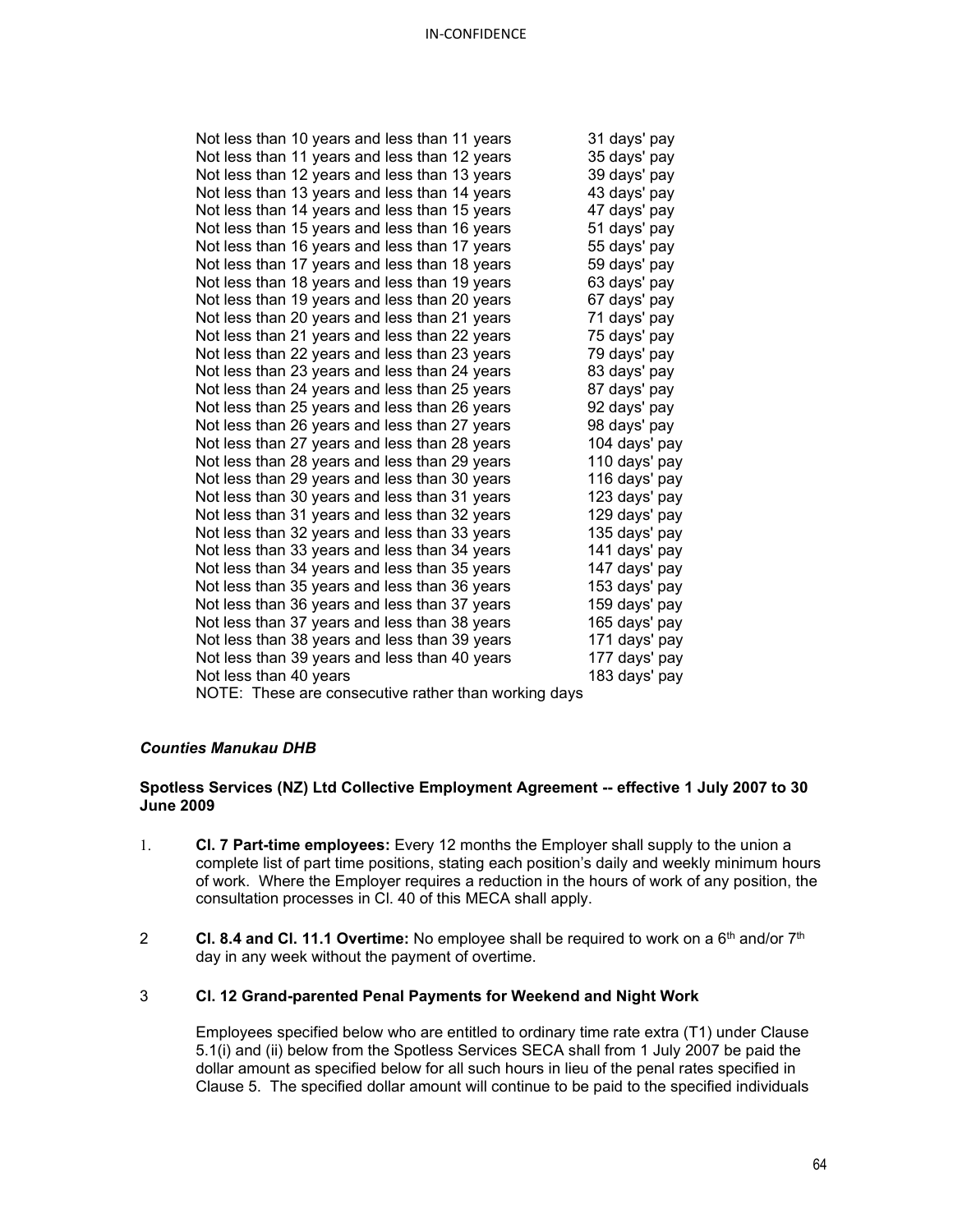only until it is overtaken by the dollar amount provided for under the weekend penal rate provision (Clause 12.1 (ii)).

| Henry Makata     | \$29.39 |
|------------------|---------|
| Eunice Johansson | \$29.65 |
| Micheal Lowen    | \$35.45 |

Employees specified below who are entitled to ordinary time rate extra (T1) under Clause 5.1 (i) and (ii) **and** a quarter rate extra (T¼) under clause 5.2 below shall from 1 July 2007 be paid the dollar amount as specified below for all such hours in lieu of the penal rates specified in Clause 5: The specified dollar amount will continue to be paid (to the specified individuals only) until it is overtaken by the dollar amount provided for under the weekend penal rate provision (Clause 12.1 (ii)).

| Ivy Tauhinu        | \$29.23 |
|--------------------|---------|
| Keith Marjoribanks | \$29.90 |
| <b>Bal Ram</b>     | \$29.90 |
| Tony Fukava        | \$29.90 |
| Henry Makata       | \$29.90 |
| Eunice Johansson   | \$29.90 |
| Micheal Lowen      | \$35.75 |

**5. Penal Payments for Weekend and Night Work** (This clause only applies to the employees named above)

- 5.1 An employee who is required to perform ordinary hours of work on a Saturday or Sunday shall, in addition to the weekly wage, receive the following penal payments:
	- (i) For work between midnight Friday and midday Saturday half ordinary time rate extra (T1/2) for the first three hours and ordinary time rate extra (T1) thereafter.
	- (ii) For work between midday Saturday and midnight Sunday ordinary time rate extra (T1).
- 5.2 An employee who is required to perform ordinary hours of work between the hours of 8pm and 6am on any day shall, in addition to the weekly wage, receive a penal night rate payment at the rate of quarter ordinary time extra (T1/4).
- 5.3 The night rate payment prescribed in sub-clause 5.2 above shall be paid for a minimum of two hours per shift, notwithstanding that less than two hours of the shift may fall between the hours of 8pm and 6am, and it shall be payable in addition to the weekend penal payments prescribed in sub-clause 5.1 above.
- 5.4 The penal payments prescribed in this clause are not payable for work which attracts payments of overtime.
- 7 **Cl. 14.3 Meal allowance:** Where an employee is required to work overtime for more than one hour after completing the usual shift or usual day's work and such overtime extends over the employee's usual meal time, the employer shall provide a meal allowance as specified in Cl. 14.2 or, for Middlemore Hospital employees, a voucher that will provide the employee with a main meal, 2 vegetables and a dessert, redeemable at the Aviary Café, Middlemore Hospital.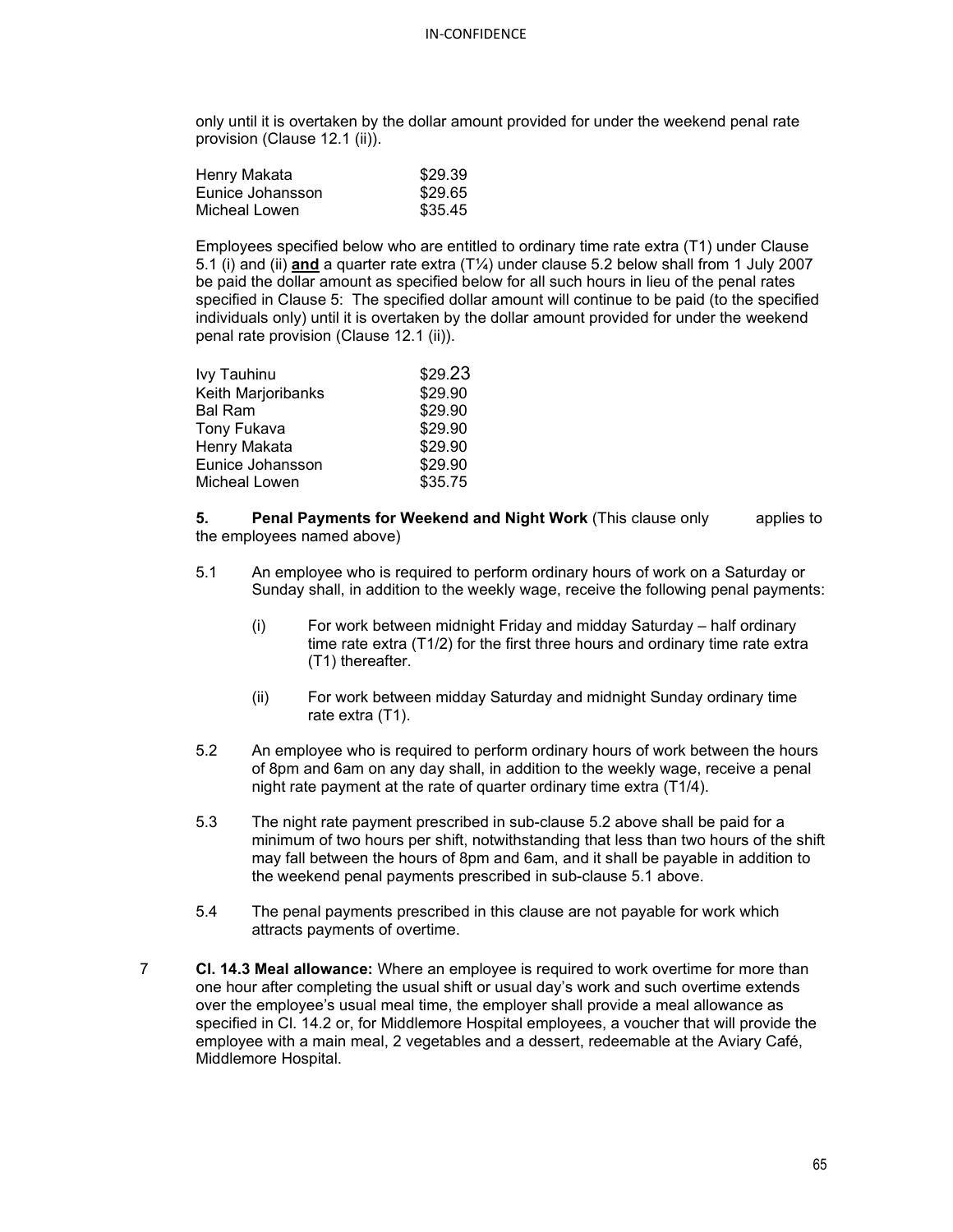- 8 **Cl. 16.2.1 Retiring Gratuities:** The employer may pay a retiring gratuity to staff retiring from the DHB, who were previously employed by Spotless (NZ) Limited and who have no less than 10 years' service with these two employers and one or more of the following services, with that CHE and its predecessors and one or more of the following services: the Public service, the Post employees engaged after 1 July 1992, only service with CHE's Area Health Boards, Hospital Boards or Health Service Community Trusts funded or part funded by a CHE or Area Health Board shall be recognised.
	- 16.2.2 For the purposes of establishing eligibility for gratuity, total service may be aggregated, whether this be part-time or whole-time, or a combination of both at different periods. Part-time service is not to be converted to its whole-time equivalent for the purpose of establishing eligibility.
	- 16.2.3 Where part-time services are involved, the gratuity should be calculated to reflect this. The number of hours per week employed during the years of service is calculated as a percentage of the number of hours represented by a full week and this percentage is applied to the rate of pay established gratuity purposes.
	- 16.2.4 Gratuities may be paid to the spouse or if no surviving spouse, the dependent child(ren) or the estate of employees who died before retirement or who died after retirement but before receiving a gratuity. Spouse is defined as a person with whom a marriage contract has been made or who is in a de facto relationship.
	- 16.2.5 An employer may also grant half the normal entitlement to those employees resigning after not less than 10 years' service to take up other employment.
	- 16.2.6 The calculation of gratuity entitlement shall be in accordance with the scale detailed below, provided that the amount of any gratuity previously received in respect of service taken into account in the calculation shall be deducted. service taken into account in the calculation shall be
	- 16.2.7 For the purposes of calculating the amount of gratuity an employer may pay, the rate of pay on retirement shall be the basic rates of salary or wages.
	- 16.2.8 An employee who is granted leave without pay and who remains in the service of the employer will, on retirement, have such leave aggregated with other service for gratuity purposes.

#### **Scale of Maximum Gratuities**

**Period of Total Service**<br>Not less than 10 years and less than 11 years **Allowance**<br>31 days' pay Not less than 10 years and less than 11 years 31 days' pay<br>Not less than 11 years and less than 12 years 35 days' pay Not less than 11 years and less than 12 years Not less than 12 years and less than 13 years 39 days' pay Not less than 13 years and less than 14 years 43 days' pay<br>Not less than 14 years and less than 15 years 47 days' pay Not less than 14 years and less than 15 years Not less than 15 years and less than 16 years 51 days' pay Not less than 16 years and less than 17 years 55 days' pay Not less than 17 years and less than 18 years 59 days' pay Not less than 18 years and less than 19 years 63 days' pay Not less than 19 years and less than 20 years 67 days' pay<br>Not less than 20 years and less than 21 years 71 days' pay Not less than 20 years and less than 21 years Not less than 21 years and less than 22 years 75 days' pay<br>Not less than 22 years and less than 23 years 79 days' pay Not less than 22 years and less than 23 years 79 days' pay<br>Not less than 23 years and less than 24 years 83 days' pay Not less than 23 years and less than 24 years Not less than 24 years and less than 25 years 87 days' pay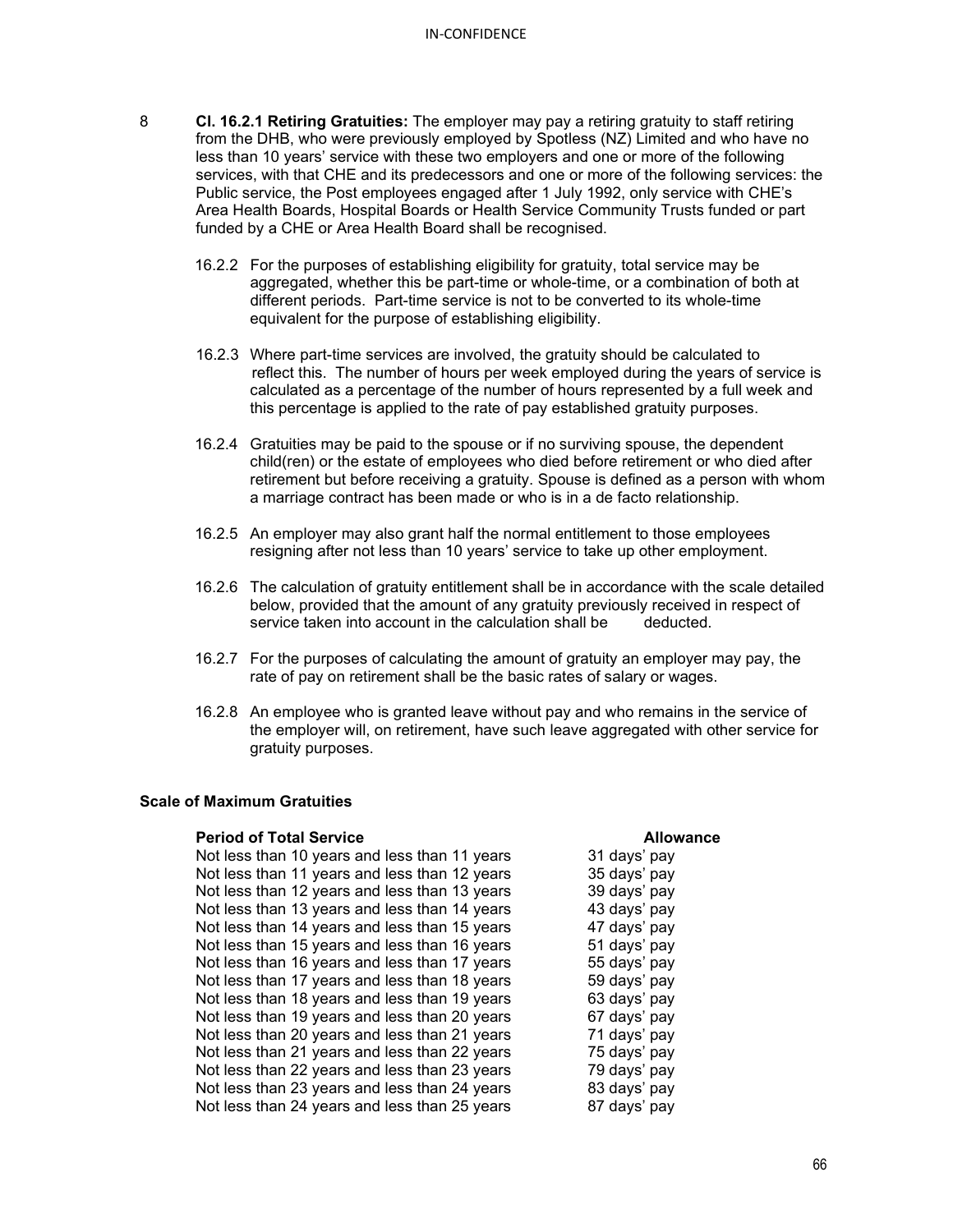| Not less than 25 years and less than 26 years | 92 days' pay  |
|-----------------------------------------------|---------------|
| Not less than 26 years and less than 27 years | 98 days' pay  |
| Not less than 27 years and less than 28 years | 104 days' pay |
| Not less than 28 years and less than 29 years | 110 days' pay |
| Not less than 29 years and less than 30 years | 116 days' pay |
| Not less than 30 years and less than 31 years | 123 days' pay |
| Not less than 31 years and less than 32 years | 129 days' pay |
| Not less than 32 years and less than 33 years | 135 days' pay |
| Not less than 33 years and less than 34 years | 141 days' pay |
| Not less than 34 years and less than 35 years | 147 days' pay |
| Not less than 35 years and less than 36 years | 153 days' pay |
| Not less than 36 years and less than 37 years | 159 days' pay |
| Not less than 37 years and less than 38 years | 165 days' pay |
| Not less than 38 years and less than 39 years | 171 days' pay |
| Not less than 39 years and less than 40 years | 177 days' pay |
| Not less than 40 years                        | 183 days' pay |
|                                               |               |

Note: These are consecutive rather than working days.

Note: The provisions of this clause at Counties/Manukau DHB shall have no application to employees employed subsequent to 27 March 1995.

9 **Cl 17.1 Transport Allowance:** In respect of Kitchen, Household and Orderly Services Staff: All employees who work any hours after 11.00pm and up to and including 6.00am on any given day will, in respect of that day, receive a transport allowance of \$3.25.

## **11 Cl. 21 Long Service Leave**

## **Eligibility**

- a) Employees of Health Contractor and Area Health Boards who have completed 15 years' continuous service as defined below may be granted a once only two weeks' long service leave and on completion of 20 years' continuous service a further once only two weeks' long service leave.
- b) Continuous service is defined as not less than six months' continuous service with the following:
	- (i) Health Service.
- c) Continuous service may be broken by periods of up to three months but any break in service longer than three months shall debar an employee from counting the service prior to that break towards the qualifying period for long service leave. The exception to this is a break in excess of three months for the purposes of parental leave. Continuous service includes periods of service over three months in an overseas posting which are taken up after resignation from a hospital or area health board in New Zealand
- d) Leave without pay in excess of three months (including sick leave without pay) taken on any one occasion cannot be included in the 20 year qualifying period, e.g., an employee who has had in aggregate a year's leave without pay will not qualify for long service leave until 21 years of qualifying service.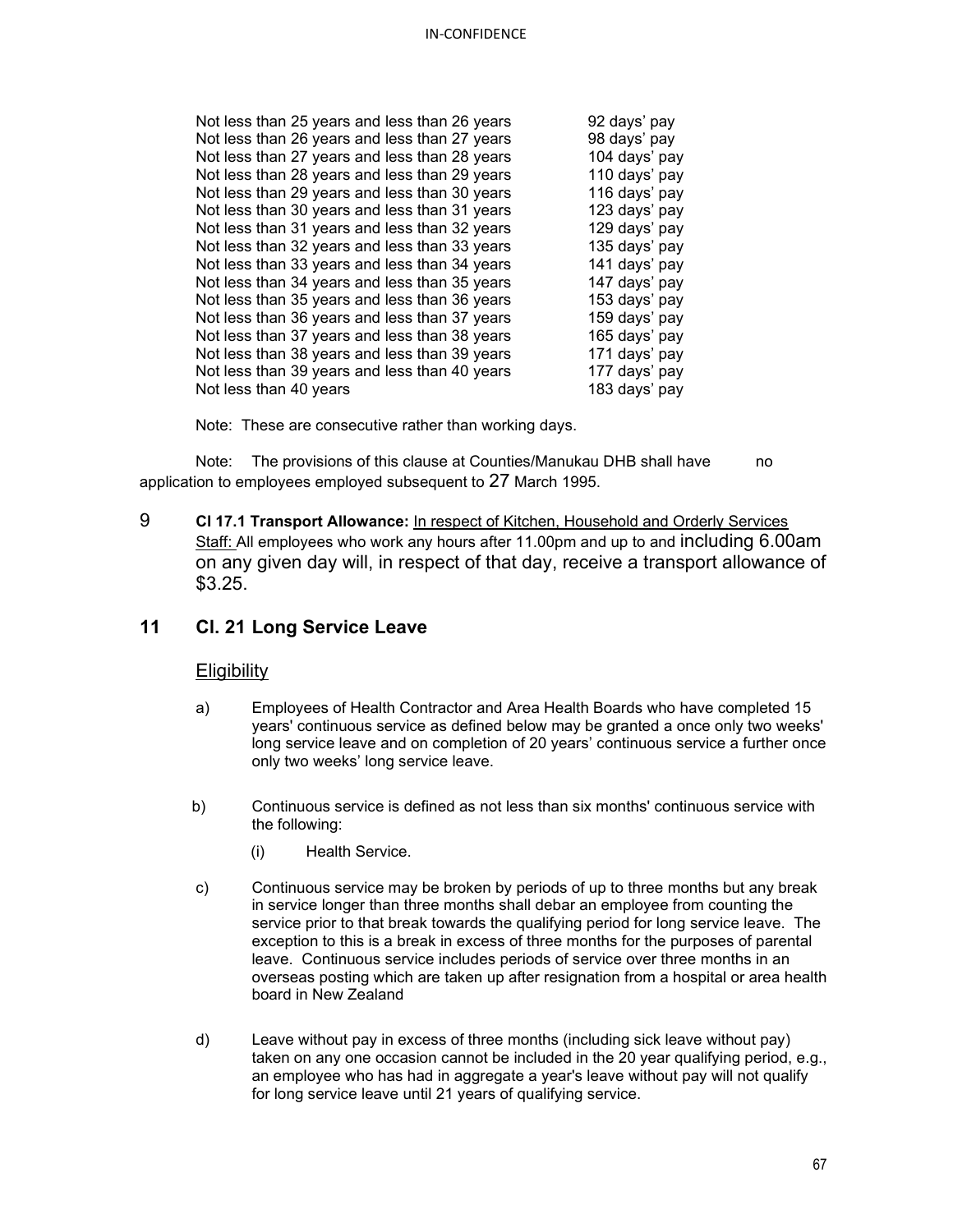e) Employees who resign (except under (2)(b) and (d) below) or who are dismissed, except through no fault of their own, will forfeit any long service leave to which they might otherwise be entitled.

Procedures for taking long service leave

- (a) Long service leave must be taken in one period except that an employee recalled from leave because of an emergency is entitled to resume leave after the emergency.
- (b) Except as provided below, long service leave must be taken within five years of qualification and before relinquishment of office or it will be forfeited. There are no exceptions to this rule.
	- (i) Employees who are within two years of retirement when they qualify may, at the discretion of their employers, be paid salary for four weeks' leave at the time of retirement.
	- (ii) Employees who are aged 60 or more and who give notice of resignation may, at the discretion of the employer, be paid salary for four weeks' leave at the time of their resignation.
	- (iii) Employers may pay salary for four weeks' leave to an employee who retires medically unfit after qualifying for long service leave, but before taking or forfeiting it under these rules.
	- (iv) Employees who have qualified for, but not taken, long service leave may, when resigning from an employer and commencing employment with another, transfer the long service leave. The leave must, however, be taken within five years of qualification.
- (c) Payment for long service leave is to be on the same basis of average earnings as applies with annual leave. Average earnings are to be assessed on the basis of the calculation year preceding the leave and paid out at the commencement of the leave.
- (d) Allowances and other payments which continue during annual leave shall be payable during long service leave.
- (e) Where a public holiday or substituted succeeding day falls during a period of long service leave, the employee is entitled to the holiday which is not to be debited against such leave.
- (f) Reduced hours or part-time employees are to receive a pro-rata reduction of pay, during long service leave.

#### Deceased employees:

The employer may approve a cash payment equivalent to four weeks' salary to the widow, widower or if no surviving spouse exists, to dependent child(ren) or to the estate, of a deceased employee who had qualified for long service leave but who had neither taken nor forfeited it under these rules. This payment will be in addition to any grant made under the Retirement Gratuity Provisions specified in this collective employment Agreement.

## **Team Leaders**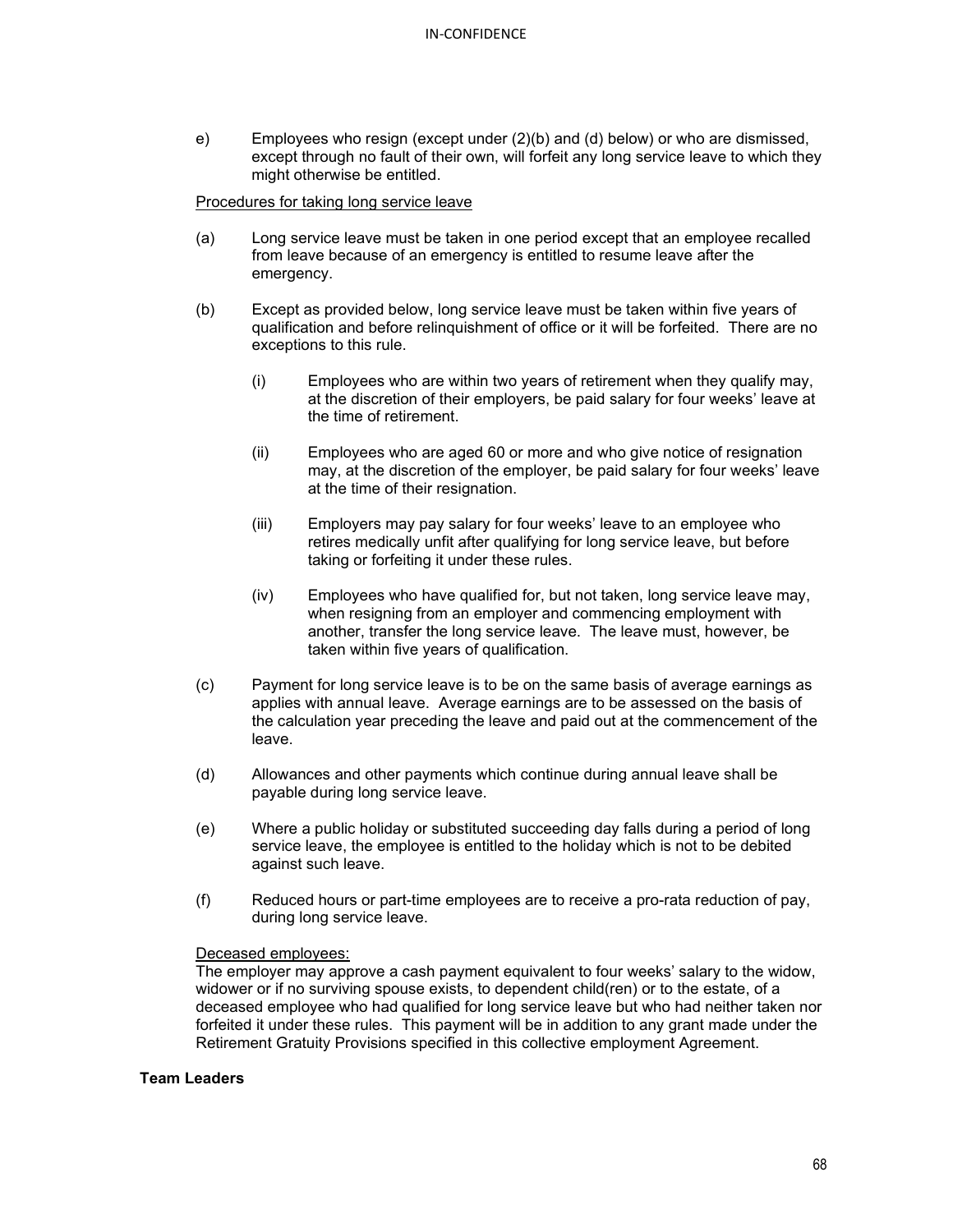Current Counties Manukau employees in a Team Leader role who, on 25 June 2018, hold a relevant Level 3 qualification in Front Line Management will be paid an additional allowance of \$1.50 per hour worked until 30 March 2020.

## *Hawkes Bay DHB*

**Domestic Workers Collective Agreement – Effective 1 August 2003 to 31 July 2006 and Spotless Services (NZ) Ltd Collective Employment Agreement – Effective 1 July 2007 to 30 June 2009.**

## **Tracer allowance**

15.3 A worker who is instructed to be on call to respond to traces or call-outs during his/her scheduled meal break shall be paid an allowance of \$2.15 for that scheduled meal break.

## **Wairoa Supervisor Allowance**

The Wairoa kitchen supervisor shall be paid an allowance of 31 cents per hour for all hours worked in recognition of the requirements to carry out ordering and running of the kitchen

## **Retirement Gratuities**

- 1. The following provision shall only have application to those orderlies who were previously employed by Spotless Services (NZ) Ltd under the Spotless Services (NZ Ltd Collective Employment Agreement effective 1 July 2007 to 30 June 2009.
- 2. The Employer may pay a retiring gratuity to staff retiring from the employer who have had no less than 10 years' service with the employer, with that CHE and its predecessors, and with one or more of the following services: the Public Service, the Post employees engaged after 1 July 1992, only service with CHE's, Area Health Boards, Hospital Boards or Health Service Community Trusts funded or part funded by a CHE or Area Health Board shall be recognised.
- 3. For the purposes of establishing eligibility for a gratuity, total board service may be aggregated, whether this be part-time or whole-time, or a combination of both at different periods. Part-time service is not to be converted to its whole-time equivalent for the purpose of establishing eligibility.
- 4. Where part-time service is involved the gratuity should be calculated to reflect this. The number of hours per week employed during the years of service is calculated as a percentage of the number of hours represented by a full week and this percentage is applied to the rate of pay established for gratuity purposes.
- 5. Gratuities may be paid to the spouse or if no surviving spouse, the dependent child(ren) or the estate of Employees who died before retirement or who died after retirement but before receiving a gratuity. Spouse is defined as a person with whom a marriage contract has been made or who is in a de facto relationship.
- 6. The Employer may also grant half the normal entitlement to those Employees resigning after not less than 10 year's service to take up other employment.
- 7. The calculation of a gratuity entitlement shall be in accordance with the scale detailed below, provided that the amount of any gratuity previously received in respect of service taken into account in the calculation shall be deducted.
- 8. For the purposes of calculating the amount of gratuity which the Employer may pay the rate of pay on retirement shall be the basic rates of salary or wages.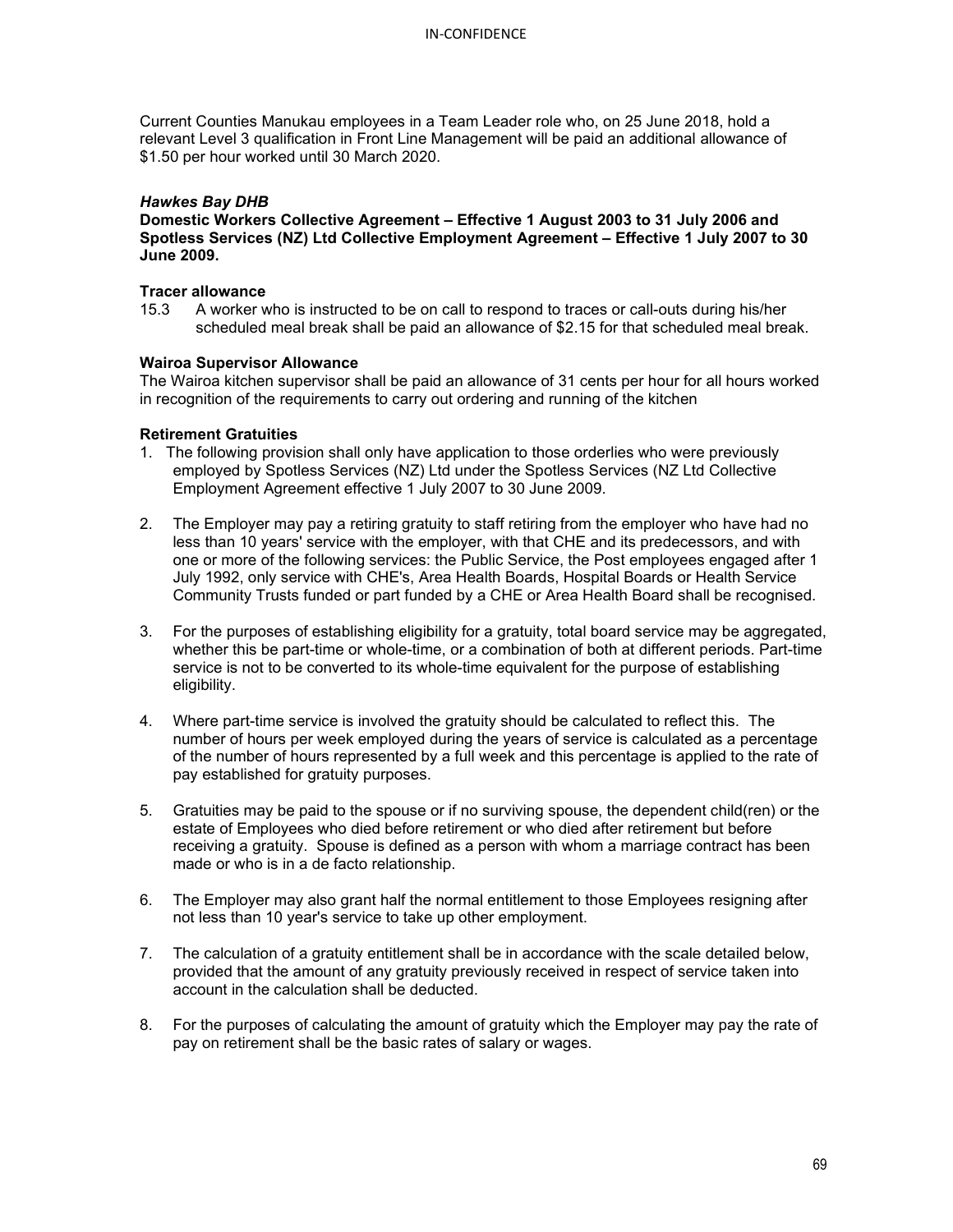9. An Employee who is granted leave without pay and who remains in the service of the employer, will, on retirement, have such leave aggregated with other service for gratuity purposes.

## **Scale of Maximum Gratuities**

| <b>Period of Total Service</b>                | <b>Allowance</b> |
|-----------------------------------------------|------------------|
| Not less than 10 years and less than 11 years | 31 days' pay     |
| Not less than 11 years and less than 12 years | 35 days' pay     |
| Not less than 12 years and less than 13 years | 39 days' pay     |
| Not less than 13 years and less than 14 years | 43 days' pay     |
| Not less than 14 years and less than 15 years | 47 days' pay     |
| Not less than 15 years and less than 16 years | 51 days' pay     |
| Not less than 16 years and less than 17 years | 55 days' pay     |
| Not less than 17 years and less than 18 years | 59 days' pay     |
| Not less than 18 years and less than 19 years | 63 days' pay     |
| Not less than 19 years and less than 20 years | 67 days' pay     |
| Not less than 20 years and less than 21 years | 71 days' pay     |
| Not less than 21 years and less than 22 years | 75 days' pay     |
| Not less than 22 years and less than 23 years | 79 days' pay     |
| Not less than 23 years and less than 24 years | 83 days' pay     |
| Not less than 24 years and less than 25 years | 87 days' pay     |
| Not less than 25 years and less than 26 years | 92 days' pay     |
| Not less than 26 years and less than 27 years | 98 days' pay     |
| Not less than 27 years and less than 28 years | 104 days' pay    |
| Not less than 28 years and less than 29 years | 110 days' pay    |
| Not less than 29 years and less than 30 years | 116 days' pay    |
| Not less than 30 years and less than 31 years | 123 days' pay    |
| Not less than 31 years and less than 32 years | 129 days' pay    |
| Not less than 32 years and less than 33 years | 135 days' pay    |
| Not less than 33 years and less than 34 years | 141 days' pay    |
| Not less than 34 years and less than 35 years | 147 days' pay    |
| Not less than 35 years and less than 36 years | 153 days' pay    |
| Not less than 36 years and less than 37 years | 159 days' pay    |
| Not less than 37 years and less than 38 years | 165 days' pay    |
| Not less than 38 years and less than 39 years | 171 days' pay    |
| Not less than 39 years and less than 40 years | 177 days' pay    |
| Not less than 40 years                        | 183 days' pay    |

## **Note: These are consecutive rather than working days**

## **Long Service Leave**

10.1 The employees of Hawke's Bay District Health Board may be entitled to Long Service Annual Leave. The conditions for entitlement to this leave are set out in Schedule B.

## **SCHEDULE B**

## **LONG SERVICE LEAVE**

The following shall be used for determining entitlement to long service leave.

## (1) **Eligibility**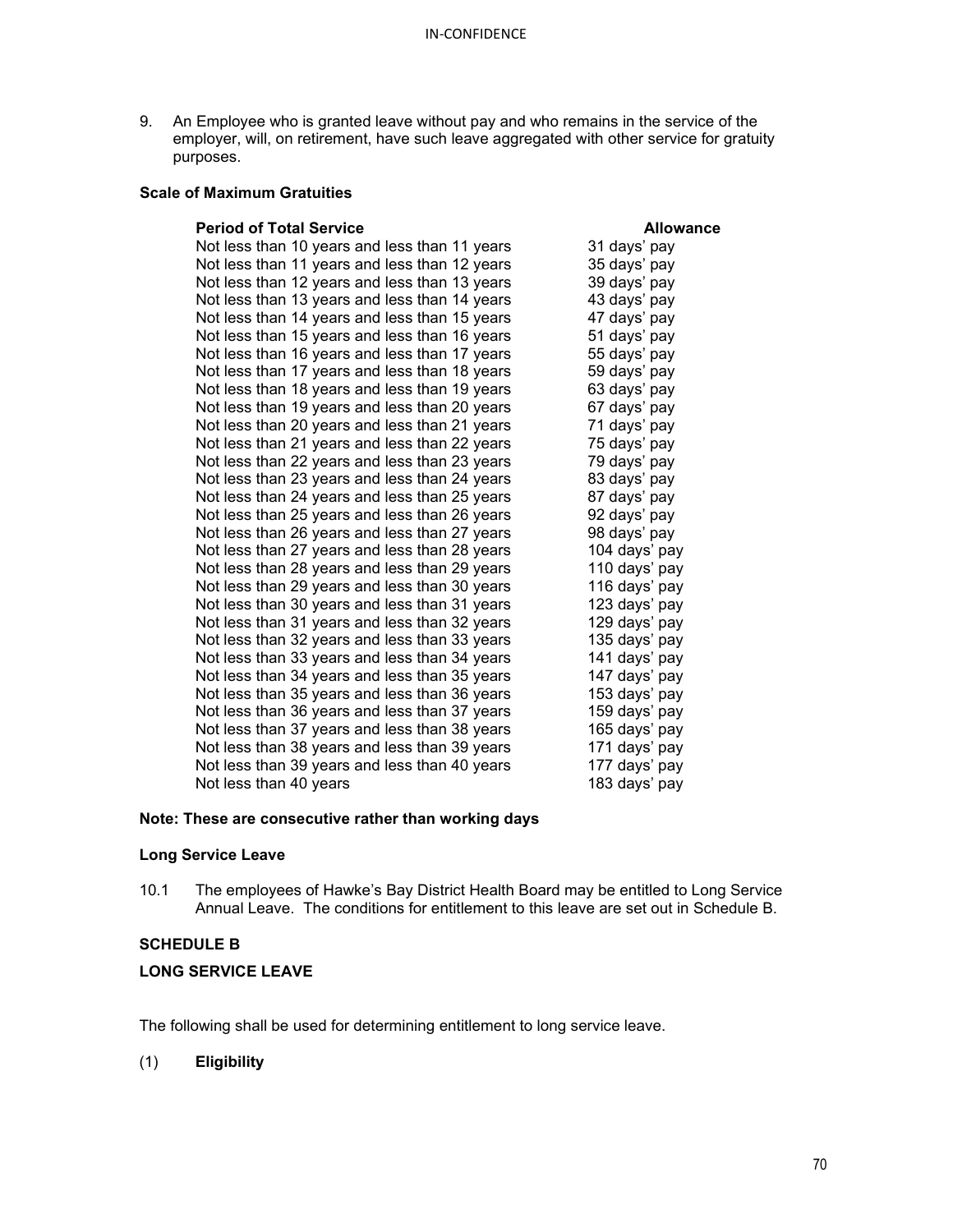- (a) Employees of Hawke's Bay District Health Board who have completed 15 years' continuous service as defined below may be granted once only two weeks' long service leave and a further two weeks after 20 years' continuous service.
- (b) Continuous service is defined as not less than six months' continuous service with this Company and its predecessors.
- (c) For the purpose of this schedule, the continuous service of an employee who was in the employ of the Company on 10 October 1994, and is still in continuous service with the Company shall be defined as not less than six months' continuous service with the following:
	- (i) Health Service;
	- (ii) Public Service; Post Office; Railways; Parliamentary Service Commission formerly Legislative Department; Parliamentary Counsel Office; Armed Forces; Police; Education Boards but only in respect of officers employed in terms of the EDUCATION AUTHORITIES EMPLOYMENT REGULATIONS 1982; and undertakings taken over by Government as going concerns.
- (d) Continuous service may be broken by periods of up to three months but any break in service of longer than three months SHALL debar an employee from counting the service prior to that break towards the qualifying period for long service leave. This includes periods of service over three months in an overseas post which are taken after resignation from a hospital or Crown Health Enterprise in New Zealand.
- (e) Leave without pay in excess of three months (including sick leave without pay) taken on any one occasion cannot be included in the 15 or 20 year qualifying period, e.g., an employee who has had in aggregate a year's leave without pay will not qualify for long service leave until 16 or 21 years of qualifying service.
- (f) Excepting that for employees who were employed at that time this Agreement was ratified, leave without pay SHALL be included in the qualifying period where it was granted for:
	- (i) standard New Zealand Government bursaries or similar Government sponsored Contracts;
	- (ii) recognised training courses;
	- (iii) military service;
	- (iv) New Zealand Government service on secondment or otherwise in the Cook Islands, Niue or Tokelau Islands.

In addition a period of service in an overseas post while on leave without pay in excess of three months, whether on secondment or not, may qualify as service for long service leave, provided the terms and conditions governing it are determined by the appropriate New Zealand government employing agency and provided the employee concerned has remained, throughout the overseas service, in the employment of the health service or New Zealand government department. Where staff have served overseas outside normal career patterns in order to carry out a New Zealand government requirement, e.g., special aid assignments, sympathetic consideration will be given to applications for standard long service leave conditions after 15 or 20 years' service, including a period overseas when an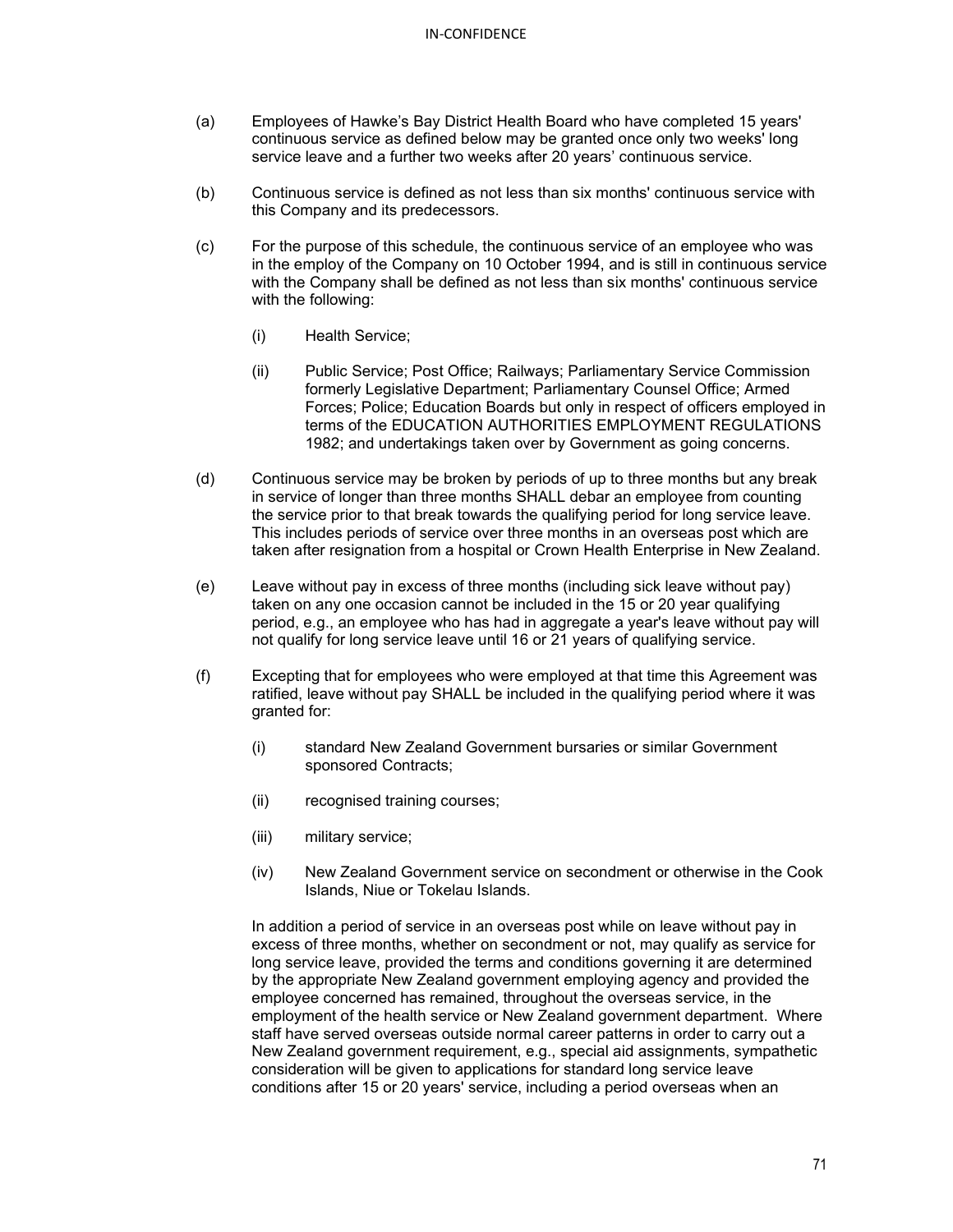employee was serving the Government by enabling it to fulfil an international obligation.

(g) Employees who resign (except under (2)(b) and (d) below) or who are dismissed, except through no fault of their own, will forfeit any long service leave to which they might otherwise be entitled.

## (2) **Procedures for taking long service leave**

- (a) Long service leave MUST be taken in one period except that an employee recalled from leave because of an emergency is entitled to resume leave after the emergency.
- (b) Except as provided below long service leave MUST be taken within five years of qualification and before relinquishment of office or it will be forfeited. There are no exceptions to this rule.
	- (i) Employees who are within two years of retirement when they qualify may, at the discretion of their employers be paid salary for four weeks' leave at the time of retirement.
	- (ii) Employees who are aged 60 or more and who give notice of resignation may, at the discretion of the employer, be paid salary for four weeks' leave at the time of their resignation.
	- (iii) The employer may pay salary for the two or four weeks' leave to an employee who retires medically unfit after qualifying for long service leave, but before taking or forfeiting it under these rules.
	- (iv) Employees who have qualified for, but not taken long service leave may, when resigning from the employer and commencing employment with another Crown Health Enterprise, transfer the long service leave. The leave must, however, be taken within five years of qualification.
- (c) Payment for long service leave is to be on the same basis of average earnings as applies with annual leave. Average earnings are to be assessed on the basis of the calculation year preceding the leave and paid out at the commencement of the leave.
- (d) Allowances and other payments which continue during annual leave SHALL be payable during long service leave.
- (e) Where a public holiday or substituted succeeding day falls during a period of long service leave, the employee is entitled to the holiday which is not to be debited against such leave.
- (f) Reduced hours or part-time workers are to receive a pro rata reduction of pay, during long service leave.

## (3) **Deceased employees**

The employer may approve a cash payment equivalent to the two lots of two weeks' salary to the widow, widower or if no surviving spouse exists, to dependent child(ren) or to the estate, of a deceased employee who had qualified for long service leave but who had neither taken nor forfeited it under these rules. This payment will be in addition to any grant made under the Retirement Gratuity Provisions specified in this Agreement.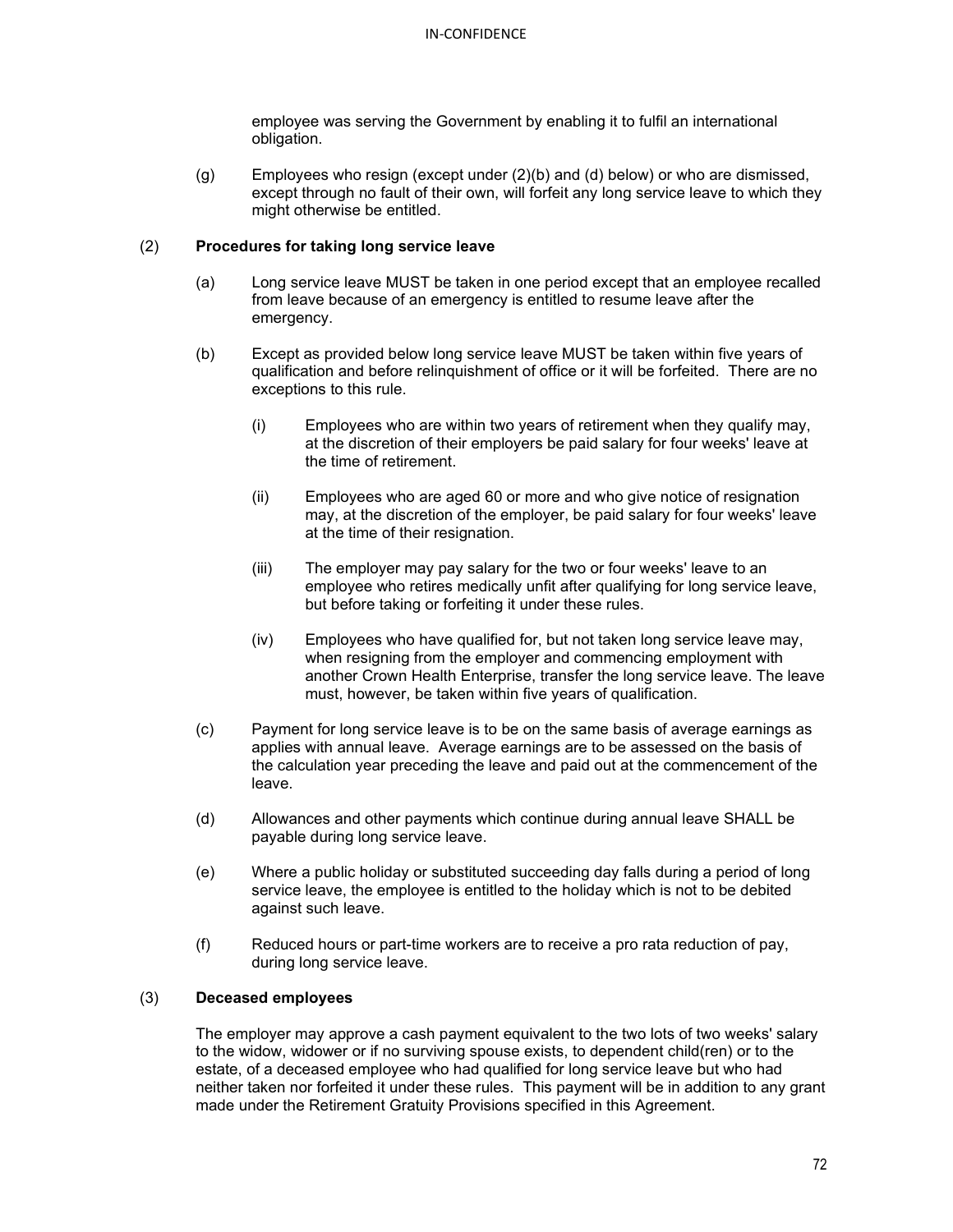# (4) **For other employees**

- (a) Two weeks' long service leave shall be allowed once only upon completion of 15 years' continuous service with the same employer and a further two weeks long service leave shall be allowed once only upon completion of 20 years continuous service with the same employer. Such leave shall be allowed and taken within five years of entitlement at a time to be mutually agreed upon and shall be on ordinary pay as defined in the Holidays Act 1981.
- (b) The foregoing long service leave shall not be in addition to any special holidays for long service allowed in terms of any previous Contracts and agreements provided that no employee shall have had less than four weeks' leave in respect of long service.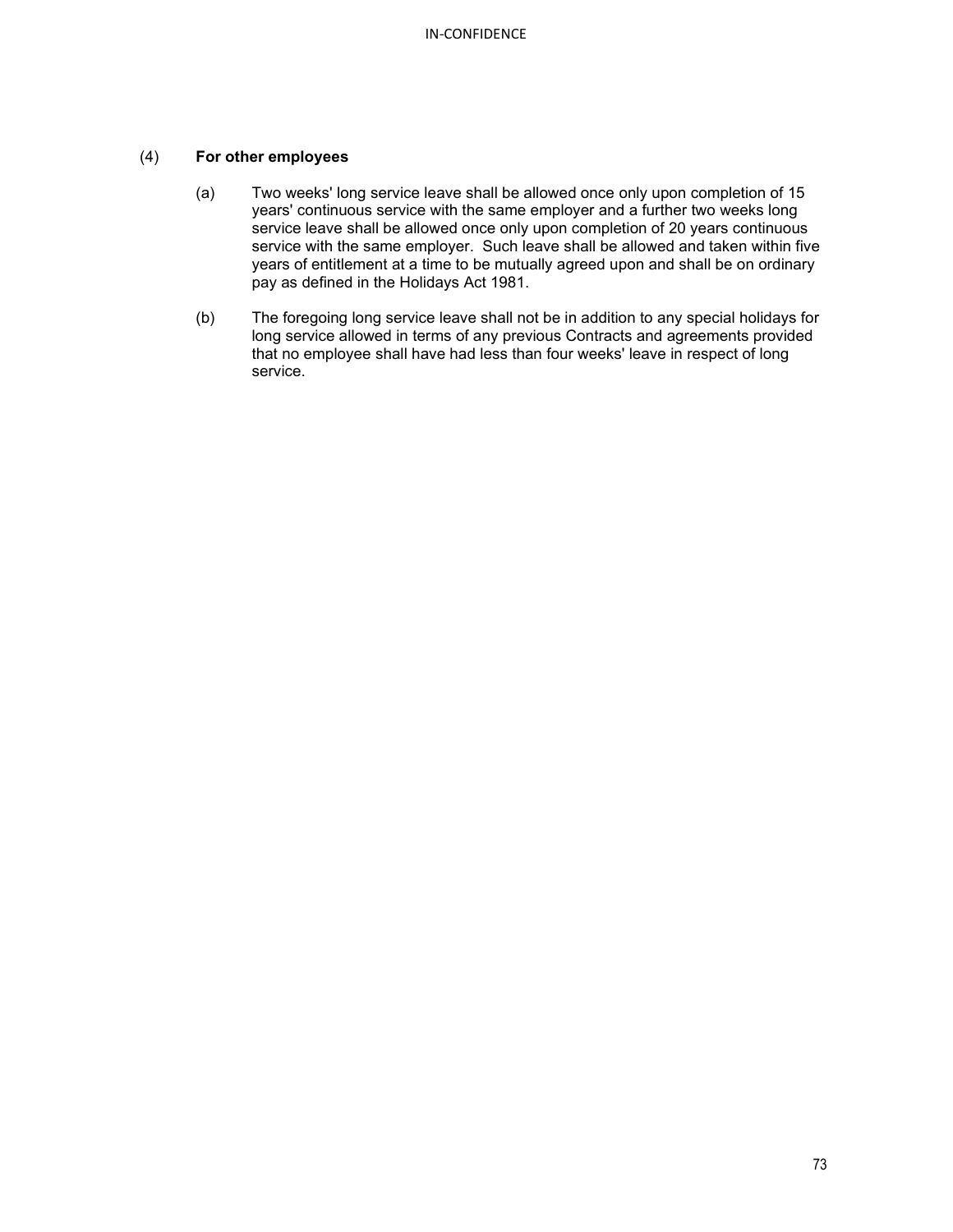# *Hutt Valley DHB*

# **The following conditions will have application to domestic cleaning employees at Hutt DHB**

# 2. **Specified Duties**

Cleaners, who, in addition to the normal and expected duties of a cleaner, are required by the employer to undertake specified duties including those listed hereunder, shall be paid an allowance of \$0.40 per hour for the total hours of their day's shift:

- (a) Cleaning within Operating Theatres or Autopsy Rooms, who are required to wear gowns;
- (b) Cleaning of unusually dirty work in out of the ordinary circumstances such as the removal of vomit or excrement deposited outside a toilet;
- (c) Cleaning within an isolated or infectious room; or is required to dispose of sputum, or clean sputum containers; handle infectious linen, bedding or bedding material, including pillows.

# 3. **Long Service Leave**

- 3.1 An employee shall be entitled to special leave in recognition of long service with the employer party to this agreement as follows:
- 3.2 One special holiday of 2 weeks after the completion of 15 years and before the completion of 20 years of current continuous service with the same employer.
- 3.3 One special holiday of 3 weeks after the completion of 20 years and before the completion of 30 years of current continuous service with the same employer.
- 3.4 One special holiday of 5 weeks after the completion of 30 years of current continuous service with the same employer
- 3.5 The special holidays provided above shall be on ordinary weekly pay as defined by the Holidays Act and may be taken in one or more periods and at such time or times as may be agreed between the employer and the employee.
- 3.6 If an employee, having become entitled to a special holiday under this clause, leaves their employment before such holiday has been taken, they shall be paid in lieu thereof.
- 3.7 For the purpose of this clause current continuous service with the same employer is defined as not less than 6 months continuous service in work that is covered by clause 2 of this Agreement, with Manchester Property Care Ltd or its predecessor Quality Service Enterprises Ltd, on premises controlled by Hutt Health or its predecessors.

#### 4. **Industrial Democracy**

#### 4.1 Staff Surplus

4.1.1 When as a result of the restructuring of the whole or any parts of the employer's operations either due to the reorganisation, review of work method, change of plant (or like cause), and at the conclusion of the processes described in sub-clause 40.2 of the MECA, the employer requires reduction in the number of employees or employees can no longer be employed in their current position or work location (i.e. the terms of appointment to their current position), then the voluntary options in sub-clause 4.2 of this clause shall be invoked and negotiated on a case by case basis between the employee and their authorised representative and the employer.

# 4.2 Options

4.2.1 The following are the options to be exercised in staff surplus situations: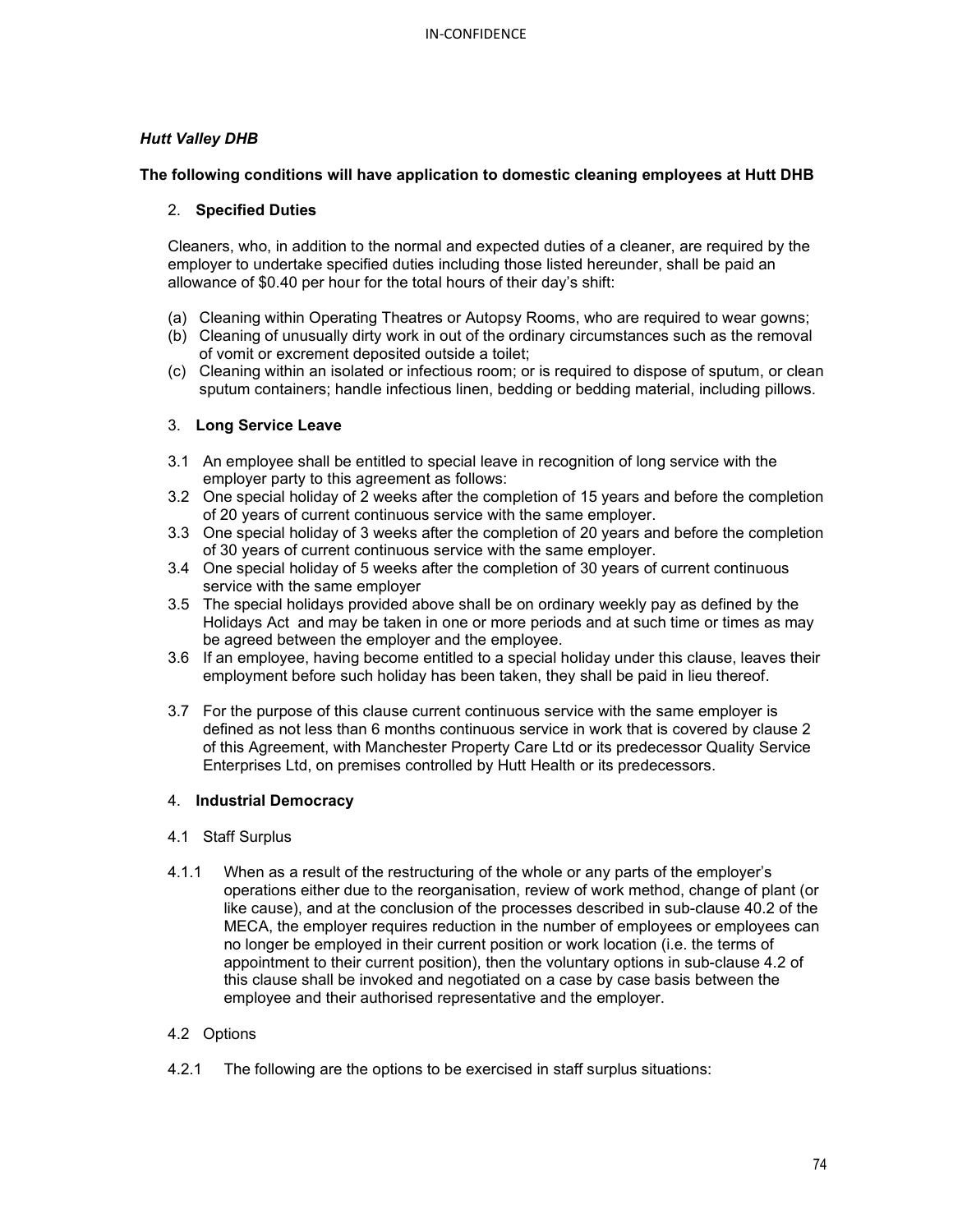Options (a) to (e) will preclude employees from access to other options. The aim is to minimise the use of severance.

- (a) Reconfirmed in position
- (b) Attrition
- (c) Redeployment
- (d) Leave without pay
- (e) Enhanced early retirement
- (f) Retraining
- (g) Severance

### *Lakes DHB*

**Service and Food Workers Union Taupo Employees Collective Employment Agreement – Effective 2 August 2005 to 1 August 2006 and Spotless Services (NZ) Ltd Collective Employment Agreement – Effective 1 July 2007 to 30 June 2009**

#### **Tracer Allowance**

12(j) A worker who is instructed to be on call to respond to traces or call-outs during his/her scheduled meal break shall be paid an allowance of \$2.40 from Monday the 8th August 2005 for that scheduled meal break.

Rotorua Hospital orderly employees shall also have entitlement to the following:

**1. Cl. 12.1 Penal Rates:** Employees specified below who are entitled to T1.5 weekend rate **and** T1.25 under Clause 8 (c) of the Spotless Services Ltd and PSA Collective Employment Agreement -- Rotorua Hospitals Employees will continue to receive the payment. Commencing from 1 July 2010 the payment will be in the form of a \$5.75 per hour allowance and abating every twelve months thereafter at the rate of 75 cents per hour.

#### **Penal Payments for Weekend and Night Work**

(c) The night rate payment shall be paid for a minimum of two hours per shift, notwithstanding that less than two hours of the shift may fall between the hours of 8 p.m. and 6 a.m. and it shall be payable in addition to the weekend penal payments.

#### **Employee Names:**

Richard Maniapoto

2. **Cl 17.1 Travel Allowance** Those employees (named below) who, at the commencement of this Agreement, were receiving a daily travel allowance of \$3.25 will continue to receive this. The provision is not available to other existing employees or any new employees engaged after 25 July 1999.

#### **Employee Names:**

| Alan Eardly           | Joseph Le Lievre        | <b>Richard Maniapoto</b> |
|-----------------------|-------------------------|--------------------------|
| Peter Te Pania        | Gloria Williams         |                          |
| <b>Richard Graham</b> | Joseph Timoti Wi Ohlson |                          |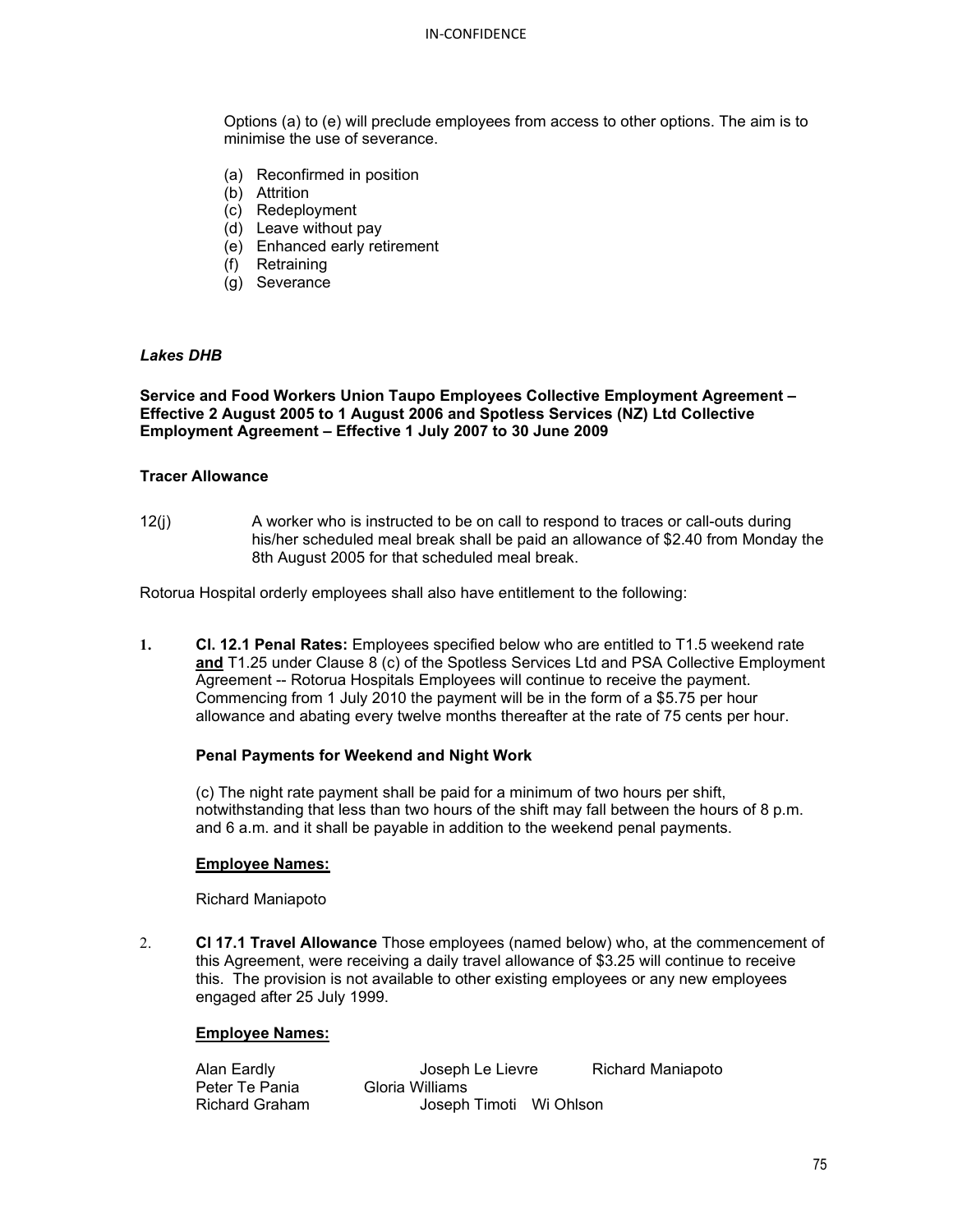### *Northland DHB*

### **Domestic Employees Collective Employment Agreement – Effective 7 October 2005 to 6 June 2006**

# **26 Retiring Gratuities**

- 26.1 The employer may pay a retiring gratuity to employees retiring who have had not less than ten years' service with the employer.
- 26.2 Gratuities may be paid to the spouse or if no surviving spouse, the dependent child(ren) or the estate of employees who died before retirement or who died after retirement but before receiving a gratuity. Spouse is defined as a person with whom a marriage collective agreement has been made or who is in a de facto relationship.

Scale of Maximum Gratuities

#### Period of Total Service **Maximum Gratuity**

| Not less than 10 years and less than 11 years |  |  |  |              | 31 days pay  |  |
|-----------------------------------------------|--|--|--|--------------|--------------|--|
| Not less than 11 years and less than 12 years |  |  |  |              | 35 days pay  |  |
| Not less than 12 years and less than 13 years |  |  |  |              | 39 days pay  |  |
| Not less than 13 years and less than 14 years |  |  |  |              | 43 days pay  |  |
| Not less than 14 years and less than 15 years |  |  |  |              | 47 days pay  |  |
| Not less than 15 years and less than 16 years |  |  |  |              | 51 days pay  |  |
| Not less than 16 years and less than 17 years |  |  |  |              | 55 days pay  |  |
| Not less than 17 years and less than 18 years |  |  |  |              | 59 days pay  |  |
| Not less than 18 years and less than 19 years |  |  |  |              | 63 days pay  |  |
| Not less than 19 years and less than 20 years |  |  |  |              | 67 days pay  |  |
| Not less than 20 years and less than 21 years |  |  |  |              | 71 days pay  |  |
| Not less than 21 years and less than 22 years |  |  |  |              | 75 days pay  |  |
| Not less than 22 years and less than 23 years |  |  |  |              | 79 days pay  |  |
| Not less than 23 years and less than 24 years |  |  |  |              | 83 days pay  |  |
| Not less than 24 years and less than 25 years |  |  |  |              | 87 days pay  |  |
| Not less than 25 years and less than 26 years |  |  |  |              | 92 days pay  |  |
| Not less than 26 years and less than 27 years |  |  |  |              | 98 days pay  |  |
| Not less than 27 years and less than 28 years |  |  |  |              | 104 days pay |  |
| Not less than 28 years and less than 29 years |  |  |  |              | 110 days pay |  |
| Not less than 29 years and less than 30 years |  |  |  |              | 116 days pay |  |
| Not less than 30 years and less than 31 years |  |  |  |              | 123 days pay |  |
| Not less than 31 years and less than 32 years |  |  |  |              | 129 days pay |  |
| Not less than 32 years and less than 33 years |  |  |  |              | 135 days pay |  |
| Not less than 33 years and less than 34 years |  |  |  |              | 141 days pay |  |
| Not less than 34 years and less than 35 years |  |  |  |              | 147 days pay |  |
| Not less than 35 years and less than 36 years |  |  |  |              | 153 days pay |  |
| Not less than 36 years and less than 37 years |  |  |  |              | 159 days pay |  |
| Not less than 37 years and less than 38 years |  |  |  |              | 165 days pay |  |
| Not less than 38 years and less than 39 years |  |  |  |              | 171 days pay |  |
| Not less than 39 years and less than 40 years |  |  |  |              | 177 days pay |  |
| Not less than 40 years                        |  |  |  | 183 days pay |              |  |
|                                               |  |  |  |              |              |  |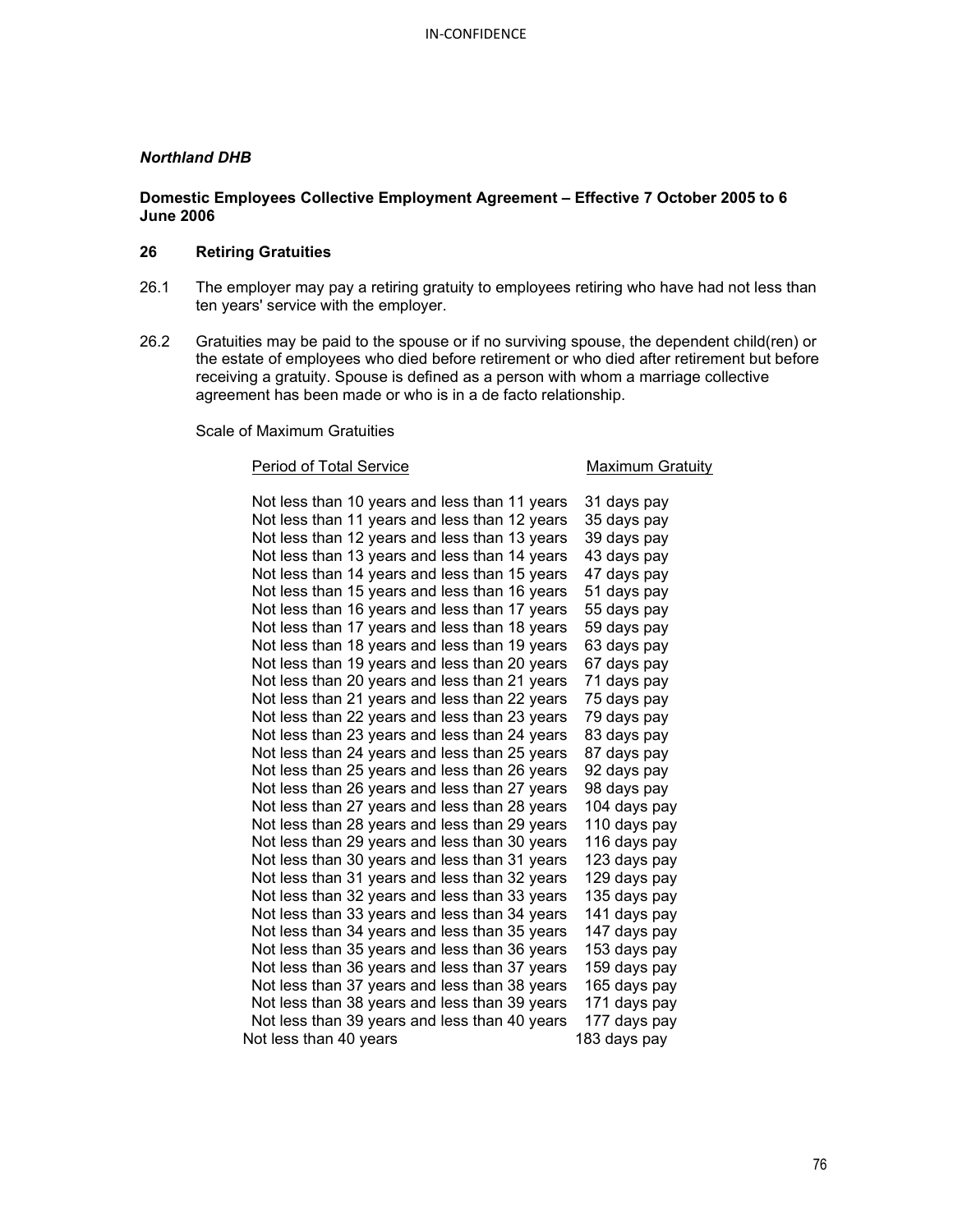# *Otago DHB*

### **Otago Security Officers**

# **RETIRING GRATUITIES**

1.1 The employer shall pay a retiring gratuity to Otago Security Officers who meet the following criteria:

### Security Officers

- i. They were employed by Healthcare Otago at Wakari Hospital and subsequently became employees of Quality Services Enterprises (QSE) when Wakari Hospital based Services were contracted to QSE in June 1997, and remained continuously employed by QSE until July 2001 when Southern DHB began to provide the Security Service in-house and became the employer of the Security Officers previously employed the day prior by the Contractor, and have remained continuously permanently employed by the DHB since; OR They were an employee of Southern DHB on 22 June 1997 in another capacity, and have remained continuous permanently employed by the DHB since, and have become a Security Officer after July 2001.
- ii. Although self-evident from (i), to be eligible an employee has to have had at least 10 years of continuous service as an Otago-based employee of the Southern DHB.
- iii. Must be at least age 65 or older
- iv. Must be retiring (i.e., leaving the paid workforce).

Note: For the purposes of this clause, continuous service means no break in service.

1.2 Eligible Service

Eligible service, for the purpose of calculating the retiring gratuity payment, means service with the employer (including QSE as described above), and prior to 01 July 1995, with any Area Health Board, or within the Public Service.

Notwithstanding the above,

Security Officers who have had their gratuity entitlement either bought out or paid out when they became employees of a contractor shall have no further gratuity entitlement.

- 1.2 For the purposes of establishing eligibility for a gratuity, total service may be aggregated, whether this be part time or whole time, or a combination of both at different periods. Part time service is not to be converted to its whole time equivalent for the purpose of establishing eligibility.
- 1.3 Where part time service is involved the gratuity should be calculated to reflect this. The number of hours per week employed during the years of service is calculated as a percentage of the number of hours represented by a full week and this percentage is applied to the rate of pay established for gratuity purposes.
- 1.4 Gratuities may be paid to the spouse or if no surviving spouse, the dependent child(ren) or the estate of employees who died before retirement or who died after retirement but before receiving a gratuity. Spouse is defined as a person with whom a marriage contract has been made or who is in a de facto relationship.
- 1.5 The calculation of a gratuity entitlement shall be in accordance with the scale detailed below, provided that the amount of any gratuity previously received in respect of service taken into account in the calculation shall be deducted.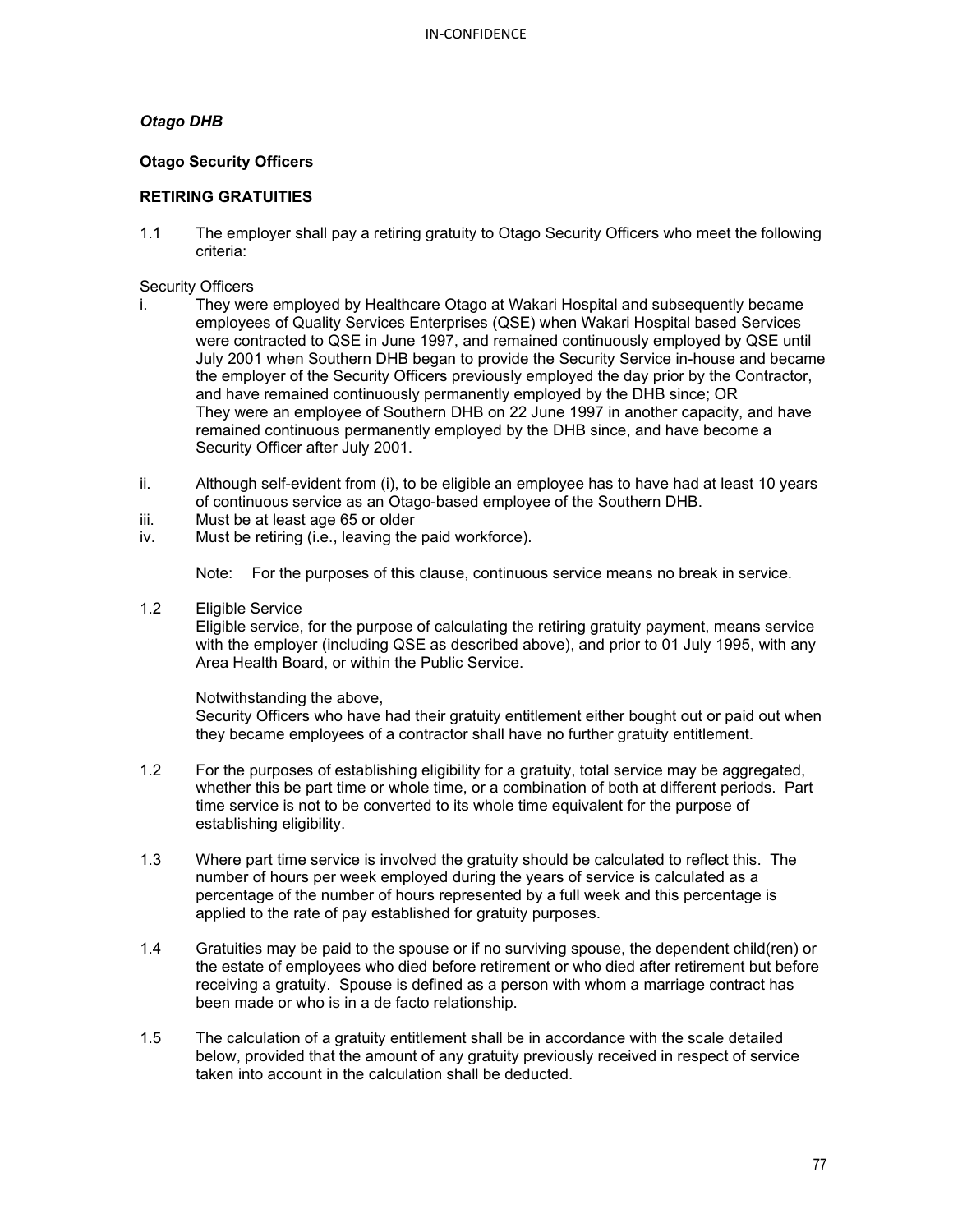- 1.6 For the purposes of calculating the amount of gratuity to be paid, "salary" in the gratuity calculation formula shall mean the base hourly rate applicable on the last day of employment prior to retirement multiplied by 2086.
- 1.7 An employee who is granted leave without pay and who remains in the service of the company, will, on retirement, have such leave aggregated with other service for gratuity purposes.
- 1.8 The parties agree that, in terms of section 30A of the Human Rights Act 1993:
	- i. the retiring gratuity is a "benefit paid to an employee"<br>ii. the employer used "age" on and prior to 01 February
	- the employer used "age" on and prior to 01 February 1999 to determine eligibility to the retiring gratuity, and indirectly to calculate the benefit
	- iii. the retiring gratuity was a written term of the collective employment contract that applied on 01 February 1999 (albeit the provision was grand-parented at an earlier date).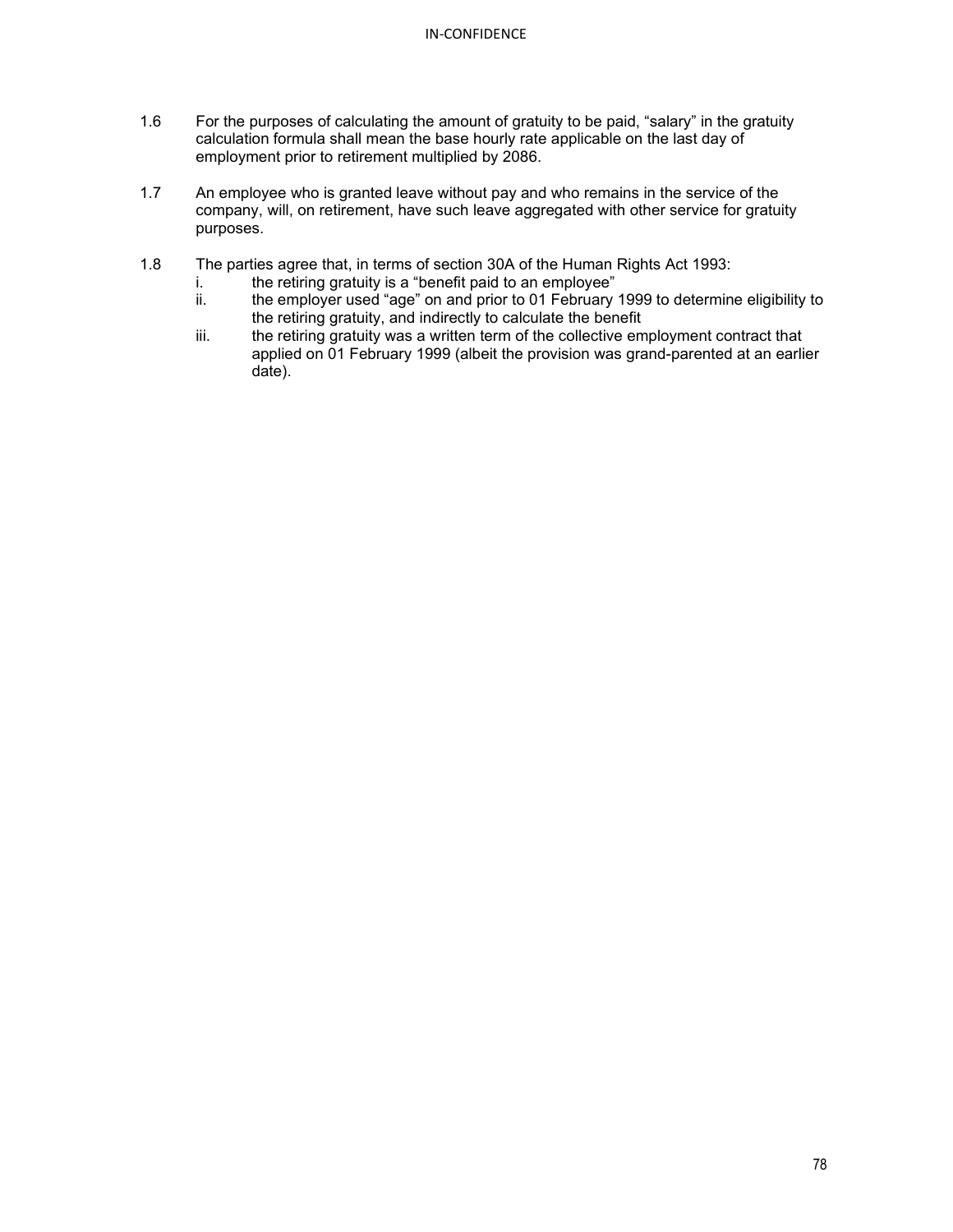| <b>PERIODS OF TOTAL SERVICE</b>               | <b>MAXIMUM GRATUITY</b> |
|-----------------------------------------------|-------------------------|
| Not less than 10 years and less than 11 years | 31 days' pay            |
| Not less than 11 years and less than 12 years | 35 days' pay            |
| Not less than 12 years and less than 13 years | 39 days' pay            |
| Not less than 13 years and less than 14 years | 43 days' pay            |
| Not less than 14 years and less than 15 years | 47 days' pay            |
| Not less than 15 years and less than 16 years | 51 days' pay            |
| Not less than 16 years and less than 17 years | 55 days' pay            |
| Not less than 17 years and less than 18 years | 59 days' pay            |
| Not less than 18 years and less than 19 years | 63 days' pay            |
| Not less than 19 years and less than 20 years | 67 days' pay            |
| Not less than 20 years and less than 21 years | 71 days' pay            |
| Not less than 21 years and less than 22 years | 75 days' pay            |
| Not less than 22 years and less than 23 years | 79 days' pay            |
| Not less than 23 years and less than 24 years | 83 days' pay            |
| Not less than 24 years and less than 25 years | 87 days' pay            |
| Not less than 25 years and less than 26 years | 92 days' pay            |
| Not less than 26 years and less than 27 years | 98 days' pay            |
| Not less than 27 years and less than 28 years | 104 days' pay           |
| Not less than 28 years and less than 29 years | 110 days' pay           |
| Not less than 29 years and less than 30 years | 116 days' pay           |
| Not less than 30 years and less than 31 years | 123 days' pay           |
| Not less than 31 years and less than 32 years | 129 days' pay           |
| Not less than 32 years and less than 33 years | 135 days' pay           |
| Not less than 33 years and less than 34 years | 141 days' pay           |
| Not less than 34 years and less than 35 years | 147 days' pay           |
| Not less than 35 years and less than 36 years | 153 days' pay           |
| Not less than 36 years and less than 37 years | 159 days' pay           |
| Not less than 37 years and less than 38 years | 165 days' pay           |
| Not less than 38 years and less than 39 years | 171 days' pay           |
| Not less than 39 years and less than 40 years | 177 days' pay           |
| Not less than 40 years                        | 183 days' pay           |

# **SCALE OF MAXIMUM GRATUITIES**

NOTE: These are consecutive rather than working days.

In recognition of this the Gratuity shall be calculated using the following formula Salary  $x$  Days Entitlement x FTE = payment

# **Security Officer "Four and Two" Roster**

For Security Officers working a four-on two-off roster the following shall apply:

<sup>365</sup>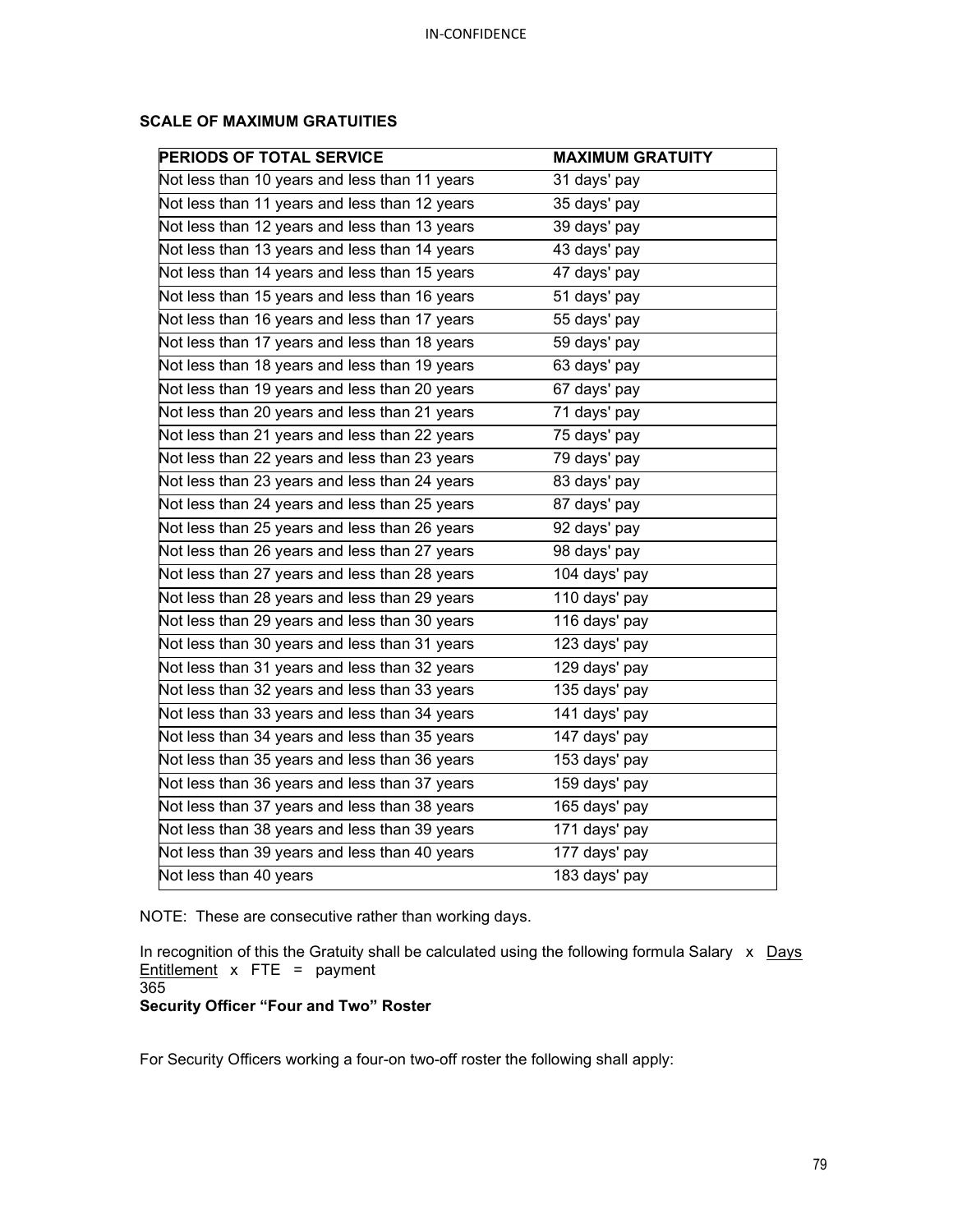- 1. Staff will work a rotating four days on and two days off shift roster, repeating over a sixweek period. Full-time employees will work five days per week on four weeks, and four days per week on the other two weeks of the cycle.
- 2. Staff employed to work full duties shall work eight hours and thirty-five minutes per duty.
- 3. The additional thirty-five minutes work each day shall not be paid at overtime rates, but will be accrued at T1 rate and paid during the week(s) of the roster cycle that staff work the four days. A full-time employee will therefore receive a standard eighty hours ordinary pay each pay period, plus any other appropriate allowances.
- 4. Overtime rates will apply only after staff have worked eight hours and thirty-five minutes.
- 5. Penal rates will only be paid for a maximum of 8-hours only, in respect of the relevant hours under clause 12.0.
- 6. This does not apply to the Evening / Night Shift Supervisor or the relief.

# **LAUNDRY ALLOWANCE**

15.6 All employees will be paid a laundry allowance of 10 cents per hour.

# **RETIRING GRATUITIES**

Memorandum (from Appendix)

The parties record their agreement that those former employees of Health Care Otago who were employed at Wakari Hospital as at 16/6/97 are now included in this agreement, and they shall retain their existing Health Care Otago (CEC 16/6/97 – 30/4/00) rights for restructuring/redundancy, gratuities, and Employer Superannuation Contributions.

# 8 SPECIAL HOLIDAYS FOR LONG SERVICE

8.1 Employees who complete or who have completed 20 years' continuous service with ODHB or a support service contractor working on ODHB's sites, as defined below may be granted once only four weeks' long service leave. Employees who complete 40 years continuous service shall be paid a taxable gratuity equivalent to 2 weeks ordinary pay.

8.2 Continuous service is defined as not less than six months' continuous service with the following:

- (a) Health Service
- (b) Public Service; Post Office; Railways; Parliamentary Service

Commission formerly Legislative Department; Parliamentary Counsel **Office**; Commission formerly Legislative Department; Parliamentary Counsel of officers Armed Forces; Police; Education Boards but only in respect only the state of officers of officers<br>EMPLOYMENT (employed in terms of the EDUCATION AUTHORITIES employed in terms of the EDUCATION AUTHORITIES REGULATIONS 1982; and undertakings taken over by Government as going concerns.

Notwithstanding the above for staff employed after 01 July 1995, service shall be defined as continuous service with ODHB only, including service that qualifies under clause 14.

8.3 Continuous service may be broken by periods of up to three months but any break in service of longer than three months SHALL debar an employee from counting the service prior to that break towards the qualifying period for long service leave. This includes periods of service over three months in an overseas post which are taken after resignation from a hospital, area health board or CHE in New Zealand.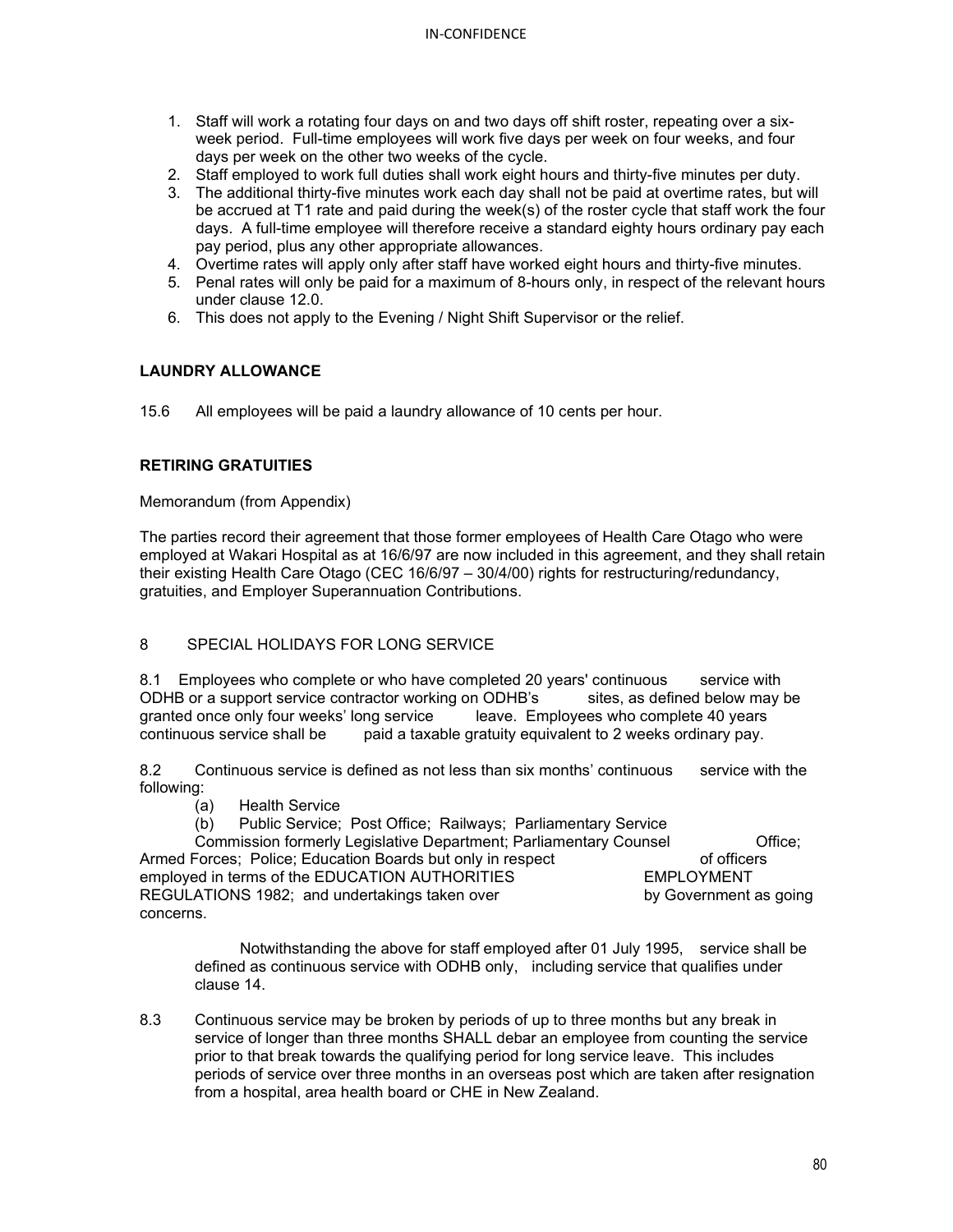- 8.4 Leave without pay in excess of three months (including sick leave without pay) taken on any one occasion cannot be included in the 20 year qualifying period, e.g., an employee who has had in aggregate a year's leave without pay will not qualify for long service leave until 21 years of qualifying service excepting that such leave SHALL be included in the qualifying period where it was granted for:
	- (a) standard New Zealand Government bursaries or similar Government sponsored awards;
	- (b) recognised training courses;<br>(c) military service;
	- (c) military service;<br>(d) New Zealand G

New Zealand Government service on secondment or otherwise in the Cook Islands, Niue, or Tokelau Islands.

In addition a period of service in an overseas post while on leave without pay in excess of three months, whether on secondment or not, may qualify as service for long service leave, provided the terms and conditions governing it are determined by the appropriate New Zealand government department. Where staff have served overseas outside normal career patterns in order to carry out a New Zealand government requirement, e.g., special aid assignments, sympathetic consideration will be given to applications for standard long service leave conditions after 20 years' service, including a period overseas when an employee was serving the Government by enabling it to fulfil an international obligation.

- 8.5 Employees who resign (except under 8.7 below) or who are dismissed, except through no fault of their own, will forfeit any long service leave to which they might otherwise be entitled.
- 8.6 Long service leave MUST be taken in one period except that an employee recalled from leave because of an emergency is entitled to resume leave after the emergency.
- 8.7 Except as provided below long service leave MUST be taken within five years of qualification and before relinquishment of office or it will be forfeited. There are no exceptions to this rule.

(a) Employees who are within two years of retirement when they qualify may, at the discretion of their employers be paid salary for four weeks' leave, in lieu, at the time of retirement.

(b) Employees who are aged 60 or more and who give notice of resignation may, at the discretion of the employer, be paid salary for four weeks' leave at the time of at the discretion of the employer, be paid salary for their resignation.

(c) The Company may pay salary for four weeks' leave to an employee who retires medically unfit after qualifying for long service leave, but before taking or forfeiting it under these rules.

(d) Employees who have qualified for, but not taken long service leave may, when resigning from a board and commencing employment with another, transfer the long service leave. The leave must, however, be taken within five years of qualification.

- 8.8 Payment for long service leave is to be on the same basis of average earnings as applies with annual leave. Average earnings are to be assessed on the basis of the calculation year preceding the leave and paid out at the commencement of the leave.
- 8.9 Allowances and other payments which continue during annual leave SHALL be payable during long service leave.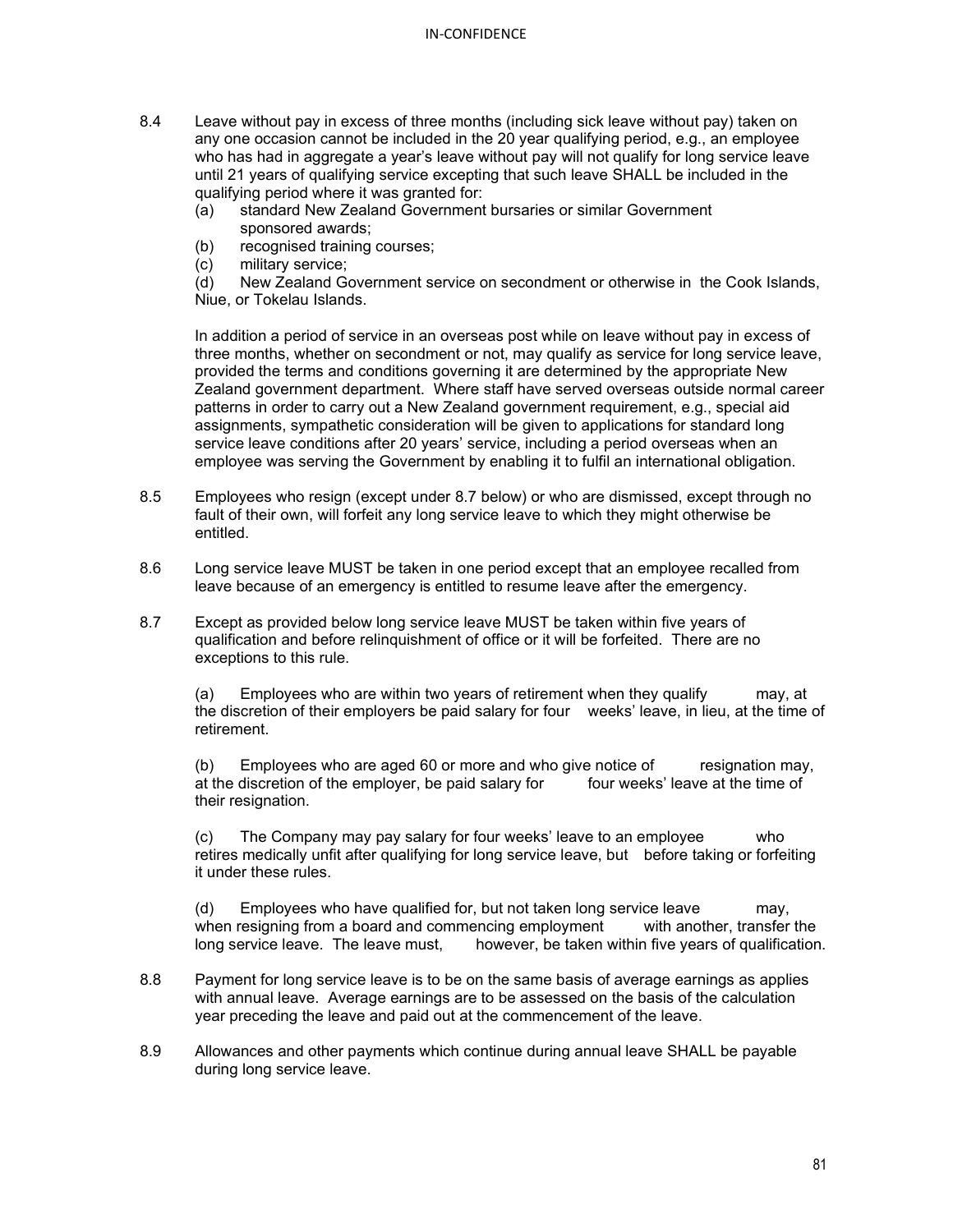- 8.10 Where a public holiday or substituted succeeding day falls during a period of long service leave, the employee is entitled to the holiday which is not to be debited against such leave.
- 8.11 Reduced hours or part-time workers are to receive a pro rata reduction of pay during long service leave.
- 8.12 The employer may approve a cash payment equivalent to four weeks' salary to the widow, widower or if no surviving spouse exists, to dependent child(ren) or to the estate, of a deceased employee who had qualified for long service leave but who had neither taken nor forfeited it under these rules. This payment will be in addition to any grant made under the Retirement Gratuity Provisions specified in this agreement.
- 8.13 (a) For other employees, four weeks' long service shall be allowed once only upon completion of 20 years' continuous service with the same employer. Such leave shall be allowed and taken within five years of entitlement at a time to be mutually agreed upon and shall be on ordinary pay as defined in the Holidays Act 1981.

(b) The foregoing long service leave shall not be in addition to any special holidays for long service allowed in terms of any previous contracts and agreements provided that no employee shall have had less than four weeks' leave in respect of long service.

# **TRAVEL PAYMENTS**

20.6(a)Applicable to those workers employed prior to the 26<sup>th</sup> day of October 1990.

Any worker, residing beyond one kilometre by the most direct road route from the place of his employment, required to commence work after the cessation of public wheeled traffic or before the ordinary time of starting such traffic and any worker who may work continuously until after the cessation of public wheeled traffic and cease work before the ordinary time of starting such traffic shall be conveyed to or from his home at the expense of his employer or, if he uses his own transport, he shall be paid an allowance of \$3.41 per day.

No worker shall incur a higher taxi fare than \$10.00 per day. Workers may share a taxi in which case \$10.00 per day shall be allowed per worker towards the taxi fare.

For the purpose of this agreement "public wheeled traffic" shall mean trams, buses, trains, or ferries ordinarily used by the worker travelling to or from work.

(b) For workers commencing employment on or after the  $26<sup>th</sup>$  day of October 1990 and employed on the date this agreement commences the following shall apply.

Any worker, residing beyond one kilometre by the most direct road route from the place of his/her employment required to commence work after the cessation of public wheeled traffic or before the ordinary time of starting such traffic, and any worker who may work continuously until after the cessation of public wheeled traffic and cease work before the ordinary time of starting of such traffic shall be paid the allowance of \$3.41 per day.

For the purpose of this agreement "public wheeled traffic" shall mean trams, buses, trains, or ferries ordinarily used by the worker travelling to or from work.

Where an employer elects to provide transport the provisions of this clause shall not have application.

(c) Except for an emergency no worker employed after 1/11/96 has any entitlement under Clause 20.6(a) or 20.6(b). In an emergency such as car breakdown, or disinclination to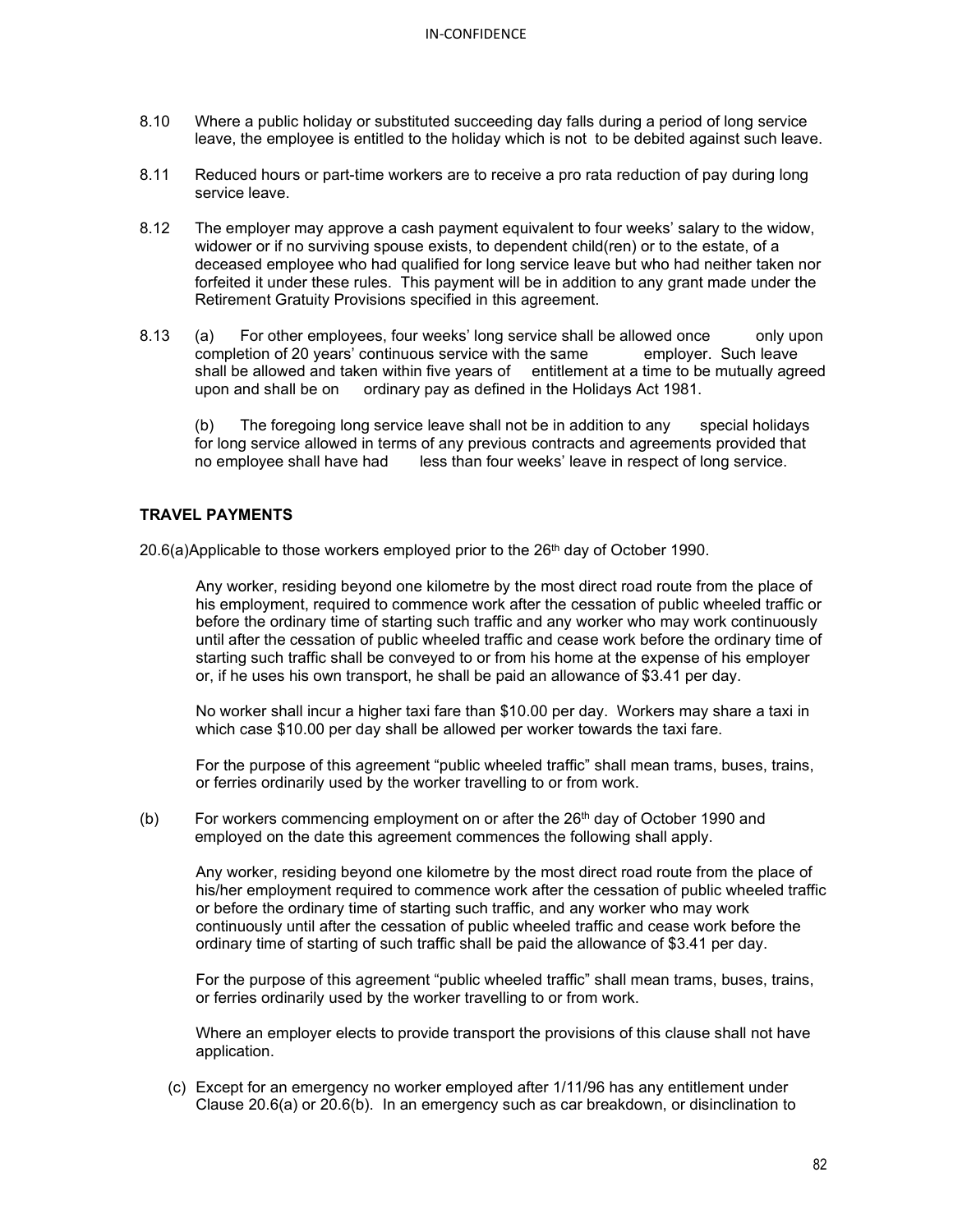#### IN-CONFIDENCE

drive due to snow and/or ice on roads, any worker may, provided they met the criteria of starting before or finishing after the cessation of public wheeled transport, be entitled to a taxi. The parties agree that no worker shall claim more than 5 taxis per year.

#### *South Canterbury*

#### **Domestic workers (Orderlies) Collective Agreement – Effective 1 July 2004 to 30 June 2006**

#### **Tracer allowance**

11.2 A worker who is instructed to be on call to respond to traces or call-outs during his/her scheduled meal break shall be paid an allowance of \$4.36 for that scheduled meal break*.*

#### **Retiring Gratuities**

- 36.1 The Employer may pay a retiring gratuity to staff retiring from the Employer who have had not less than 10 years' service with the Employer, and one or more other Companies and with one or more of the following services; the Public Service, the Post Office, New Zealand Railways or any University in New Zealand.
- 36.2 For the purposes of establishing eligibility for a gratuity, total Employer service may be aggregated, whether this be part time or whole time, or a combination of both at different periods. Part time service is not to be converted to its whole time equivalent for the purpose of establishing eligibility.
- 36.3 Where part time service is involved the gratuity should be calculated to reflect this. The number of hours per week employed during the years of service is calculated as a percentage of the number of hours represented by a full week and this percentage is applied to the rate of pay established for gratuity purposes.
- 36.4 Gratuities may be paid to the spouse or if no surviving spouse, the dependent child(ren) or the estate of employees who died before retirement or who died after retirement but before receiving a gratuity. Spouse is defined as a person with whom a marriage Agreement has been made or who is in a de facto relationship.
- 36.5 The calculation of a gratuity entitlement shall be in accordance with the scale detailed below, provided that the amount of any gratuity previously received in respect of service taken into account in the calculation shall be deducted.
- 36.6 For the purpose of calculating the amount of gratuity which the Employer may pay the rate of pay on retirement shall be the basic rates of salary of wages.
- 36.7 An employee who is granted leave without pay and who remains in the service of the Employer, will on retirement have such leave aggregated with other service for gratuity purposes.

| Scale of Maximum Gratuities<br><b>Period of Service</b>                                                                | <b>Maximum Gratuity</b> |
|------------------------------------------------------------------------------------------------------------------------|-------------------------|
| Not less than 10 years and less than 11 years 31 days pay<br>Not less than 11 years and less than 12 years 35 days pay |                         |
| Not less than 12 years and less than 13 years 39 days pay                                                              |                         |

Not less than 13 years and less than 14 years 43 days pay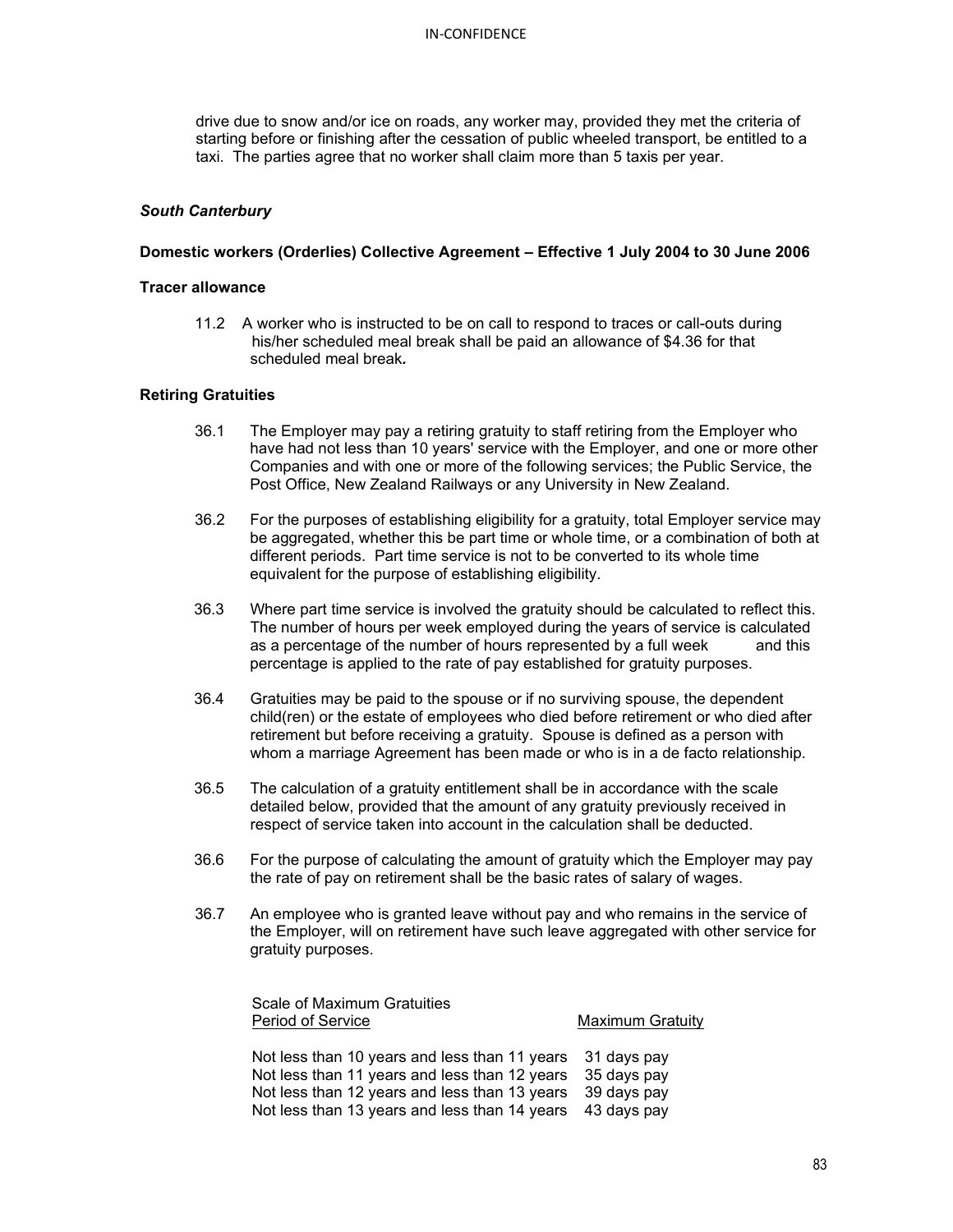| Not less than 14 years and less than 15 years | 47 days pay  |
|-----------------------------------------------|--------------|
| Not less than 15 years and less than 16 years | 51 days pay  |
| Not less than 16 years and less than 17 years | 55 days pay  |
| Not less than 17 years and less than 18 years | 59 days pay  |
| Not less than 18 years and less than 19 years | 63 days pay  |
| Not less than 19 years and less than 20 years | 67 days pay  |
| Not less than 20 years and less than 21 years | 71 days pay  |
| Not less than 21 years and less than 22 years | 75 days pay  |
| Not less than 22 years and less than 23 years | 79 days pay  |
| Not less than 23 years and less than 24 years | 83 days pay  |
| Not less than 24 years and less than 25 years | 87 days pay  |
| Not less than 25 years and less than 26 years | 92 days pay  |
| Not less than 26 years and less than 27 years | 98 days pay  |
| Not less than 27 years and less than 28 years | 104 days pay |
| Not less than 28 years and less than 29 years | 110 days pay |
| Not less than 29 years and less than 30 years | 116 days pay |
| Not less than 30 years and less than 31 years | 123 days pay |
| Not less than 31 years and less than 32 years | 129 days pay |
| Not less than 32 years and less than 33 years | 135 days pay |
| Not less than 33 years and less than 34 years | 141 days pay |
| Not less than 34 years and less than 35 years | 147 days pay |
| Not less than 35 years and less than 36 years | 153 days pay |
| Not less than 36 years and less than 37 years | 159 days pay |
| Not less than 37 years and less than 38 years | 165 days pay |
| Not less than 38 years and less than 39 years | 171 days pay |
| Not less than 39 years and less than 40 years | 177 days pay |
| Not less than 40 years                        | 183 days pay |
|                                               |              |

NOTE: These are consecutive rather than working days.

# **E tū Support Services Collective Agreement 31 August 2017 – 14 June 2018**

#### **Overtime**

Overtime worked between the hours of 10.00pm and 6.00am Monday to Friday, shall be paid at rate 1.5 for the first two hours and at rate 2 thereafter. Overtime worked on Saturdays, Sundays and on Public Holidays shall be paid at rate 2.

#### Wash-Up Time

Employees who work in the laundry services shall be allowed five minutes before ceasing work at recognised meal times and before ceasing work at the end of the day for washing up and cleaning themselves. Those laundry service employees who are handling foul linen shall have 15 minutes at the end of the day for showering.

#### First Aid

Each department will have a qualified designated first aider. The employee who is the designated first aider will be paid an allowance of \$7.26 per week. To ensure cover the employer will encourage a backup person, although the backup person will only qualify for the allowance at the time that he/she is actually covering for the designated first aider.

#### Offensive Matter

When an employee is working in direct contact with human or animal faeces or other similarly offensive matter on linen during the course of her/his duties she/he shall be paid T1/4 rate in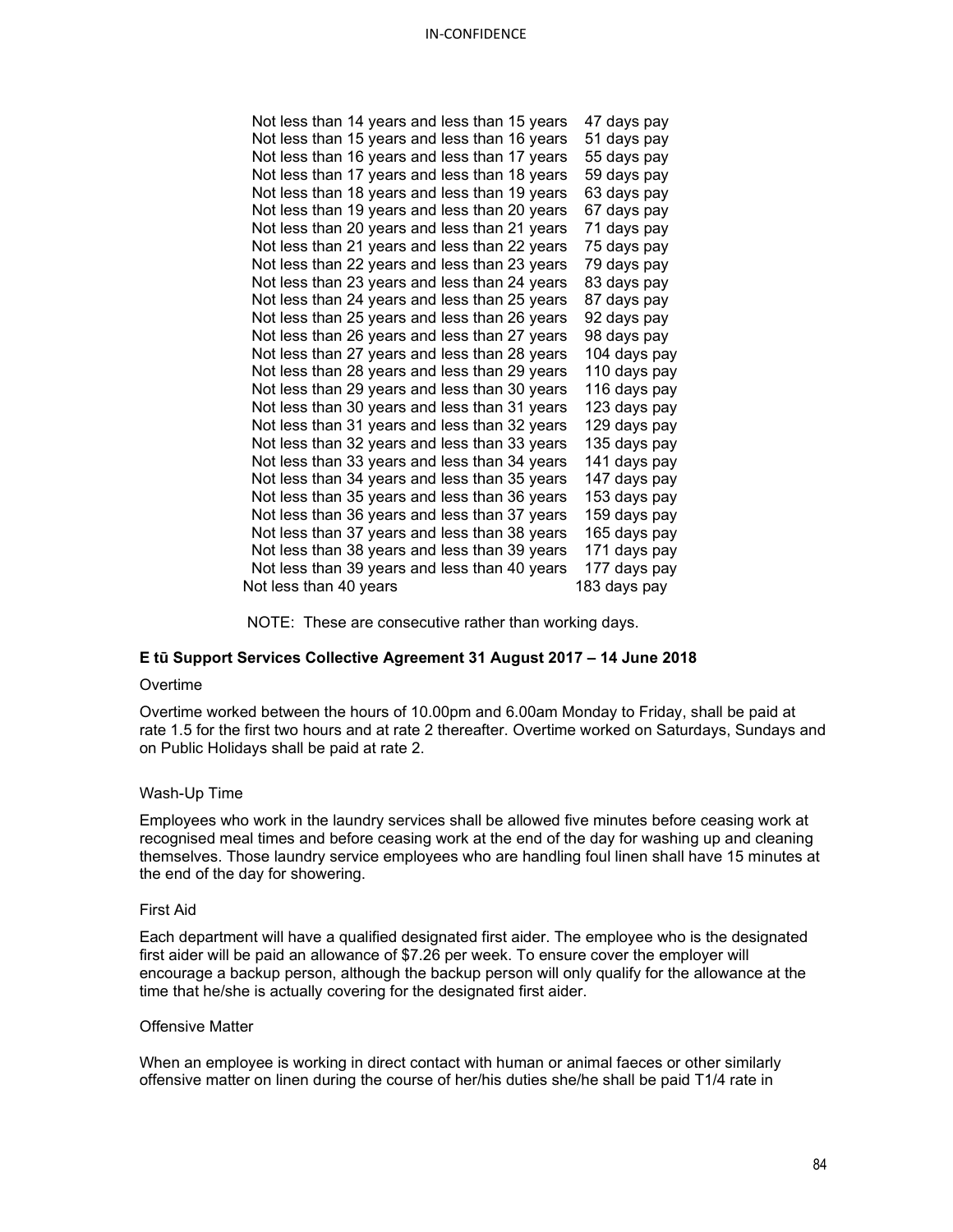addition while undertaking such work. It is the responsibility of the sorting room employees to submit the claim for payment under this clause to the Unit Manager for approval.

#### Retiring Gratuities

- 15.1 The Employer may pay a retiring gratuity to staff permanently retiring from the workforce who have had no less than 10 years service with the Board, or with the Board or one or more other Companies and with one or more of the following services: the Public Service, or any University in New Zealand. Provided that, for employees engaged after 1 July 1992, to 30 November 1995 only service with Area Health Boards and Crown Health Enterprises shall be recognised. Employees employed after 1 December 1995 only service with South Canterbury District Health Board will be recognised.
- 15.2 For the purposes of establishing eligibility for a gratuity, total Board service may be aggregated, whether this be part-time or whole-time, or a combination of both at different periods. Part-time service is not to be converted to its wholetime equivalent for the purpose of establishing eligibility.
- 15.3 Where part-time service is involved the gratuity should be calculated to reflect this. The number of hours per week employed during the years of service is calculated as a percentage of the number of hours represented by a full week and this percentage is applied to the rate of pay established for gratuity purposes.
- 15.4 Gratuities may be paid to the spouse or if no surviving spouse, the dependent child(ren) or the estate of employees who died before retirement or who died after retirement but before receiving a gratuity. Spouse is defined as a person with whom a marriage Agreement has been made or who is in a de facto relationship.
- 15.5 The calculation of a gratuity entitlement shall be in accordance with the scale detailed below, provided that the amount of any gratuity previously received in respect of service taken into account in the calculation shall be deducted.
- 15.6 For the purposes of calculating the amount of gratuity which the Board may pay, the rate on retirement shall be the basic rate of salary or wages.
- 15.7 An employee who is granted leave without pay and who remains in the service of the Board will, on retirement, have such leave aggregated with other service for gratuity purposes.

| Period of<br>Service<br>Gratuity                          | Maximum |    |
|-----------------------------------------------------------|---------|----|
| Not less than 10 years and less than 11 years<br>days pay |         | 31 |
| Not less than 11 years and less than 12 years<br>days pay |         | 35 |
| Not less than 12 years and less than 13 years<br>days pay |         | 39 |
| Not less than 13 years and less than 14 years<br>days pay |         | 43 |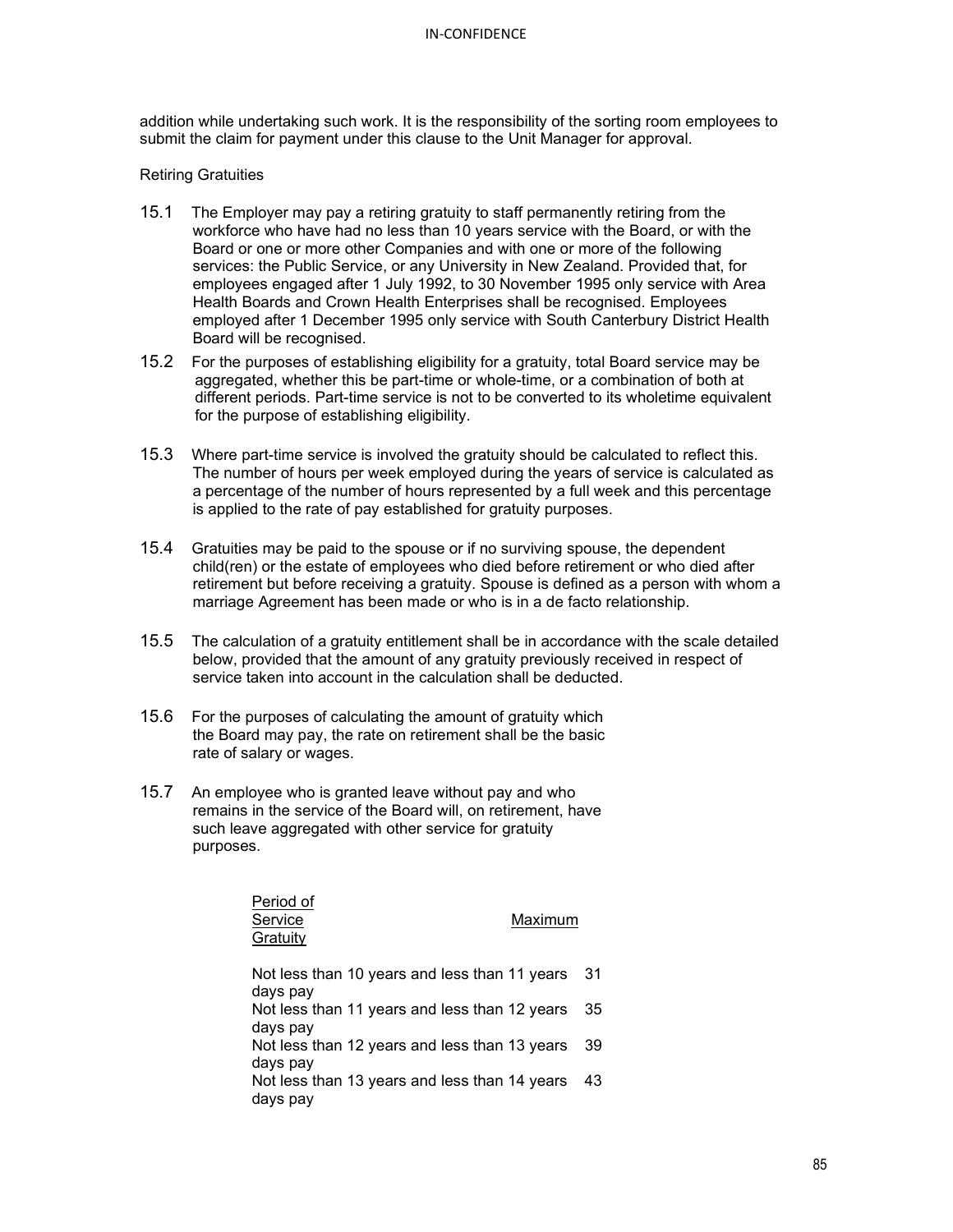| Not less than 15 years and less than 16 years<br>Not less than 16 years and less than 17 years<br>Not less than 17 years and less than 18 years<br>Not less than 18 years and less than 19 years<br>Not less than 19 years and less than 20 years<br>Not less than 20 years and less than 21 years<br>Not less than 21 years and less than 22 years | 47 days pay<br>51 days pay<br>55 days pay<br>59 days pay<br>63 days pay<br>67 days pay<br>71 days pay<br>75 days pay<br>79 days pay<br>83 days pay<br>87 days pay |
|-----------------------------------------------------------------------------------------------------------------------------------------------------------------------------------------------------------------------------------------------------------------------------------------------------------------------------------------------------|-------------------------------------------------------------------------------------------------------------------------------------------------------------------|
|                                                                                                                                                                                                                                                                                                                                                     |                                                                                                                                                                   |
|                                                                                                                                                                                                                                                                                                                                                     |                                                                                                                                                                   |
|                                                                                                                                                                                                                                                                                                                                                     |                                                                                                                                                                   |
|                                                                                                                                                                                                                                                                                                                                                     |                                                                                                                                                                   |
|                                                                                                                                                                                                                                                                                                                                                     |                                                                                                                                                                   |
|                                                                                                                                                                                                                                                                                                                                                     |                                                                                                                                                                   |
|                                                                                                                                                                                                                                                                                                                                                     |                                                                                                                                                                   |
| Not less than 22 years and less than 23 years                                                                                                                                                                                                                                                                                                       |                                                                                                                                                                   |
| Not less than 23 years and less than 24 years                                                                                                                                                                                                                                                                                                       |                                                                                                                                                                   |
| Not less than 24 years and less than 25 years                                                                                                                                                                                                                                                                                                       |                                                                                                                                                                   |
| Not less than 25 years and less than 26 years                                                                                                                                                                                                                                                                                                       | 92 days pay                                                                                                                                                       |
| Not less than 26 years and less than 27 years                                                                                                                                                                                                                                                                                                       | 98 days pay                                                                                                                                                       |
| Not less than 27 years and less than 28 years                                                                                                                                                                                                                                                                                                       | 104 days pay                                                                                                                                                      |
| Not less than 28 years and less than 29 years                                                                                                                                                                                                                                                                                                       | 110 days pay                                                                                                                                                      |
| Not less than 29 years and less than 30 years                                                                                                                                                                                                                                                                                                       | 116 days pay                                                                                                                                                      |
| Not less than 30 years and less than 31 years                                                                                                                                                                                                                                                                                                       | 123 days pay                                                                                                                                                      |
| Not less than 31 years and less than 32 years                                                                                                                                                                                                                                                                                                       | 129 days pay                                                                                                                                                      |
| Not less than 32 years and less than 33 years                                                                                                                                                                                                                                                                                                       | 135 days pay                                                                                                                                                      |
| Not less than 33 years and less than 34 years                                                                                                                                                                                                                                                                                                       | 141 days pay                                                                                                                                                      |
| Not less than 34 years and less than 35 years                                                                                                                                                                                                                                                                                                       | 147 days pay                                                                                                                                                      |
| Not less than 35 years and less than 36 years                                                                                                                                                                                                                                                                                                       | 153 days pay                                                                                                                                                      |
| Not less than 36 years and less than 37 years                                                                                                                                                                                                                                                                                                       | 159 days pay                                                                                                                                                      |
| Not less than 37 years and less than 38 years                                                                                                                                                                                                                                                                                                       | 165 days pay                                                                                                                                                      |
| Not less than 38 years and less than 39 years                                                                                                                                                                                                                                                                                                       | 171 days pay                                                                                                                                                      |
| Not less than 39 years and less than 40 years                                                                                                                                                                                                                                                                                                       | 177 days pay                                                                                                                                                      |
| Not less than 40 years                                                                                                                                                                                                                                                                                                                              | 183 days pay                                                                                                                                                      |

NOTE: These are consecutive rather than working days.

# *Tairawhiti DHB*

#### **Meal Breaks and Rest Periods:**

All employees shall be entitled to rest breaks of 15 minutes each for morning tea, afternoon tea or supper, and the equivalent breaks for night duty where these occur during duty, shall be recognised as time worked.

#### **ITO Payment (Janet Malcolm)**

The above employee shall be entitled to 25 cents an hour in addition to her hourly rate in recognition for having completed stages 1 and 2 of the Cleaning ITO Certificate providing she has not progressed to a higher grade on the wages scale following 1 October 2013.

# *Taranaki DHB*

#### **Support Services Collective Agreement – Effective 1 January 2005 to 30 June 2006**

# **1. Tracer Allowance**

Cleaners and Orderlies who are instructed to be on call to respond to traces or call-outs during his/her scheduled meal break shall be paid an allowance of \$2.10 for that scheduled meal break.

**Conditions**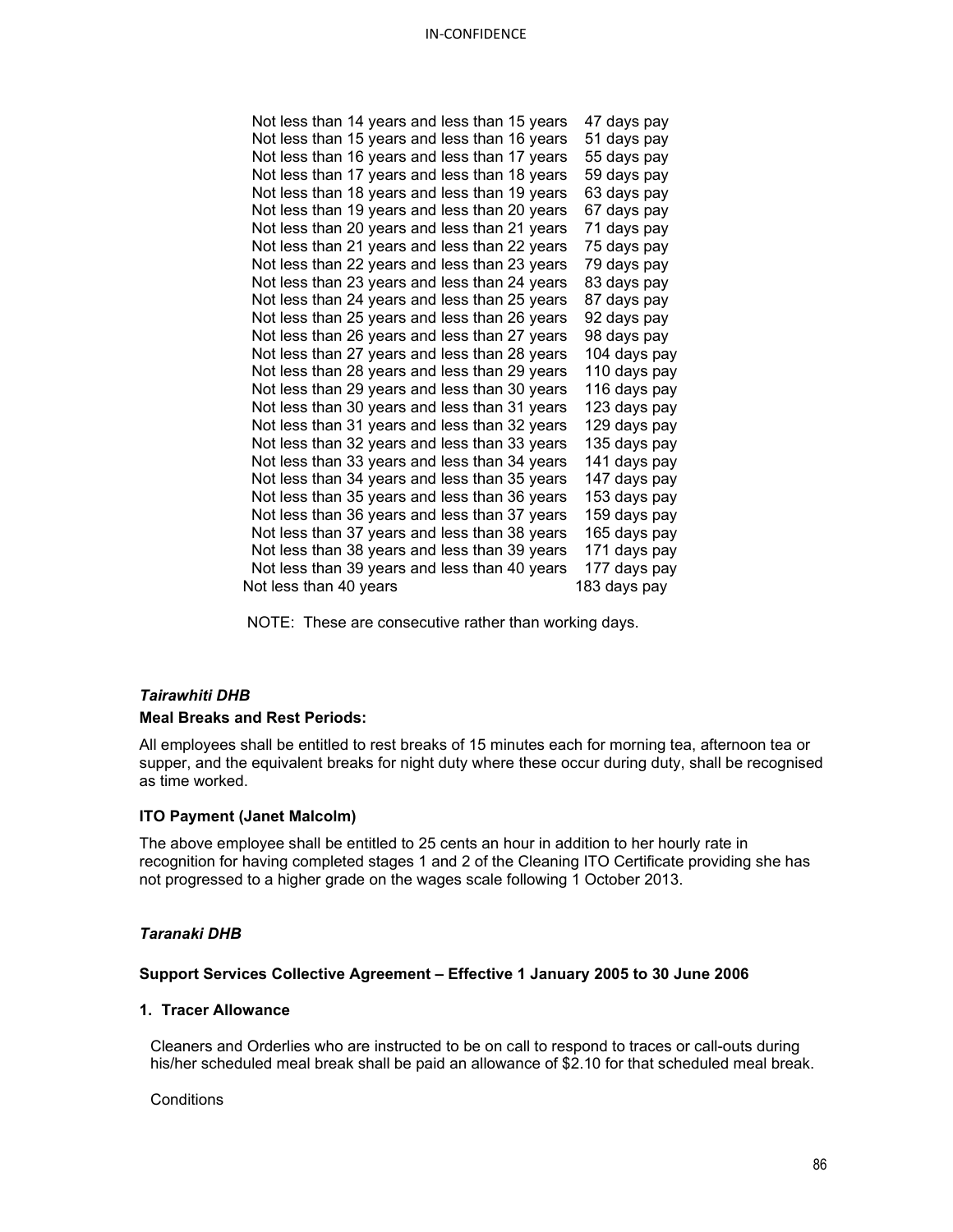- a) The term "leave year" means the year ending with the anniversary date of your appointment.
- b) You should take leave in the year in which it accrues. TDHB may permit all or part of the annual leave accruing in respect of a leave year to be postponed to the next following year, but no employee's annual leave balance at any one time should not exceed 2 years' entitlement.
- c) Where employees work part-time they will receive a pro-rated payment.
- d) Irregular employees may qualify for the additional annual leave granted by virtue of sub clause b) of this clause where they have worked an average of 0.4FTE for each year of the previous six years.

# **2. Buddy Training Allowance**

Any employee requested by the employer to take responsibility for training a new employee shall be paid an extra \$1.00 per hour covering three eight hour shifts to a maximum of 24 hours.

#### **3. Cleaners Operating Theatre Allowance**

Cleaners who are employed to work in the operating theatre shall be paid an allowance of 37 cents per hour worked in the theatre.

#### **4. Meal Allowance**

The employee will be paid a meal allowance of \$10.00 in the following circumstances:

- Where the employee is unable to be relieved from work for a meal break;
- Where the employee works ordinary hours (0600 to 1800) and works beyond 1900;
- Where an employee works an afternoon or evening shift;
- Where the employee is called upon to work more than one hour of overtime Monday to Friday inclusive or after 1 p.m. on Saturday or Sunday.

 Where an employee is required to "special" a patient and cannot be relieved for a meal break then a meal will be delivered from the TDHB café at TDHB's expense, in the relevant Ward's meal trolley and provided to the employee. In this instance the employee will not be entitled to a meal allowance.

# 5. Socks

Orderlies and cleaners shall receive four pairs of socks annually.

#### *Waikato DHB*

#### **Domestic Workers Collective Agreement – Effective 1 March 2004 to 28 February 2007**

#### **Tracer allowance**

13 (3) A employee who is instructed to be on call to respond to traces or call-outs during his/her scheduled meal break shall be paid an allowance of \$2.11 for that scheduled meal break.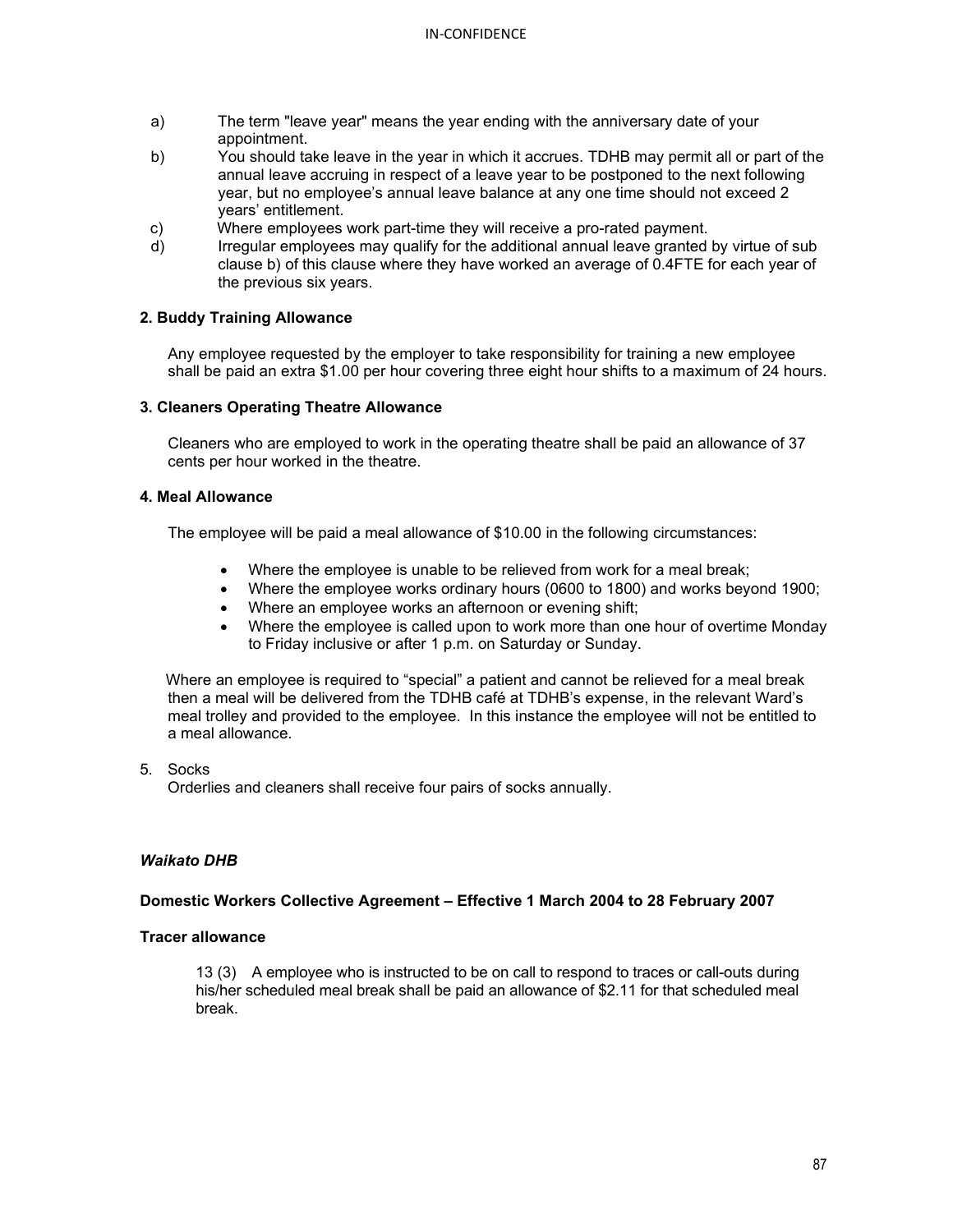### **Retiring Gratuities**

- **35 NOTE:** This clause shall not apply to employees employed after the 26 August 1992.
	- (1) Retiring gratuities shall only be paid to eligible staff who are retiring from the organisation (with the express intention of retirement from the paid workforce), or who are retiring early on medical grounds, who have had not less than 10 years' service with the employer, with that employer and one or more other District Health Board, Hospital and Health Service, Crown Health Enterprise, Hospital or Area Health Board and with one or more of the following services: the Public Service, the Post Office, New Zealand Railways or any university in New Zealand.

Where an employee believes that the approval of a retiring gratuity payment is being unreasonably withheld by their manager they may seek a review of this decision by the Chief Executive.

- (2) For the purposes of establishing eligibility for a gratuity, total organisation service will be aggregated, whether this be part-time or whole-time, or a combination of both at different periods. Part-time service is not to be converted to its whole-time equivalent for the purpose of establishing eligibility.
- (3) Where part-time service is involved the gratuity should be calculated to reflect this. he number of hours per week employed during the years of service is calculated as a percentage of the number of hours represented by a full week and this percentage is applied to the rate of pay established for gratuity purposes.
- (4) Gratuities may be paid to the spouse or if no surviving spouse, the dependent child(ren) or the estate of employees who died before retirement or who died after retirement but before receiving a gratuity. Spouse is defined as a person with whom a marriage contract has been made or who is in a de facto relationship.
- (5) The calculation of a gratuity entitlement shall be in accordance with the scale detailed below, provided that the amount of any gratuity previously received in respect of service taken into account in the calculation shall be deducted.
- (6) For the purposes of calculating the amount of gratuity which the employer will pay the rate of pay on retirement shall be the basic rates of salary or wages.
- (7) An employee who is granted leave without pay and who remains in the service of the employer, will, on retirement, have such leave aggregated with other service for gratuity purposes.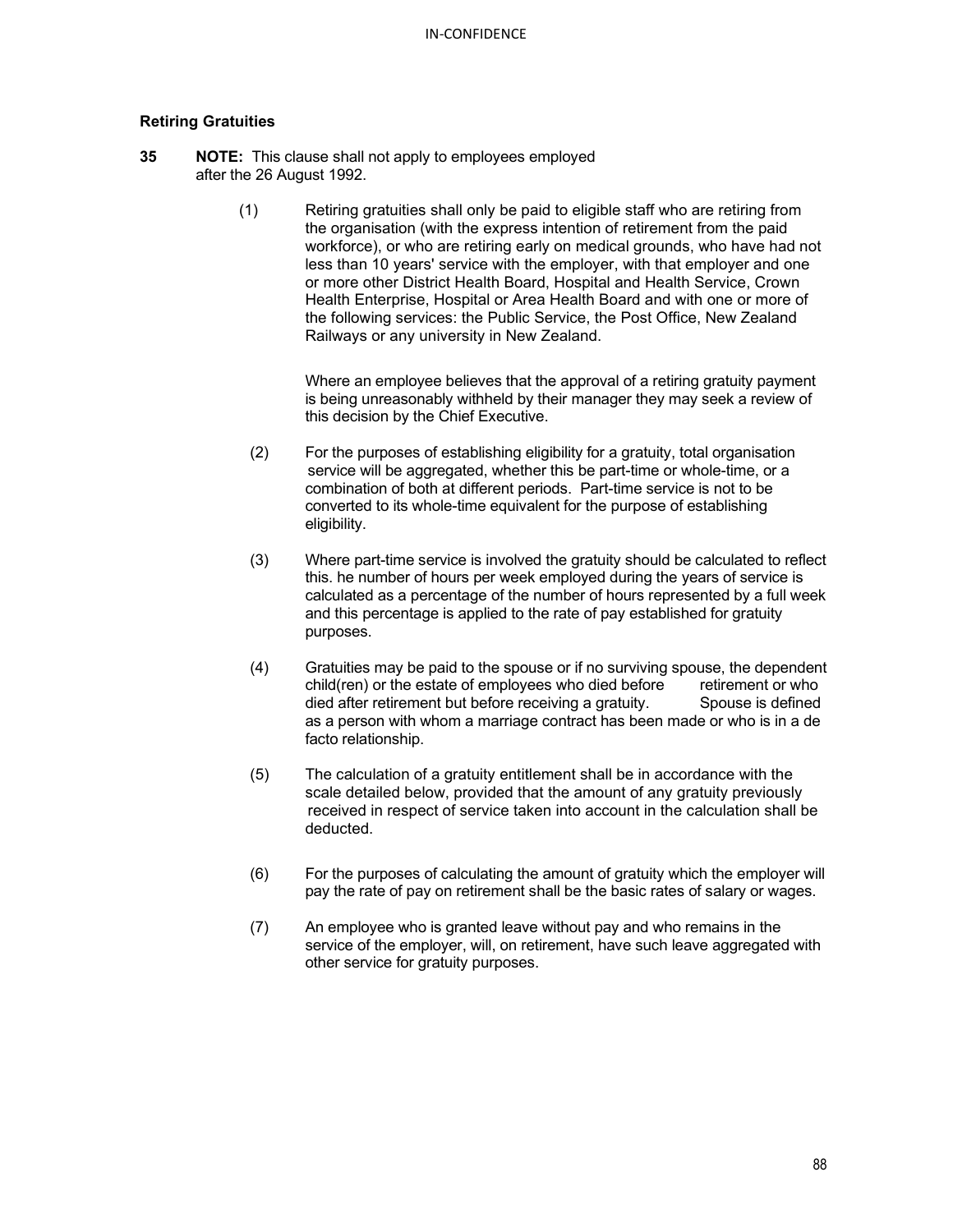# **SCALE OF MAXIMUM GRATUITIES**

Period of Total Service Maximum Gratuity

| Not less than 10 years and less than 11 years |  | 31 days' pay |
|-----------------------------------------------|--|--------------|
| Not less than 11 years and less than 12 years |  | 35 days' pay |
| Not less than 12 years and less than 13 years |  | 39 days' pay |
| Not less than 13 years and less than 14 years |  | 43 days' pay |
| Not less than 14 years and less than 15 years |  | 47 days' pay |
| Not less than 15 years and less than 16 years |  | 51 days' pay |
| Not less than 16 years and less than 17 years |  | 55 days' pay |
| Not less than 17 years and less than 18 years |  | 59 days' pay |
| Not less than 18 years and less than 19 years |  | 63 days' pay |
| Not less than 19 years and less than 20 years |  | 67 days' pay |
| Not less than 20 years and less than 21 years |  | 71 days' pay |
| Not less than 21 years and less than 22 years |  | 75 days' pay |
| Not less than 22 years and less than 23 years |  | 79 days' pay |
| Not less than 23 years and less than 24 years |  | 83 days' pay |
| Not less than 24 years and less than 25 years |  | 87 days' pay |
| Not less than 25 years and less than 26 years |  | 92 days' pay |
| Not less than 26 years and less than 27 years |  | 98 days' pay |
| Not less than 27 years and less than 28 years |  | 104days' pay |
| Not less than 28 years and less than 29 years |  | 110days' pay |
| Not less than 29 years and less than 30 years |  | 116days' pay |
| Not less than 30 years and less than 31 years |  | 123days' pay |
| Not less than 31 years and less than 32 years |  | 129days' pay |
| Not less than 32 years and less than 33 years |  | 135days' pay |
| Not less than 33 years and less than 34 years |  | 141days' pay |
| Not less than 34 years and less than 35 years |  | 147days' pay |
| Not less than 35 years and less than 36 years |  | 153days' pay |
| Not less than 36 years and less than 37 years |  | 159days' pay |
| Not less than 37 years and less than 38 years |  | 165days' pay |
| Not less than 38 years and less than 39 years |  | 171days' pay |
| Not less than 39 years and less than 40 years |  | 177days' pay |
| Not less than 40 years                        |  | 183days' pay |

NOTE: These are consecutive rather than working days.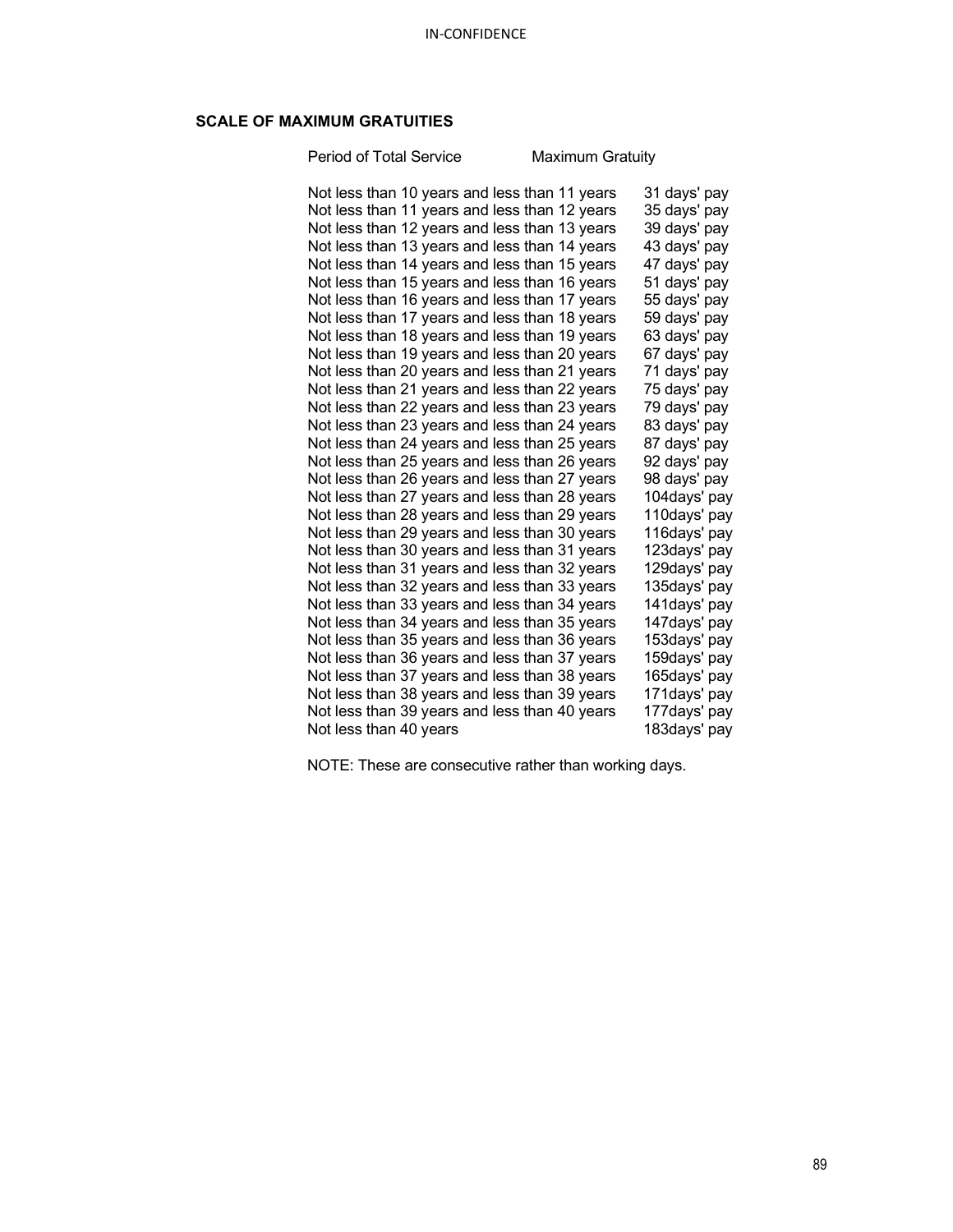# *Waitemata DHB*

### **Service Workers Collective Agreement – effective 1 August 2004 to 31 July 2006 36 Retiring gratuities**

- 36.1 The employer shall pay a retiring gratuity to staff retiring from the DHB who have had no less than 10 years' service with the employing DHB, with that DHB and one or more other DHB and with one or more of the following services: Hospital/Area Health Boards/CHEs/HHSs, the Public Service, the Post Office, NZ Railways or any university in New Zealand. Provided that for employees engaged after 1 July, 1992, only service with DHBs, HHSs, CHEs, Area Health Boards, Hospital Boards or Health Service Community Trusts funded or part funded by a DHB shall be recognised.
- 36.2 For the purposes of establishing eligibility for a gratuity, total service may be aggregated, whether this be part-time or whole-time, or a combination of both at different periods. Parttime service is not to be converted to its whole-time equivalent for the purpose of establishing eligibility.
- 36.3 Where part-time service is involved the gratuity should be calculated to reflect this. The number of hours per week employed during the years of service is calculated as a percentage of the number of hours represented by a full week and this percentage is applied to the rate of pay established for gratuity purposes.
- 36.4 Gratuities may be paid to the spouse or if no surviving spouse, the dependent child(ren) or the estate of employees who died before retirement or who died after retirement but before receiving a gratuity. Spouse is defined as a person with whom a marriage contract has been made or who is in a de facto relationship.
- 36.5 The employer may, in exceptional circumstances, consider approving the payment of half or all of the normal entitlement to those employees who leave the service of Waitemata DHB after 10 years service. Such exceptional circumstances may include sickness or retirement on medical grounds but not usually include resignation to take up other employment.
- 36.6 The calculation of a gratuity entitlement shall be in accordance with the scale detailed below, provided that the amount of any gratuity previously received in respect of service taken into account in the calculation shall be deducted.
- 36.7 For the purposes of calculating the amount of gratuity which the employer may pay the rate of pay on retirement shall be the basic rates of salary or wages.
- 36.8 An employee who is granted leave without pay and who remains in the service of the DHB, will, on retirement, have such leave aggregated with other service for gratuity purposes.

# **SCALE OF MAXIMUM GRATUITIES**

# **Period of Total Service Maximum Gratuity**

Not less than 10 years and less than 11 years 31 days' pay Not less than 11 years and less than 12 years 35 days' pay Not less than 12 years and less than 13 years 39 days' pay Not less than 13 years and less than 14 years 43 days' pay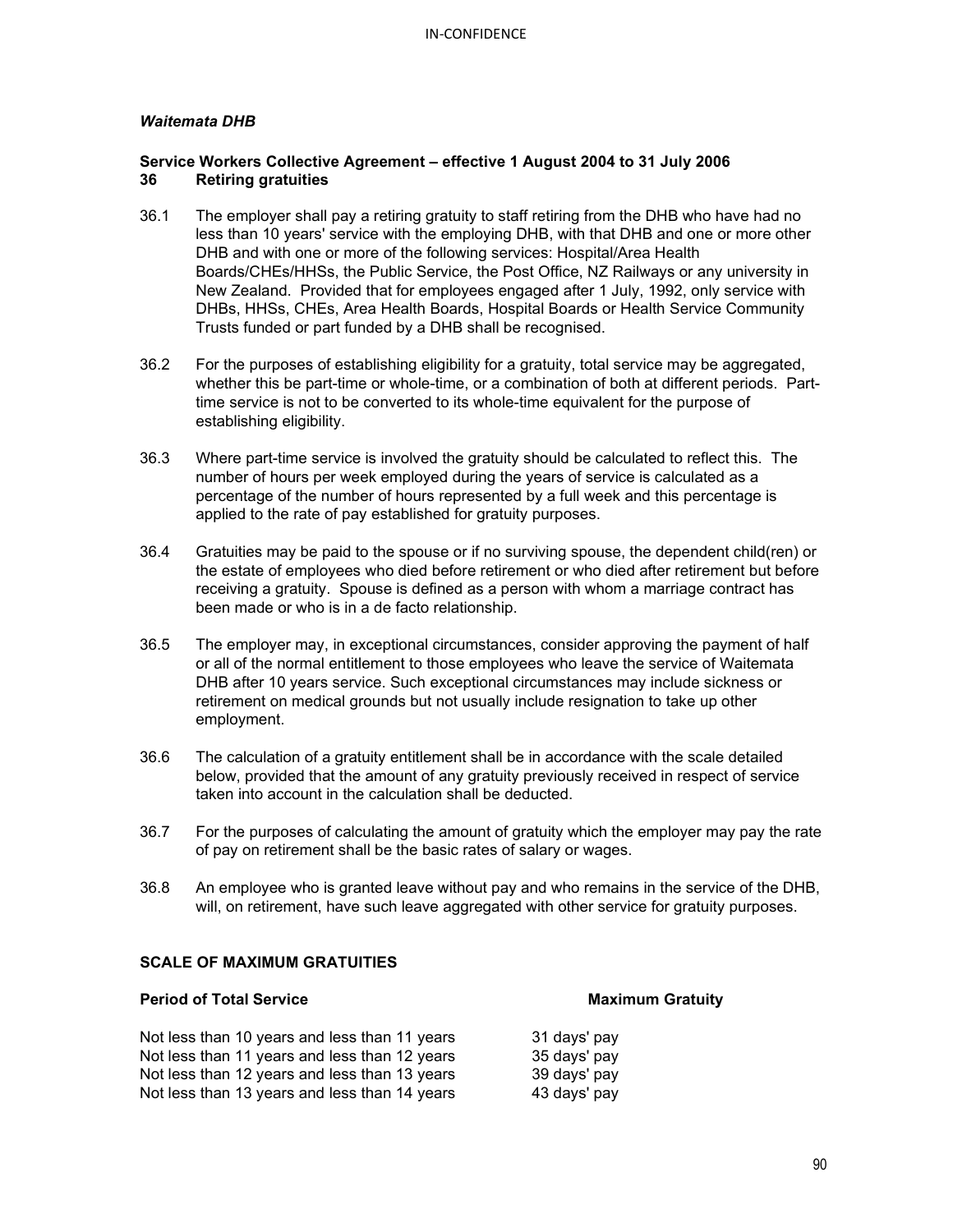|                        | Not less than 14 years and less than 15 years | 47 days' pay  |
|------------------------|-----------------------------------------------|---------------|
|                        | Not less than 15 years and less than 16 years | 51 days' pay  |
|                        | Not less than 16 years and less than 17 years | 55 days' pay  |
|                        | Not less than 17 years and less than 18 years | 59 days' pay  |
|                        | Not less than 18 years and less than 19 years | 63 days' pay  |
|                        | Not less than 19 years and less than 20 years | 67 days' pay  |
|                        | Not less than 20 years and less than 21 years | 71 days' pay  |
|                        | Not less than 21 years and less than 22 years | 75 days' pay  |
|                        | Not less than 22 years and less than 23 years | 79 days' pay  |
|                        | Not less than 23 years and less than 24 years | 83 days' pay  |
|                        | Not less than 24 years and less than 25 years | 87 days' pay  |
|                        | Not less than 25 years and less than 26 years | 92 days' pay  |
|                        | Not less than 26 years and less than 27 years | 98 days' pay  |
|                        | Not less than 27 years and less than 28 years | 104 days' pay |
|                        | Not less than 28 years and less than 29 years | 110 days' pay |
|                        | Not less than 29 years and less than 30 years | 116 days' pay |
|                        | Not less than 30 years and less than 31 years | 123 days' pay |
|                        | Not less than 31 years and less than 32 years | 129 days' pay |
|                        | Not less than 32 years and less than 33 years | 135 days' pay |
|                        | Not less than 33 years and less than 34 years | 141 days' pay |
|                        | Not less than 34 years and less than 35 years | 147 days' pay |
|                        | Not less than 35 years and less than 36 years | 153 days' pay |
|                        | Not less than 36 years and less than 37 years | 159 days' pay |
|                        | Not less than 37 years and less than 38 years | 165 days' pay |
|                        | Not less than 38 years and less than 39 years | 171 days' pay |
|                        | Not less than 39 years and less than 40 years | 177 days' pay |
| Not less than 40 years |                                               | 183 days' pay |

NOTE - Gratuity equates to the pay that would be earned in the period of consecutive days. That is, non-working & therefore unpaid days are included in the total number of days

# **9.0 Long service leave**

For all employees the following provision shall apply for Long Service Leave:

- 9.1 Eligibility -
- (a) Employees who have completed 10 years' continuous service as defined below shall be granted two weeks' Long Service Leave. A further one weeks' Long Service Leave shall be granted on completion of each subsequent 5 year's service, as defined below.
- (b) Continuous service is defined as not less than six months' continuous service with the following:
	- (i) Health Service;
	- (ii) Public Service; Post Office; Railways; Parliamentary Service Commission, formerly Legislative Department; Parliamentary Counsel Office; Armed Forces; Police: Education Boards but only in respect of officers employed in terms of the EDUCATION AUTHORITIES EMPLOYMENT REGULATIONS 1982; Contractors within the Health Service, and undertakings taken over by Government as going concerns, provided that service with the organisations listed in sub-clause 9.7(a) (ii) (2) shall not be counted for employees who commenced after 1 July 1992.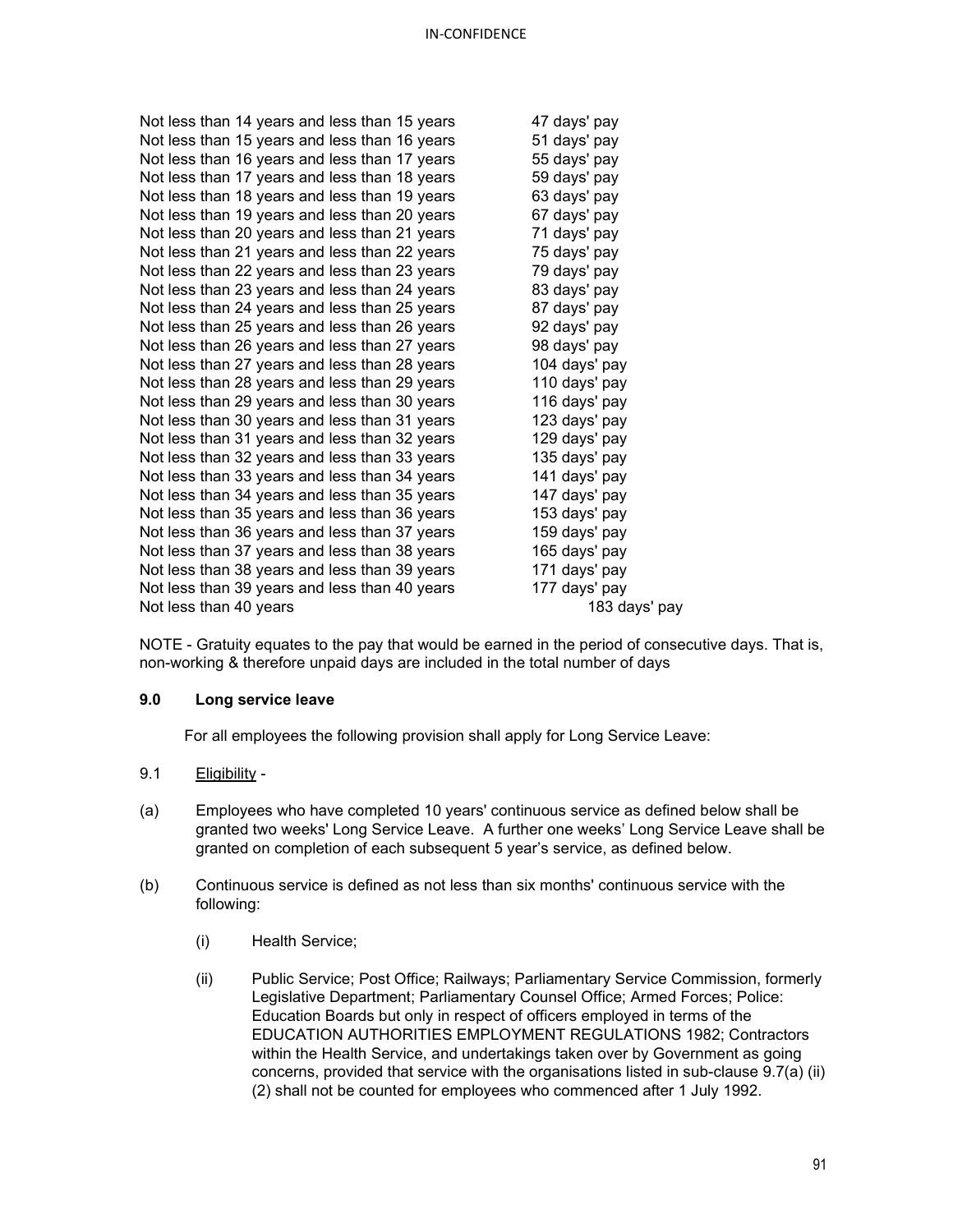- (c) Continuous service may be broken by periods of up to three months but any break in service of longer than three months SHALL debar an employee from counting the service prior to that break towards the qualifying period for Long Service Leave. This includes periods of service over three months in an overseas post which are taken after resignation from a hospital, Area Health Board, CHE, HHS or DHB in New Zealand.
- (d) Leave without pay in excess of three months (including sick leave without pay) taken on any one occasion cannot be included in the qualifying period, e.g.: an employee who has had in aggregate a year's leave without pay will not qualify for Long Service Leave until 11 years of qualifying service excepting that such leave SHALL be included in the qualifying period where it was granted for:
	- (i) standard New Zealand Government bursaries or similar Government sponsored awards;
	- (ii) recognised training courses:
	- (iii) military service:
	- (iv) New Zealand Government service on secondment or otherwise in the Cook Islands, Niue or Tokelau Islands.

In addition a period of service in an overseas post while on leave without pay in excess of three months, whether on secondment or not, may qualify as service for Long Service Leave, provided the terms and conditions governing it are determined by the appropriate New Zealand government employing agency and provided the employee concerned has remained, throughout the overseas service, in the employment of the health service or New Zealand government department.

Where staff have served overseas outside normal career patterns in order to carry out a New Zealand government requirement, e.g., special aid assignments, sympathetic consideration will be given to applications for standard Long Service Leave conditions after 20 years' service, including a period overseas when an employee was serving the Government by enabling it to fulfil an international obligation.

- (e) Employees who resign (except under 9.2 and (d) below) or who are dismissed, except through no fault of their own, will forfeit any Long Service Leave to which they might otherwise be entitled.
- 9.2 Procedures for taking Long Service Leave -
- (a) Long Service Leave must be taken in one period except that an employee recalled from leave because of an emergency is entitled to resume leave after the emergency.
- (b) Except as provided below Long Service Leave must be taken within five years of qualification and before relinquishment of office or it will be forfeited. The only exceptions to this rule is that staff who may become immediately entitled to long service leave by virtue of the change to this agreement will be notified and given a reasonable opportunity to apply and take long service leave .
	- (i) Employees who are within two years of retirement when they qualify may, at the discretion of the employer, be paid salary for the balance of Long Service Leave at the time of retirement.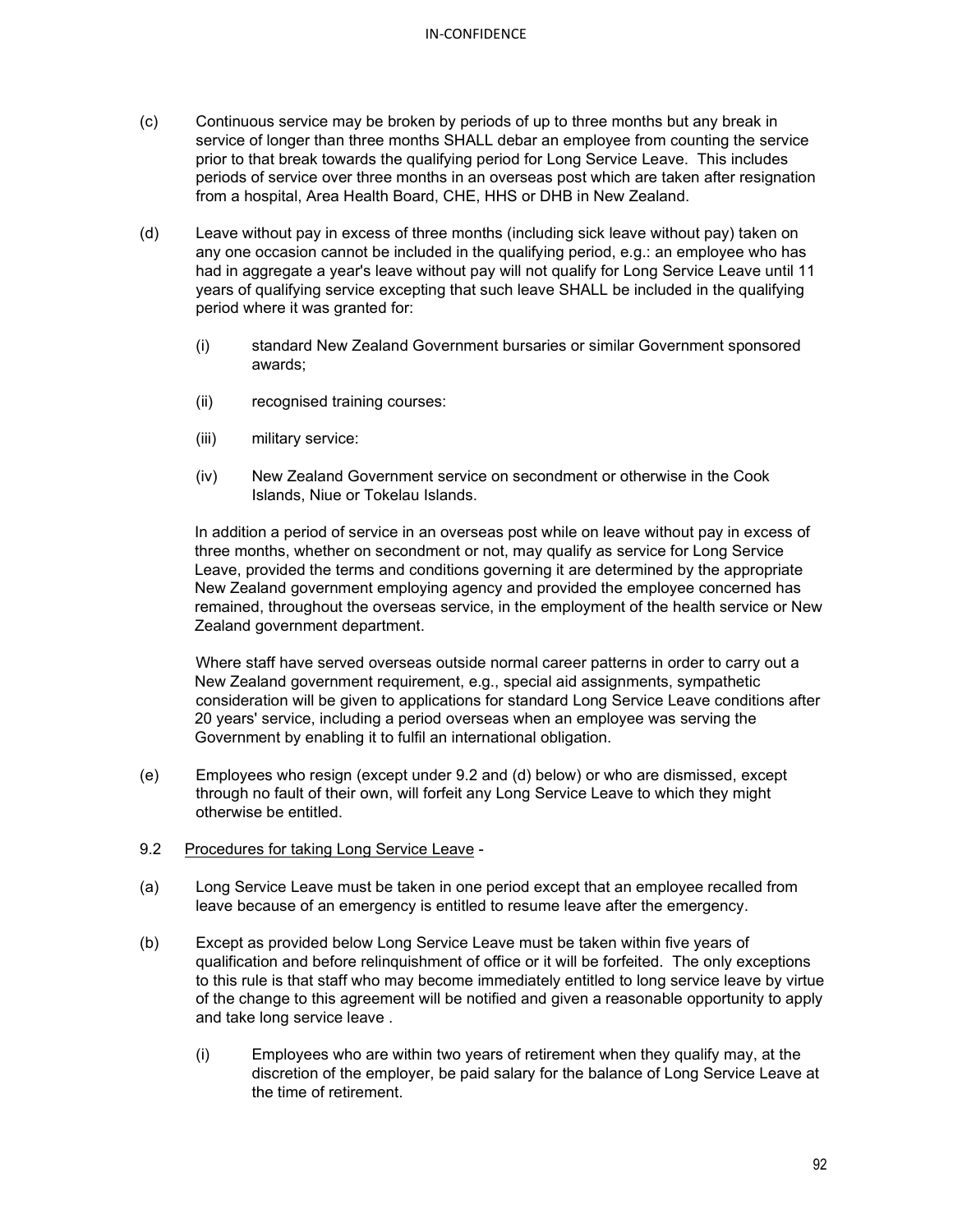- (ii) Employees who are at or close to their eligibility for Government National Superannuation and who give notice of resignation may, at the discretion of the employer, be paid salary for the balance of Long Service Leave at the time of their resignation.
- (iii) The employer may pay salary for the balance of Long Service Leave to an employee who retires medically unfit after qualifying for Long Service Leave, but before taking or forfeiting it under these rules.
- (iv) Employees who have qualified for, but not taken Long Service Leave may, when resigning from an employer and commencing employment with another, transfer the Long Service Leave. The leave must, however, be taken within five years of qualification.
- (c) Payment for Long Service Leave is to be on the same basis of average earnings as applies with annual leave. Average earnings are to be assessed on the basis of the calculation year preceding the leave and paid out at the commencement of the leave.
- (d) Allowances and other payments which continue during annual leave shall be payable during Long Service Leave.
- (e) Where a public holiday or substituted succeeding day falls during a period of Long Service Leave, the employee is entitled to the holiday which is not to be debited against such leave.
- (f) Reduced hours or part-time workers are to receive a pro rata reduction of pay, during Long Service Leave.

# 9.3 Deceased employees -

The employer may approve a cash payment equivalent to four weeks' salary to the widow, widower or if no surviving spouse exists, to dependent child(ren) or to the estate, of a deceased employee who had qualified for long service leave but who had neither taken nor forfeited it under these rules. This payment will be in addition to any grant made under the Retirement Gratuity Provisions specified in this CEC.

# **Penal Payments for Weekend and Night Work**

Employees specified below who are entitled to ordinary time rate extra (T1) under Clause 5.1.1 (i) and (ii) below shall from 1 July 2007 be paid the dollar amount as specified below for all such hours. The specified dollar amount will continue to be paid (to the specified individuals only) until it is overtaken by the dollar amount provided for under the weekend penal rate provision (Clause 12.1 (ii)) of this MECA.

| Rubena Cameron | \$30.56 |
|----------------|---------|
| Brenda Cameron | \$26.58 |

**5. Penal Payments for Weekend and Night Work** (This clause only applies to the employees named above.)

5.1 5.1.1 An employee who was engaged prior to 6 March 1998 and is required to<br>perform ordinary hours of work on a Saturday or Sunday shall. in addition to the perform ordinary hours of work on a Saturday or Sunday shall, ordinary rate, receive the following penal payments: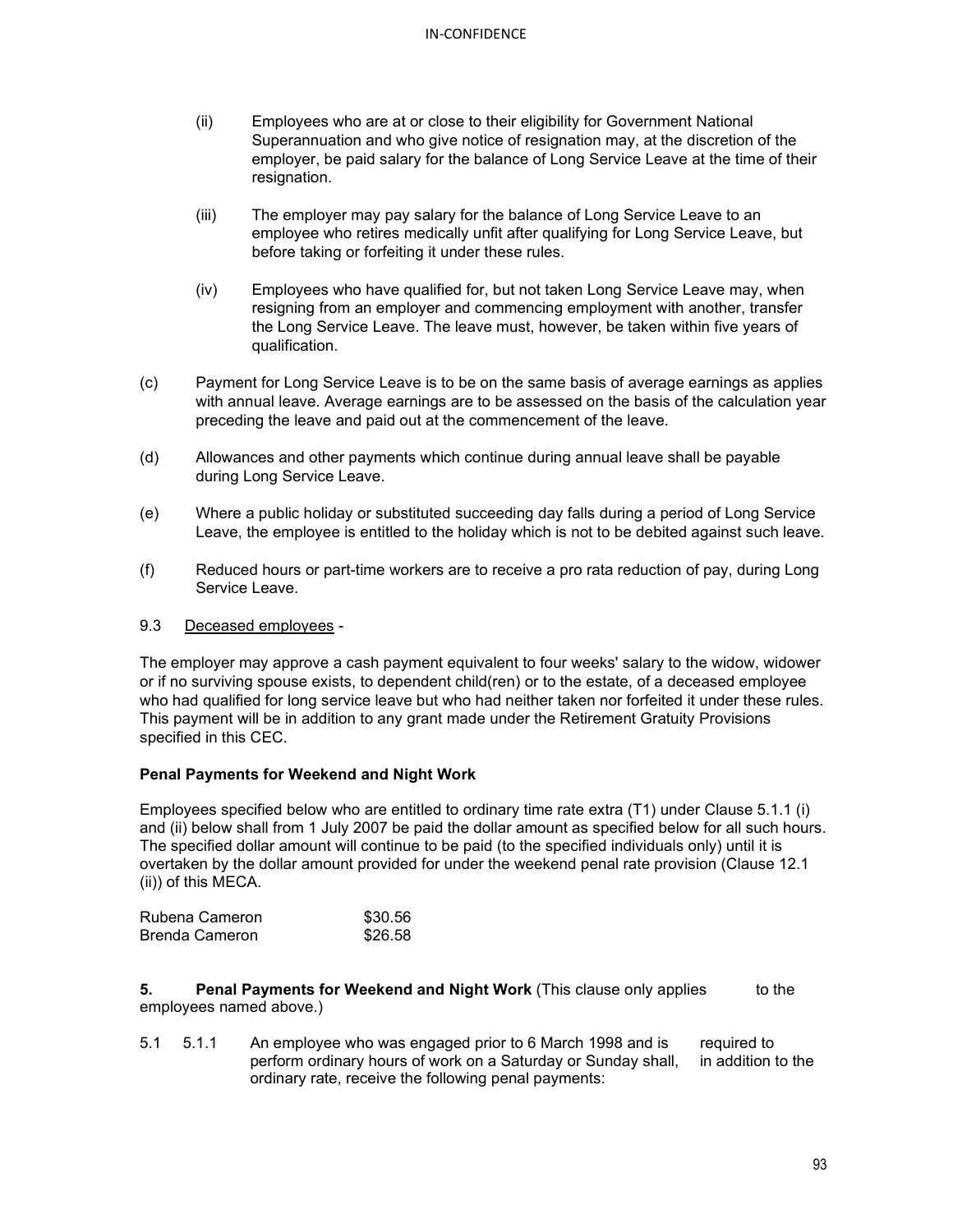i. For work between midnight Friday and midday Saturday – half ordinary time rate extra  $(T \frac{1}{2})$  for the first three hours and ordinary time rate extra (T1) thereafter.

ii. For work between midday Saturday and midnight Sunday ordinary time rate extra (T1).

5.1.3 No employee engaged prior to 6 March 1998 will be disadvantaged by the introduction of Clause 5.1.2.

- 5.2 An employee who is required to perform ordinary hours of work between the hours of 8.00pm and 6.00am on any day shall, in addition to the weekly wage, receive a penal night rate payment at the rate of quarter ordinary time extra  $(Tx1 \frac{1}{4})$ .
- 5.3 The night rate payment prescribed in clause 5.2 above shall be paid for a minimum of two hours per shift, notwithstanding that less than two hours of the shift may fall between the hours of 8.00pm and 6.00am, and it shall be payable in addition to the weekend penal payments prescribed in clause 5.1 above.

5.4 The penal payments prescribed in this clause are not payable for work which attracts payment of overtime.

# **18. Health and Safety**

18.7 Regular eye tests at the employer's expense shall be conducted for operators of Visual Display Units. The test shall occur before such work is undertaken and shall be repeated at intervals of six months.

### **35 Retirement Gratuities**

- 35.1 The Employer shall pay a retiring gratuity to staff retiring from the DHB, who transferred from Spotless Services and who have had no less than 10 years' service with these employers or one or more of the following services , with the CHE and one or more other CHE's and with one or more of the following services: Hospital/Area Health Boards, the Public Service, the Post Office, NZ Railways or any university in New Zealand. Provided that for employees engaged after 1 July 1992, only service with CHE's, Area Health Boards, Hospital Boards or Health Service Community Trusts funded or part funded by a CHE shall be recognised.
- 35.2 For the purposes of establishing eligibility for a gratuity, total service may be aggregated, whether this be part time or whole time, or a combination of both at different periods.<br>Part time service is not to be converted to its whole time equivalent for the purpose be converted to its whole time equivalent for the purpose of establishing eligibility.
- 35.3 Where part time service is involved the gratuity should be calculated to reflect this. The number of hours per week employed during the vears of service is calculated as a number of hours per week employed during the percentage of the number of hours represented by a full week and this percentage is applied to the rate of pay established for gratuity purposes.
- 35.4 Gratuities shall be paid to the spouse or if no surviving spouse, the dependent child(ren) or the estate of employees who died before retirement or who died after retirement but before receiving a gratuity. Spouse is defined as a person with whom a marriage contract has been made or who is in a de facto relationship.
- 35.5 The employer shall, in exceptional circumstances, consider approving the payment of half or all of the normal entitlement to those employees who leave the service of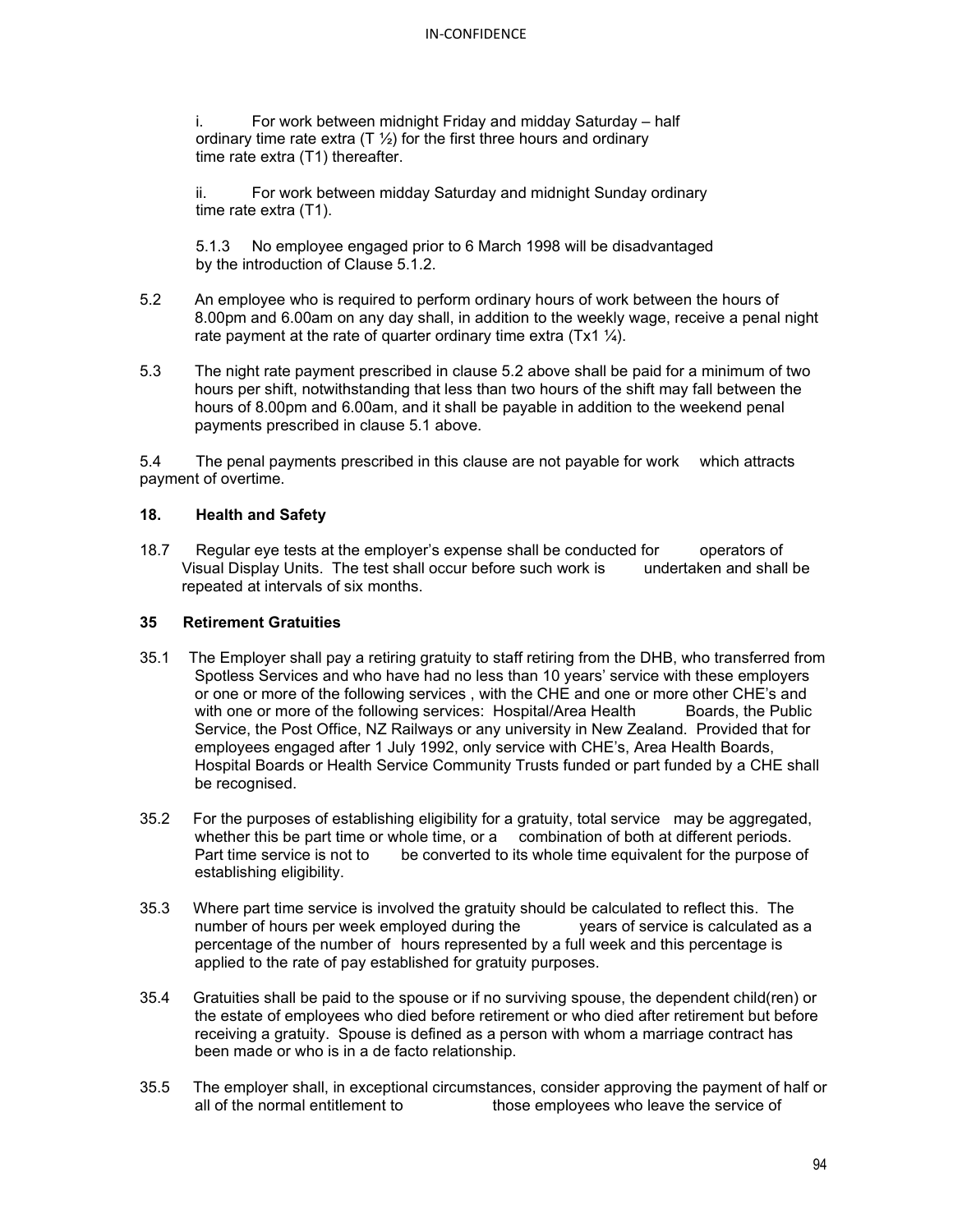Spotless Services after 10 years service. Such exceptional circumstances may include sickness or retirement on medical grounds but not usually include resignation to take up other employment.

- 35.6 The calculation of a gratuity entitlement shall be in accordance with the scale detailed below, provided that the amount of any gratuity previously received in respect of service taken into account in the calculation shall be deducted.
- 35.7 For the purposes of calculating the amount of gratuity which the employer may pay the rate of pay on retirement shall be the basic rates of salary or wages. of pay on retirement shall be the basic
- 35.8 An employee who is granted leave without pay and who remains in the service of Spotless Services, the CHE and its predecessors, will, on retirement, have such leave aggregated with other service for gratuity purposes.

| <b>Scale of Maximum Gratuities</b>            |                         |  |  |
|-----------------------------------------------|-------------------------|--|--|
| <b>Period of Total Service</b>                | <b>Maximum Gratuity</b> |  |  |
| Not less than 10 years and less than 11 years | 31 days' pay            |  |  |
| Not less than 11 years and less than 12 years | 35 days' pay            |  |  |
| Not less than 12 years and less than 13 years | 39 days' pay            |  |  |
| Not less than 13 years and less than 14 years | 42 days' pay            |  |  |
| Not less than 14 years and less than 15 years | 47 days' pay            |  |  |
| Not less than 15 years and less than 16 years | 51 days' pay            |  |  |
| Not less than 16 years and less than 17 years | 55 days' pay            |  |  |
| Not less than 17 years and less than 18 years | 59 days' pay            |  |  |
| Not less than 18 years and less than 19 years | 63 days' pay            |  |  |
| Not less than 19 years and less than 20 years | 67 days' pay            |  |  |
| Not less than 20 years and less than 21 years | 71 days' pay            |  |  |
| Not less than 21 years and less than 22 years | 75 days' pay            |  |  |
| Not less than 22 years and less than 23 years | 79 days' pay            |  |  |
| Not less than 23 years and less than 24 years | 83 days' pay            |  |  |
| Not less than 24 years and less than 25 years | 87 days' pay            |  |  |
| Not less than 25 years and less than 26 years | 92 days' pay            |  |  |
| Not less than 26 years and less than 27 years | 98 days' pay            |  |  |
| Not less than 27 years and less than 28 years | 104 days' pay           |  |  |
| Not less than 28 years and less than 29 years | 110 days' pay           |  |  |
| Not less than 29 years and less than 30 years | 116 days' pay           |  |  |
| Not less than 30 years and less than 31 years | 123 days' pay           |  |  |
| Not less than 31 years and less than 32 years | 129 days' pay           |  |  |
| Not less than 32 years and less than 33 years | 135 days' pay           |  |  |
| Not less than 33 years and less than 34 years | 141 days' pay           |  |  |
| Not less than 34 years and less than 35 years | 147 days' pay           |  |  |
| Not less than 35 years and less than 36 years | 153 days' pay           |  |  |
| Not less than 36 years and less than 37 years | 159days' pay            |  |  |
| Not less than 37 years and less than 38 years | 165 days' pay           |  |  |
| Not less than 38 years and less than 39 years | 171 days' pay           |  |  |
| Not less than 39 years and less than 40 years | 177 days' pay           |  |  |
| Not less than 40 years                        | 183 days' pay           |  |  |

Note: These are consecutive rather than working days.

#### **West Coast DHB**

The following employment conditions will continue to have application to West Coast DHB laundry workers: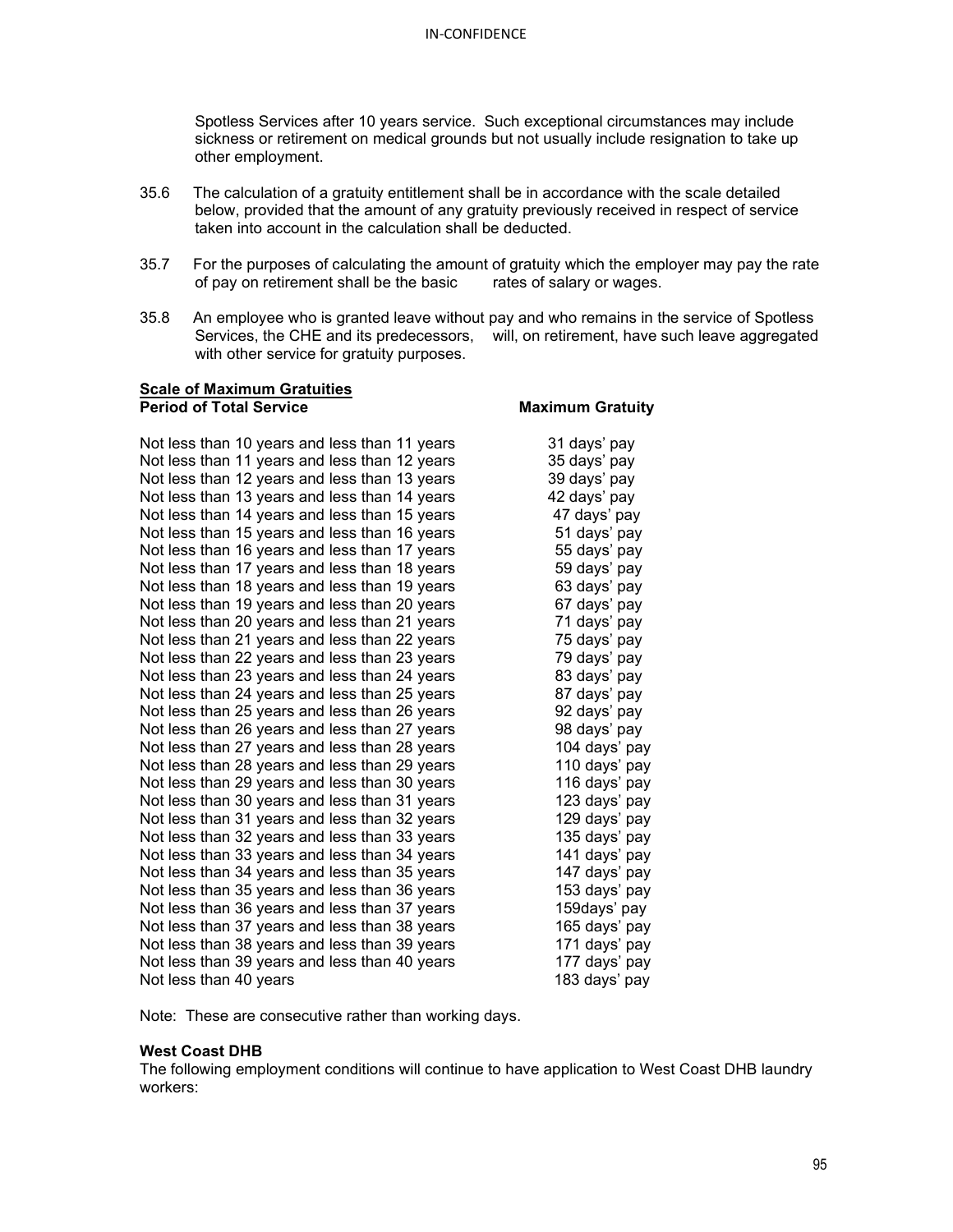- 1. Wash-up Time
	- (a) Where applicable workers shall be allowed five minutes before ceasing work at recognized meal times and before ceasing work at the end of the day for washing and cleaning themselves
	- (b) Workers employed sorting fouled linen, wash persons handling fouled linen and workers handling fouled bags shall be allowed up to 15 minutes for the purpose of taking a shower, immediately after ceasing that duty for the day.
- 2. Overtime

 Overtime is paid for time worked of more than 8 hours day, more than 40 hours per week and outside of the hours 6 a.m. and 6 p.m. Monday to Friday. Double time is paid for working after 10 p.m., before 6 a.m., after noon on Saturday and all day Sunday. A suitable meal will be provided for workers working overtime after 1 p.m. on a Saturday or Sunday.

- 3. Sick Leave
	- (a) Subject to the provisions of the following clauses (b) to (f) below the employer will grant paid sick leave to employees on a no limit basis. Provided that part-time employees will be aid sick leave at the pro-rata rate.
	- (b) Sick leave will be recorded in working days only, and absences from duty of less than two hours shall not be recorded.
	- (c) Any sick leave may be required to be supported by a medical certificate.
	- (d) Wherever possible the employee shall ensure that notice is given to the employer on the first day of absence due to illness.
	- (e) **Long term illness** Where an illness of up to six months duration is involved, supported by appropriate medical information and it seems likely that the employee concerned will be unable to resume duty within the foreseeable future, the employer may after agreement with the employee and their representative, continue paid sick leave or explore other options.
- 4. Obnoxious Work Allowance

Workers required to handle materials involving contact with excrement or other similarly offensive material shall be paid at half ordinary time rate in addition to the rate appropriate at the time whilst so employed. The period for which this payment is made to any worker shall be assessed on a daily basis by the Laundry Manager in consultation with the union with a minimum payment of two hours at half ordinary time in addition. If an agreement is not reached then the facilities coordinator can make a final decision.

- 5. Long Service Leave
	- (a) An employee shall be entitled to long service leave of one week upon completion of a five year period of current continuous service. Current continuous service shall be deemed to include prior continuous service with another DHB. Such entitlement may be accrued. However, any service period for which a period of long service leave has already been taken or paid out shall not count towards this entitlement.
	- (b) Long Service Leave will be paid for each week of leave on the same basis as annual leave in accordance with the Holidays Act 2003. This will be based on the employees FTE status at the time of taking the leave. Wherever practicable long service leave is to be taken in periods of not less than a week.
	- (c) Leave without pay in excess of three months taken on any one occasion will not be included in the 5 year qualifying period, with the exception of parental leave.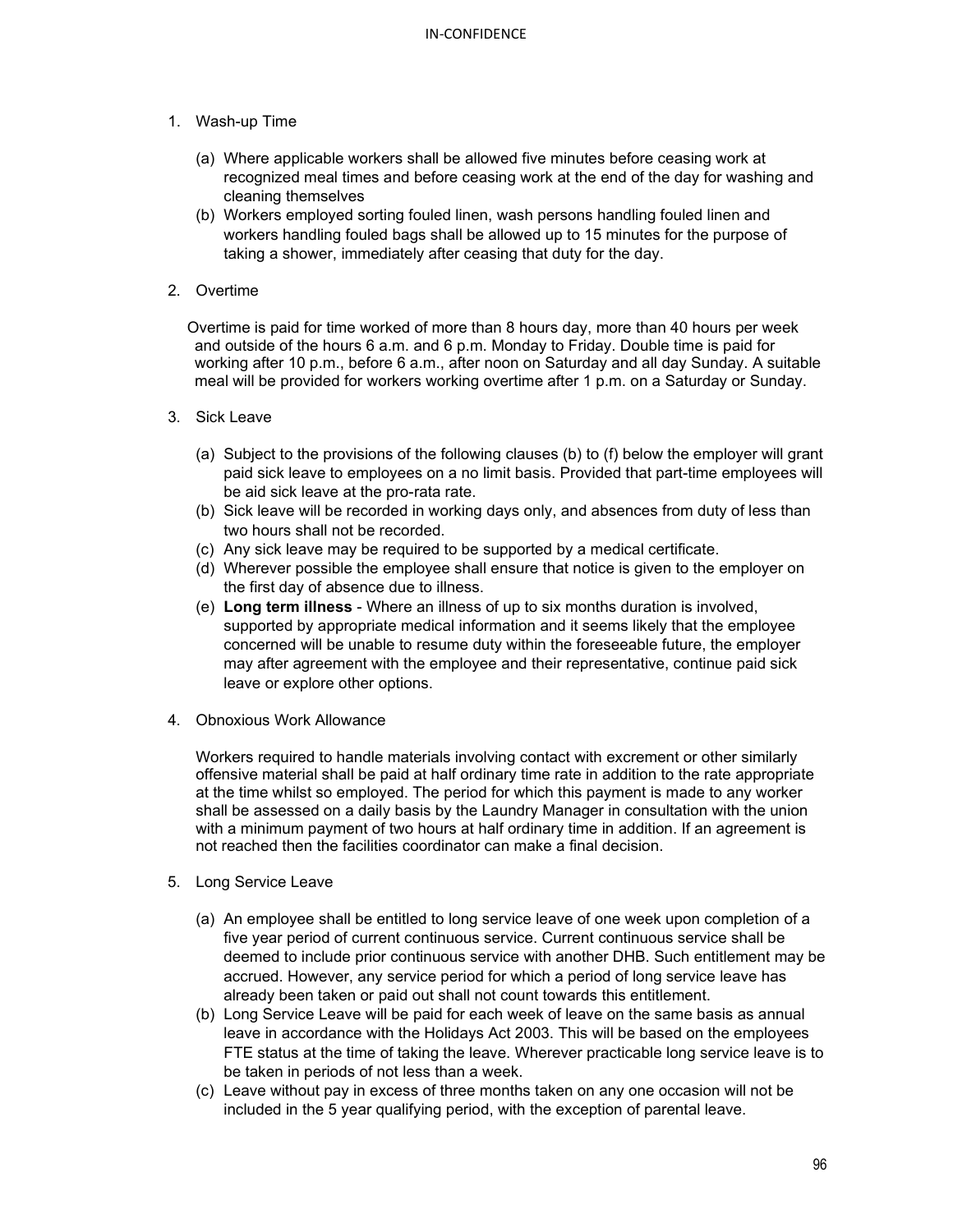- (d) The employer shall pay out any long service leave to which the employee has become entitled but has not taken upon cessation of employment.
- (e) In the event of a death of an employee who was eligible for long service leave but has not taken the leave, any monies due will be paid to the deceased estate.

# **Staff who were covered by the Spotless Facility Services (NZ) Ltd Collective Employment Agreement (25/06/2018 to 24/06/2021) have the following provisions:**

a) Rest breaks of 15 minutes each for morning tea, afternoon tea or supper, and the equivalent breaks for night duty where these occur during duty, shall be recognised as time worked.

# **Staff who were covered by the ISS Facility Services Ltd Collective Employment Agreement 15/06/2018 to 14/06/2021 have the following provisions:**

- a) Annual base hours are calculated by 2080
- b) Meal allowance where an employee who works a full 8-hour day or the rostered duty whichever is the greatest and who is required to work more than one hour beyond the end of the duty (excluding any break for a meal) the employer shall either provide a meal or pay the employee a meal allowance of \$10.25
- c) Cleaners who, in addition to the normal and expected duties of a cleaner, are required by the employer to undertake specified duties including those listed hereunder shall be paid an allowance of **\$0.41** per hour for the total hours of their days shift.
	- Cleaning within Operating Theatres or Autopsy Rooms who are required to wear gowns;
	- Cleaning of unusually dirty work in out of the ordinary circumstances such as the removal of vomit or excrement deposited outside a toilet
	- Cleaning within an isolated or infectious room; or is required to dispose of sputum, or clean sputum containers; handle infectious linen, bedding or bedding material, including pillows
- d) 5 days of paid Bereavement leave will be approved for the bereavement of immediate family members (the employees' spouse or partner, parent, child, sibling, grandparent, grandchild of the spouse's parent) as defined in the Holidays Act 2003 in respect of each occasion and one day of paid bereavement leave for other persons in respect of whom the employer accepts the employee has suffered a bereavement.
- e) The parties agree that fulltime employment promotes mutual commitment to the employment relationship and is therefore a desirable outcome for the employer and employees. The employer will give careful consideration to the creation of fulltime positions where opportunity presents and may establish such positions where practical and appropriate.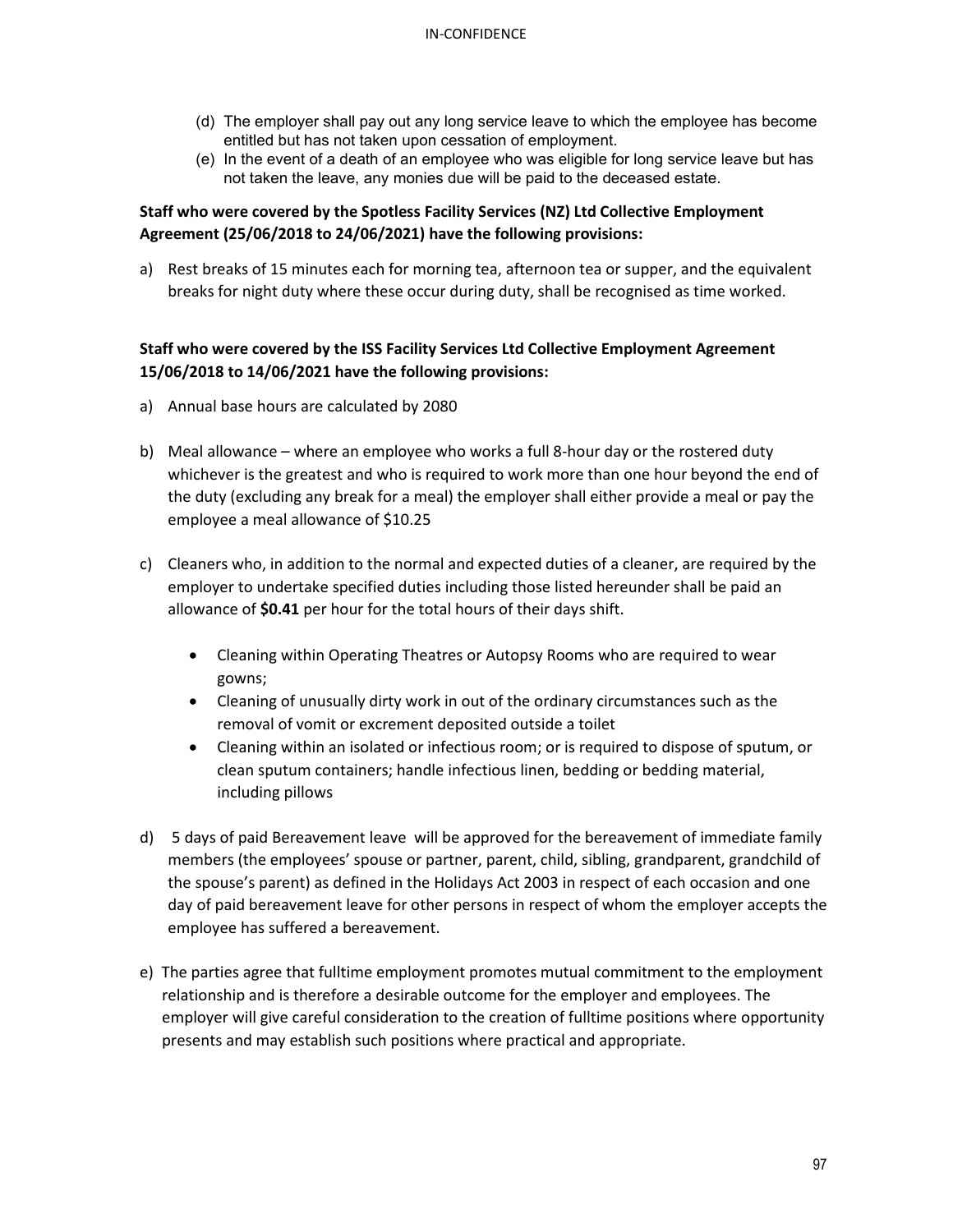- f) Orderlies who, in addition to the normal and expected duties of an orderly, are required by the employer to undertake specified duties including those listed hereunder, shall be paid an allowance of \$0.41 per hour for the total hours of their day's shift.
	- i. Preparation of patients for operations;
	- ii. Dressing, undressing and lifting patients in and out of baths/showers;
	- iii. Removing plasters;
	- iv. Removing bodies into the mortuary, or assisting in the mortuary;
	- v. Restraining refractory patients;
	- vi. Duties within operating theatres;
	- vii. Operating autoclaves;
	- viii. Accompanying ambulances on call, including assistance with transferring patients to and from Helicopters;
	- ix. Operating PABX exchange, or where applicable specific Orderly Dispatch Software;
	- x. Collection, or disposal of Linen and Waste identified as Infectious;
	- *xi.* Transfer or handling of patients covered by Hospital Isolation protocols.
- g) The Employer may, at its sole discretion, grant a lieu day to those cleaners actively involved in terminal cleans to deal with major outbreaks/epidemics where there is a significant and sustained increase in workload.
- h) Employees required to work outside in bad weather shall be supplied with appropriate wet weather gear, including gumboots and leggings where required.
- i) Employees required to scrub or wash out with caustic soda or similar corrosive cleaning agent shall be supplied by the employer with gumboots.
- j) All employees will be paid a laundry allowance of 10.25 cents per hour.
- k) The parties to this Agreement support an anti-bullying workplace culture and will ensure that all supervisors be given adequate training to ensure that this culture is maintained and there are clear processes for the reporting and investigation of any bullying complaints.

# **From the ISS West Coast DHB Hospitals Schedule:**

The following entitlements shall continue to apply from 1 July 2007 [unless specifically grandparented] for employees of ISS Facility Services Limited working at West Coast District Health Board sites:

# 1) QUALIFICATION PAYMENTS

 An allowance shall be payable to all workers covered by this Agreement who have completed the ITO qualification relevant to their job classification. Such qualification includes, but is not limited to, the National Certificate in Cleaning and other relevant industry qualifications.

The allowance is payable at the rate of: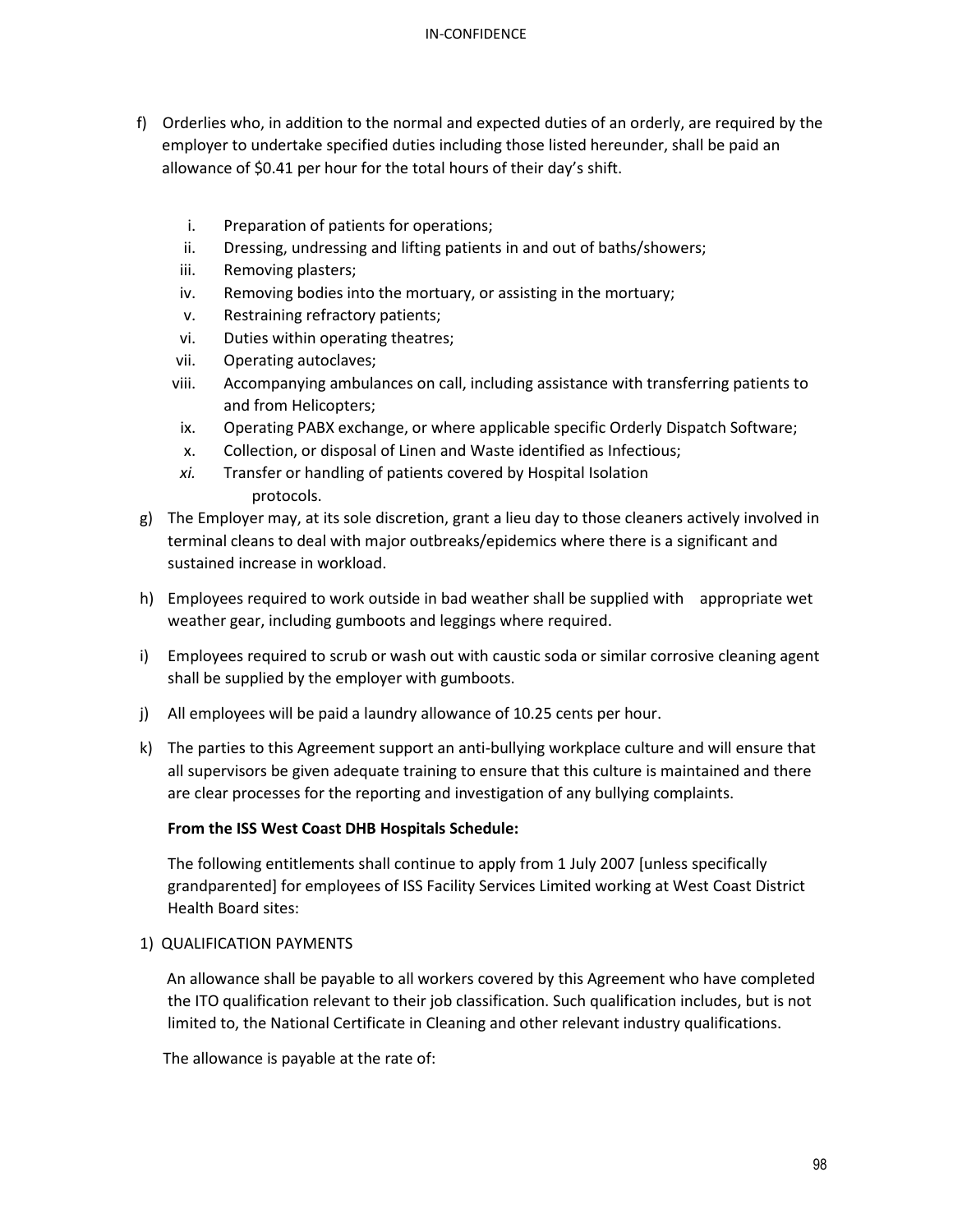\$0.1538 per hour after attainment of suitably recognised industry qualification (Stage 1 = 50% credits) under the NZQA framework, and \$0.1025 per hour after attainment of additional suitably recognised industry qualification endorsements (Stage 2 = 100% credits) subject to the following conditions:

- the allowances are cumulative
- the allowance shall be included for the calculation of gross earnings for the purposes of annual leave and ACC. It does not apply for payment of overtime and penal rates.

 The parties record their commitment to the active promotion of the ITO. To this end every effort will be made to encourage all employees of the employer party to this Agreement to acquire ITO qualifications during the currency of this Agreement.

# 2. GARDENING ALLOWANCE

An employee employed as a grounds person shall receive an allowance of 10.25 cents per hour if they hold a national certificate (NZQA) or similar qualification relevant to their work. The parties agree to review the training for gardeners and grounds people and if a relevant NZQA qualification Level 2 or Level 3 qualification is attained, this allowance will be deleted when superseded by the rate paid for the grade on the appropriate pay scale.

# 3. EVENING MEALS

 At Grey Hospital the evening orderly and night orderly shall be provided with an evening meal.

# 4. INSIDE THEATRE ORDERLY

An orderly designated to work within the sterile areas of an operating theatre shall receive 20.5 cents per hour whilst working within these areas.

# 5. ANNUAL LEAVE

Where a night shift orderly works between 11 p.m. and 6.30 a.m. for a continuous period of 4 weeks, they will receive one week's extra leave (or pro-rata if part time) per year.

# 6. VARIATION TO HOURS OF WORK

At Greymouth Hospital the minimum hours between shifts is 8 hours to minimise the number of shift changes required to cover the night roster.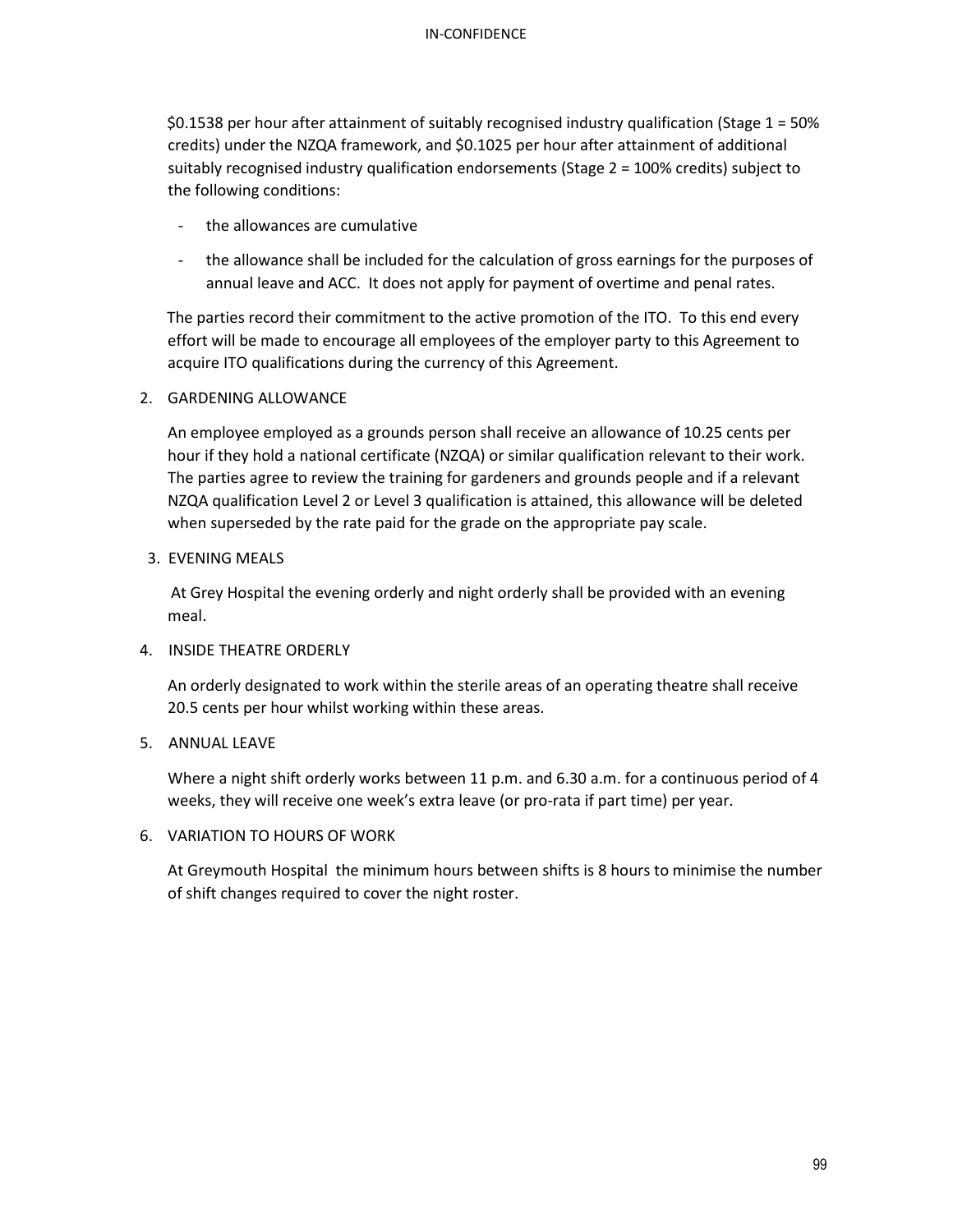### **Side Letter dated 01/10/2015**

E tū and the DHBs recognise that there are two practices in place in DHBs with regard to the rate of payment for full time employees who work on their rostered days off and part time employees who work on what is known as the 6th and 7th day of their week; some DHBs pay overtime rate for this work, whereas other DHBs pay the overtime rate for the worked hours greater than 80, regardless of when the 'days off/6th and 7th day of the week' actually fall within the fortnight, which means the hours paid at overtime rate will normally fall at the end of the fortnight.

It is agreed, as a term of the settlement of the 2015-18 MECA, that DHBs, who pay overtime rates when full time employees and 5-days/week contracted part time employees work (other than call backs) on their rostered days off will not change this practice through the coming into effect of this Agreement. In the event that such a DHB intends to change this practice, the DHB will provide E tū with a minimum of 2-months written notice of their intention to do so, to allow E tū to dispute this decision if they so wish.

The agreement for DHBs not to change their practices will lapse in the event that E tū does take, and loses, a dispute regarding this matter.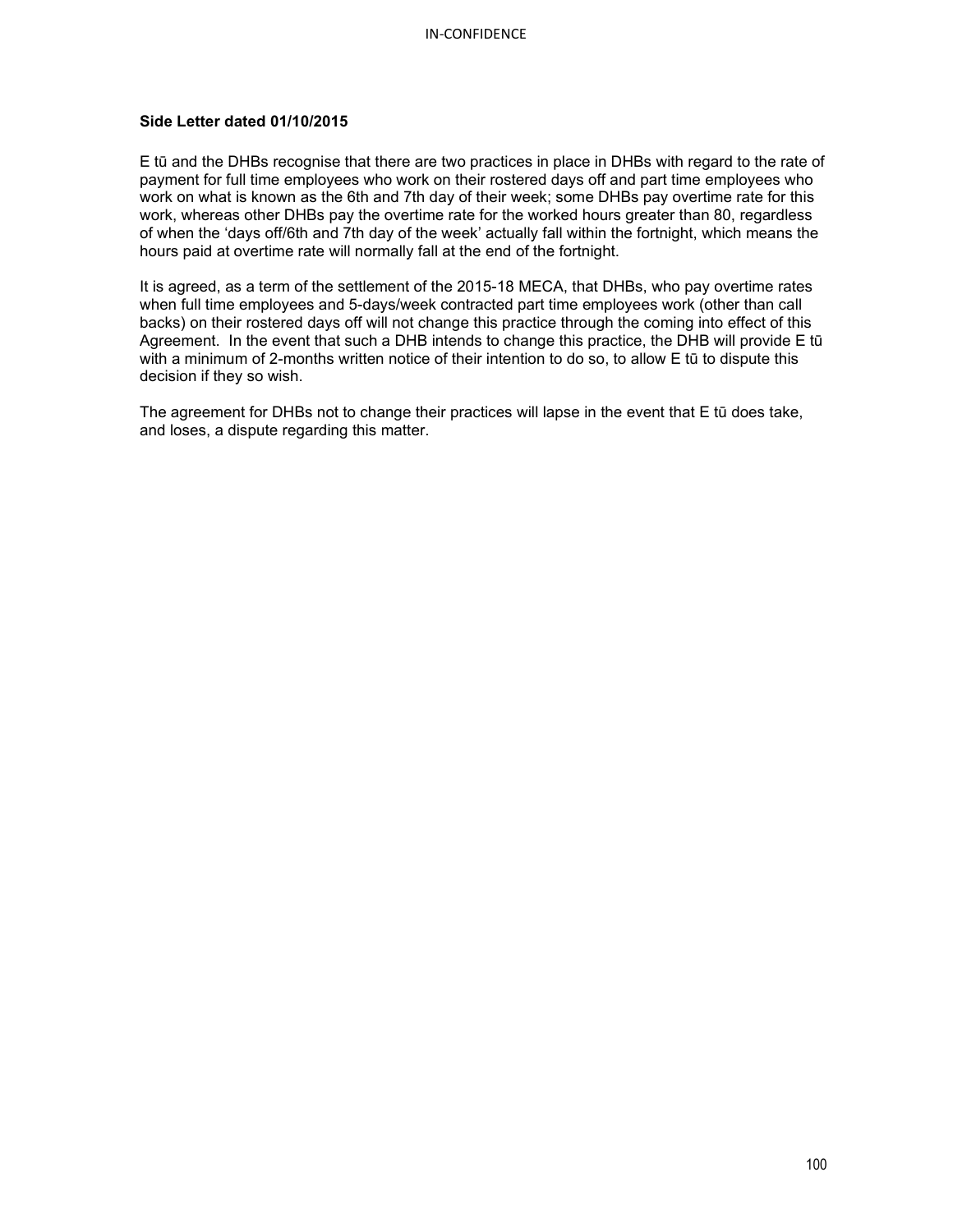# **Appendix Four - Wages**

| Level | Qualification or service                                      | 1 July 2021 | 1 July 2022 | 1 July 2023 |
|-------|---------------------------------------------------------------|-------------|-------------|-------------|
|       | L0 or <3 years service                                        | \$21.84     | \$22.44     | \$23.04     |
|       | $L2^*$ or 3+ years service                                    | \$23.36     | \$23.96     | \$24.56     |
| 3     | L3*or 8+ years service                                        | \$25.39     | \$25.99     | \$31.99     |
| 4a    | L4* or 12+ years service                                      | \$27.43     | \$28.06     | \$28.66     |
| 4b    | Reaches 12+ years service after 1 July<br>2017 with no $L4^*$ | \$26.41     | \$27.01     | \$27.61     |

The following pay scale applies to Home Support Workers.

\*"Qualifications" are the New Zealand Certificates in Health and Wellbeing (Levels 2-4) issued by NZQA or a qualification (whether from New Zealand or overseas) that is recognised by Careerforce has being equivalent to these certificates.

# **Pay Rate Progression for Existing Care and Support Workers**

All ng care and support workers employed after 1 July 2017 will enter the pay scale on the basis of either service or qualifications, whichever gives them the higher pay rate.

Progression for those employed prior to 1 July 2017:

"Service" only applies to those employed prior to 1 July 2017 and is continuous employment with the current employer including service recognised as continuous for the purposes of transferring workers.

- Progression to Level 2 will be on achieving the Level 2 qualification or after the completion of 3 years current continuous service.
- Progression to Level 3 will be on achieving the Level 3 qualification, or after 8 years current continuous service.
- Progression to Level 4 will be on the achieving the Level 4 qualification.
- Progression to level 4b will be on reaching 12 years services but have not yet achieved a level 4 qualification.

#### **Pay Rate Progression for Care and Support Workers employed after 1 July 2017**

For clarity those care and support workers employed after 1 July 2017 will enter and progress through the pay scale on the basis of qualifications only and will not progress based on service.

- Progression to Level 2 will be on achieving the Level 2 qualification.
- Progression to Level 3 will be on the achieving the Level 3 qualification.
- Progression to Level 4 will be on the achieving the Level 4 qualification.

(Level 4b does not apply to staff employed after 1 July 2017).

#### **Employer to Ensure Care and Support Workers are able to gain qualifications**